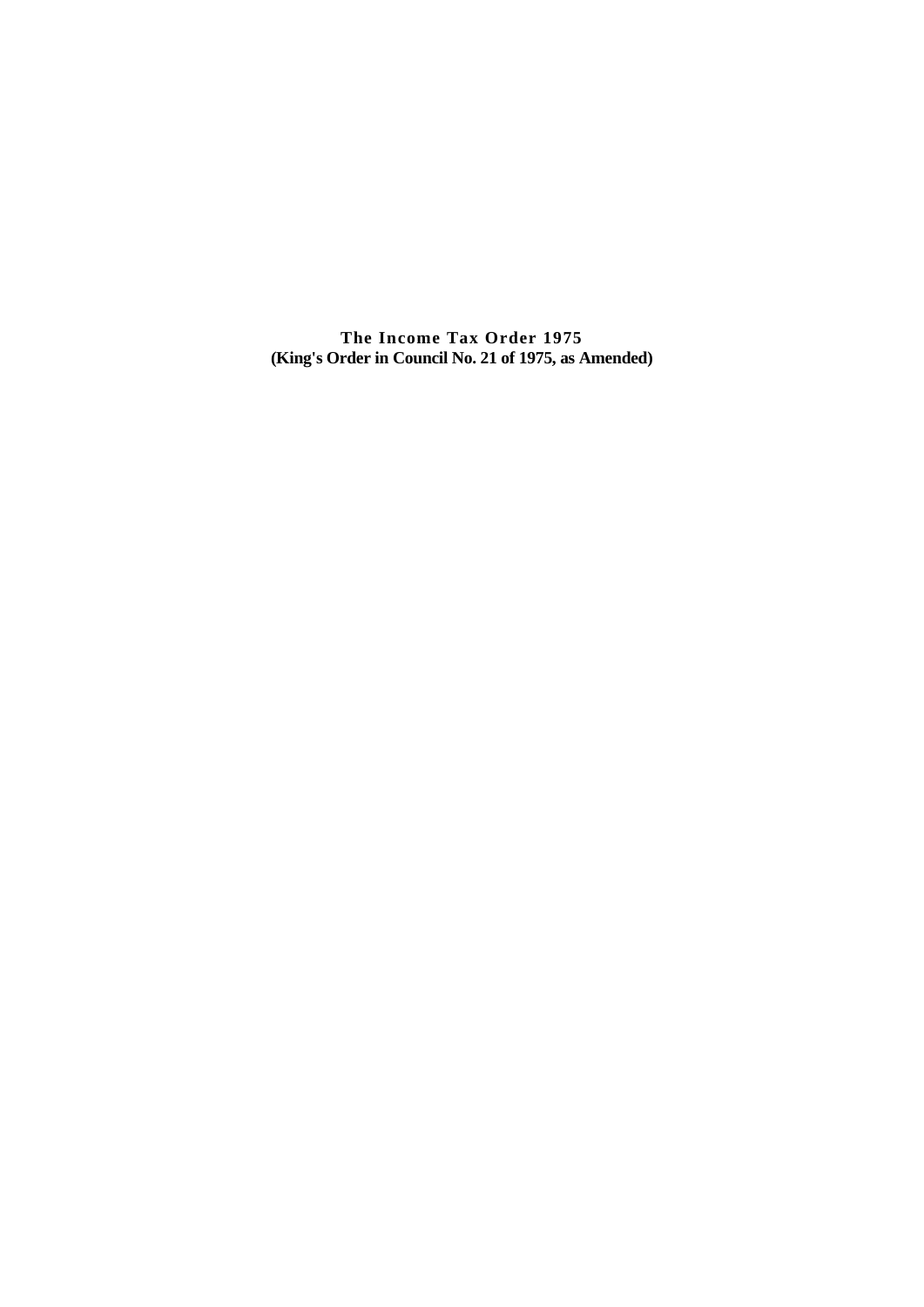## **OTHER STATUTES ADMINISTERED BY THE COMMISSIONER OF TAXES**

- *• CASINO ACT N0.56.OF I963,AS AMENDED\**
- *• GRADED TAX ACT NO. 39 OF ! 968, AS AMENDED*
- *• LAND TAX ORDER NO. 35 OF 1974\*\**
- *• MINERAL RIGHTS TAX ORDER NO. 34 OF 1973*
- *• SUGAR EXPORT LEVY ORDER NO. 7 OF 1973, AS AMENDED*
- *\*For assessment and collection of Casino Levy*

*\*\*For collection of Land Tax*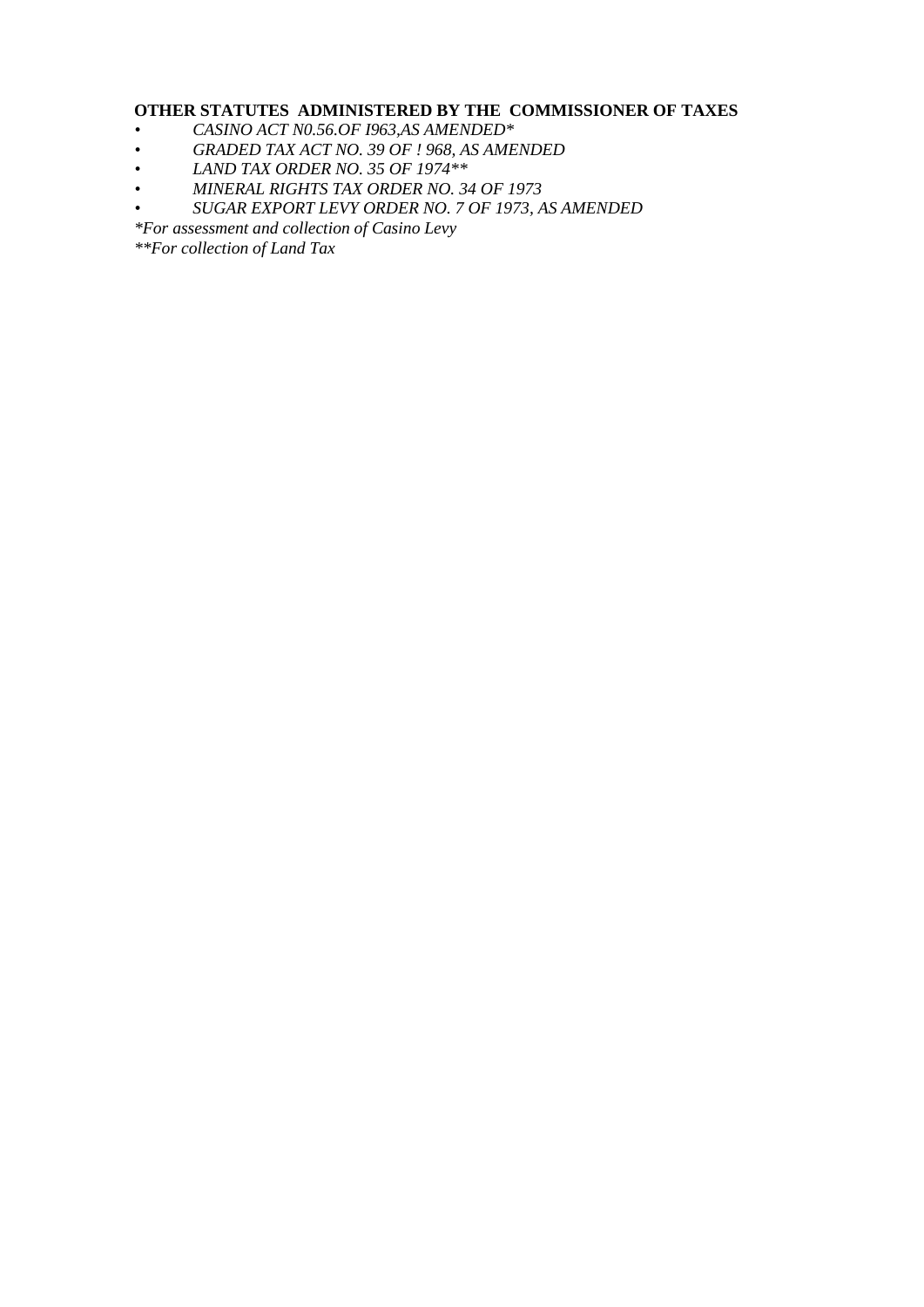## **ARRANGEMENT OF SECTIONS SECTION SUBJECT PART I PRELIMINARY**

- 1. Short title and commencement
- 2. Interpretation

#### **ADMINISTRATION**

- 3. Appointment of officers
- 4. Delegation of functions
- 5. Preservation of secrecy

#### **THE TAXES PART II NORMAL TAX**

- 6. Levy of normal tax and rates thereof
- 7. Meaning of gross income
- 8. Normal tax rebate
- 9. Capitalised or credited income
- 9*bis* Compensation receipts
- 10. Taxation of income derived from farming
- 11. Circumstances where certain amounts are deemed to be income in Swaziland

11 *bis* Trading Stock

- 12 Exemptions from normal tax
- 12*bis* Prohibition of double exemption
- 12*ter* Repeal of exemption of Public Enterprises
- 13 Business extending beyond Swaziland
- 14 Determination of taxable income

## 14*bis* Prohibition of a double deduction

- 15 Deductions not allowable
- 16 Calculation of capital expenditure allowance in connection with mining operations
- 17 Calculation of capital expenditure on change of ownership of a mining property
- 18 Allowance for training expense
- 19 Income of beneficiaries and estates of deceased persons
- 19*bis* Income of trusts and beneficiaries
- 20 Hire purchase or other instalment sale agreements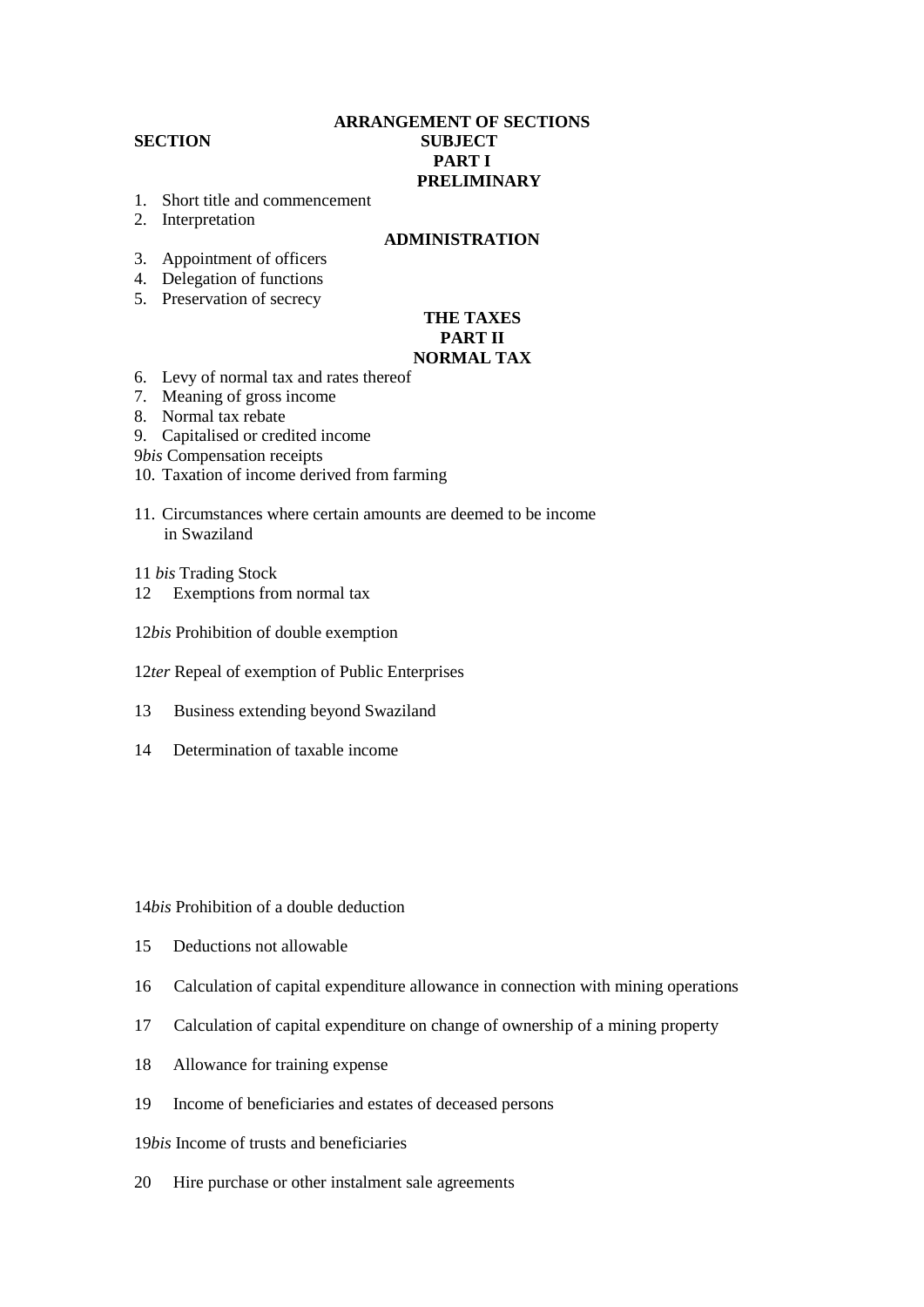20*bis* Finance leases

## **PART III**

## **DIVISION I SHAREHOLDERS**

# 21 Levy of non resident shareholders tax

- 22 Income subject to tax
- 23 Person liable for tax
- 
- 24 Recovery of tax
- 25 Determination of tax if company operates outside Swaziland
- 26 Date of payment of tax

#### **DIVISION II INTEREST**

- 27 Levy of non-residents tax on interest
- 28 Application of provisions
- 29 Exemptions
- 30 Persons liable for non-residents tax on interest
- 31 Deduction or withholding of non-residents tax on interest
- 32 When non-residents tax on interest is payable

## **DIVISION III - ENTERTAINERS AND SPORTSMEN**

32A Levy on non-residents tax on entertainment and sports

## **DIVISION IV** - **ROYALTY AND MANAGEMENT CHARGE**

32B Levy of tax on royalties and management charge paid to non-resident persons

## **DIVISION V - INTEREST PAID TO RESIDENTS**

32C Withholding tax from payments of interest made to persons ordinarily resident in Swaziland

## **DIVISION VI** - **DIVIDENDS PAID TO RESIDENTS**

32D Levy of tax on dividends paid to resident persons

## **DIVISION VII - BRANCH PROFITS TAX**

#### 32E Levy of branch profits tax on repatriated income

#### **DIVISION VIII - RENTAL PAYMENTS**

32F Withholding tax from rental payments

## **DIVISION IX - PAYMENTS TO BENEFICIARIES OF TRUSTS**

32G Withholding tax on payments to beneficiaries of trusts

#### **PART IV**

## **RETURNS AND ASSESSMENTS**

33 Notice requiring returns and manner of furnishing returns

*33bis* Cases where return of income not required

33*ter* Substituted year of assessment

33*quat* Registration as a taxpayer

34 Duty of persons submitting accounts in support of returns or preparing accounts for others

34*bis* Financial statements to be audited by a registered auditor

34*ter* Inquiry before assessment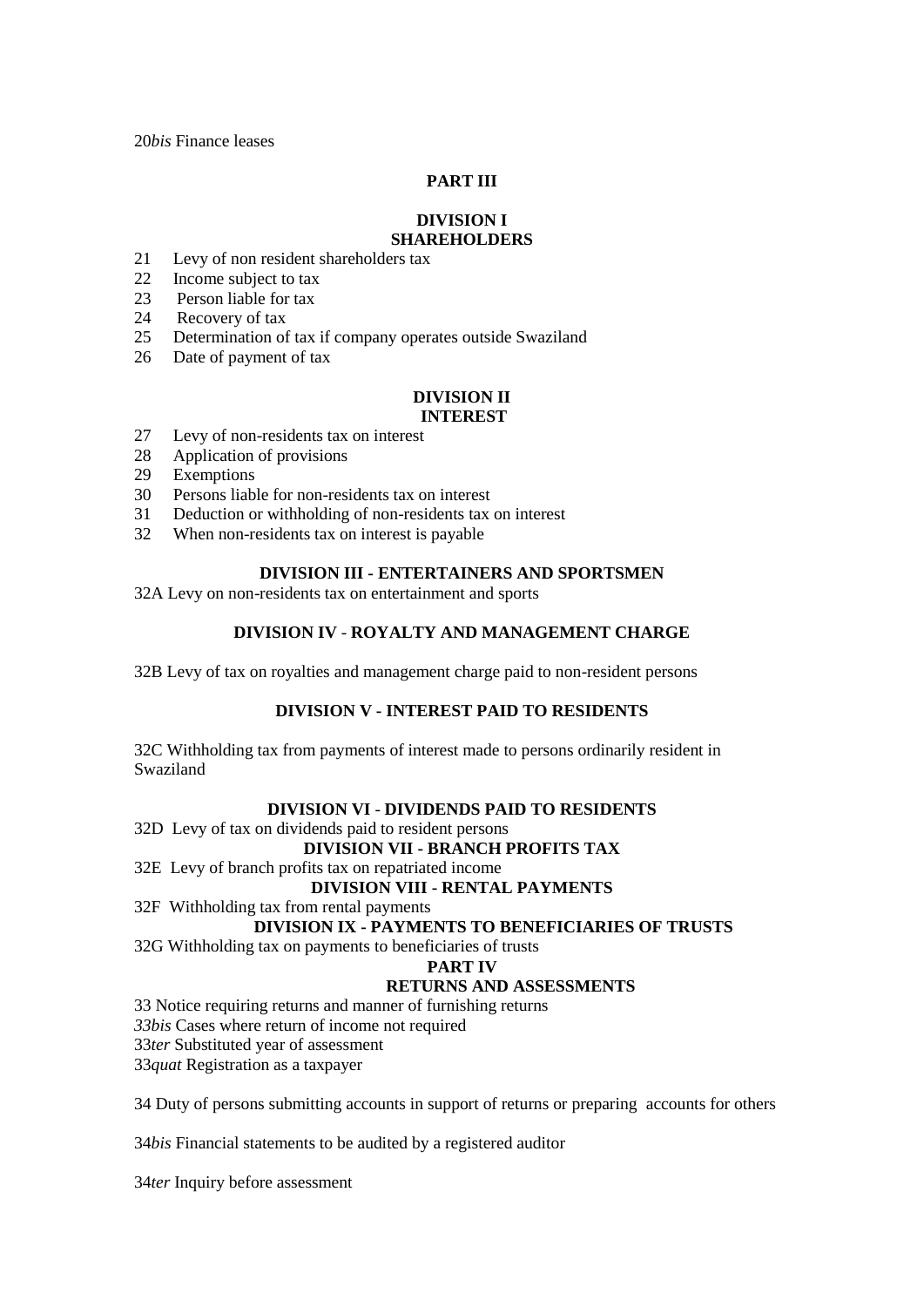Production of documents and evidence on oath

*bis* Keeping of business and other records

- Power of inspection
- Duty to furnish information or returns
- *bis* Compliance with certain provisions notwithstanding privilege or public interest
- Duty to furnish information on request
- *bis* Self- Assessment
- Estimated assessments
- Additional tax in case of default or omission
- *bis* Additional tax in relation to the withholding of taxes
- Additional assessment
- Assessments and the recording thereof
- Inspection of assessments

## **PART V**

#### **REPRESENTATIVE TAXPAYERS**

- Representative taxpayers (Definition)
- Liability of representative taxpayer
- Right of representative taxpayer to indemnity
- Personal liability of representative taxpayer
- Absent shareholder
- Commissioner's power to appoint agents
- 50 Remedy against property
- Public officers of companies

## **PART VI**

## **OBJECTIONS AND APPEALS**

- Time and manner of lodging objections
- Onus of proof as to exemptions, etc,
- Appeal against Commissioners decision
- Obligation to pay not suspended pending appeal
- Questions of laws

## **PART VII PAYMENT AND RECOVERY OF TAX**

- 57 Appointment of day for payment of tax and interest on overdue payments
- Payment of employees' tax (Second Schedule)
- 58A Payment of Provisional Tax (Fourth Schedule)
- Withholding of tax from payments to non-resident contractors
- 59A Withholding tax on payments to non-resident persons
- 59B Issuance of a directive to withhold tax in certain cases of non-compliance
- 59C Notification to the Commissioner on agreements entered into with non-resident persons
- Persons by whom the tax is payable
- Recovery of tax
- *bis* Collection of taxes under agreements made under section 68
- Tax to be a liquid debt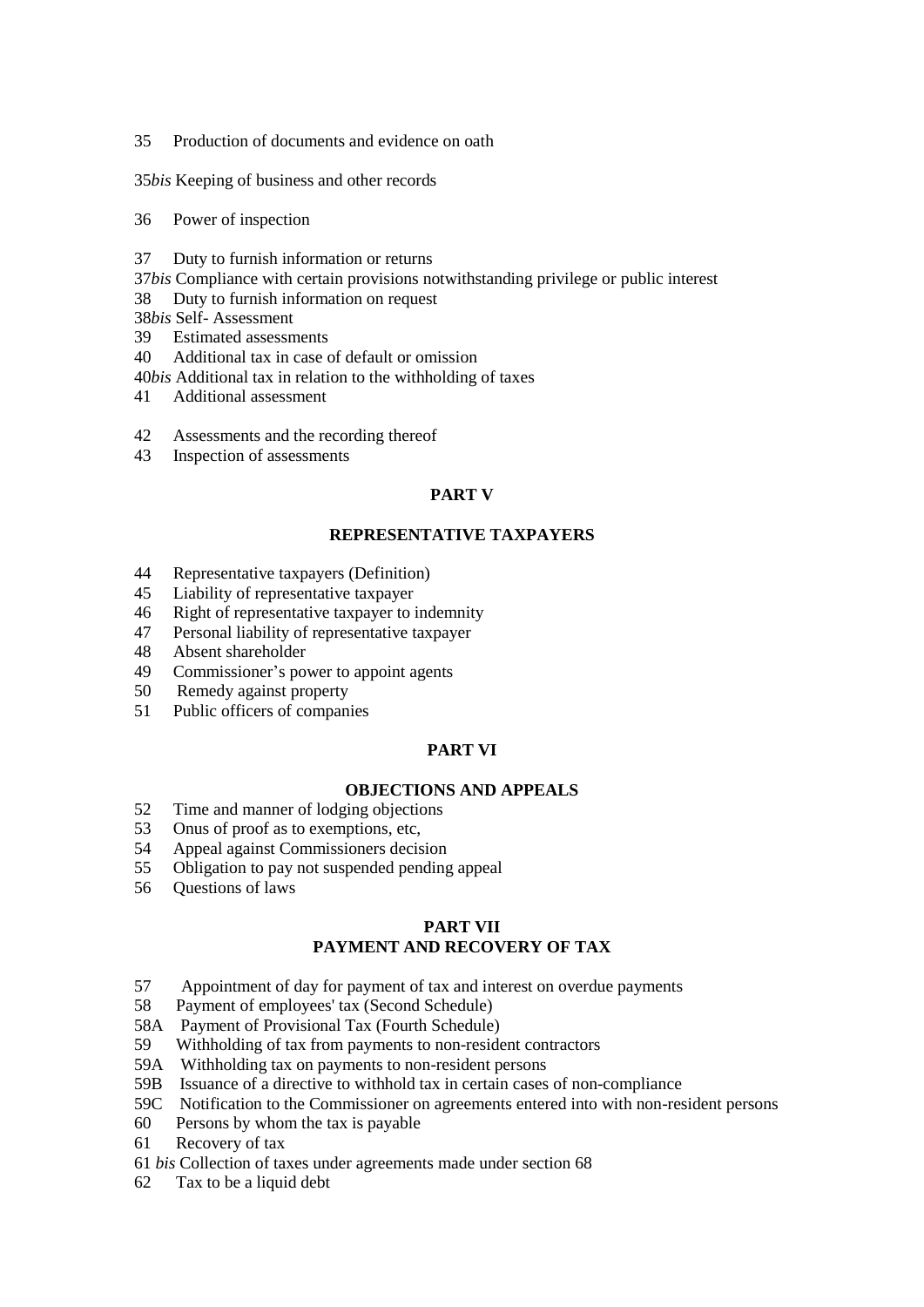Conclusive evidence of making of assessment

## **PART VIII MISCELLANEOUS**

- 64 Refunds
- Transactions, operations or schemes for purposes of avoiding or postponing liability for or reducing amounts of taxes on income
- *bis* Income splitting
- *ter* Dividend stripping
- 66 Offences and penalties<br>67 Authentication and ser
- Authentication and service of documents
- Double taxation agreements
- *bis* Practice notes
- *ter* Private rulings
- Regulations
- *bis* Commissioners annual report
- *ter* Taxpayer identification number
- *quat* Transitional
- 70 Repeal of laws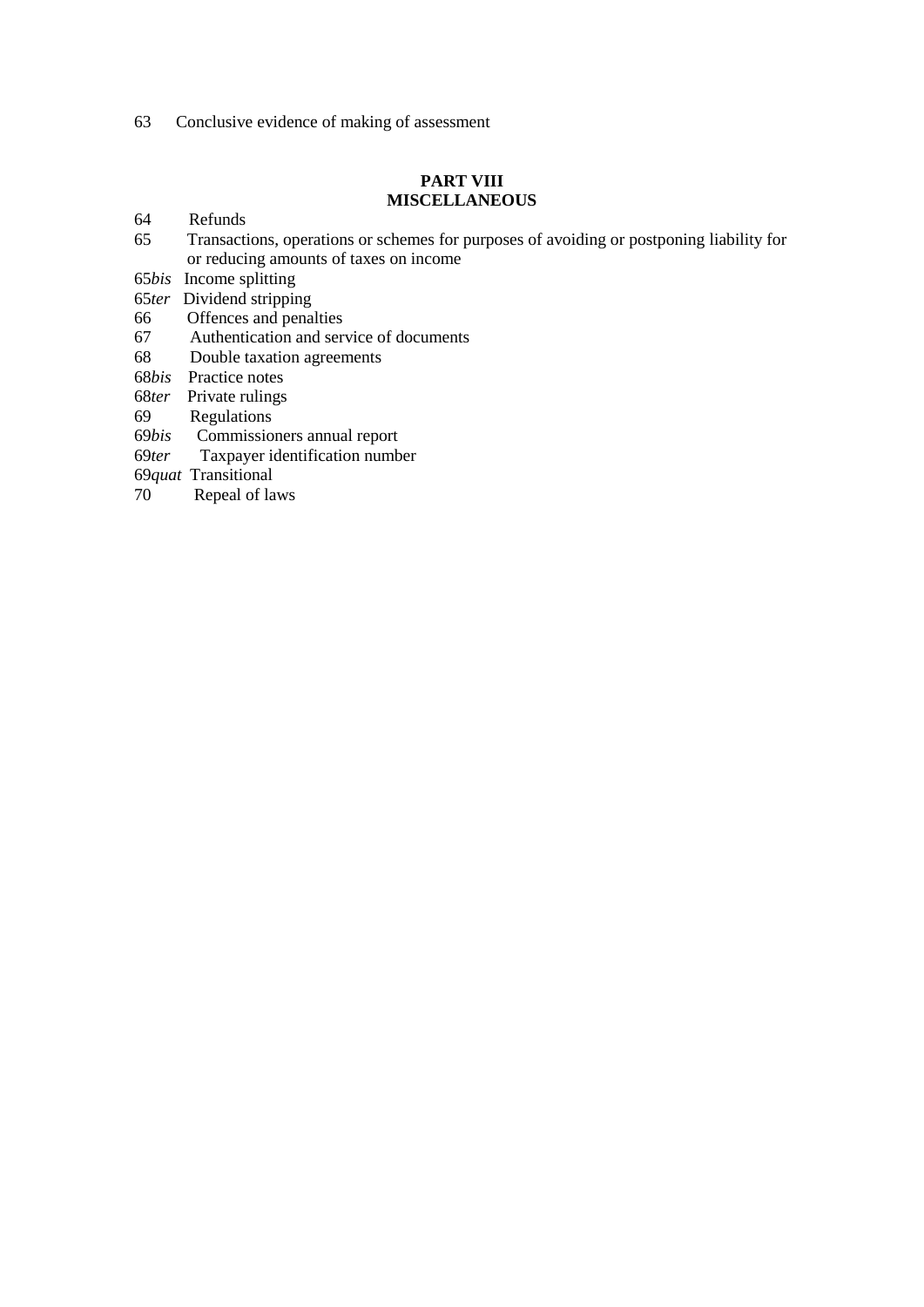## **FIRST SCHEDULE**

Computation of taxable income derived from pastoral, agricultural, plantation or other farming operations [Section 10 of this Order]

## **SECOND SCHEDULE**

Amounts to be deducted or withheld by Employers in respect of normal tax [Section 58 of this Order]

## **THIRD SCHEDULE**

Rates of normal tax [Section 6 of this Order]

## **FOURTH SCHEDULE**

Payment of Provisional tax [Section 58A of this Order]

#### **FIFTH SCHEDULE**

Taxation of income derived from insurance business[Section 7 of this Order]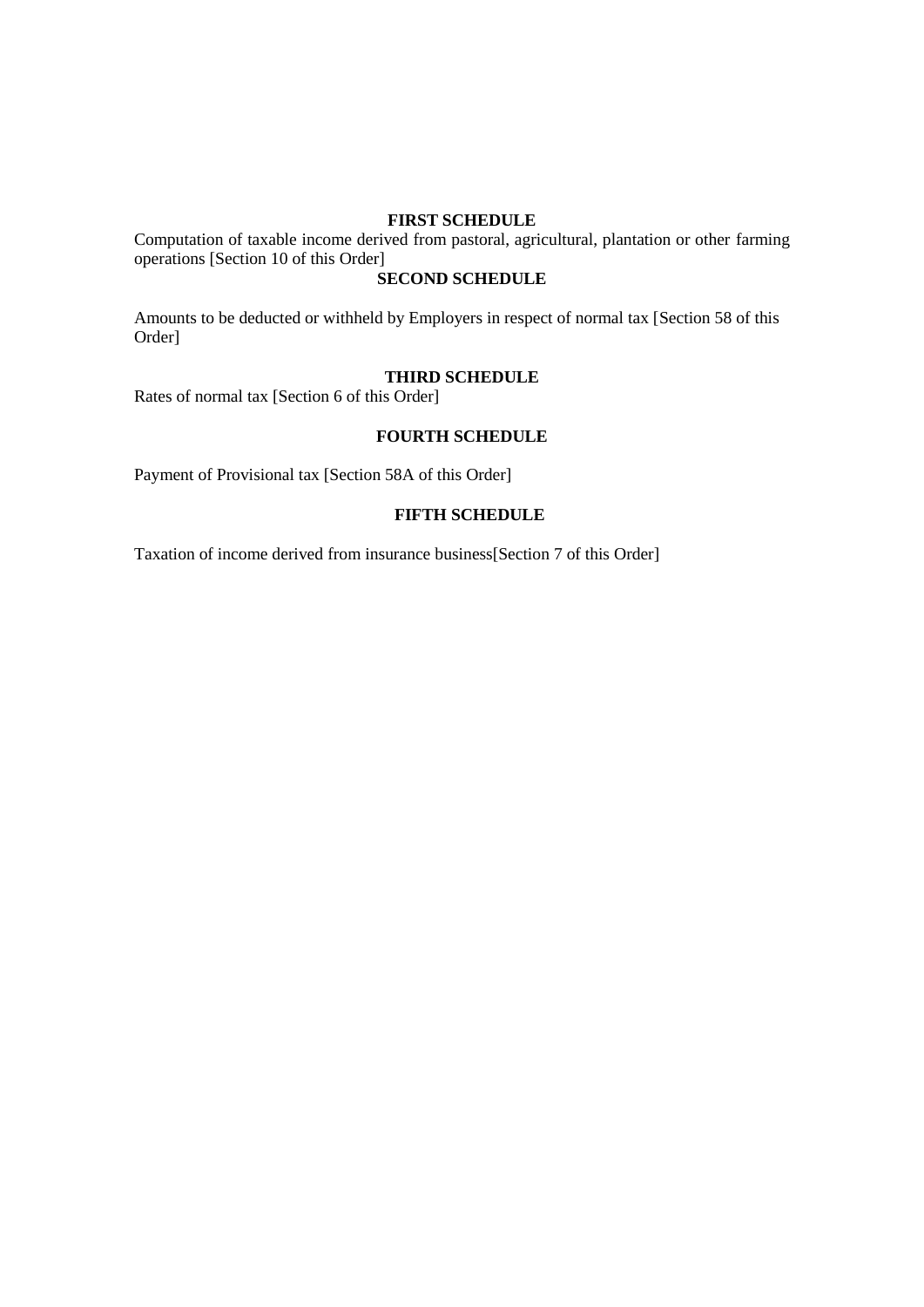#### **PART 1**

#### **GENERAL**

#### **Short title and commencement.**

1. This Order may be cited as the Income Tax Order, 1975, and shall come into operation on the first day of July, 1975.

#### **Interpretation.**

2. In this Order, unless the context otherwise requires -

*"agent"* includes a person-appointed by the Commissioner under section 49 and also any partnership, company, or any other body of persons whether incorporated or not, which is acting as an agent;

*"amateur sporting association "* means an association whose sole or main object is to foster or control any athletic sport or game and whose members consist only of amateur sports persons or affiliated associations, the members of which consist only of amateur sports persons; (Added A. 7/2007.)

*"approved bursary scheme"* means a bursary scheme operated by an employer which is registered with the Commissioner and approved by him in respect of the year of assessment in question upon the following terms and conditions and such others as he may determine -

- (a) that the bursaries under the scheme are awarded on merit according to need to enable students to pursue secondary or high school education at public educational institutions;
- (b) that the children of all employees of the employer are eligible for such bursaries;
- (c) that a bursary awarded to any recipient shall not exceed four thousand five hundred emalangeni per annum; and, (Amended A. 4/2008)
- (d) that a bursary scheme is governed by properly defined rules which, together with any amendments thereto, are approved by the Commissioner. (Added A. 5/1988; Amended A. 7/1992; Amended A. 5/2004.)

*"approved company in the handicraft and cottage industry sector"* means a company approved by and registered by the Commissioner in consultation with the Ministry of Commerce, Industry and Tourism for the relevant year of assessment; (Added A. 7/1989.)

*"approved export promotion expenditure"* means any expenditure incurred by an approved company in the handicraft and cottage industry sector for the purpose of expanding exports which have been approved by the Commissioner in consultation with the Ministry of Commerce, Industry and Tourism; (Added A. 7/1989.)

*"approved export trading house"* means a company engaged in the export of products of other companies in the handicraft and cottage industry sector and which is approved and registered by the Commissioner in consultation with the Ministry of Commerce, Industry and Tourism for the relevant year of assessment; (Added A. 7/1989.)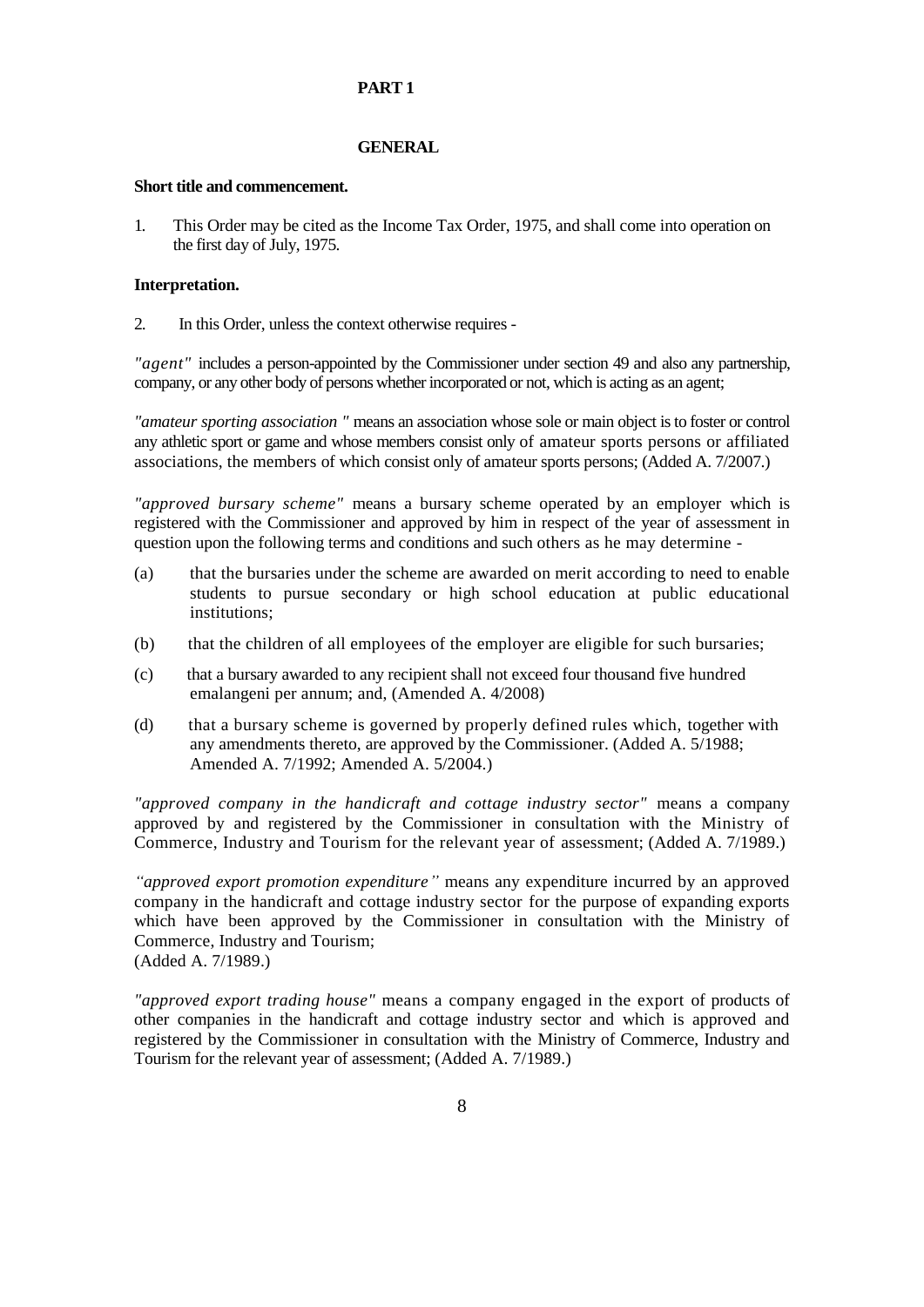*"assessment"* means the determination by the Commissioner, by way of a notice of assessment (including a notice of assessment in electronic form) served in a manner contemplated in section  $67(2)$  –

- (a) of an amount upon which any tax leviable under this Order is chargeable; or
- (b) of the amount of any tax payable; or
- (c) of any loss ranking for set-off,

by a taxpayer for a year of assessment under this Order, including a deemed assessment under section 33*ter* and, for the purposes of Part VI, includes any determination by the Commissioner in respect of any of the reductions referred to in section 8, and any decision of the Commissioner which is in terms of this Order subject to objection and appeal; (Replaced A.11/2011)

#### *"Assistant Commissioner* (Deleted A 6/2000.)

*"associate"* means any person, not being an employee, who acts or is likely to act in accordance with the directions, requests, suggestions, or wishes of another person whether or not they are in a business relationship and whether those directions, requests, suggestions or wishes are communicated to the first-mentioned person, including –

- (a) a relative of the person, unless the Commissioner is satisfied that neither person acts in accordance with the directions, requests, suggestions, or wishes of the other person;
- (b) a partner of the person, unless the Commissioner is satisfied that neither person acts in accordance with the directions, requests, suggestions, or wishes of the other person;
- (c) a partnership in which the person is a partner where the person, either alone or together with an associate or associates controls 50 percent or more of the rights to income or capital of the partnership either directly or through one or more interposed companies, partnerships, or trusts; or
- (d) the trustee of a trust under which the person or an associate benefits or may benefit;
- (e) a company in which the person, either alone or together with an associate or associates, controls 50 percent or more of the voting power in the company either directly or through one or more interposed companies, partnerships, or trusts;
- (f) where the person is a partnership, a partner in the partnership who, either alone or together with an associate or associates, controls 50 percent or more of the rights to income or capital of the partnership either directly or through one or more interposed companies, partnerships, or trusts;
- (g) where the person is the trustee of a trust, any other person or an associate of such other person who benefits or may benefit under the trust;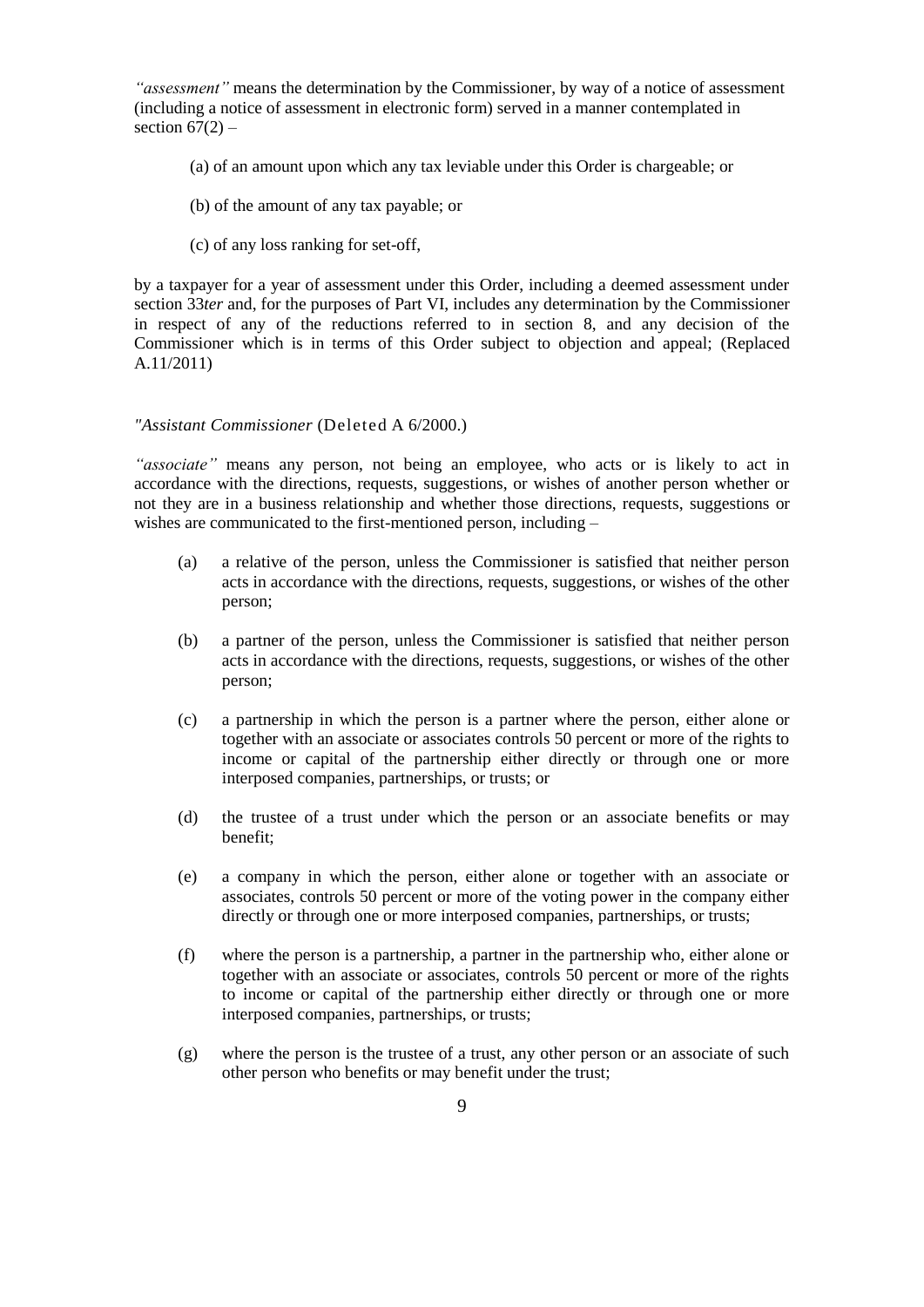- (h) where the person is a company
	- (i) a person who, either alone or together with an associate or associates, controls fifty percent (50%) or more of the voting power in the company, either directly or through one or more interposed companies, partnerships, or trusts; or
	- (ii) another company in which the person referred to in sub-paragraph (i), either alone or together with an associate or associates, controls fifty percent (50%) or more of the voting power in that other company, either directly or through one or more interposed companies, partnerships, or trusts; (Added A.11/2011)

*"benefit fund"* means any fund (other than a pension fund, provident fund or retirement annuity fund) which, in respect of the year of assessment in question, the Commissioner is satisfied is a permanent fund bona fide established for the purpose of providing for sickness, accident or unemployment benefits for its members or for providing benefits for the widow, children, dependants or nominees of deceased members and includes any fund which would, but for the fact that it does not provide for payment of annuities on the retirement of its members, be approved under the definition of "pension fund" in this section;

*"branch"* means a place where a person carries on business, and includes -

- (a) a place where a person is carrying on business through an agent, other than a general agent of independent status acting in the ordinary course of business as such; or
- (b) a place where a person has, is using or is installing substantial equipment or substantial machinery; or
- (c) a place where a person is engaged in a construction, assembly, or installation project, including a place where a person is conducting supervisory activities in relation to such a project; (Added A. 7/2007)

*"child"* means any child, stepchild or adopted child of the taxpayer of whom he has the custody and whom he wholly maintains, provided that in the case of an adopted child, such child shall have been adopted by the taxpayer- (Replaced A. 11/1982)

- (a) under the Adoption of Children Act;
- (b) in accordance with Swazi customary law, provided that proof of such adoption is supported by a certificate under the signature of a person appointed in writing and gazetted, by the Minister responsible for the administration of the law relating to adoption, either generally or specially for such proposes; or (Amended A. 11/1982)
- (c) under the law of any country other than Swaziland, provided that the Commissioner is satisfied that the adopted child is under such law accorded the status of a legitimate child of the adoptive parent and the adoption was made at a time when the taxpayer was resident in such country;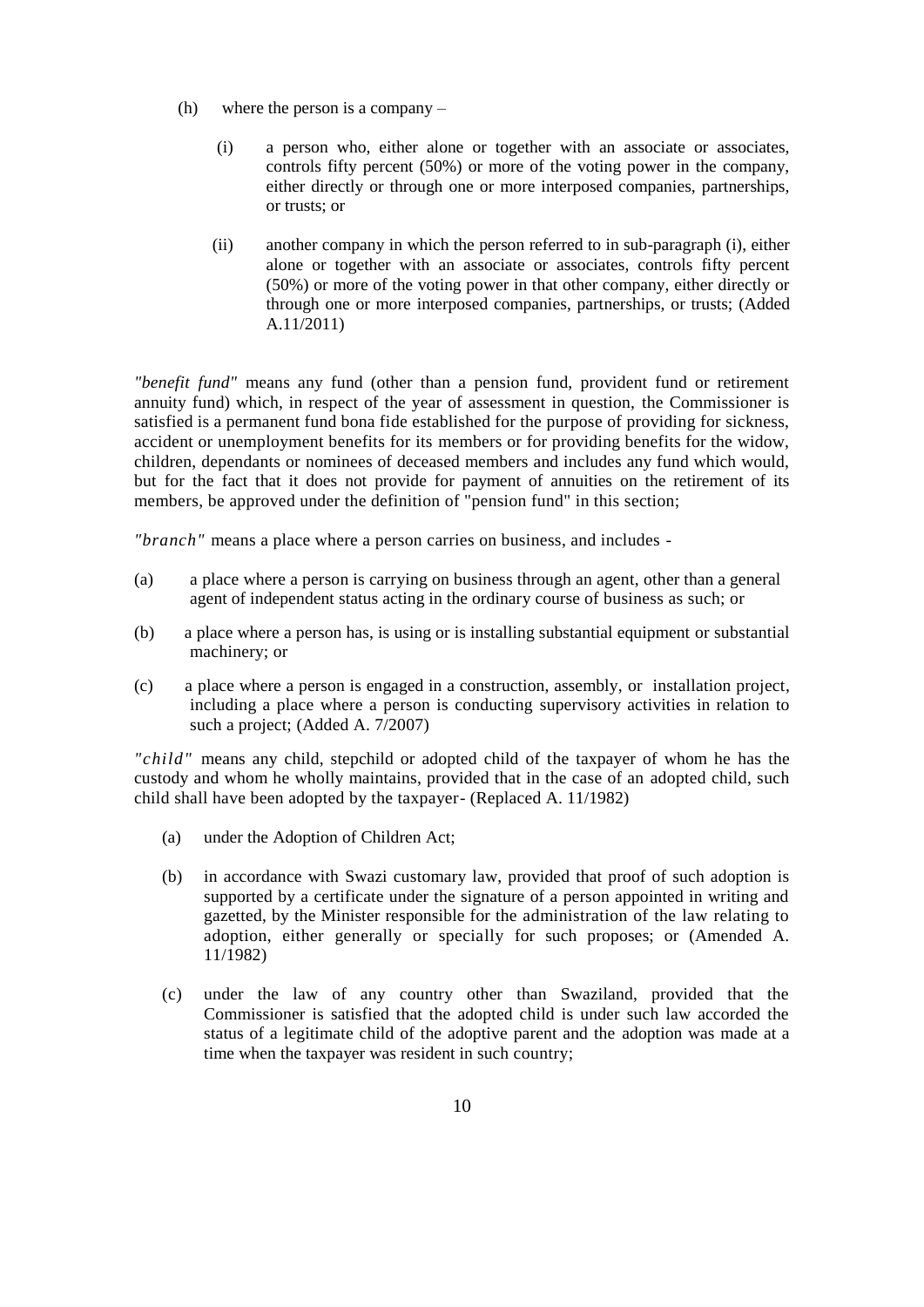*"Commissioner"* means the Commissioner of Taxes appointed under section 3;

*"company"* includes -

- (a) any association incorporated by or under any law in force in Swaziland;
- (b) any association which is incorporated outside Swaziland but carries on business or has an office or place of business in Swaziland; or
- (c) any body corporate incorporated by any law in force in Swaziland or by any law in force in any country outside Swaziland but carrying on business in Swaziland;

*"Court"* means a court of competent jurisdiction, save that for the purpose of Part VI it means the High Court of Swaziland;

*"Deputy Commissioner"* means a Deputy Commissioner appointed under section 3; (Added A. 6/2000)

*"dividend"* means any amount distributed by a company (other than a building society or any institution which is a mutual loan association) to its shareholders, and for this purpose "amount distributed" includes - (Amended K.O.I.C. 2/ 2003)

- (a) in relation to a company that is being wound up or liquidated, any profits distributed, whether in cash or otherwise, other than those of a capital nature, earned before or during the winding up or liquidation;
- (b) in relation to a company that is not being wound up or liquidated, any profits distributed, whether in cash or otherwise, and whether of a capital nature or not, including an amount equal to the nominal value of any debentures or securities awarded to the shareholders; (Amended A. 10/ 1991.)
- (c) in the event of the partial reduction of the capital of a company, any cash or the value of any asset which is given to a shareholder in excess of the cash equivalent of the nominal value by which the shares of that shareholder are reduced; and
- (d) in the event of the reconstruction of a company, any cash or the value of any asset which is given to a shareholder in excess of the nominal value of the shares held by him before the reconstruction;

Provided that for the purposes of this definition an asset shall be deemed to have been given to a shareholder of a company if any asset or interest, benefit or advantage measurable in terms of money is given or transferred to such shareholder or if the shareholder is relieved of any obligation measurable in terms of money;

*"employee share acquisition scheme* means an agreement or arrangement under which -

- (a) a company is required to issue shares in the company to employees of the company or of an associated company; or
- (b) a company is required to issue shares to a trustee of a trust and under the trust deed the trustee is required to transfer the shares to employees of the company or of an associated company; (Added A. 7/2007)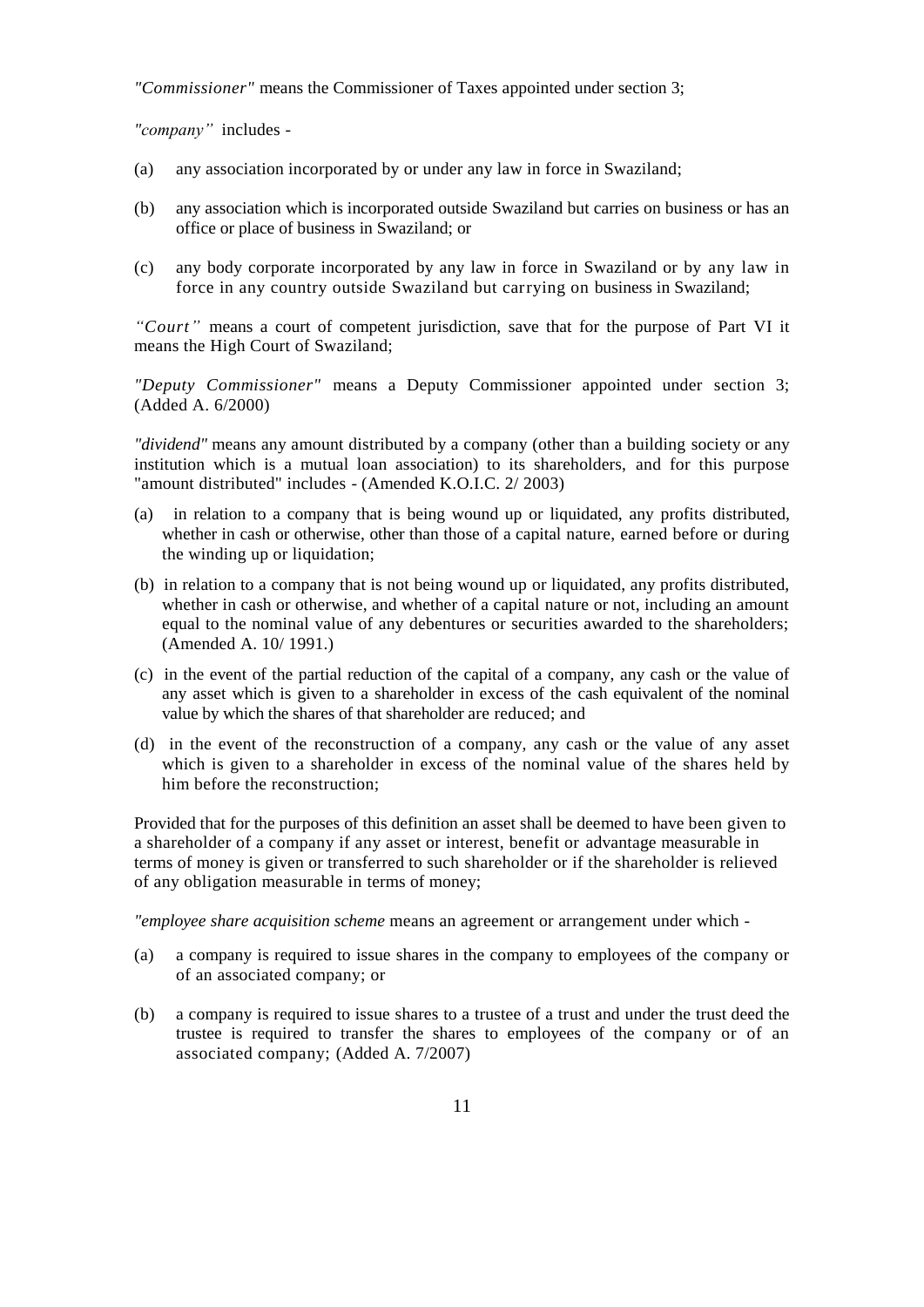*"executor"* means any person to whom letters of administration have been granted in respect of the estate of a deceased person under any law relating to the administration of estates, and includes any person acting or authorised to act under letters of administration granted outside Swaziland and signed and sealed by the Master in accordance with the relevant provisions of the Administration of Estates Act for use in Swaziland, or, in the case of where the estate is not required to be administered under the supervision of any court, the person administering the estate;

*"exempt organisation"* means an organisation –

(a) which is-

- (i) an amateur sporting association;
- (ii) an ecclesiastical, charitable, or educational institution of a public character; or
- (iii) a trade union, employees' association, an association of employers registered under the Industrial Relations Act, or a chamber of commerce and industry;
- (b) which the Commissioner is satisfied that it is a genuine exempt organisation; and
- (c) none of the income or assets of which confers or may confer, a private benefit on any person;

(Added A. 5/2004; Amended A. 7/2007)

*"Financial year"* in relation to a company, means -

- (a) the period, whether of twelve months or not, commencing upon the date of formation of such company and ending upon the last day of June immediately succeeding such date or upon such other date as the Commissioner, having regard to the circumstances of the case, may approve; or
- (b) any period subsequent to the period referred to in paragraph (a) commencing immediately on the day following the last day of the immediately preceding year of assessment of that company and ending after the expiration of twelve months from such date or any other period ending on such date as the Commissioner, having regard to the circumstances of the case, may approve. (Added A. 11/1985.)

*"gross income"* has the meaning assigned to it under section 7;

*"income* means the amount remaining of the gross income of any person for any year or period of assessment after deducting therefrom any amounts exempt from income tax in the hands of such person;

*"industrial building"* means any building –

- (a) which contains and is used solely or mainly for the purpose of operating machinery worked by steam, electricity, water or other mechanical power;
- (b) which is on the same premises as any other building mentioned in paragraph (a), and which, in the opinion of the Commissioner, suffers depreciation by reason of the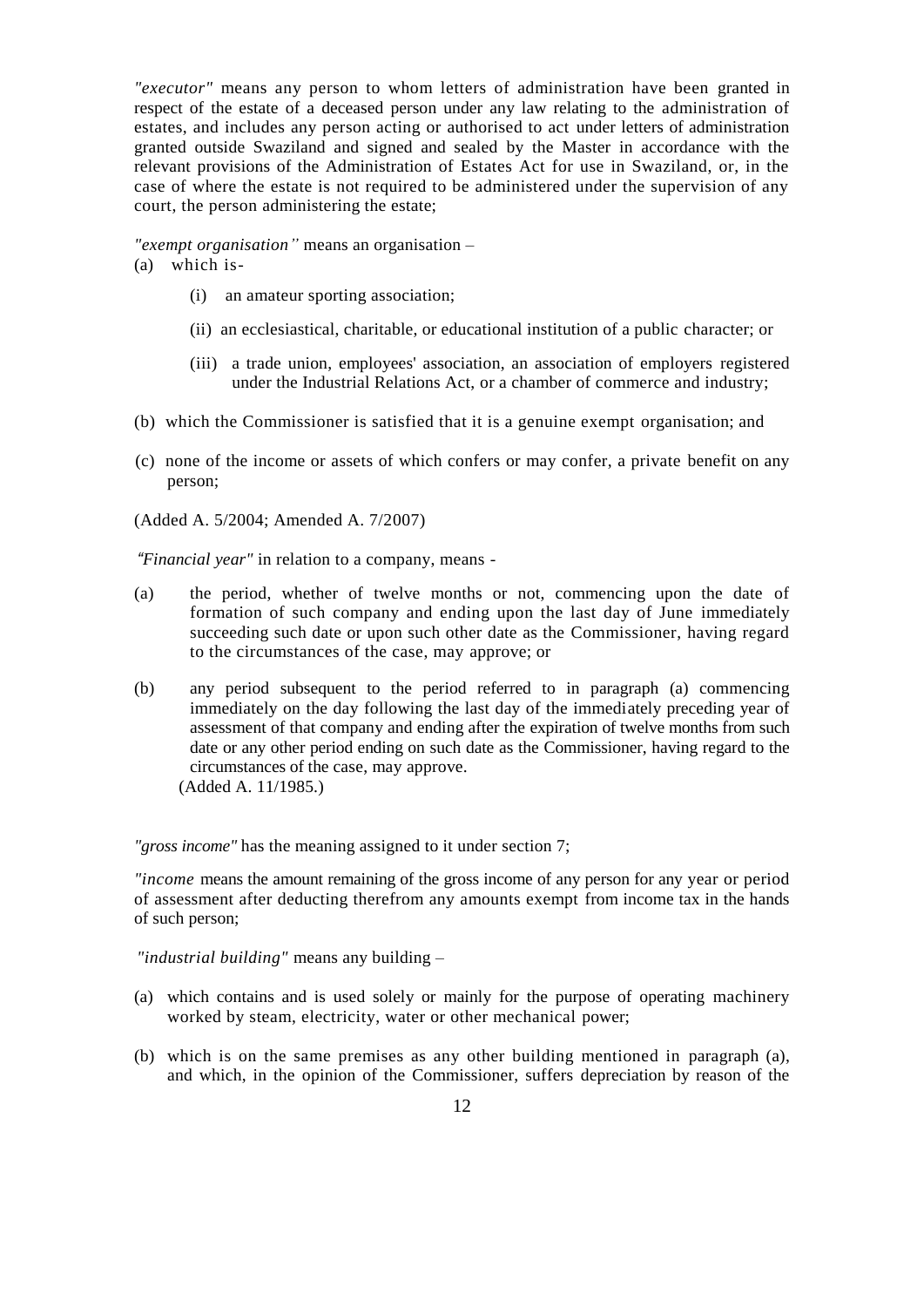operation of machinery installed in such other building;

- (c) which, in the opinion of the Commissioner, suffers depreciation by reason of the use of chemicals, corrosives, furnaces of any description or any other agent directly utilised in the particular trade or industry of which the building forms an integral and essential part;
- (d) erected and used for the purpose of carrying out industrial research or scientific experiments into improved or new methods of manufacture;
- (e) which by, by reason of the trade carried on by the taxpayer is, in the opinion of the Commissioner, used for industrial purposes;

*"insurance business"* means the business of issuing or undertaking liability under life policies or policies to make good or indemnify the insured against any loss or damage, including liability to pay damages or compensation contingent upon the happening of a specified event; (Added A.11/2011)

*"management charge"* means a payment of any kind or nature, other than a payment to which the Second Schedule applies, in consideration for any services of a technical, managerial, administrative or consultancy nature; (Added A. 6/ 2000)

*"married"* (Deleted A. 10/1991)

*"married person"* (Deleted A. 10/1991)

*"mining operations"* and *"mining*'' include every method or process by which any mineral is won from the soil or from any substance or constituent thereof;

*"Minister"* means the Minister responsible for Public Finance.

*"mortgage interest"* means interest paid plus fringe benefit value of any soft loan concession on a bond financing the purchase of a property as the principal private residence of the taxpayer; (Added A. 5/2004)

*"non-resident tax"* means the non-resident shareholders tax or the non-residents tax on interest, or non- residents tax on entertainments and sports, as the case may be, provided for in Part 111;

*"normal tax"* means the tax payable in terms of section 6(1);

*"official rate of interest ",* in relation to a year of assessment, means the Central Bank of Swaziland discount rate as at the commencement of the year of assessment; (Added A. 5/2004)

*"pension fund"* means a superannuation, pension, provident, or widows' and orphans' fund established by law, and any such fund other than a benefit fund, provident fund or retirement annuity fund not established by law which is approved by the Commissioner in respect of the year of assessment in question;

Provided that the Commissioner may approve a fund subject to such limitations or conditions as he may determine, but shall not approve a fund unless, in respect of the year of assessment in question, he is satisfied that: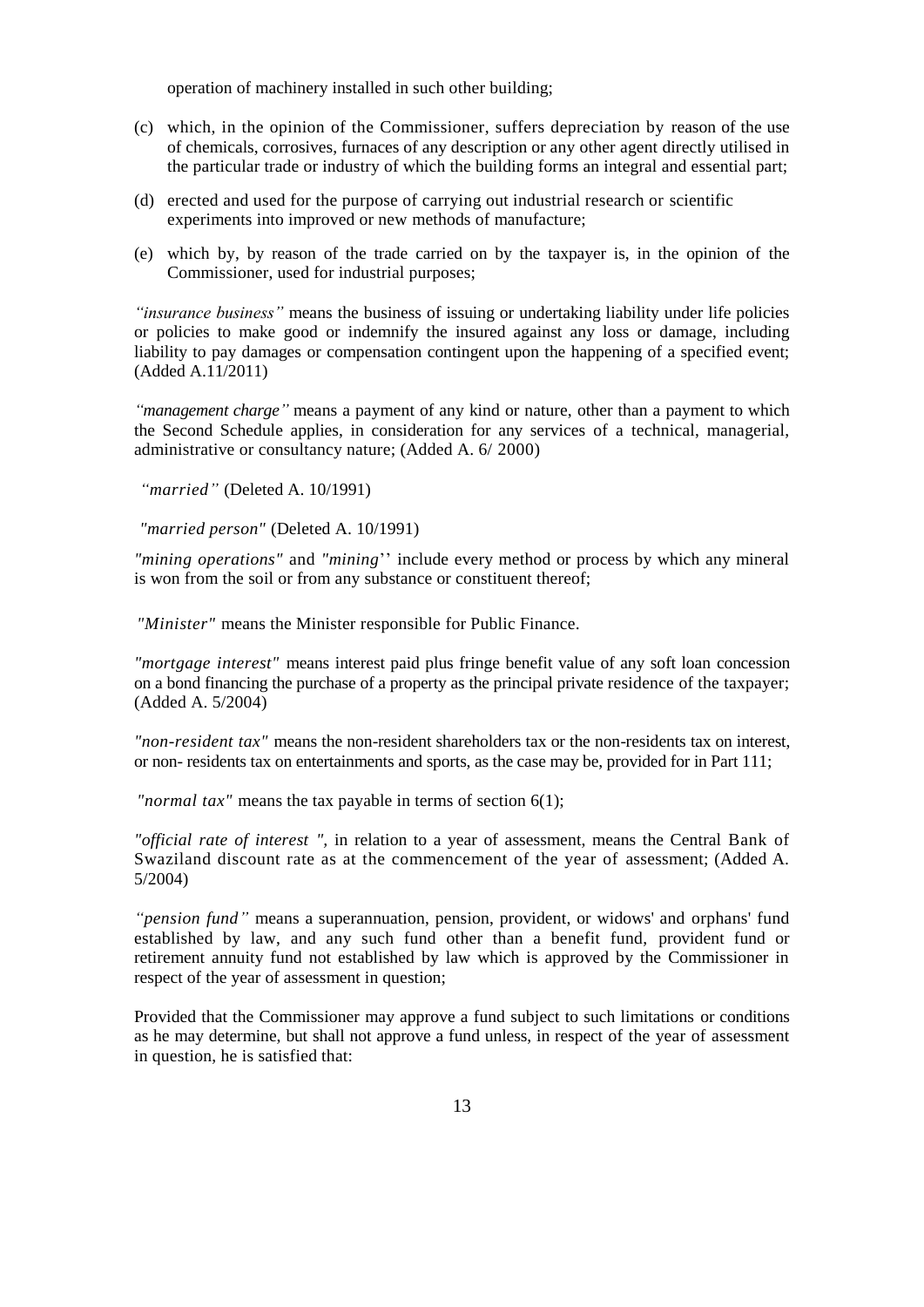- (a) the fund is a permanent fund bona fide established for the purpose of providing annuities for employees on retirement from employment, or mainly for such purpose, and also for the purpose of providing benefits other than annuities for employees or benefits for widows, children, dependants or nominees of deceased employees; and
- (b) the rules of the fund provide
	- (i) that all annual contributions of a recurrent nature to the fund shall be in accordance with specified scales. (Amended K.O.I.C. 39/ 1975.)
	- (ii) that membership of the fund throughout the period of the employment shall be a condition of employment by the employer of all persons of the class specified therein who enter his employment on or after the date upon which the fund comes into operation; (Amended K.O.I.C. 1/1976.)
	- (iii) that any person who immediately prior to such date was employed by the employer and who on such date falls within such class may, on application made within a period of not more than twelve months as from such date, be permitted to become a member of the fund on such conditions as may he specified in the rules;
	- (iv) that not more than one-third of the total value of the annuity to which any employee becomes entitled may he commuted for a single payment, except where the annual amount of such annuity does not exceed one thousand five hundred Emalangeni; (Amended A. 7/1992 ; A.5/2004)
	- (v) for the administration of the fund in such a manner as to preclude the employer from controlling the management or assets of the fund or from deriving any monetary advantage from moneys paid into or out of the fund; and
	- (vi) that the Commissioner shall be notified of any amendments of any of the rules; and of the rules; and
	- (c) the rules of the fund have been complied with;

*"pensionable salary"* means a member's basic salary and excludes any allowance which has not been specifically designated as pensionable; (Added A.11/2011)

*"person"* includes a company, a body of persons whether incorporated or not, an insolvent estate, the estate of a deceased person and any trust; (Amended A. 11/1985; A. 6/2000)

*"provident fund"* means a fund other than a pension fund, benefit fund or retirement annuity fund, which is approved by the Commissioner in respect of the year of assessment in question. (Replaced A. 11/1979)

Provided that the Commissioner may approve a fund subject to such limitations or conditions as he may determine hut shall not approve a fund unless, in respect of the year of assessment in question, he is satisfied that:-

(a) the fund is a permanent fund bona fide established solely for -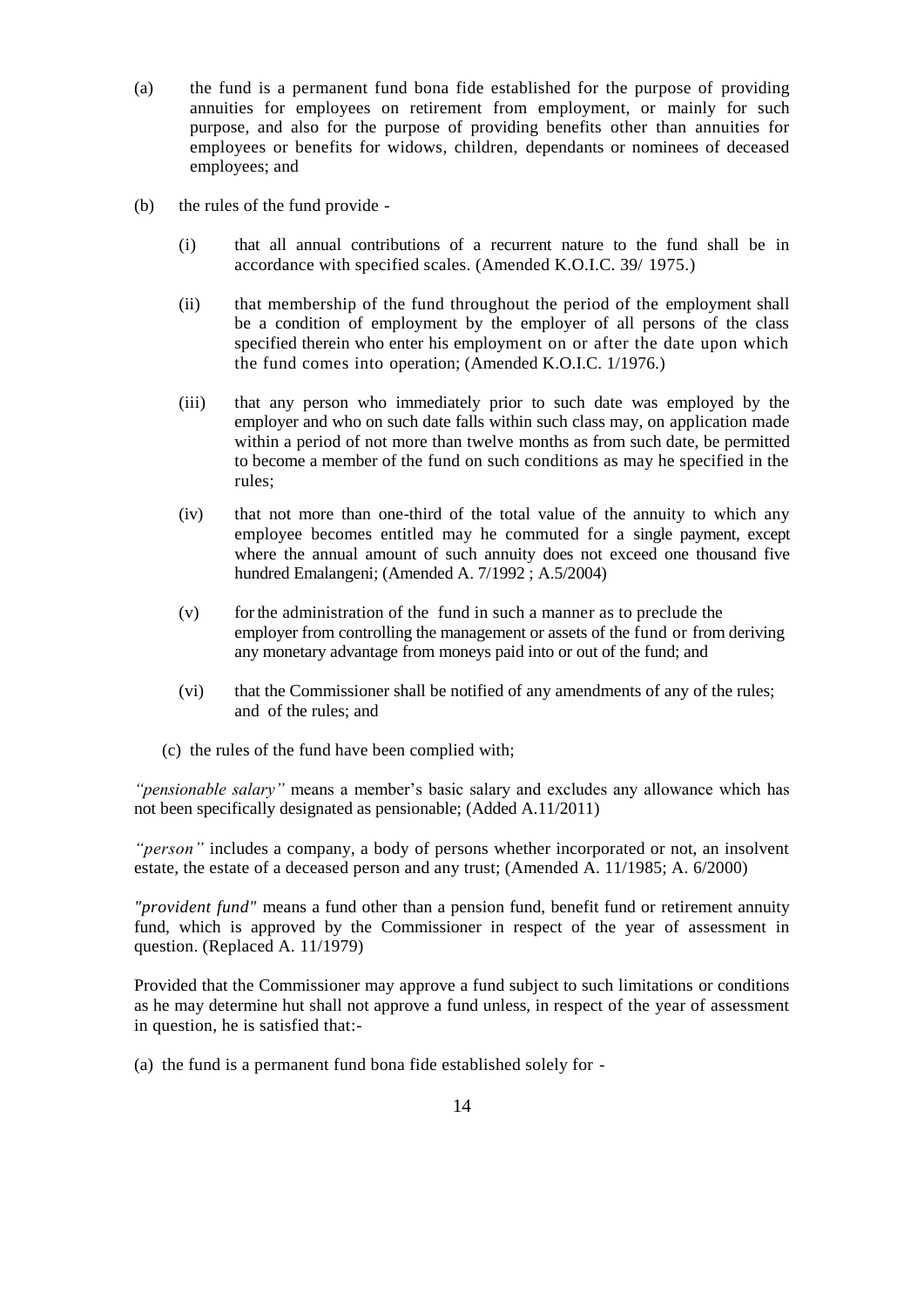- (ii) the purpose of providing benefits for employees on retirement from employment; or
- (iii) the purpose of providing benefits for widows, children, dependants or nominees of deceased employees; or
- (iv) a combination of those purposes;
- (b) the rules of the fund contain provisions similar in all respects to those required to be included in the rules of a pension fund as provided for in paragraph (b) to the proviso of the definition of "pension fund", save that subparagraph (iv) thereof be omitted from such rules for the purpose of this paragraph. (Amended K.O.I.C. 1/1976)
- (c) the rules of the fund have been complied with;

*"public officer"* in relation to a company means the person appointed under section 51;

*"public servant"* means the holder of any public office or emolument in the civil service of the Government of Swaziland and includes a person appointed to act in such public office;

*"representative taxpayer"* has the meaning assigned to it in section 44;

*"retirement annuity fund"* means any fund (other than a pension fund, provident fund or benefit fund) which is approved by the Commissioner in respect of the year of assessment in question;

Provided that the Commissioner may approve a fund subject to such limitations or conditions as he may determine, but shall not approve any fund in respect of any year of assessment unless he is, in respect of that year of assessment, satisfied that -

- (a) the fund is a permanent fund bona fide established for the sole purpose of providing life annuities for the members of the fund or annuities for the widows, children, dependants or nominees of deceased members; and
- (b) the rules of the fund provide
	- (i) for periodical contributions by the members;
	- (ii) that not more than one-third of the total value of any annuities to which any person becomes entitled, may be commuted for a single payment, except if the annual amount of such annuities does not exceed one thousand five hundred emalangeni; (Amended A. 7/1992; A. 5/2004)
	- (iii) that no portion of any annuity payable to the widow, child, dependant and nominees of a deceased member may be commuted later than six months from the date of the death of such member;
	- (iv) adequate security to safeguard the interests of persons who may become entitled to annuities;
	- (v) that no member shall first become entitled to the payment of any annuity after he reaches the age of seventy years or, except in the case of a member who becomes permanently incapable through infirmity of mind or body of carrying on his occupation, before he reaches the age of fifty-five years;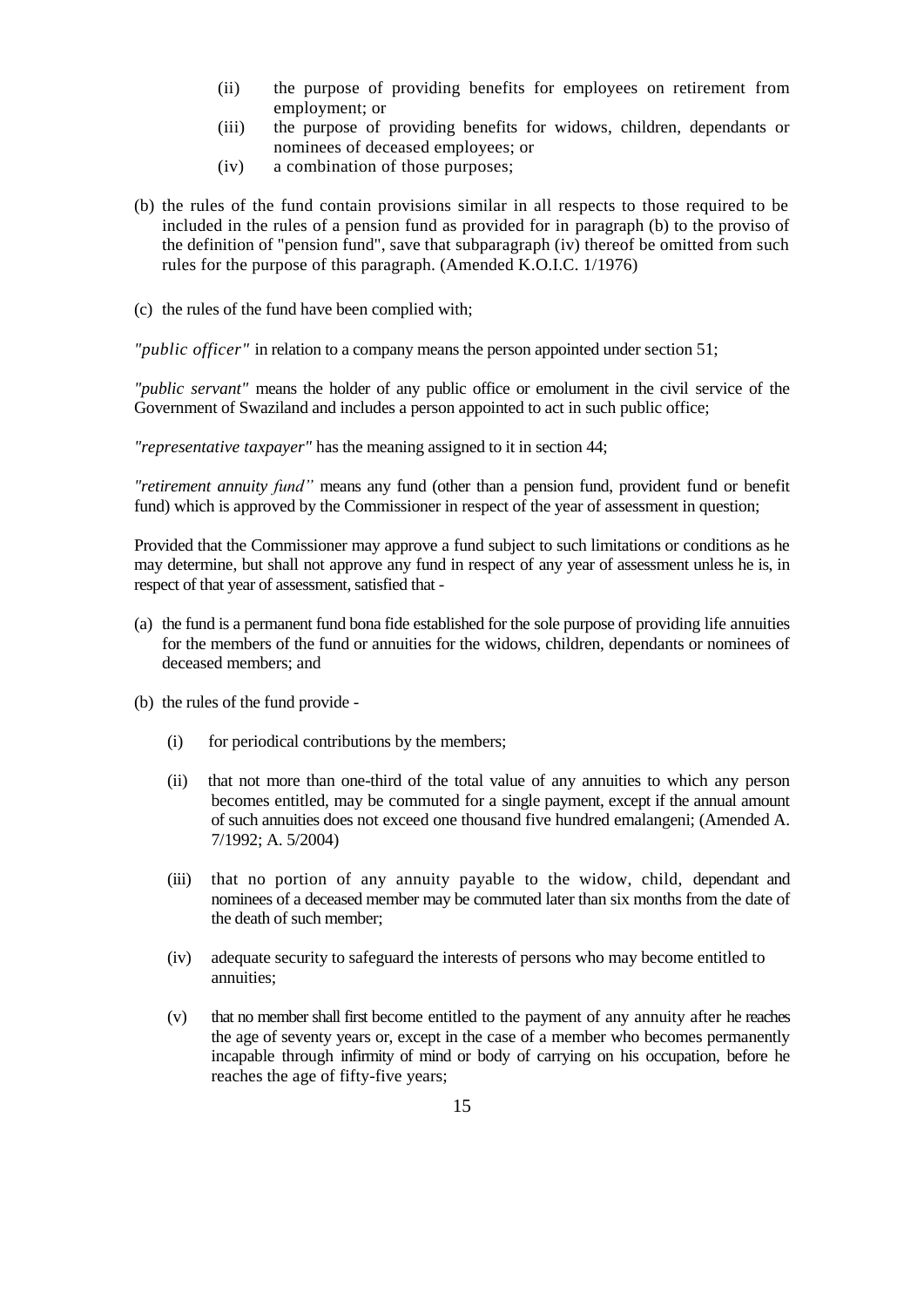- (vi) that if a member dies before he becomes entitled to the payment of an annuity, the benefits shall not exceed a refund to his estate or to his widow, children, dependants or nominees of the sum of the amounts (with or without reasonable interest thereon) contributed by him and an annuity or annuities to his widow, children, dependants or nominees;
- (vii) that if a member dies after he has become entitled to an annuity no further benefit shall be payable other than an annuity or annuities to his widow, children, dependants or nominees;
- (viii) that the sum of the annuities payable to the widow, children, dependants and nominees of a deceased member who was in receipt of an annuity at the time of his death shall not exceed the amount of such annuity;
- (ix) that a member's contributions shall cease not later than the day before his birthday following the date on which he first becomes entitled to the payment of any annuity;
- (x) that a member who discontinues his contributions prematurely shall be entitled either to an annuity (payable from the date on which he would have become entitled to the payment of an annuity if he had continued his contributions) determined in relation to his actual contributions or to be reinstated as a full member under conditions prescribed in the rules of the fund;
- (xi) that, upon the winding up of the fund, a member's interest therein must either be used to purchase a policy of insurance which the Commissioner is satisfied provides benefits similar to those provided by such fund or be paid for the member's benefit into another approved retirement annuity fund;
- (xii) that, save as is contemplated in sub-paragraph (ii), no member's rights to benefits shall be capable of surrender, commutation or assignment or of being pledged as security for any loan;
- (xiii) that the Commissioner shall be notified of all amendments of the rules; and
- (c) the rules have been complied with; (Amended [K.O.I.C. 2/2003\)](http://k.o.i.c.2/2003.))

*"royalty"* means any payment, including a premium or like consideration, made for -

- (a) the use of, or right of use, any patent, design, trademark, or copyright, or any model, pattern, plan, formula, or process, or any property or right of a similar nature; or
- (b) the use of, or right to use
	- (i) any motion picture film; or
	- (ii) any video or audio material (stored on film, tape, disc, or other medium) for use in connection with television or radio broadcasting; or
	- (iii) any sound recording or advertising matter connected with material referred to in sub-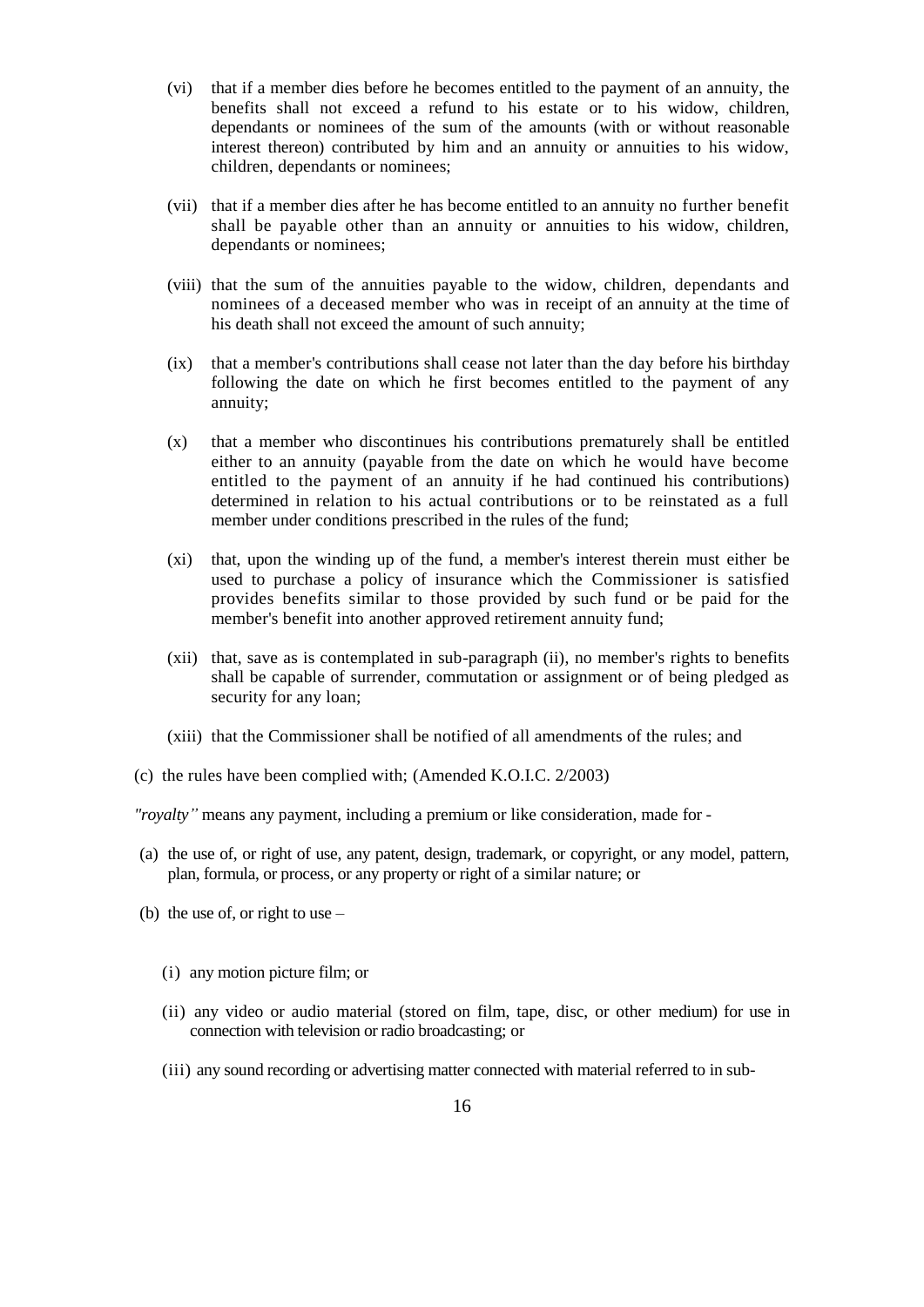paragraph (i) or (ii); or

- (c) the use of, or the right of use, or the receipt of, or right to receive, any video or audio material transmitted by satellite, cable, optic fibre, or similar technology for use in connection with television or radio broadcasting; or
- (d) the imparting of, or the undertaking to impart, any scientific, technical, industrial, or commercial knowledge or information; or
- (e) the rendering of, or the undertaking to render assistanc e ancillary to a matter referred to in paragraphs (a) to (d); or
- (f) a total or partial forbearance with respect to a matter referred to in paragraphs (a) to (e); (Added A. 6/2000)

*"shareholder",* in relation to any company, means the registered shareholder in respect of any share, except that if some person other than the registered shareholder is entitled, whether by virtue of any provision in the memorandum or articles of association of the company or under the terms of any agreement or testamentary disposition or otherwise to all or part of the rights of participation in the profits or income attaching to the shares so registered, such other person to the extent that he is entitled to such benefits shall also be deemed to be a shareholder;

*"steamer"* includes any means of public and fare-charging transport by sea; (Added A. 6/2000)

*"tax" or "taxation"* means any tax or duty leviable under this Order or any previous income tax law, as the case may be;

*"taxable income"* means the amount remaining after deducting from the income of any person all the amounts allowed to be deducted or set off in Part II;

*"taxpayer"* means any person chargeable with any tax or duty leviable under this Order and, for the purposes of any provision relating to any return, includes every person required by this Order to furnish such return;

*"trade"* includes every profession, trade, business, employment, calling, occupation or venture including the letting of any property;

*"trading stock"* includes –

- (a) anything
	- (i) produced, manufactured, constructed, assembled, purchased or otherwise acquired for the purposes of manufacture, sale or exchange; or
	- (ii) the proceeds from the disposal of which forms or will form part of gross income;
- (b) any consumable stores and spare parts acquired by him to be used or consumed in the course of his trade; (Added A. 7/2007)

*"trustee"* includes in addition to every person appointed or constituted as such by act of parties, by will, by order or declaration of Court or by operation of law, an executor or administrator, tutor or curator, and any person having the administration or control of any property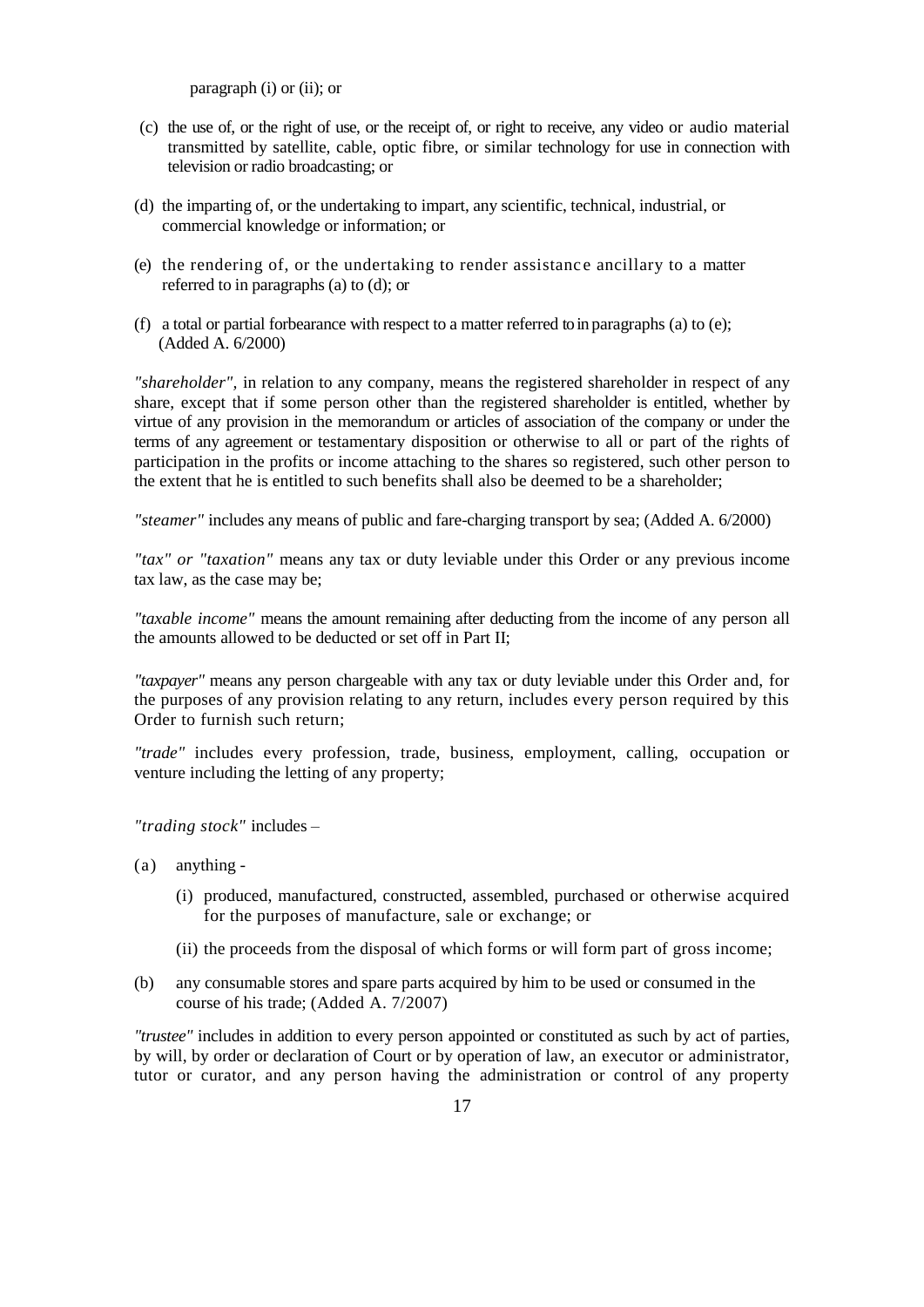subject to a trust, usufruct, *fideicommissum* or other limited interest, or acting in any fiduciary capacity, or having, either in a private or an official capacity, the possession, direction, control or management of any property of any person under legal disability;

*"this Order"* includes any regulations made thereunder;

*"wife's employment income"* (Deleted A. 10/1991)

*"year of assessment"* means any year or other period in respect of which any tax or duty leviable under this Order is chargeable.

Provided that, in the case of a company, any reference to a year of assessment commencing the first day of July shall be construed to mean the financial year of that company, commencing in the calendar year in question. (Amended A. 11/ 1985; K.O.I.C. 2/2003)

#### **Appointment of officers.**

3. (1) For the administration of this Order, the Minister may designate a public servant as Commissioner of Taxes and public servants as Deputy Commissioner of Taxes.

- (2) A Deputy Commissioner shall perform such general official duties as he is required to perform by this Order or by the Commissioner under the control of the Commissioner, and shall, in case of illness, absence or temporary incapacity of the Commissioner, act in his name and on his behalf and while so acting shall have and may exercise all the powers conferred and shall perform the duties imposed upon the Commissioner under this Order. (Amended A. 6/2000)
- (3) Any office under this Order may be held in conjunction with any other office in the civil service.

## **Delegation of functions.**

4. The Commissioner may, with the approval of the Minister, delegate to any public servant any duties, powers and functions by this Order conferred or imposed upon him other than such power of delegation.

#### **Preservation of secrecy**

5.(1) Subject to this section, every person appointed under, or employed in carrying out the provisions of this Order shall preserve and aid in the preservation of secrecy with regard to all information or documents which may come to the knowledge of that person in connection with the performance of the duties of that person under this Order, and shall not communicate any such information or the contents of such documents to any person other than the taxpayer or the lawful representative of that person not suffer any such person to have access to any documents in the possession or custody of the Commissioner except in the performance of the duties of the Commissioner under this Order or by order of a court.

(2) Subject to subsection (3) and (4), subsection (1) does not prohibit the disclosure of information or documents to -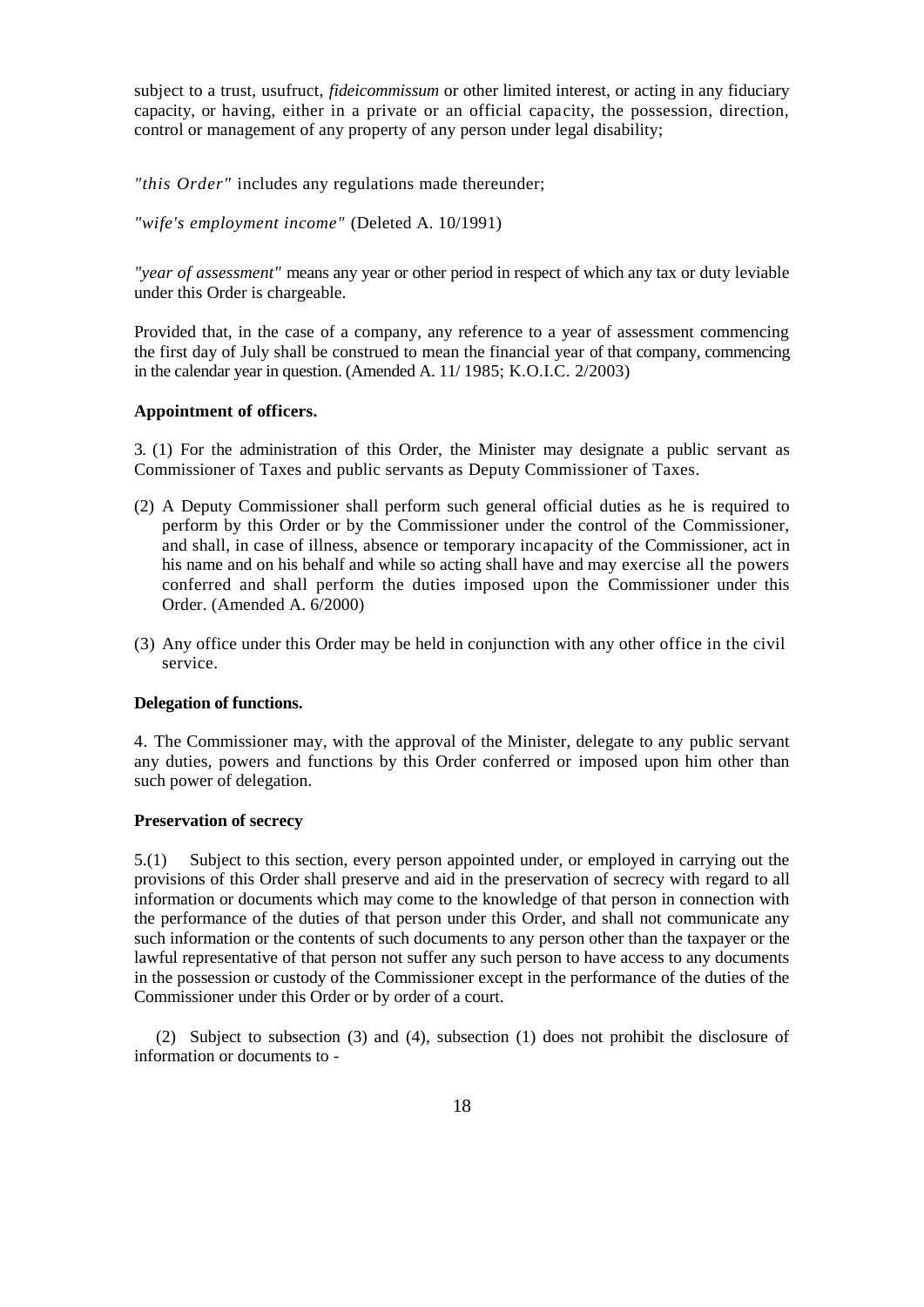- (a) the Attorney General or any legal practitioner acting on behalf of the Commissioner for the purpose of seeking the advice of, or instructing, that person; or
- (b) the Auditor General or any officer duly authorised by him in the performance of his duties under the Finance and Audit Act;
- (c) the Director of Statistics in relation to any person as may be required by the Director of Statistics for the performance of his powers and duties under the Statistics Act;
- (d) the Commissioner of Customs and Excise, as are required for the performance of his duties under the Sales Tax Act;
- (e) the Commissioner for Human Rights and Public Administration to the extent necessary for performing the functions and exercising the powers of the Commission on Human Rights and Public Administration;
- (f) the Commissioner of the Anti Corruption Commission acting under the Prevention of Corruption Act, to the extent necessary for performing the functions and exercising the powers of the Anti Corruption Commission;
- (g) a Director of the Financial Intelligence Unit as may be required for purposes of exercising any power or performing any function or duty under the money laundering and financing of terrorism (prevention) law;
- (h) the Director of Public Prosecutions as may be relevant to the prosecution of any offence committed in terms of this Order or any other Act administered by the Commissioner;
- (i) any person being a consultant to or an officer employed by the Government who is approved by the Minister to receive such confidential information; or
- (j) the competent authority of the Government of a country with which an agreement for the avoidance of double taxation or for the exchange of information exists, to the extent permitted under that agreement.

(3) The information obtained by the Commissioner in the performance of the powers and duties of the Commissioner under this Order or any previous law relating to income tax may be used by the Commissioner for the purposes of any other fiscal law administered by the Commissioner.

(4) The Commissioner shall disclose to the Minister of Finance information in respect of any taxpayer or any other class of taxpayers, to the extent necessary for the purposes of tax policy design or revenue estimation.

(5) Every person appointed or employed in carrying out the provisions of this Order and every person to whom confidential information is disclosed under paragraphs (b) to (i) of subsection (2), shall make an oath or declaration of secrecy in such manner and form as may be prescribed.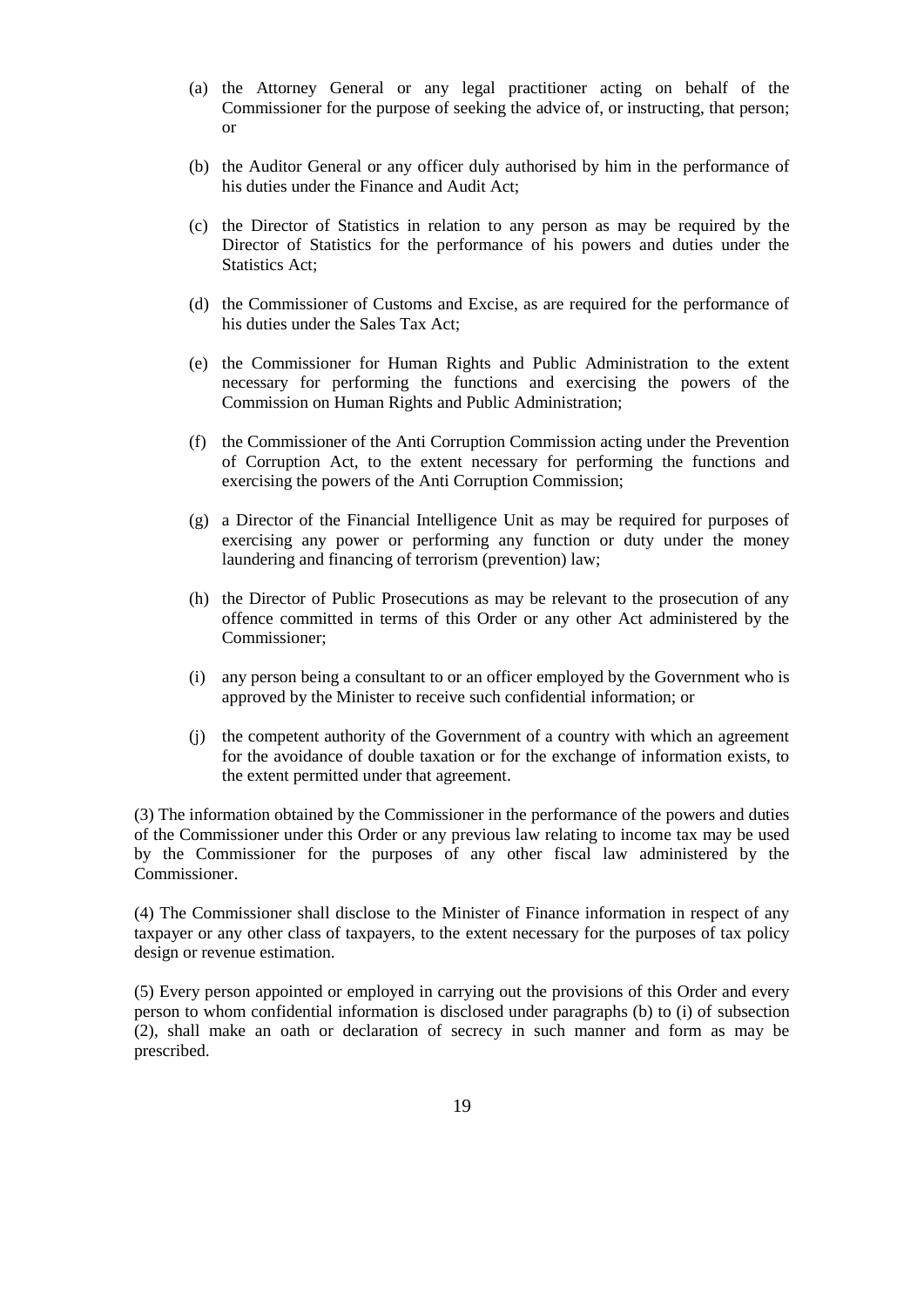(6) Subject to subsection (7), a person shall not in any manner publish or make known to any other person (not being an officer carrying out his duties under the control, direction or supervision of the Commissioner) the contents or tenor of any instruction or communication given or made by the Commissioner or any such officer in the performance of his duties under this Order for or concerning the examination or investigation of the affairs of any taxpayer or class of taxpayers or the fact that such instruction or communication has been given or made, or information concerning the tax matters of a taxpayer or class of taxpayers.

(7) The provisions of this subsection shall not be construed –

- (a) as preventing any taxpayer or his representative who is or may be affected by any such examination, investigation or furnishing of information from publishing or making known information concerning his own tax matters; or
- (b) subject to the provisions of subsection (1), as in any way limiting the duties or powers of the Commissioner or any such officer; or
- (c) as preventing any person from publishing or making known anything which has been published or made known by the taxpayer or his representative as contemplated in paragraph (a) or by the Commissioner or any such officer in the exercise of his duties or powers.

(8) Every person who, in contravention of the true intent of the oath of confidentiality or secrecy taken by him and without lawful excuse, reveals any matter or thing which has come to his knowledge in his official capacity, commits an offence and shall be liable on conviction to fine not exceeding ten thousand emalangeni, or to imprisonment for a term not exceeding two years, or to both such fine and term of imprisonment.

(9) If any person acts in the execution of his office before he has taken the prescribed oath commits an offence and shall be liable on conviction to a fine not exceeding one thousand emalangeni.

(10) A taxpayer may waive, expressly or by implication, any right which he may have under this Order to secrecy or any matter relating to him or his affairs. (Replaced A.11/2011)

#### **PART II**

## **NORMAL TAX**

#### **Levy of normal tax and rates thereof. (Third Schedule).**

6. (1) There shall be charged, levied and paid an income tax, known as "normal tax", in respect of the taxable income, received by or accrued to or in favour of any person during the year of assessment commencing the first day of July 1975*,* and each succeeding year of assessment thereafter. (Amended A. 11/1985)

(2) Notwithstanding the provisions of subsection (1), where the taxable income of any person who is in continuous employment with the same employer for any year of assessment, is derived solely from remuneration and the employees' tax required to be deducted or withheld from such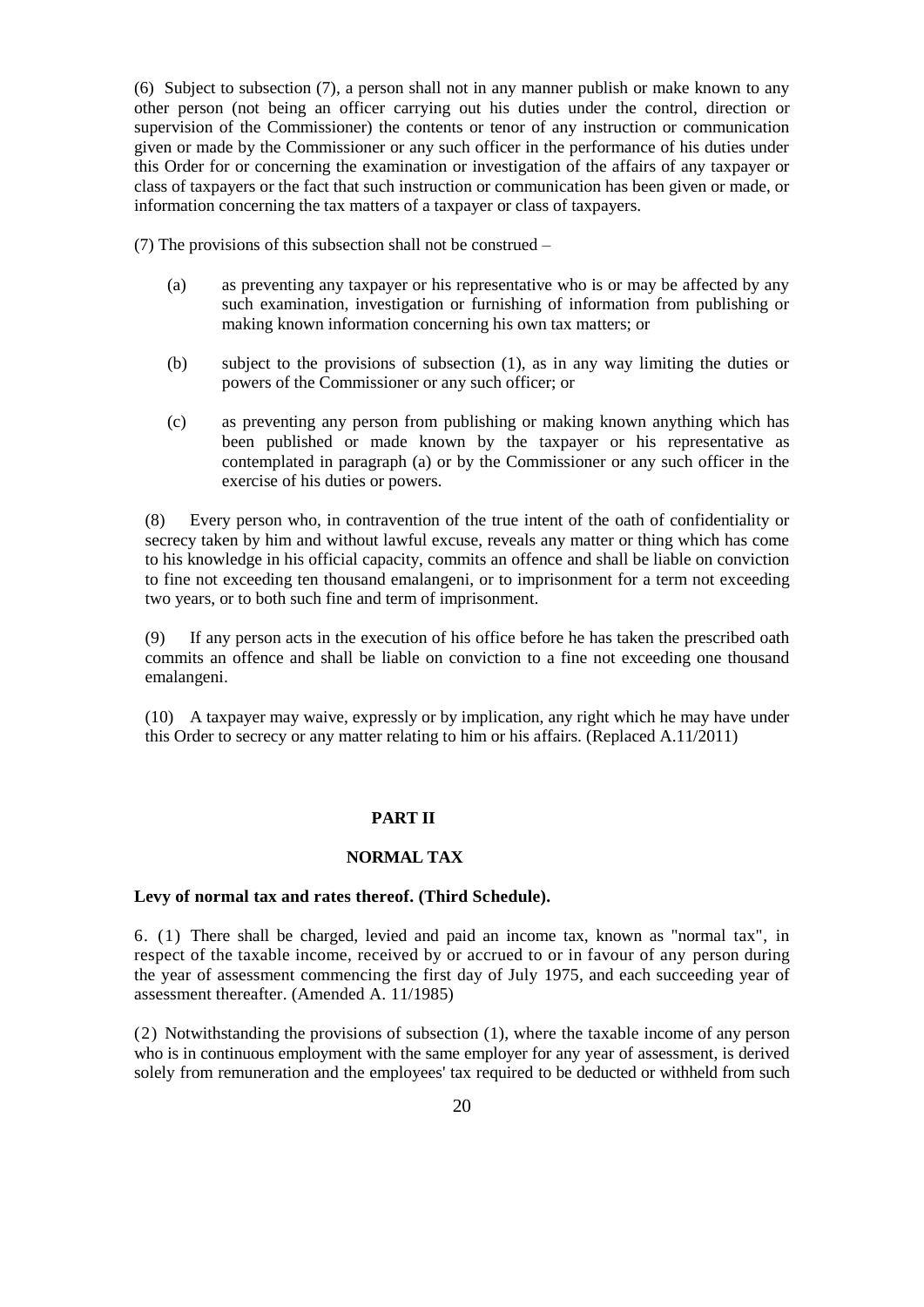remuneration under the Second Schedule, has been deducted or withheld from such remuneration, the normal tax payable by him in respect of such year shall be an amount equal to the sum of the amount deducted or withheld from such remuneration as employees' tax. (Added A. 6/1994)

(3) The rates to be levied as set out in the Third Schedule shall be fixed annually by the Minister having regard to any factors having a bearing to the adequate raising of revenue, but the rates so fixed for any year shall be deemed to continue in force until the next such annual determination. (Amended A. 6/1994: Replaced A. /2008)

#### **Meaning of gross income.**

*7. "Gross income"* means the total amount whether in cash or otherwise received by or accrued to or in favour of any person, excluding such receipts or accruals of a capital nature as arc not receipts or accruals referred to in paragraphs (a) to (r) herein in any year or period assessable under this Part from any source within Swaziland or deemed to be within Swaziland, and includes the following - (Amended A. 9/1979, A.11/2011)

(a) any amount so received or accrued by way of annuity;

(aa) the full value of any debt (other than debt of a capital nature) which accrues in the year of assessment but becomes payable after the end of that year of assessment; (Added A. 10/1991; Amended A. 7/1992.)

- (b) any amount, including any voluntary award, so received or accrued in respect of services rendered or to be rendered; (Amended A. 6/2000.)
- (c) any amount, including any voluntary award, so received or accrued:
	- (i) in commutation of amounts due under any contract of employment or service;
	- (ii) in respect of the relinquishment, termination, loss, repudiation, cancellation or variation of any office or employment or of any appointment (or right or claim to be appointed) to any office or employment; (Replaced [K.O.I.C. 2/2003\)](http://k.o.i.c.2/2003.))
- (d) any amount so received or accrued from another person as premium or like consideration paid by such other person for-
	- (i) the use or occupation or the right of use or occupation of land or buildings; or
	- (ii) the use or right of use of plant, machinery, equipment or vehicles; or
	- (iii) the use or right of use of any motion picture film or any film or video tape or disc for use in connection with television or any sound recording or advertising matter connected with such motion picture film, film or video tape or disc; or
	- (iv) the use or right of use of any patent, design, trade mark, copyright, or any model, pattern, plan, formula, or process or any property or right of a similar nature; or
	- (v) the imparting of or the undertaking to impart any scientific, technical, industrial, or commercial knowledge or information for use in Swaziland, or the rendering of or the undertaking to render any assistance or service in connection with the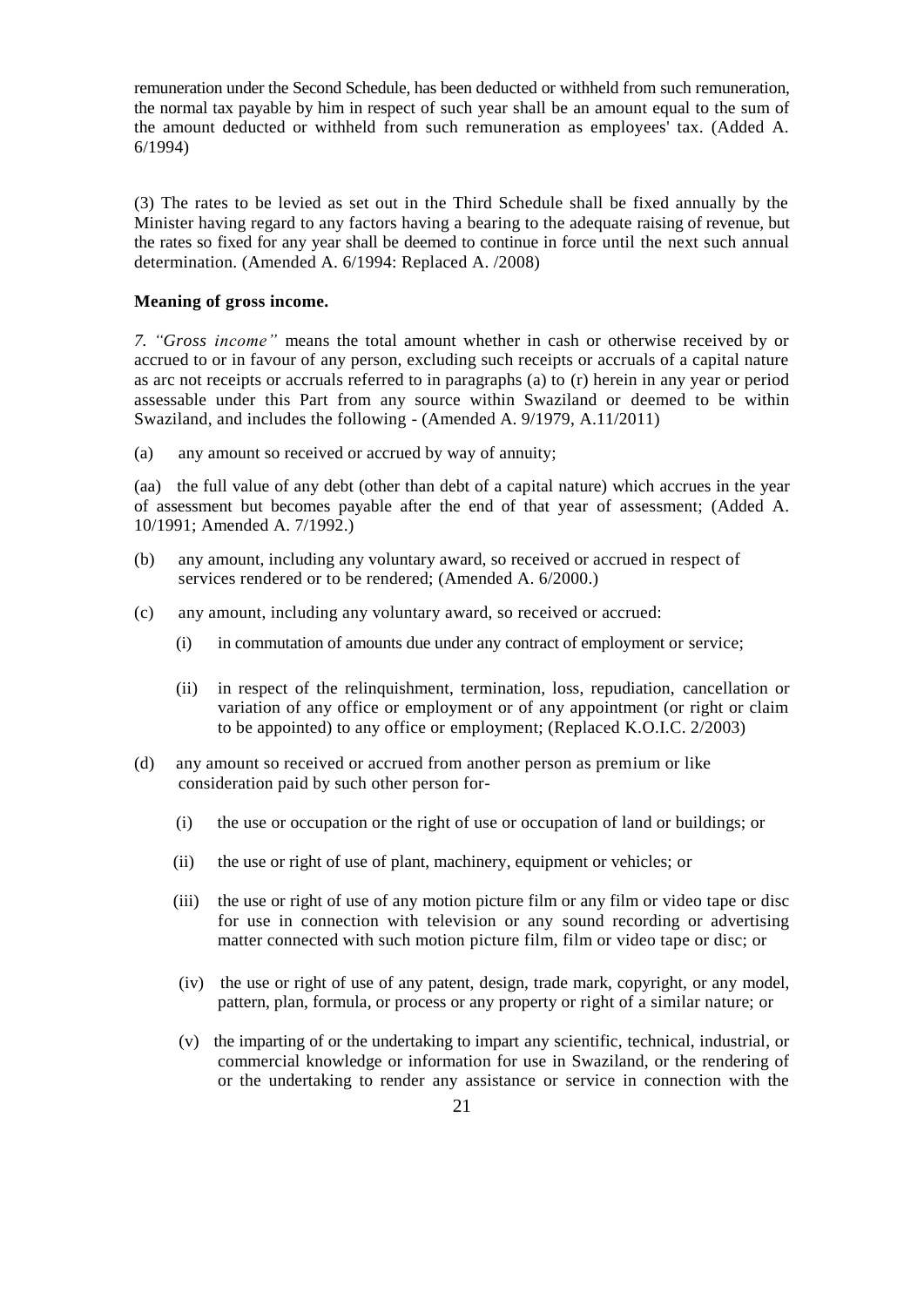application or utilisation of such knowledge or information; (Replaced A. 9/1979)

- (e) if in the case of any person to whom, in terms of any agreement relating to the grant to any other person of the right of use or occupation of land or buildings, or by the cession of any rights under such agreement, there has accrued in any such year or period the right to have improvements effected on the land or to the buildings by any other person-
	- (i) the amount stipulated in the agreement as the value of the improvements or as the amount to be expended on the improvements; or
	- (ii) if no amount is so stipulated, an amount representing in the opinion of the Commissioner, the fair and reasonable value of the improvements;
- (f) the annual value of any benefit or advantage accruing by way of employment, including that of any quarters, board or residence;

Provided that in calculating the gross income of any person:

- (i) the value of any free medical attention or cash allowances for medical expenses provided for or paid to any employee or the holder of an office or appointment shall not be included;
- (ii) any free passage by rail, road, steamer or air provided for an employee or the holder of <sup>-</sup>an office or appointment at the commencement of such employment, office or appointment shall not be included if the duration of such employment, office or appointment is two years or more or where it is less than two years, if such employment, office or appointment is not subject to renewal; (Replaced A. 6/1991; Amended A. 6/2000)
- (iii) any free passage by rail, road, steamer or air provided for an employee or the holder of an office or appointment shall, on termination of such employment, office or appointment, not be included if the employee or holder of such an office or appointment permanently returns to his place of recruitment; (Added A. 6/ 2000)
- (iv) fifty per cent of the total amount paid by an employer during any year of assessment directly or indirectly, by way of contribution to any approved bursary scheme for the benefit or educational assistance of the children of any employee or dependants of such employee shall not be included; (Added A. 4/2008)
- (ff) For the purposes of paragraph (f), a taxable benefit shall be deemed to have been granted by an employer to his employee in respect of the employment contract between the employer and the employee, if –
	- (a) a loan has been granted to the employee, whether by the employer or by any other person by arrangement with the employer, and either no interest is payable by the employee on such loan or interest is payable by him thereon at a rate lower than the official rate of interest; or
	- (b) the employer has paid any subsidy in respect of the amount of interest or capital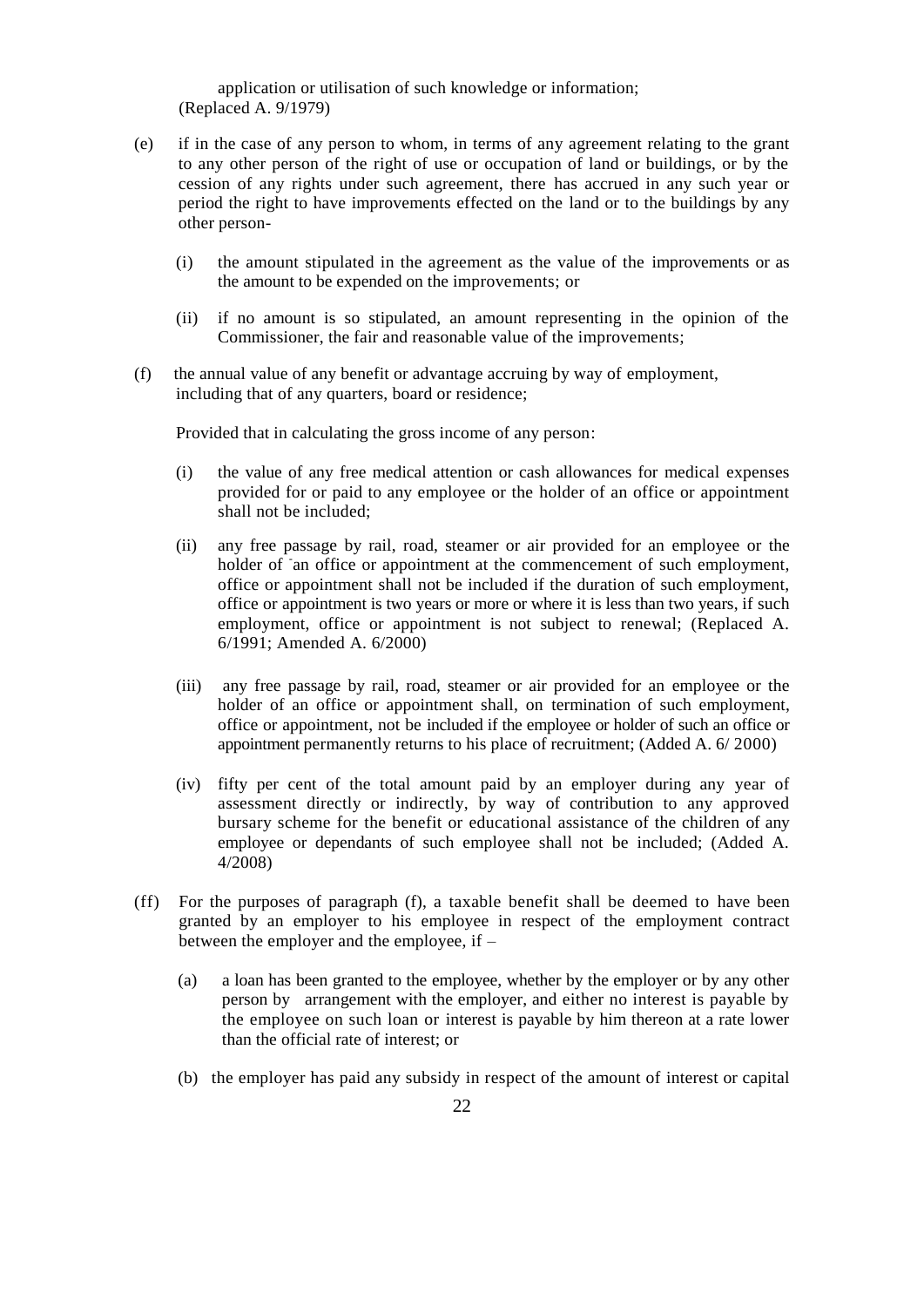repayments payable by the employee in terms of the loan; or

(c) the employer has in respect of any loan granted to the employee by any lender, paid to such lender any subsidy, being an amount which, together with any interest payable by the employee on such loan, exceeds the amount of the interest which, if calculated at the official rate of interest, would have been payable on such loan;

(Added A. 6/1994; Amended A. 5/2004)

- (g) (i) any amount by which recoupment of capital expenditure which has been deducted under section  $14(1)(m)$  or the corresponding provisions of any previous income tax law exceeds the residual value of such capital expenditure calculated in terms of section  $14(1)(m)$ ;
	- (ii) For the purpose of this subsection -"residual value" means the difference between the cost of capital expenditure incurred in mining operations less the total of the allowances granted in terms of section  $14(1)(m)$  in respect of such capital expenditure;

(Replaced A. 9/1988)

(h) all amounts allowed to be deducted or set off under the provisions of' section 14(1) (except paragraphs (i) and (t) thereof) or section  $14(2)$  or the corresponding provisions of any previous income tax law, whether in the current or any previous year of assessment, which have been recovered or recouped during the current year of assessment;

Provided that all amounts which in terms of this section are required to be included in the taxpayer's income shall be deemed to have been received by or to have accrued to the taxpayer from a source within Swaziland notwithstanding that such amounts may have been recovered or recouped outside Swaziland;

- (i) any amount so received or accrued by way of alimony or allowance or maintenance under any judicial order or written agreement of separation or any order of divorce;
- (j) any amount so received or accrued by way of dividends or interest on debentures or debenture stock;
- (k) any amount by way of allowance received by or accrued to a public servant, a Member of Parliament, a Minister, or member of a statutory or other similar body, but excluding reimbursive allowances expended for appropriate official purposes; (Replaced A. 5/2004)
- (l) any amount received by or accrued to any person as compensation for any restraint of trade imposed on such person; (Added A. 5/2004)
- (m) fifty percent of the amount by which the value of shares issued to an employee under an employee share acquisition scheme at the date of issue exceeds the consideration, if any, given by the employee for the shares, including any amount given as consideration for the grant of a right or option to acquire the shares; (Added A. 7/2007)
- (n) an amount of any gain derived by an employee on disposal of a right or option to acquire shares under an employee share acquisition scheme; (Added A. 7/2007)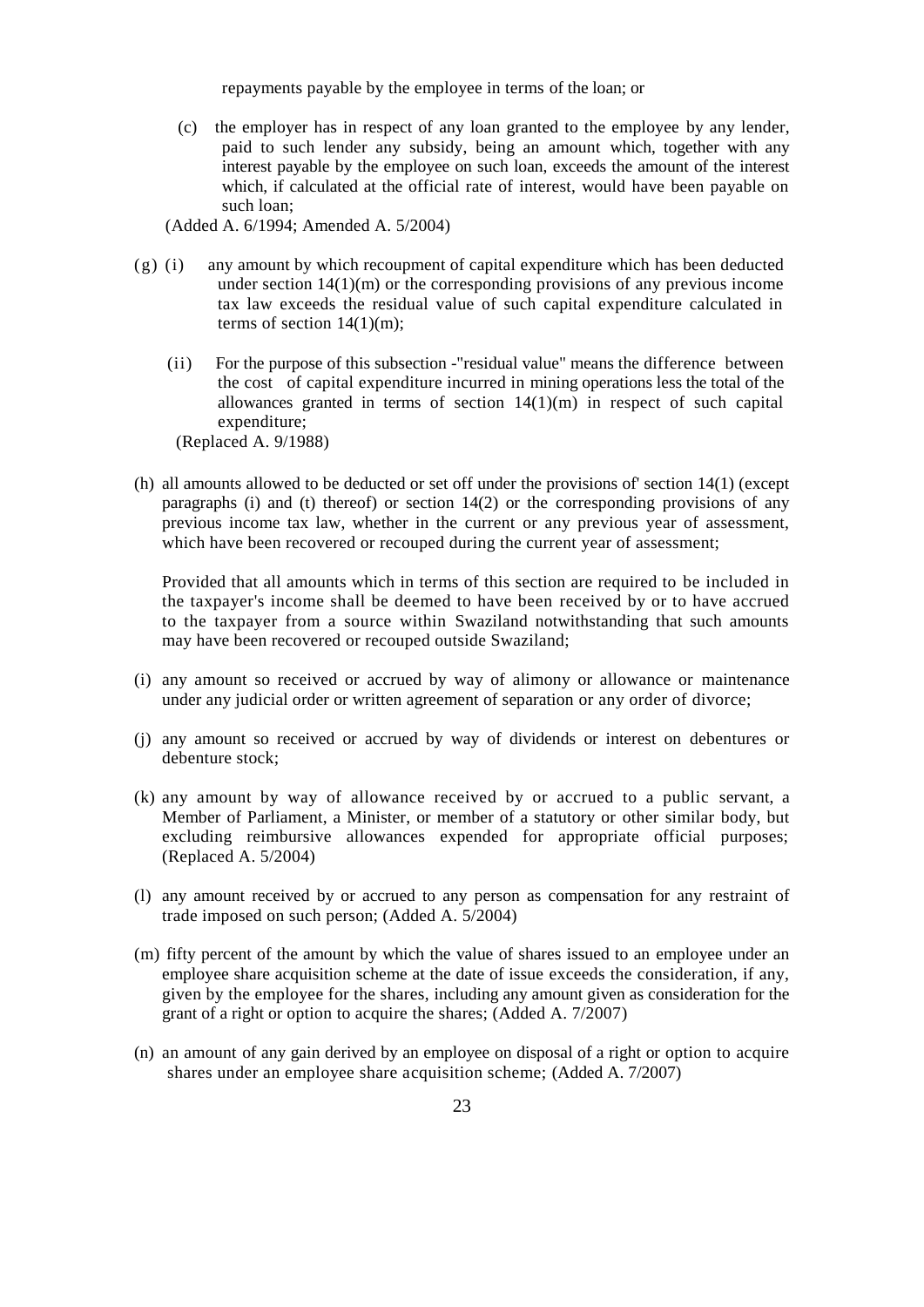- (o) any amount received by or accrued to any person as compensation in respect of trading stock under a policy of insurance or contract for indemnity against loss of profits; (Amended A. 11/2011)
- (p) any amount received by or accrued to any person by way of recovery or reimbursement of
	- (i) any expenditure or loss;

(ii) any bad or doubtful debt which has been allowed as a deduction under section 14. (Added A.11/2011)

- (q) the value of gifts provided by a person in the course of, or by virtue of, a past, present, or prospective business relationship; (Added A.11/2011)
- (r) any amount which in terms of this Order is specifically required to be included in the taxpayer's income. (Added A. 9/1979; Amended A. 7/ 2007; A. 4/2008.)

#### **Normal tax rebate.**

8. (1) In the case of a natural person the tax payable in terms of section 6 shall, save as is otherwise provided in this Order, be reduced by -

(a) an amount not exceeding the sum specified in the Third Schedule in any year of assessment:

Provided that no reduction shall be made under this subsection if the tax payable in terms of section 6 is subject to the rates of tax prescribed in Part III of the Third Schedule; (Amended A. 7/2007; A. 4/2008)

(b) an amount equal to ten per cent of the amount paid for each lilangeni or part thereof in respect of -

(i) any amount paid by way of a mortgage interest during the year of assessment;

Provided that the amount to be allowed as a reduction under this subparagraph shall not exceed two thousand four hundred emalangeni;

(ii) the premium paid by a person during the year of assessment upon a policy under which that person, the spouse or child of that person is insured against death or sickness;

Provided that no reduction shall be made in respect of insurance Under a policy if the amount paid as premium for such policy has been allowed as a reduction from the income of the taxpayer under section 14, or has been allowed in respect of income or similar tax paid by him in a foreign country;

(iii)the fee or subscription paid by a person during the year of assessment to a benefit fund or provident fund;

(iv)the contribution made by a person during the year of assessment as an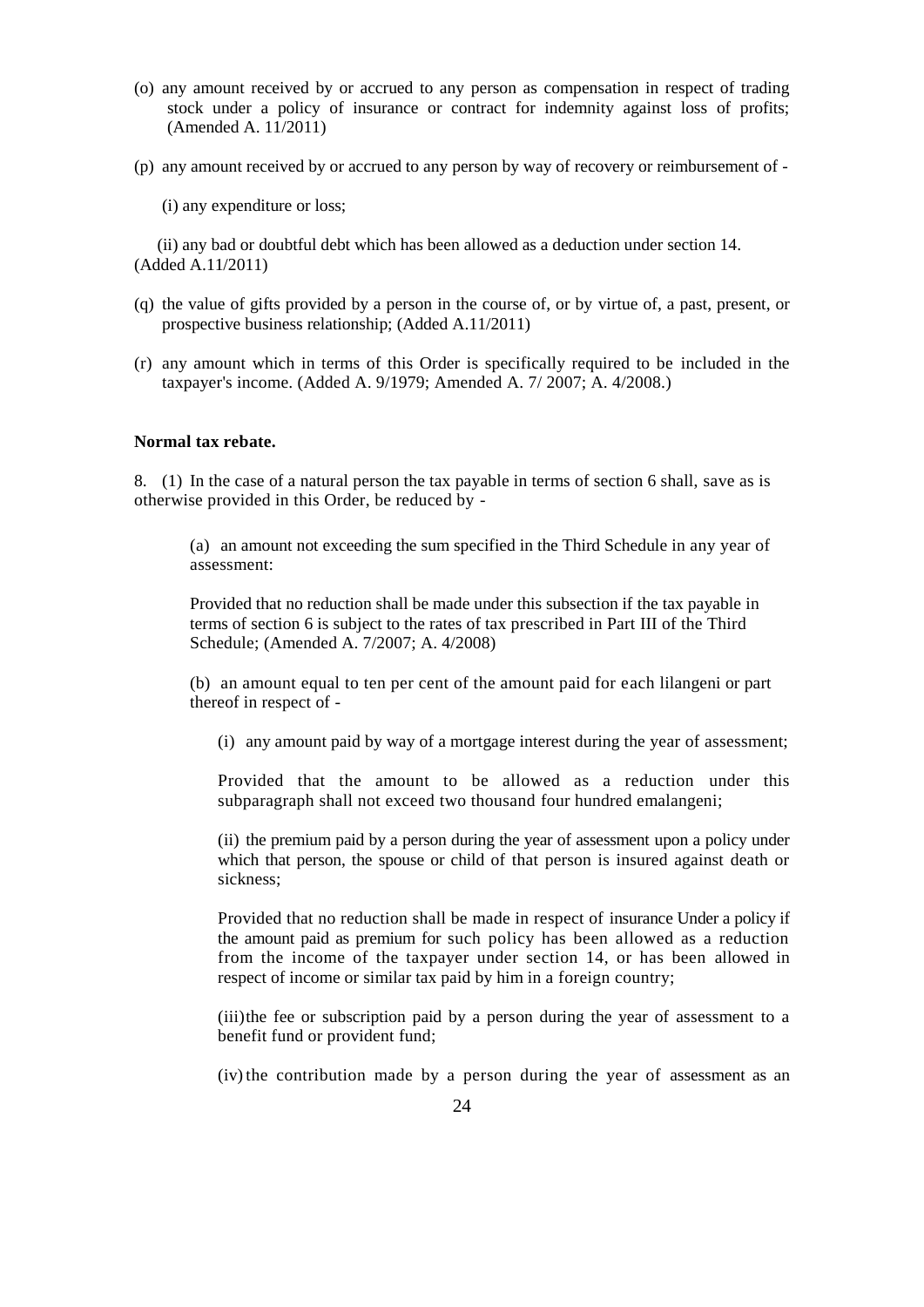employee to a fund established under any law relating to unemployment insurance;

Provided that the total amount to be allowed as a reduction under subparagraphs (b)(ii), (iii) and (iv) shall not exceed three hundred and sixty emalangeni;

(2) If the period of assessment is less than twelve months, the reduction under subsection (1)(a) shall be such amount as bears to the full amount of the reduction provided for thereunder the same ratio as the period assessed bears to twelve months. (Replaced A. 5/2004)

#### **Capitalised or credited income.**

9. Income shall be deemed to have accrued to a person notwithstanding that such income has been invested, accumulated or otherwise capitalised by him or that such income has not been actually paid over to him but has been credited in account or reinvested or accumulated or capitalised or otherwise dealt with in his name or on his behalf, and a complete statement of all such income shall be included by any person in the returns rendered by him under this Order.

#### **Compensation receipts**

9*bis*. A compensation payment derived by a person takes the character of the item that is compensated. (Added A.11/2011)

#### **Taxation of Income derived from farming. (First Schedule).**

10. The taxable income of any person carrying on pastoral, agricultural, plantation or other farming operations shall, in so far as it is derived from such operations, be determined in accordance with this order, but subject to the First Schedule. (Added K.O.I.C. 2/1977; Amended A. 11/1985)

#### **Circumstances where certain amounts are deemed to be income in Swaziland.**

11.(1) An amount shall be deemed to have accrued to any person from a source in Swaziland notwithstanding that it may have been recovered or recouped outside Swaziland whenever it has been received by or has accrued to or in favour of such person by virtue of -

- (a) any agreement made by such person in Swaziland for the sale of goods, whether such goods have been delivered or are to he delivered in or out of Swaziland;
- (b) any service rendered or work or labour done by such person in the carrying on in Swaziland of any trade, whether the payment for such service or work or labour is made or is to be made by a person resident in or out of Swaziland;
- (c) any service rendered by such a person to, or work or labour done by, such person for or on behalf of the Government and in accordance with an agreement of employment with the Government notwithstanding that such service is rendered or that such work or labour is done outside Swaziland;
- (d) any pension or annuity granted to such person in respect of services performed in Swaziland wheresoever payment of such pension or annuity is made and wheresoever the funds from which payment is made are situate;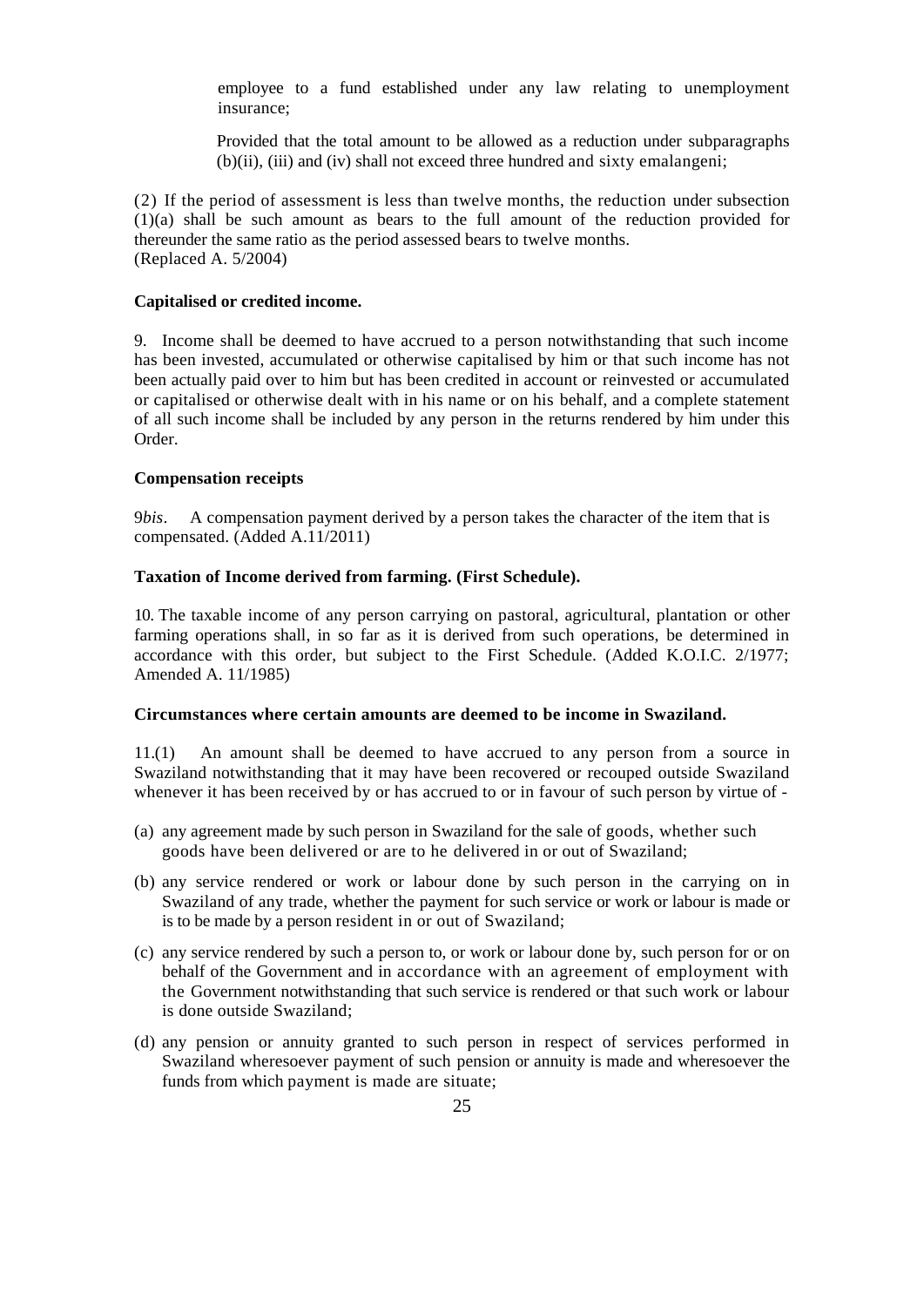Provided that if any pension or annuity is granted in respect of services performed partly in Swaziland and partly elsewhere only that part which bears to the whole amount of such pension or annuity the same ratio as the period of service in Swaziland bears to the total period of service in respect of which such pension or annuity was granted shall be deemed to have accrued from a source within Swaziland;

- (e) any business carried on by such person (being a person who is ordinarily resident in Swaziland, or a company which is incorporated, managed or controlled in Swaziland) as owner or charterer of any aircraft, wheresoever such aircraft may be operated;
- (f) any service rendered or work or labour done by such person, being a person ordinarily resident in Swaziland, as an officer or a member of the crew of any aircraft referred to in paragraph (e), notwithstanding that such service is rendered or such work or labour is done outside Swaziland, and wheresoever payment for such service or work or labour is made or is to be made;
- $(g)$  the use or right of use in Swaziland of, or the grant of permission to use in Swaziland:
	- (i) any patent, design, trade mark, copy right, model, pattern, plan, formula, or process or any other property or right of a similar nature; or
	- (ii) any motion picture film, or any film or video tape or disc for use in connection with television, or any sound recording or advertising matter used or intended to be used in connection with such motion picture film, film or video tape or disc; or
	- (iii)any video or audio material transmitted by satellite, cable, optic fibre, or similar technology for use in connection with television or radio broadcasting,

wheresoever such thing or matter as is referred to in sub-paragraph (i), (ii) or (iii) has been produced or made, or such right of use or permission has been granted or payment for such use, right of use or grant of permission has been made or is to be made, and whether such payment has been made or is to be made by a person resident in or out of Swaziland; (Added A. 9/1979; Amended A. 6/2000)

(gg) the use of or the right to use, or the grant of permission to use in Swaziland of plant, machinery, equipment or vehicles or any other movable property; (Added A. 6/2000)

(h) the imparting of or the undertaking to impart any scientific, technical, industrial or commercial knowledge or information for use in Swaziland, or the rendering of or the undertaking to render, any assistance or service in connection with the application or utilization of such knowledge or information wheresoever such knowledge or information has been obtained or such knowledge or information has been imparted or is to be imparted or such assistance or service has been rendered or is to be rendered or any such undertaking has been given, and whether payment for such knowledge, information, assistance, service or undertaking has been made or is to be made by a person resident in or out of Swaziland;

(i) a judicial order, written agreement of separation or an order of divorce, if the taxable income of such person's spouse or former spouse has been reduced by such amount in terms of section  $14(1)(w)$  wheresoever such judicial order or order of divorce was granted or such agreement was made or such amount is paid or payable and whether such person's spouse or former spouse is resident in or out of Swaziland;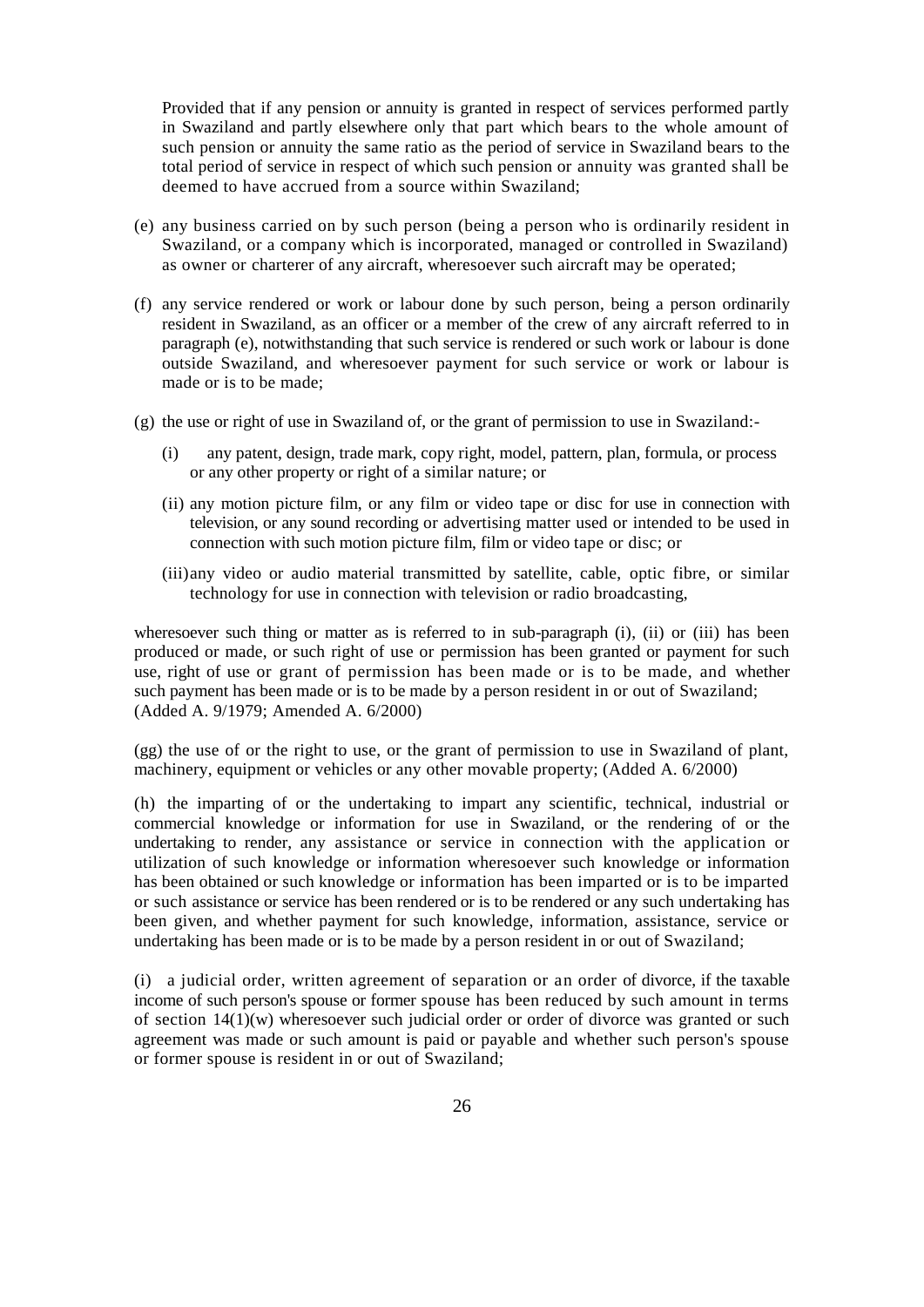(j) a management charge paid by any person ordinarily resident or carrying on business in Swaziland; (Added A. 6/2000)

(k) any interest where -

- (i) the debt is secured by immovable property located, or movable property used, in Swaziland;
- (ii) the borrower is a person ordinarily resident in Swaziland; or
- (iii) the borrowing relates to a business carried on in Swaziland. (Added A. 5/2004)

(2) (Deleted A. 1011991)

(2)*(bis)* (Added A. 11/1985; Amended A. 5/1988; A. 7/1989; A. 6/1991; Deleted A. 10/1991)

(3) Any income shall be deemed to have been received by the parent of any minor child, if by reason of any donation, settlement or other disposition made by such parent of such child -

(a) it has been received by or accrued to or in favour of or has been deemed to have been received by or accrued to or in favour of such child or has been expended for the maintenance, education or benefit of such child; or

(b) it has been accumulated for the benefit of such child.

(4) Any income received by or accrued to or in favour of or deemed to have been received by or accrued to or in favour of any minor child of any person, by reason of any donation, settlement or other disposition made by any other person shall be deemed to be the income of the parent of such minor child if such parent or his spouse has made a donation, settlement or other disposition or given some other consideration in favour directly or indirectly of such other person or his family.

(5) If any person has made in any deed of donation*,* settlement or other disposition, a stipulation to the effect that the beneficiaries thereof, or some of them, shall not receive the income thereunder, or some portion of such income, until the happening of some event, whether fixed or contingent, so much of any income as would, in consequence of the donation, settlement or other disposition but for such [stipulation,](http://stipulation.be/) be received by or accrued to or in favour of or be deemed to be received by or accrued to or in favour of the beneficiaries, shall until the happening of such event, or the death of such person, which ever takes place first, be deemed to be the income of such person.

(6) If any deed of donation, settlement or other disposition contains any stipulation that the right to receive any income thereby conferred may, under powers retained by the person by whom such right is conferred, be revoked or conferred upon another, so much of any income as, in consequence of the donation, settlement, or other disposition, is received by or accrues to or in favour of or is deemed to be received by or to accrue to or in favour of the person on whom such right is conferred, shall be deemed to be the income of the person by whom it is conferred, so long as he retains those powers.

(7) Any amount received by or accrued to or in favour of any person ordinarily resident in Swaziland by way of interest upon any stocks or securities issued by any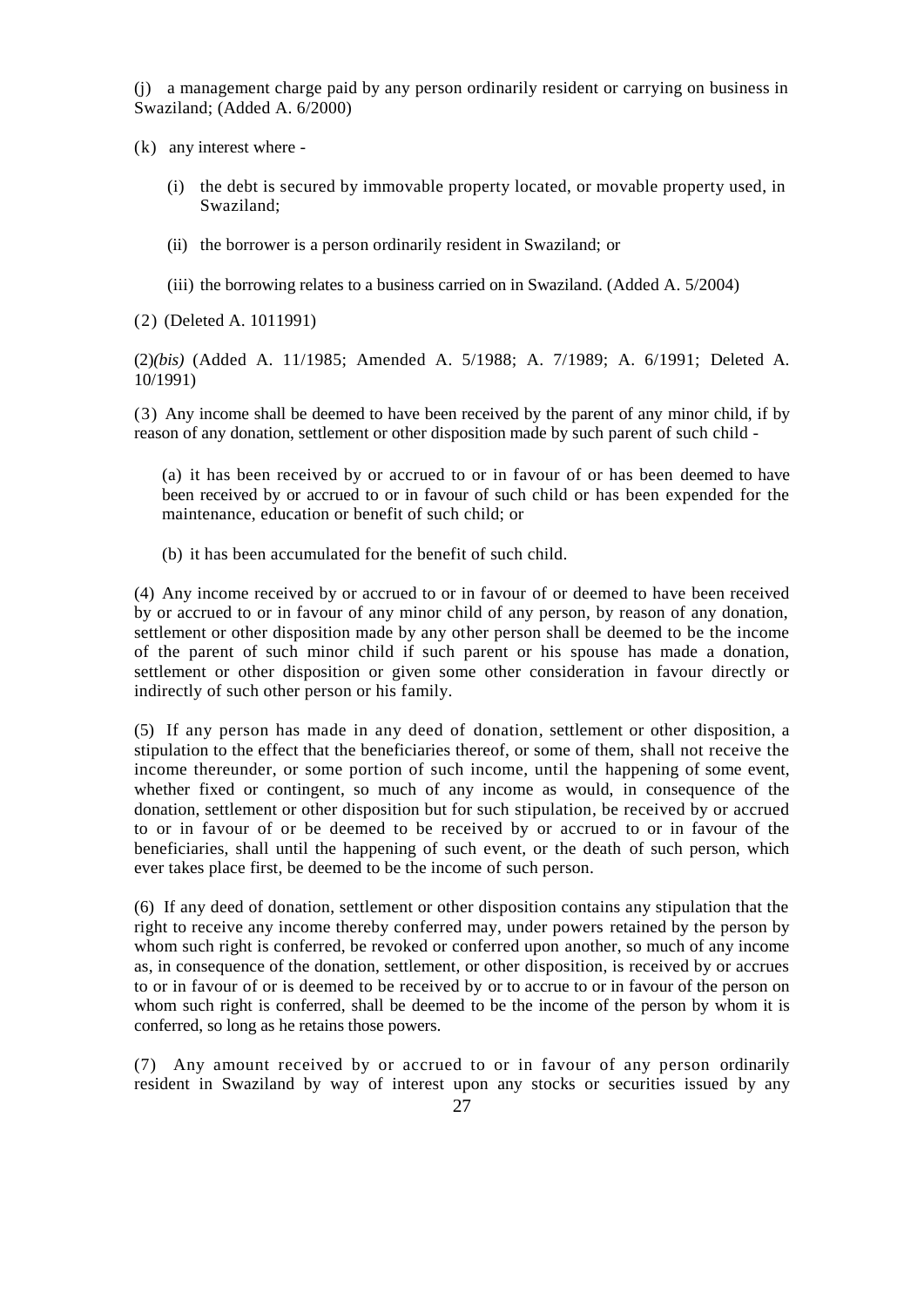Government other than the Government of Swaziland, shall if such amount is not chargeable with income tax in such country of origin, by reason of the recipient not being domiciled or resident therein, be deemed to be income derived from a source within Swaziland;

Provided that in the case of a person who was not ordinarily resident in Swaziland throughout the year of assessment, there shall not be added any such interest so received by or accrued to or in favour of any such person during such portion of such year as he was not so ordinarily resident.

(8) So much of any amount, which has been paid by any person as an allowance or advance to a director, manager, employee or other person in respect of expenses of travelling, entertainment or other service, as the Commissioner is not satisfied was actually expended by the recipient on such travelling, entertainment or in the performance of such service, shall be deemed to be part of the taxable income of the recipient.

(9) Any interest which has been received by, or has accrued to, a person who is ordinarily resident in Swaziland in respect of a loan to, or deposit in a building society other than the building society registered under the provisions of the Building Societies Act, and carrying on business in Swaziland, or any dividend or share of profits distributed by such society which has been received by or has accrued to a person ordinarily resident in Swaziland, shall be deemed to have been derived from a source within Swaziland.

(9A) It is further provided that -

- (a) any interest received by or accrued to a person who is ordinarily resident or carrying on business in Swaziland from a source outside Swaziland shall be deemed to be from a source within Swaziland notwithstanding that it may have been recovered or recouped outside Swaziland, unless the interest is effectively connected with a business carried on by the person through a branch in the other country;
- (b) where as result of subparagraph (a) applying, an amount of interest is included in the gross income of a person ordinarily resident or carrying on business in Swaziland, that person shall be allowed a credit for any foreign tax paid by the person in respect of the interest, and this credit shall be applied against the person's liability for Swaziland tax on the interest; and
- (c) the amount of the credit allowed under subparagraph (b) is limited to the Swaziland tax payable in respect of the interest income. (Added A. 6/2000; Amended A. 5/2004)

(10) So much of any amount which has been paid by a company to or otherwise made available for the personal use of a shareholder or director of such company from the company's undistributed profits, reserves or other assets by way of loan, and which amount was not repaid to the company within the year such loan or advantage was obtained, shall be deemed to be part of the taxable income of such shareholder or director for that year;

Provided that this subsection shall not apply to a loan paid to or otherwise made available for use by a shareholder or director which in the opinion of the Commissioner, was made for a purpose directly connected with the business of the company. (Added A. 9/1979)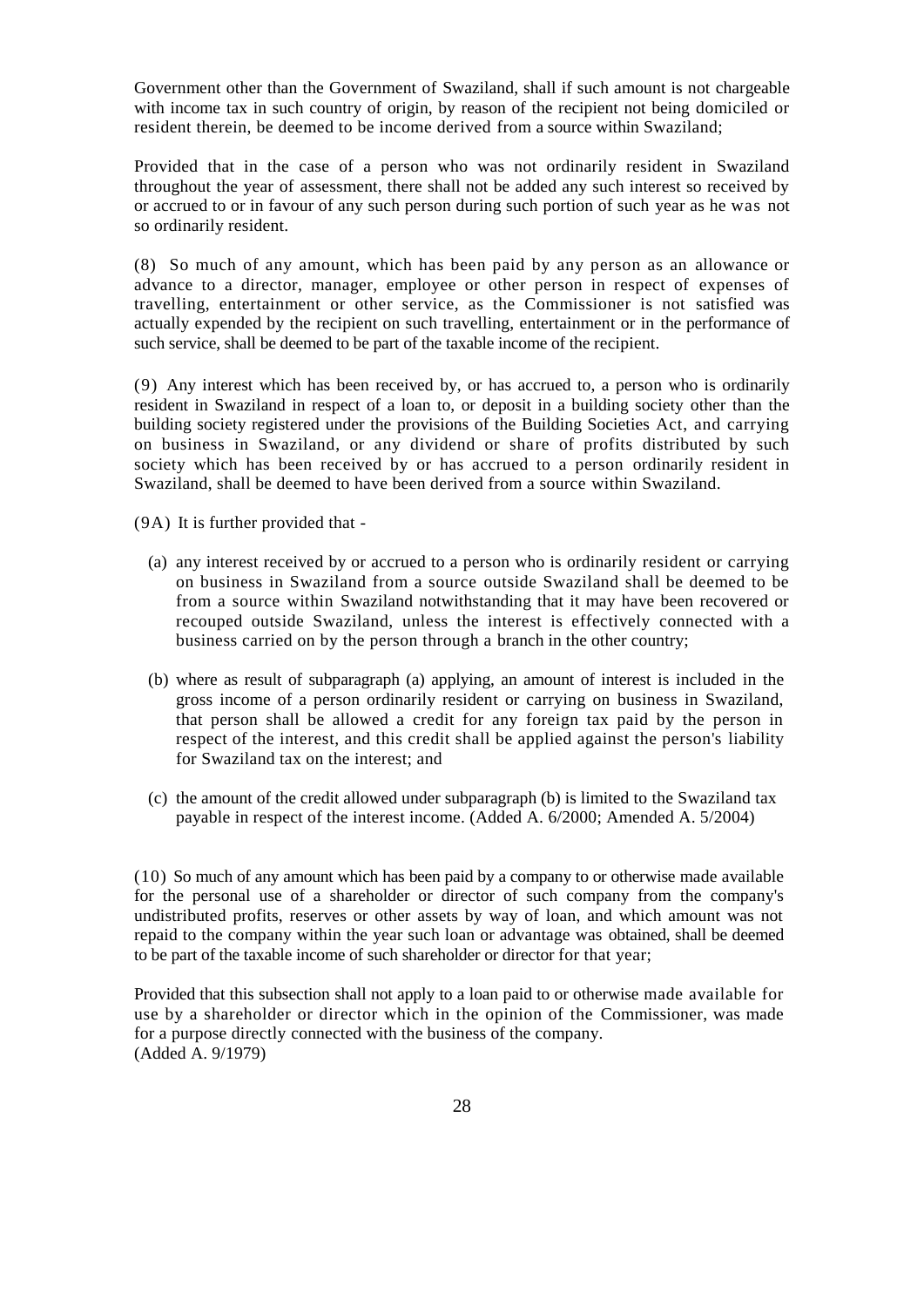#### 7/2007)

#### **Trading Stock**

11*bis* (1) There shall be taken into account, in the determination of the taxable income derived by any person, during any year of assessment, from carrying on any trade (other than farming), the value of all trading stock held and not disposed of by him (hereinafter referred to as "the value of trading stock held") at the beginning and end of each year of assessment.

(2) The cost of trading stock disposed of during the year of assessment is determined by adding to the opening value of trading stock the cost of trading stock acquired during the year, and subtracting the closing value of trading stock.

- (3) The value of trading stock held by any person at the beginning of any year of assessment shall be deemed to be –
	- (a) where the person carried on trade on the last day of the previous year of assessment, the value of trading stock held on that date; or
	- (b) where the person commenced the trade during the year of assessment, the cost to the person of any stock acquired prior to the commencement of the trade.
- (4) The value of trading stock held at the end of a year of assessment shall be deemed to be the lower of cost or market value to the person carrying on the trade.
- (5) For the purposes of this subsection, the cost of any trading stock in relation to any date shall be -
	- (a) the cost incurred in acquiring such trading stock; and
	- (b) any further costs incurred up to such date in getting such trading stock into its then existing condition or location.
- (6) Where any trading stock has been acquired by any person
	- (a) for a consideration which cannot be valued; or
	- (b) otherwise than by way of a transaction at arm's length,

such trading stock shall be deemed to have been acquired at a cost equal to the price which, in the opinion of the Commissioner, was the current market price of such trading stock on the date of acquisition.

(7) Where particular items of trading stock are not readily identifiable, a person may account for that trading stock on the first-in-first-out method or the average cost method but, once chosen, a stock valuation method may be changed only with the written permission of the Commissioner. (Added A. 7/2007)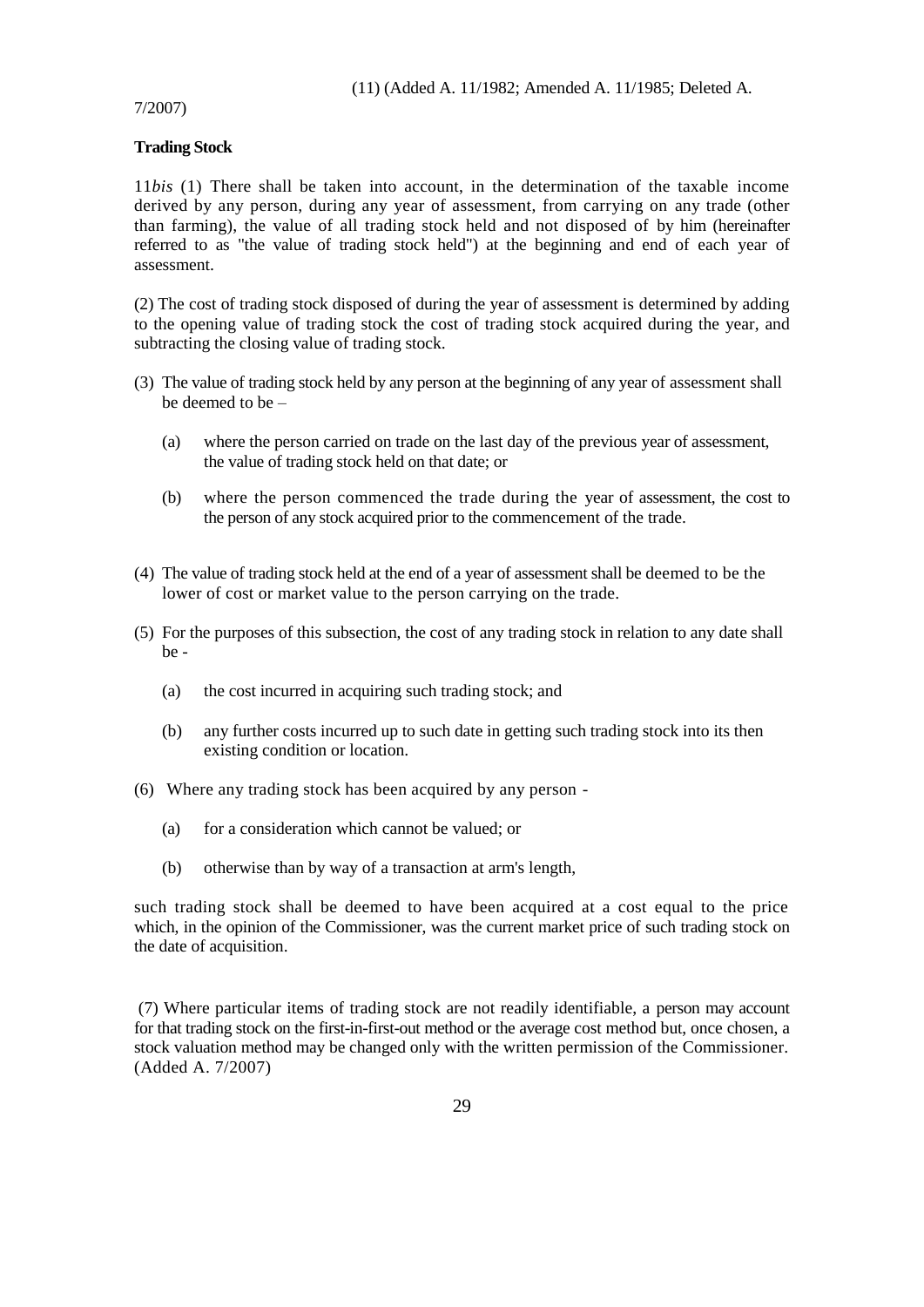#### **Exemptions from normal tax.**

12.(1) There shall be exempt from normal tax -

- (a) the receipts and accruals of –
- (i) a pension fund, a retirement annuity fund, a benefit fund or a provident fund;
- (ii) any company, society or other association of persons, whether or not registered under any law, the profits or gains of which, other than profits or gains from investments, are derived solely from transactions with or on behalf of its individual members, and the constitution of which does not admit of the distribution of its profits or gains to any persons other than the members with whom or on whose behalf the transactions took place, and does not confer upon any person any benefit other than benefits accruing to that person from transactions with or on behalf of such person, except as regards any receipts or accruals from investments by any such company, society, or association of persons; and
- (iii) any exempt organisation other than business income that is not related to the function constituting the basis for the existence of the organisation.(Amended A.11/2011)
- (b) the income of any person entitled to privileges under the Diplomatic Privileges Act to the extent provided in such Act;
- (c) the salaries and emoluments of any person in respect of services rendered to the Government of any country other than Swaziland if that person is not ordinarily resident in Swaziland or is ordinarily resident solely for the purpose of performing such services;
- (d) war pensions or gratuities;
- (e) dividends received by or accrued to or in favour of
	- (i) any person not ordinarily resident or carrying on business in Swaziland;
	- (ii) the estate of any deceased person who at the date of his death was not ordinarily resident or carrying on business in Swaziland, if, but for this exemption, such estate would have been liable for normal tax in respect of such dividend; and
	- (iii) any company;
- (ee) (Added A. 6/1991; Amended A. 10/1991; Deleted K.O.I.C. 2/ 2003)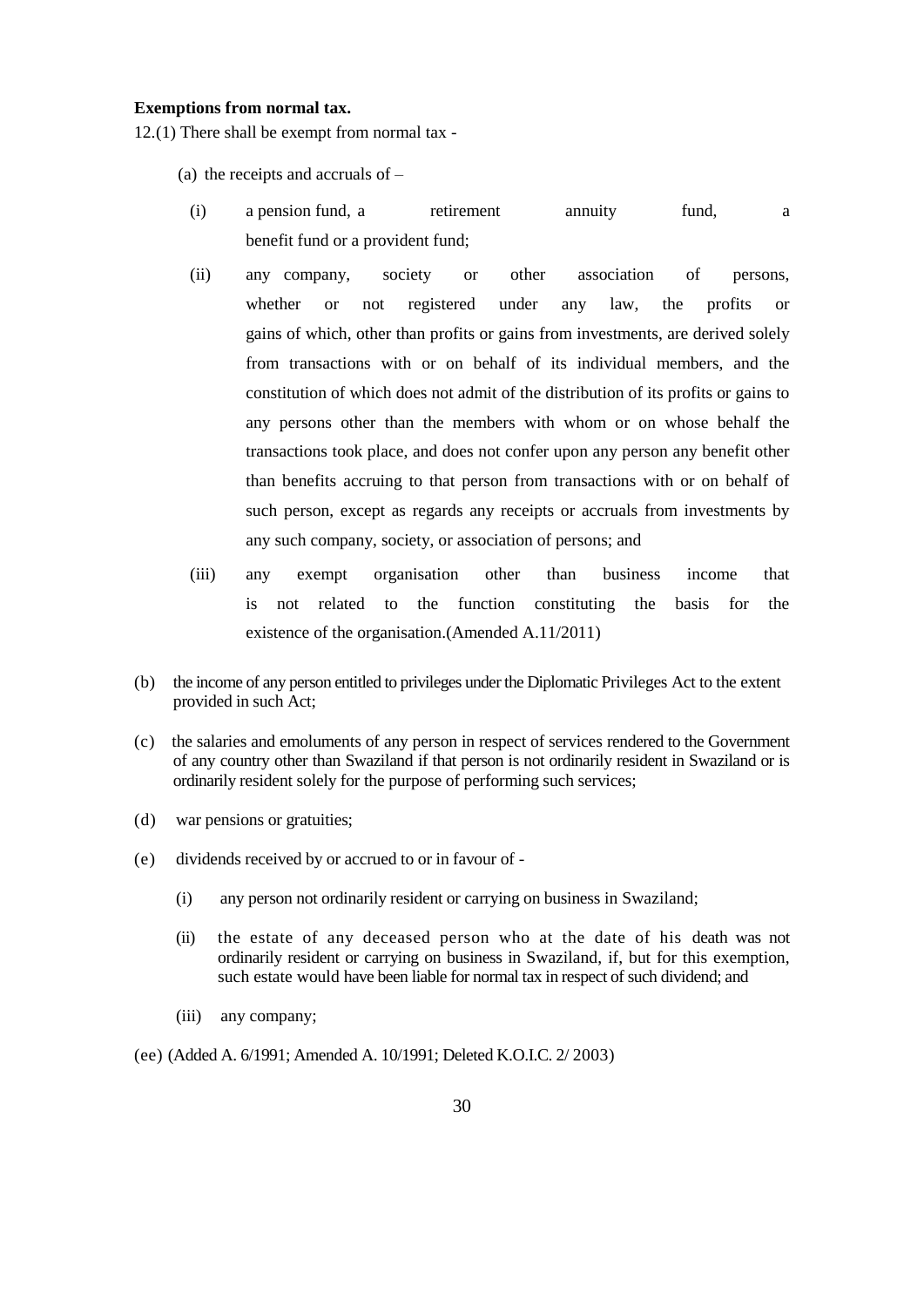(f) so much of

any amount received by or accrued to any person as is proved to the satisfaction of the Commissioner to be a *bona fide* bursary granted to enable or assist such person to study at a recognized educational or research institution;

(g) any amount received by or accrued to any employee on *bona fide* termination of employment by reason of a written agreement of employment or of any law in force in Swaziland, by way of bonus or gratuity specified in such written agreement in respect of services rendered or performed prior to 1 July 2001:

#### *Provided that:*

- (i) the period of the agreement of employment is not less than two years; or
- (ii) if the period of the agreement is less than two years, the employee shall not enter into another agreement of employment with the same employer after the termination of his employment;

Provided further that such amount shall not exceed twenty-five per centum of the total amount of actual salary received by the employee reckoned from the date of such written agreement in respect and during the period of such employment; and

Provided further that the payment of such amount in respect of services rendered or performed prior to 1st July, 2001 shall not be subject to normal tax notwithstanding that such payment is made prior to the bona fide termination of such written agreement; (Replaced A. 10/1991; Amended A. 6/2000)

(h) any interest received by or accruing to any person neither ordinarily resident nor carrying on business in Swaziland from stock or securities issued by the Government or any local authority in Swaziland, the Swaziland Railway Board, the Swaziland Electricity Board, or any other parastatal or statutory corporation approved by the Minister;

Provided that, if in the case of any such stock or securities issued in respect of a loan raised in a country outside Swaziland the Minister has given a written undertaking that the interest therefrom received by or accruing to any person not ordinarily resident in Swaziland shall be exempt from tax in Swaziland, the interest received by or accruing to such person from any such stock or securities acquired by him outside Swaziland shall be exempt from that tax, notwithstanding that he carries on business in Swaziland;

- (i) any interest received by or accruing to any person not ordinarily resident in Swaziland from any loan made to the Ngwenyama in trust for the Swazi Nation;
- (j) any amount received by or accrued to an employee on *bona fide* termination of employment in respect of –
	- (i) commutation of a pension payable from a pension fund;
	- (ii) amounts due from a provident fund or benefit fund;
	- (iii) an amount payable, as determined in terms of the provisions of the Employment Act, as severance allowance or notice pay; (Added A. 11/1985; Amended A. 10/1991; Replaced A. 6/1996; K.O.I.C. 2/2003)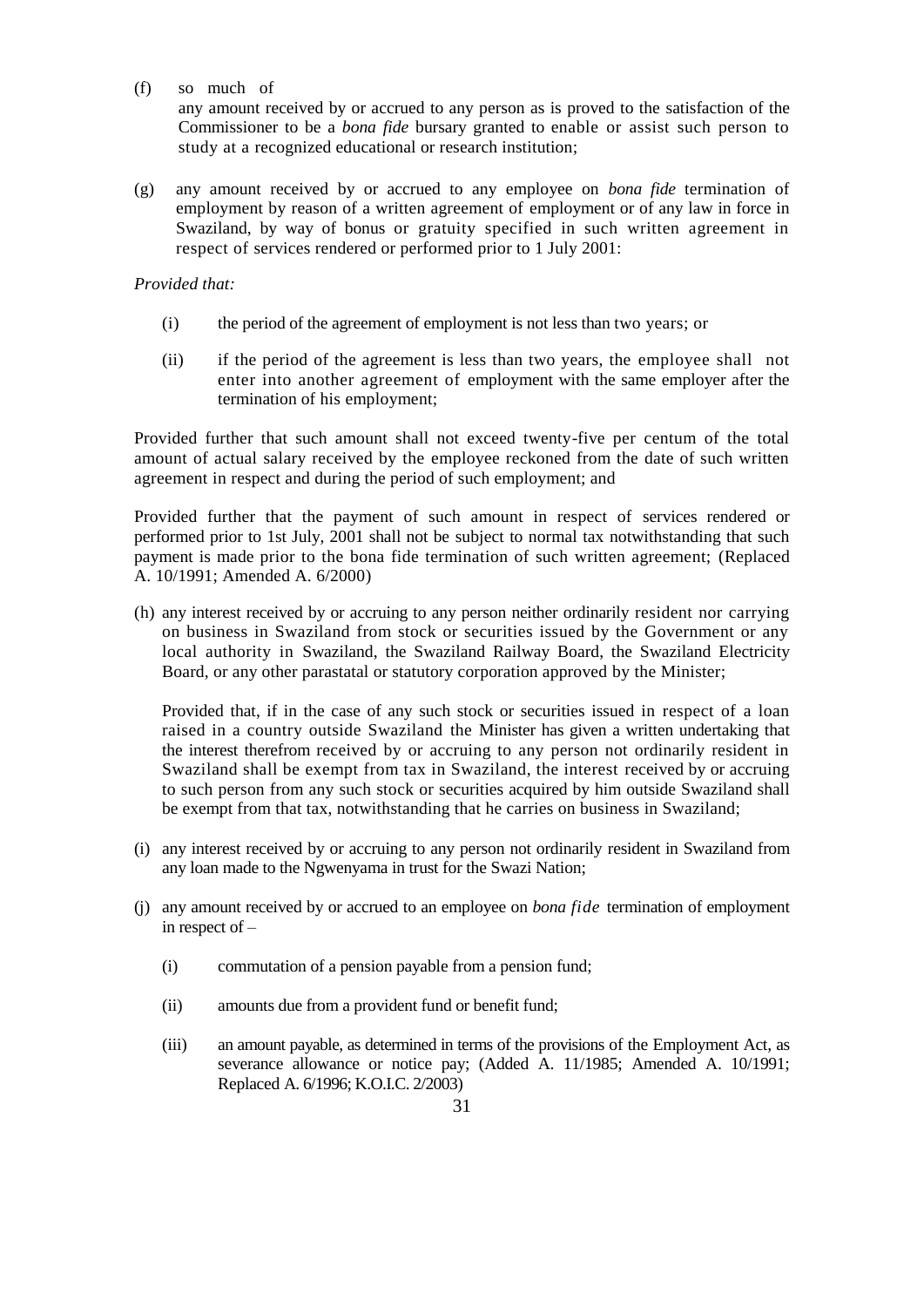- (iv) the first sixty thousand emalangeni of a lump sum amount referred to in section 7(c) of the meaning of "gross income" payable by reason of:
	- (a) the termination or impending termination of the employee's services due to the employer having ceased carrying on the business in respect of which the employee was employed;
	- (b) the employee having become redundant in consequence of the employer having effected a general reduction or a reduction of a particular class of employees; or
	- (c) the employee having reached the retiring age or the termination of employment of such employee is due to ill health or infirmity;

Provided that any lump sum amount in excess of sixty thousand emalangeni shall be charged tax under section 6; (Added A. 6/1991; Replaced K.O.I.C. 2/2003; Amended A. 4/2008)

- (jj) (Deleted K.O.I.C. 2/2003)
- (k) any amount received in commutation of a retirement annuity;
- (l) any amount (other than his actual salary) received by or accrued to a public servant which the Government has undertaken shall be exempt from normal tax by the terms of its written agreement with such servant and any amount from whatsoever cause arising received by or accrued to a public servant which the Government has undertaken shall be exempt from normal tax by the terms of its written agreement with the Government of another state;
- (m) any amount received by or accrued to any person in respect of services rendered in Swaziland which the Government has undertaken shall be exempt from normal tax by the terms of its written agreement with the Government of another state or with an international or world organisation or body;
- (n) any allowances additional to salary payable to any public servant or representative of the Government in respect of his appointment or office if such allowances are payable and his duties are performed outside Swaziland;
- (o) any amount, other than the actual salary and benefits, received by, or accrued to, an expatriate lecturer whom the Government has undertaken shall be exempt from normal tax in terms of a written agreement with the University of Swaziland, or an approved college or institution of higher learning; (Deleted A. 6/2000; Added A. 4/2008)
- (p) (Deleted A. 6/2000)
- (q) (Deleted A. 6/2000)

(qq) interest or dividends received by, accrued to, or, in favour of, any natural person in any year of assessment not exceeding twenty thousand emalangeni -

- (i) in respect of any subscription share in a building society registered under the Building Societies Act, 1962, and carrying on business in Swaziland;
- (ii) from permanent or fixed period shares in a building society registered under the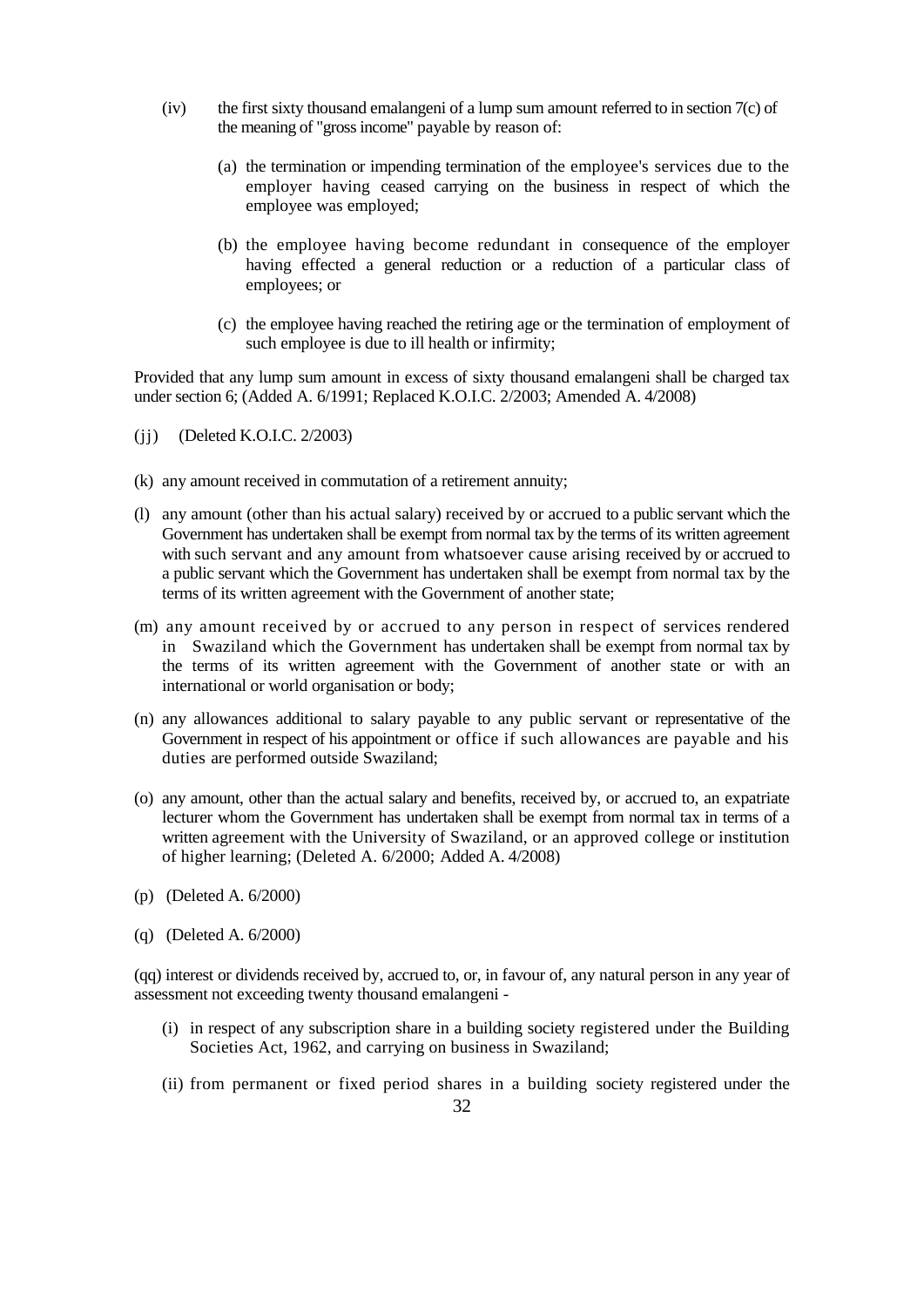Building Societies Act, 1962, and carrying on business in Swaziland;

- (iii) on society shares from savings with a mutual loan association or co-operative society carrying on business in Swaziland;
- (iv) from deposits in a financial institution or a building society or the Swaziland Development and Savings Bank established under the Swaziland Development and Savings Bank Order, 1973; and carrying on business in Swaziland; or,
- (v) from deposits in a unit trust company carrying on business in Swaziland;

(Added A. 6/1991; Replaced KO.I.C. 2/2003; Amended A. / 2008)

- (r) any interest and other charges on any loan which the Government has in terms of a written undertaking concluded subsequent to the 1st December, 1977 exempted or undertaken to exempt from tax to the extent specified in such undertaking. (Added K.O.I.C. 6/ 1978)
- (s) (Added A. 11/1985; Deleted K.O.I.C. 2/2003)
- (t) gross income received by or accrued to any person ordinarily resident in Swaziland where such gross income is liable to non-residents' tax on entertainment and sports chargeable under section 32A of this Order; (Added A. 1 1/1985)
- (u) any royalty or management charge received by or accrued to any person not ordinarily resident or carrying on business in Swaziland which is subject to tax under section 32B of this Order; (Added A. 6/2000)
- (v) dividends received by or accrued to or in favour of any person ordinarily resident or carrying on business in Swaziland which is subject to tax under section 32D of this Order. (Added K.O.I.C. 2/ 2003)

(2) The exemptions provided by subsections  $(1)(a)(i)$  to (vii) inclusive shall not extend to the salaries, wages, allowances or pensions of persons employed by any such society, institution, company, board or business although they may be paid wholly or in part out of the income, revenue or funds thereof. (Amended A. 6/1994; A. 5/2004)

- (3) (Deleted A. 5/2004)
- (4) (Deleted A.10/1991)
- (5) (Deleted A. 5/2004)
- (6) (Deleted A. 5/2004)

#### **Prohibition of a double exemption**

12*bis.* Where an amount qualifies or has qualified for an exemption under more than one provision of this Order, an exemption in respect of such amount or any portion thereof shall not be allowed more than once in the determination of taxable income of any person. (Added A. 5/2004)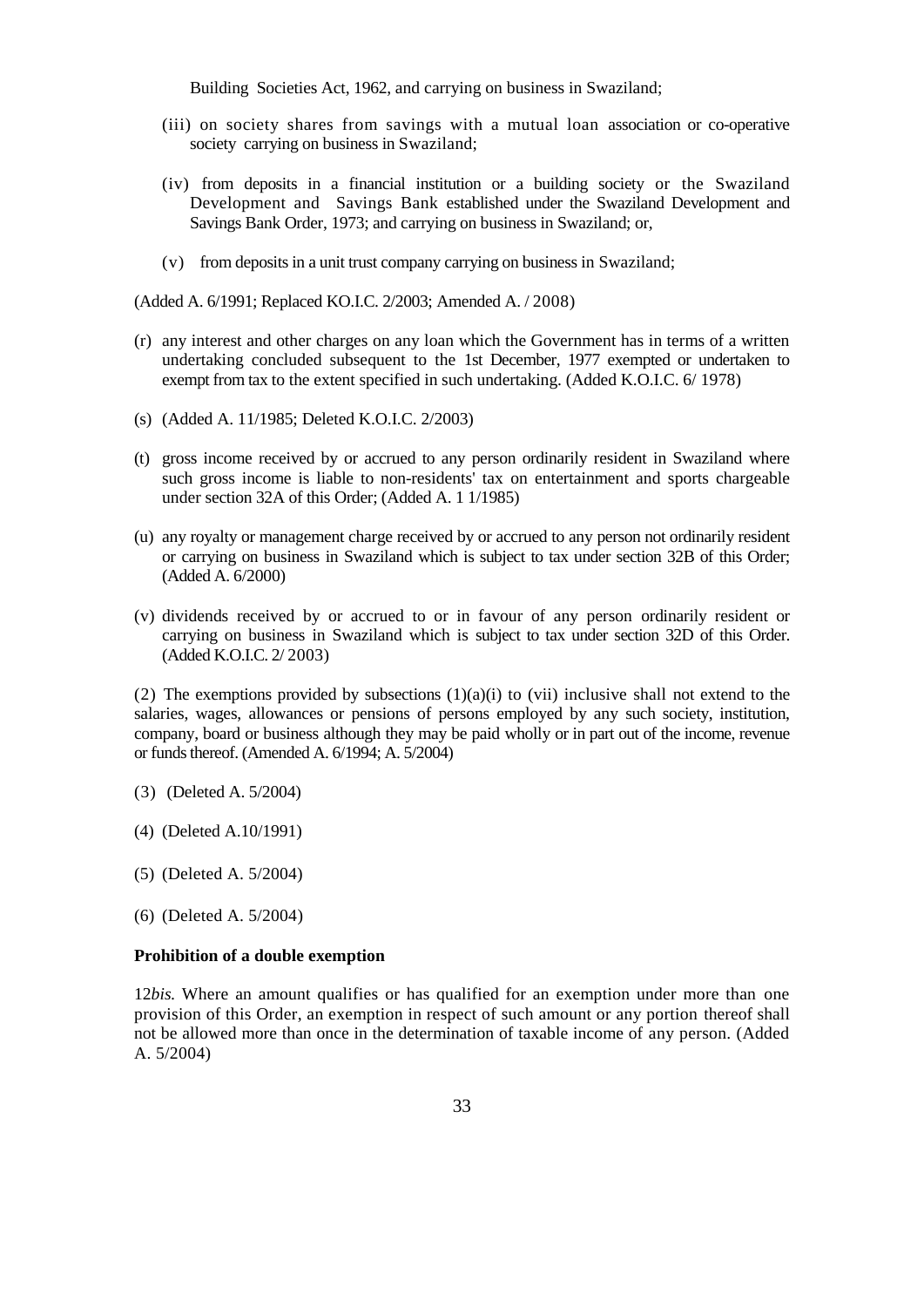## **Repeal of exemption of Public Enterprises**

12*ter* (1) Notwithstanding anything contained in any other law, with effect from the 1st day of July 2001, no public enterprise shall be exempt from taxation, except as provided for in this Act.

(2) For the purposes of this section, the term "public enterprise" shall have the meaning assigned to it in the Public Enterprises (Control and Monitoring) Act, 1989. (Added A. 5/2004)

## **Business extending beyond Swaziland.**

13. (1) In the case of persons whose business extends to any other country, the taxable income shall be the sum which bears the same proportion to the whole net profits as his assets in Swaziland bear to the total assets of such person;

Provided that if the Commissioner or the taxpayer deems such method of estimating the income for taxation to be inequitable or inexpedient, either of them may claim the right to an assessment on the actual profits derived from sources in Swaziland.

(2) For the purpose of subsection (1) assets means those "assets" actually employed to produce income the profits from which are to be apportioned.

## **Determination of taxable income.**

14. (1) For the purpose of ascertaining the taxable income of any person there shall be deducted from the income of such person –

(a) expenditure and losses actually incurred in Swaziland by the taxpayer in the production of his income, including such expenses incurred outside Swaziland in the production of the taxable income as the Commissioner may allow, provided that such expenditure or losses are not of a capital nature; (Amended A. 11/ 1985)

(b) expenditure actually incurred by the taxpayer during the year of assessment for the repairs of property occupied for the purpose of trade or in respect of which income is receivable and sums so expended for the repair of machinery, implements, utensils and articles employed by the taxpayer for the purposes of his trade;

(c) such sum as the Commissioner may think just and reasonable as representing the diminished value by reason of wear and tear during the year of assessment of any plant machinery, implements, utensils and articles used by the taxpayer for the purposes of his trade;

Provided that the value of any machinery or plant used by the taxpayer for the purposes of his business shall be reduced by the amount of deduction which may be made under paragraph (e)(i) and (ii); (Added K.O.I.C. 19/1976; Replaced A. 7/1989; A. 5/ 2004)

(d) an amount equal to four per centum of the cost to the taxpayer of any industrial building and any improvements thereto (other than repairs) and other than building provided for in Section  $16(4)(a)$ ;

Provided that the aggregate of the deductions under this paragraph and the corresponding provisions of the repealed enactments together with any deduction under paragraph (e) shall not exceed the cost to the taxpayer of such industrial building and improvements;

(e) in respect of:

(i) machinery or plant which was brought into use by the taxpayer for the first time for the purposes of his business for use by him directly in the process of manufacture, or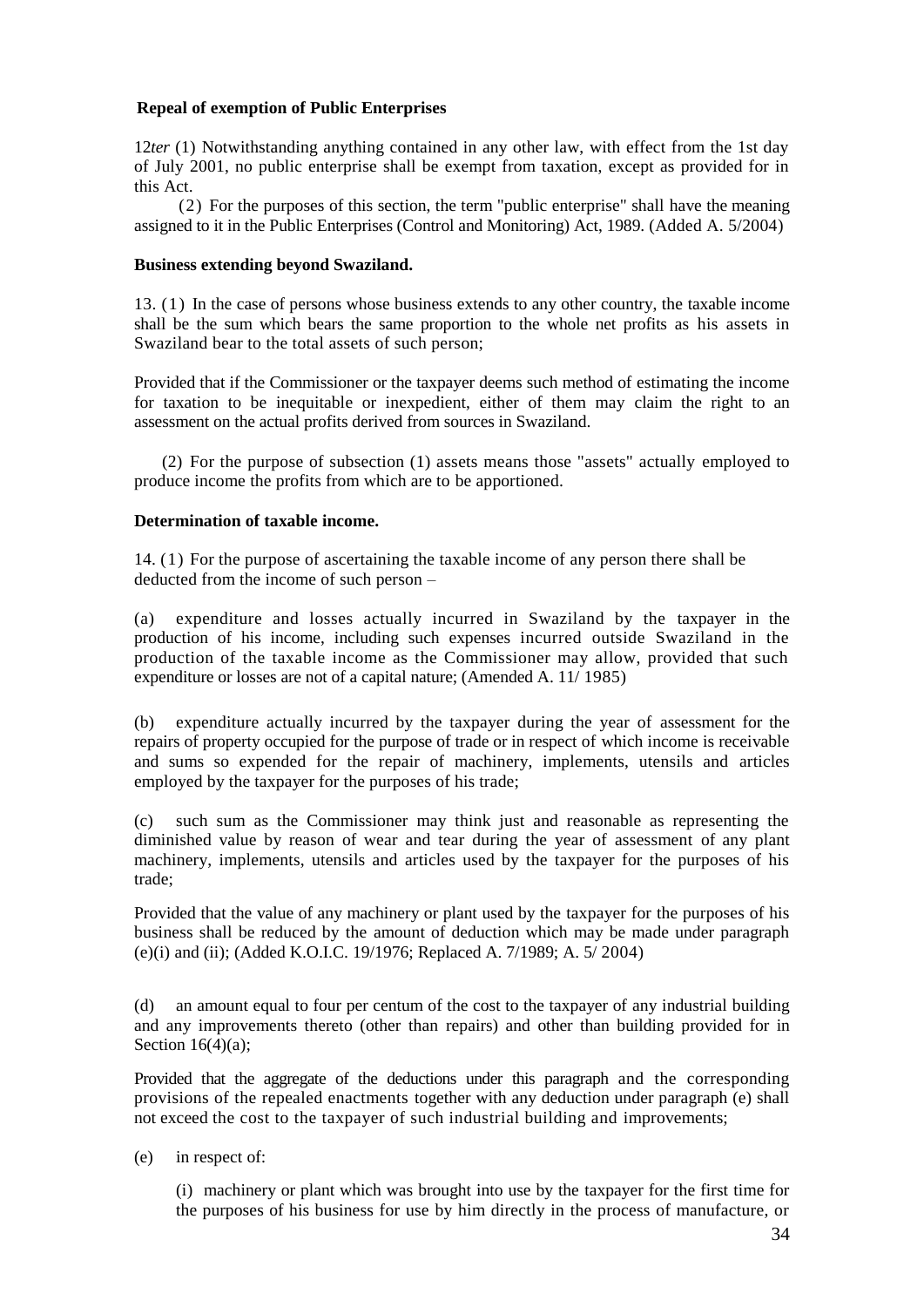brought into use by a taxpayer engaged in the hotel industry, an allowance (to be called "machinery initial allowance") for the year of assessment during which such machinery or plant is first used equal to fifty percent of the cost thereof incurred by the taxpayer on or after the first day of July, 1988;

Provided that where such plant and machinery is brought into use by a taxpayer engaged in the hotel industry, the initial allowance shall apply with effect from 1st July 1988;

(Amended A. 9/1988; A. 5/2004)

(ii) infrastructural machinery, plant or facilities, including transmission equipment, lines and pipes used in provision of infrastructural services which was brought into use by the taxpayer for the first time for the purposes of the taxpayer's business, an allowance (to be known as "infrastructural initial allowance") for the year of assessment during which such infrastructural machinery, plant or facilities are first used equal to fifty percent of the cost incurred by the taxpayer on or after the 1st July 2000;

Provided that the amount equivalent to the amount of any outstanding balance of any loans procured for the provision of such infrastructural assets as at the date of coming into operation of this provision shall be deemed to be the value of such assets brought into use by the taxpayer for the first time;

(Added A. 6/2002)

(iii) a building, other than hotel buildings and improvements brought into use after 1st July 1988 if such a building was wholly or mainly used by the taxpayer for the purpose of housing machinery or plant referred to in subparagraph (i), or if such building was let by the taxpayer to an occupier who so used it for purposes of the occupier's business, an allowance (to be called a "building initial allowance") for the year of assessment during which such building is first used equal to fifty per cent of the actual cost thereof incurred by the taxpayer on or after the first day of July, 1985; (Amended K.O. I..C. 19/1976; A. 9/1979; A. 9/1988)

## *Provided that:*

(a) in the case of machinery or plant which at the time of installation is not new or unused, the allowance shall only be deducted if the machinery or plant is installed in a building referred to in subparagraph (iii), does not replace other machinery or plant, and has not previously been used in Swaziland, in which case such allowance shall be calculated on an amount which in the opinion of the Commissioner represents the depreciated value of the machinery or plant based on its original actual cost;

(b) in the case of a building referred to in subparagraph (iii), the allowance shall only be deducted if the building is so used for the purpose of housing machinery or plant which at the time of installation, is new or unused or has not previously been used in Swaziland and which does not replace other machinery or plant; (Amended A. 5/2004)

## *Provided that:*

(a) for the purposes of this paragraph (e), the expression-

(i) "machinery or plant" does not include motor vehicles intended or adapted for use, or capable of being used on roads; and, (Added A. 9/1979)

(ii) "infrastructural services" means the provision of electricity, water, sewer, rail facilities or telecommunications by a parastatal or statutory corporation whose main business is to provide such services; (Added A. 6/2000; Amended A. 5/2004)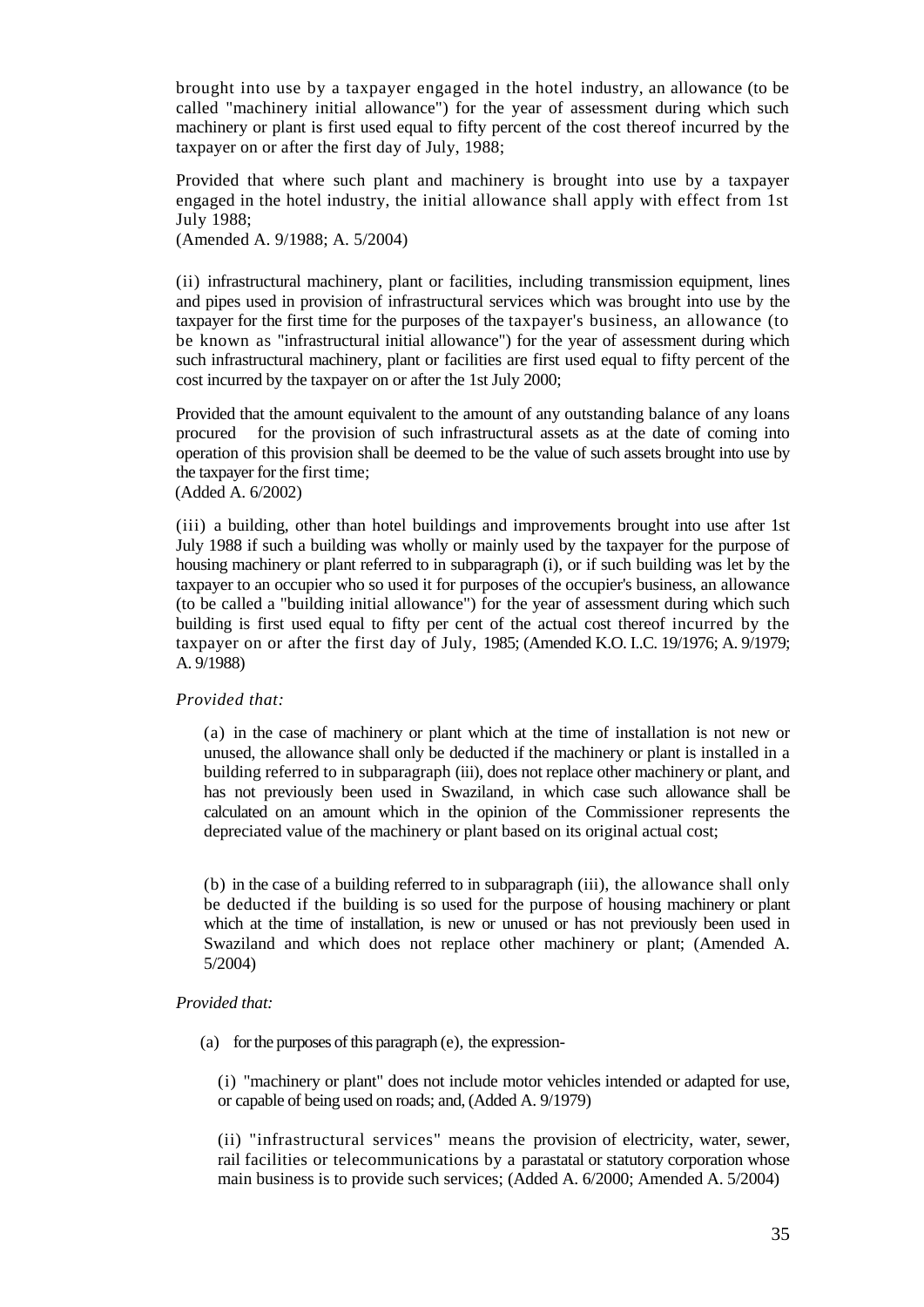- (b) the allowances referred in subparagraphs (i), (ii) and (iii) shall not be given if the taxpayer elects otherwise: and, (Amended A. 5/2004)
- (c) a taxpayer shall only be entitled to claim a deduction in respect of the allowances referred to in subparagraphs (i), (ii) and (iii) if, on installation of such machinery, plant, facility or building, the taxpayer notifies the Commissioner in a manner prescribed by him that he intends to claim such allowances and the Commissioner shall, by certificate issued under his hand, have certified them as assets qualifying for the initial allowances specified in subparagraphs (i), (ii) and (iii); (Added A. 4/2008)

(f) An allowance in respect of any machinery, implements, utensils and articles used by the taxpayer for the purpose of his trade which have been scrapped by such taxpayer during the year of assessment, such allowance to be the difference between the original cost to such taxpayer of such machinery, implements, utensils or articles and the total amount arrived at by adding all the allowances made in respect thereof under paragraphs (c) and (e) to any amount or the value of any advantage accruing to the taxpayer in respect of the sale or other disposal of such machinery, implements, utensils and articles; (Replaced A. 11/1985)

(g) in the case of a taxpayer (excluding a taxpayer who derives income from the sale of immovable property to persons who are not employed by him) who, during any year of assessment, incurs expenditure in connection with the erection of any dwelling and who satisfies the Commissioner that such dwelling will be occupied exclusively by persons, or the household of persons, who are his employees (other than employees engaged in a managerial or supervisory capacity) and are employed by him for the purposes of his own business in a process of manufacture or any other process which in the opinion of the Commissioner is of a similar nature, an allowance in respect of the first year during which such expenditure was incurred equal to twenty per centum of such expenditure and thereafter for the next succeeding eight years an allowance during each year of assessment of ten per centum thereof:

## *Provided that:*

(i) such allowance in respect of any one dwelling shall not exceed the sum of twelve thousand emalangeni for the first year and the sum of six thousand emalangeni in respect of each of the succeeding eight years; and (Amended A. 7/ 1989; A. 7/1992)

(ii) the expenditure on which such allowance is made shall not include the cost of the land on which such dwelling is erected;

(Replaced A. 11/1985)

(h) in the case of a taxpayer who incurs any capital expenditure in connection with the erection by him of a new hotel or the effecting of any beneficial improvements to the amenities of an existing hotel, a hotel initial allowance for the year of assessment during which such new hotel or the beneficial improvements to an existing hotel are first used, equal to fifty per centum of the actual cost incurred by the taxpayer on or after the 1st July 1988, together with an annual allowance of four per centum of such expenditure in respect of that year and each of the succeeding years, so that the total allowances for all years of assessment given under this paragraph and under the corresponding provisions of the repealed enactments in respect of such expenditure incurred in any year of assessment shall not exceed the expenditure so incurred; (Replaced A. 9/1988)

## *Provided that:*

(i) any expenditure in respect of which an allowance in terms of this paragraph has been made shall not qualify for an allowance under any other provision of this Order; and (Amended A. 9/1988)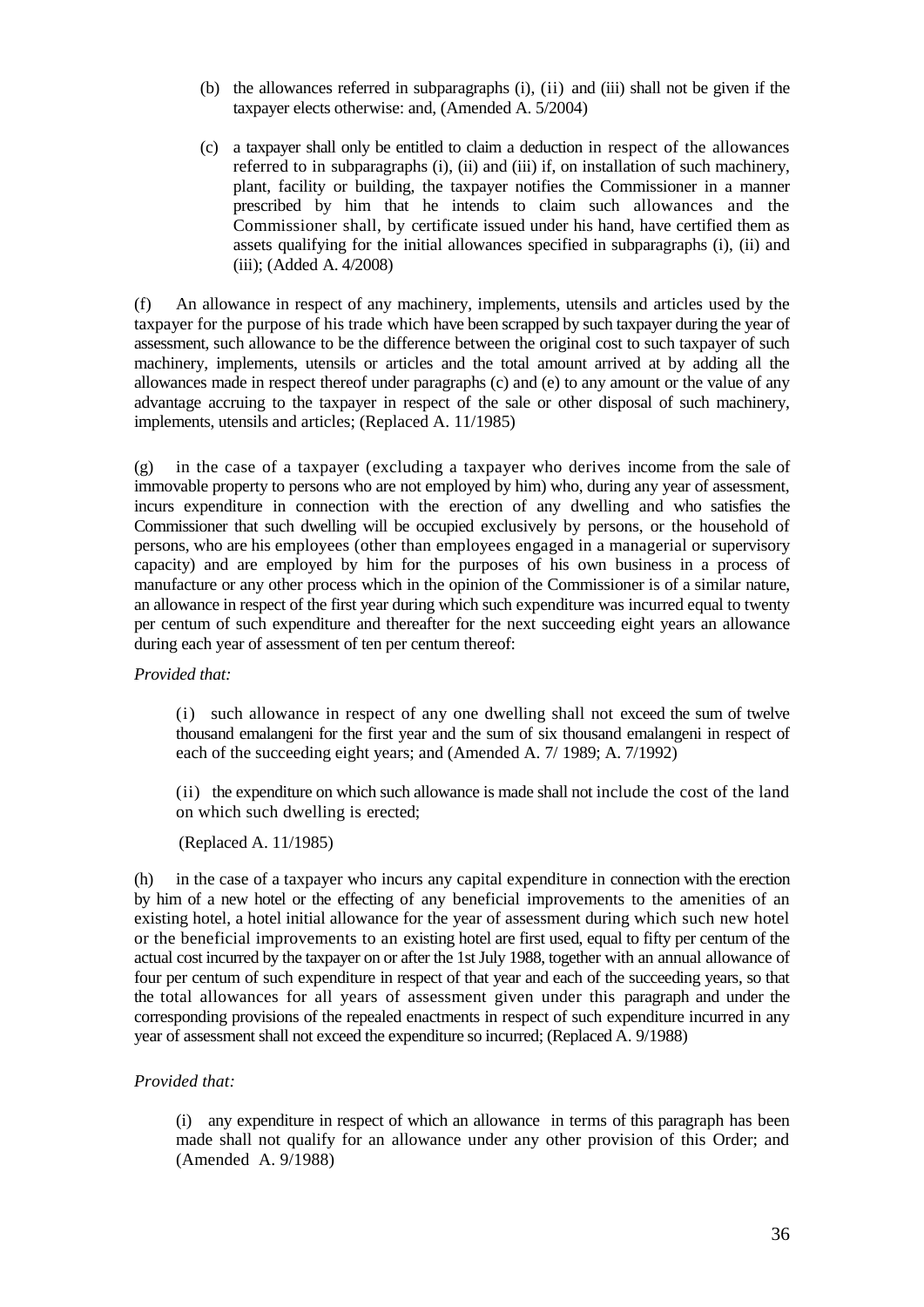(ii) in so far as the effecting of improvements is concerned, the Commissioner shall on completion of the improvements, by certificate issued under his hand, have certified them as being beneficial improvements; (Added A. 4/2008)

(i) any sum not exceeding ten per cent of an employee's pensionable salary contributed during the year of assessment by way of current contribution to any pension fund:

Provided that the deduction to be allowed in respect of contributions to the Members of Parliament and Designated Office Beaters Pension Fund shall be fifteen per cent of the pensionable salary of a member of that Fund; (Replaced A. 11/1985; Amended A. 7/1989; A. 10/1991; A.5/ 2004; Replaced A. 4/2008)

(j) so much of the total current contributions to any retirement annuity fund made during the year of assessment by any person as a member of the fund as does not, in the case of that person, exceed fifteen per cent of the taxable income accruing to that person in respect of trade carried out by that person:

Provided that the total amount allowed as a deduction under this paragraph shall be reduced by any contributions made by the taxpayer to a pension fund;,

(Replaced A. 11/1985; Amended A. 7/1989; Replaced A. 10/1991; Amended A. 5/2004; Replaced A. 4/2008)

(k) any sum contributed by the employer less the employees' contribution during the year of assessment to any pension fund, provident fund or benefit fund established for the benefit of the employees of that employer as does not exceed twenty per centum; (Amended A. 6/1991)

*Provided that:*

(i) if the contributions (including any lump sum payments) made by the employer in respect of an employee during the year of assessment to such funds exceeds twenty per centum and the Commissioner is satisfied that the aggregate of such contributions and the total remuneration accruing to that employee during the year of assessment in respect of his employment by such employer is excessive or unjustifiable in relation to the value of the services rendered by him, and having regard to other benefits, if any, derived by him from his employment by the employer only so much of such contributions as appear to the Commissioner to be reasonable, but not less than an amount equal to twenty per centum of the total remuneration accruing to that employee during the year of assessment in respect of his employment as the Commissioner considers to be fair and reasonable in relation to the value of the services rendered by him and having regard to other benefits, if any, derived by him from his employment by the employer shall be allowed to be deducted under this paragraph; (Replaced A. 6/1991.)

(ii) in respect of a lump sum contribution, the Commissioner may determine that such sum shall be deducted in a series of annual instalments, so that only a portion thereof is deducted in the year of assessment in which it is contributed, and the residue in such subsequent year of assessment, and such proportions as the Commissioner may determine, until the contributions are extinguished;

(Replaced A. 11/1985)

- (l) any amount paid by way of annuity during the year of assessment by any taxpayer
	- (i) to a former employee who has retired from the taxpayer's employ on grounds of old age, ill-health or infirmity; or
	- (ii) to any person who is dependent for his maintenance upon a former employee or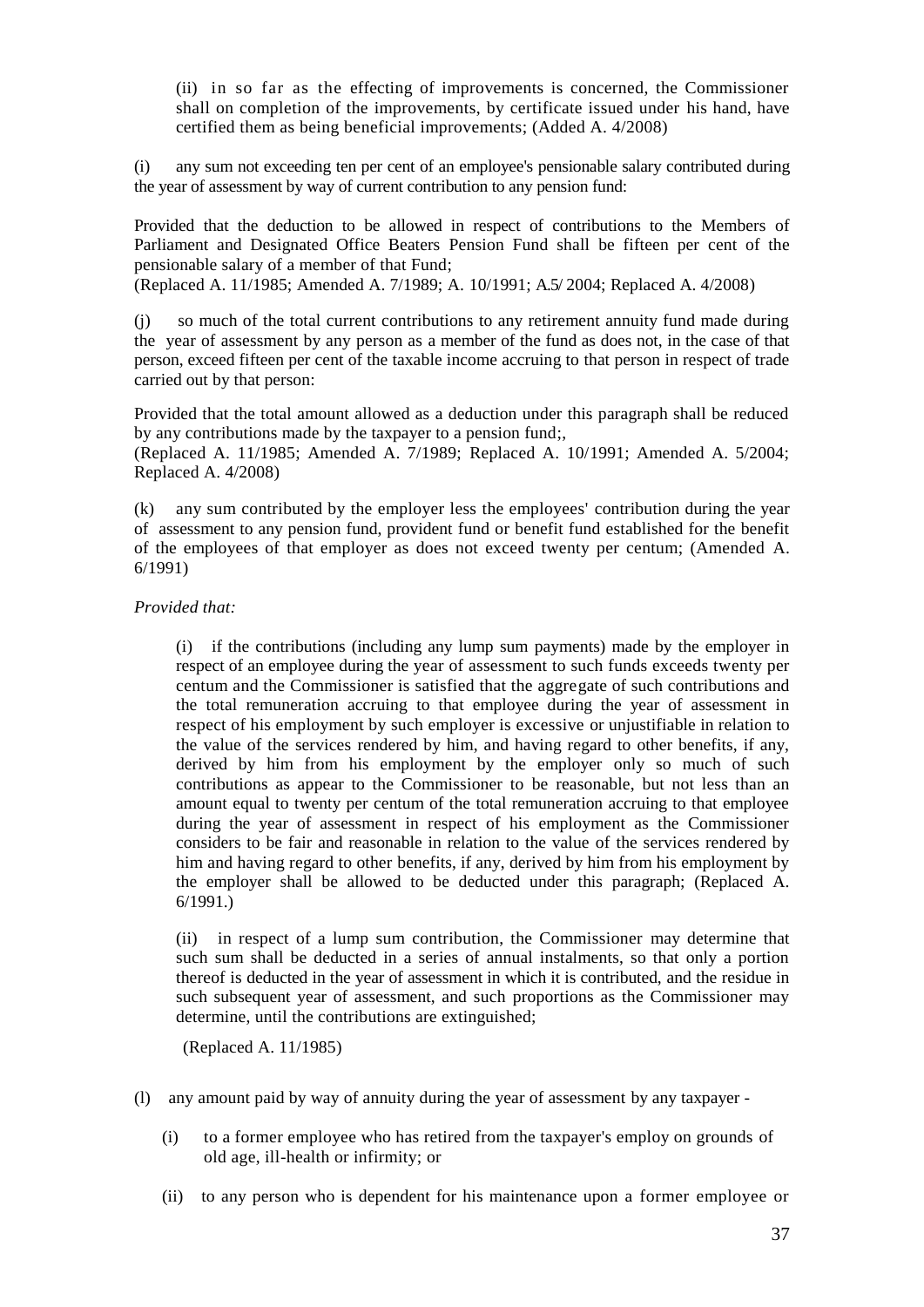where such former employee is deceased, was so dependent immediately prior to his death;

Provided that such deduction shall not exceed in respect of the person so dependent on any one retired or deceased employee the sum of twelve thousand emalangeni;

(Replaced A. 11/1985; Amended A. 5/2004)

(m) in respect of income from mining operations an amount to be ascertained under section 16 in lieu of the allowances in paragraphs (c), (e), (f), (g) and (n); (Replaced A. 11/1985; A. 9/ 1988)

(n) an allowance in respect of any premium or consideration in the nature of a premium paid by any taxpayer for the right of use or occupation of land or buildings, or for the right of use of any plant or machinery, or of any patent, design, trade mark or copyright or any other property which, in the opinion of the Commissioner, is of a similar nature, if the property is used or occupied for the production of income or income is derived therefrom;

## *Provided that -*

(i) such allowance shall not exceed for any one year such portion of the amount of the premium or consideration so paid as is equal to such amount divided by the number of years for which the taxpayer is entitled to the use or occupation, or one twenty-fifth of such amount, whichever is the greater; and

(ii) if the taxpayer is entitled to such use or occupation for an indefinite period he shall be deemed, for the purposes of this paragraph, to be entitled to such use or occupation for such period as, in the opinion of the Commissioner, represents the probable duration of such use or occupation;

(Replaced A. 11/1985)

(o) an allowance in respect of any expenditure actually incurred by the taxpayer in pursuance of an obligation to effect improvements on land or to buildings incurred under an agreement whereby the right of use or occupation of the land or buildings is granted by any other person, if the land or buildings are used or occupied for the production of income or income is derived therefrom;

## *Provided that -*

(i) the aggregate of the allowances under this paragraph shall not exceed the amount stipulated in the agreement as the value of the improvements or as the amount to be expended on the improvements or, if no amount is so stipulated, an amount representing, in the opinion of the Commissioner, the fair and reasonable value of the improvements;

(ii) any such allowance shall not exceed for any one year such portion of the aggregate of the allowances under this paragraph as is equal to such aggregate divided by the number of years (calculated from the date on which the improvements are completed) for which the taxpayer is entitled to the use or occupation, or one twenty-fifth of the said aggregate, whichever is the greater; and

(iii) if the taxpayer is entitled to such use or occupation for an indefinite period he shall be deemed, for the purpose of this paragraph to be entitled to such use or occupation for such period as, in the opinion of the Commissioner, represents the probable duration of such use or occupation;

(Replaced A. 11/1985)

(p) such allowance in respect of any amounts included in the taxpayer's gross income under section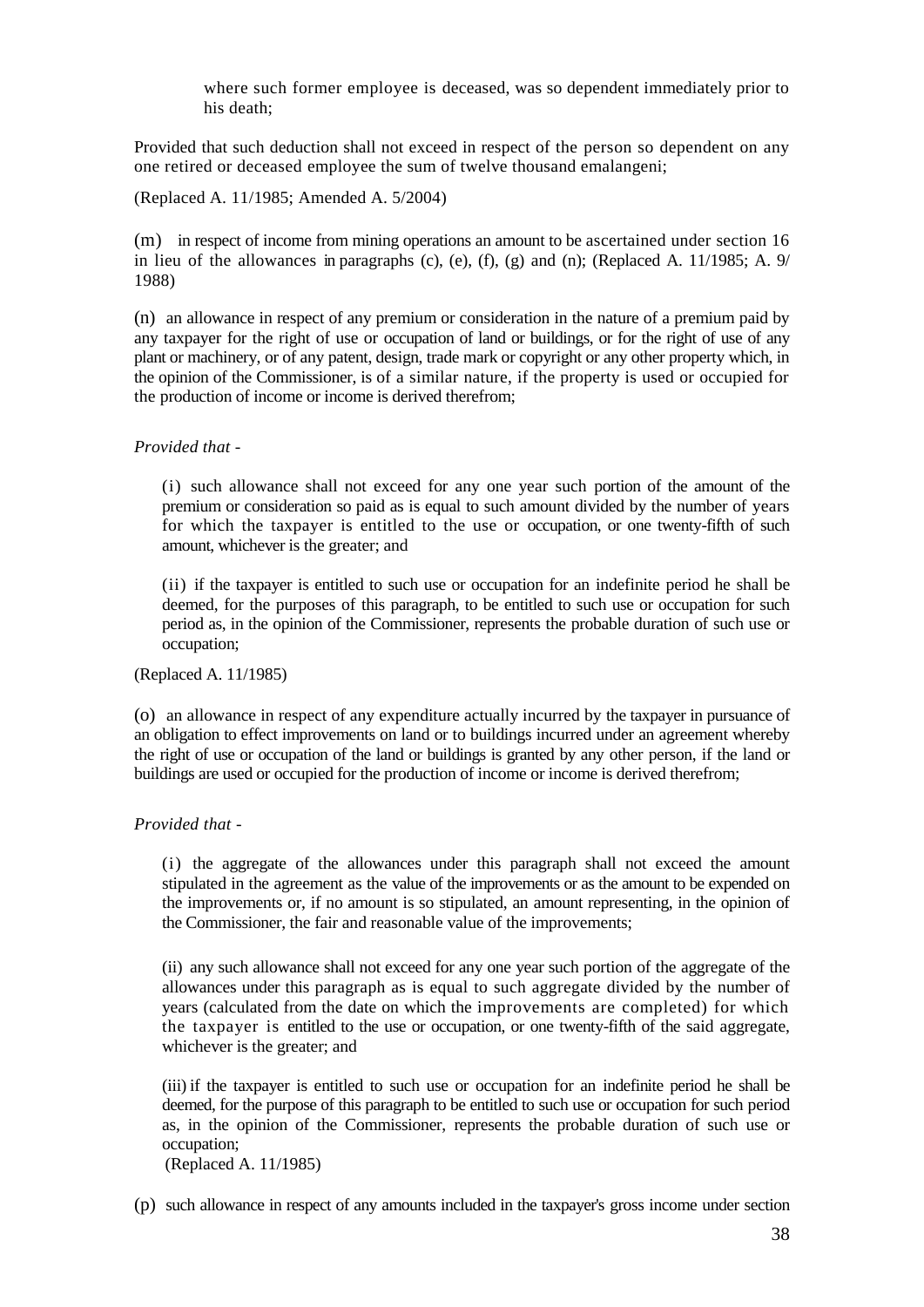7(d) or (e), as the Commissioner may deem reasonable, having regard to any special circumstances of the case, and in case of an amount so included under section 7(e), to the original period for which the right of use or occupation was granted; (Replaced A. 11/1985)

(q) the amount of any debts due to the taxpayer to the extent to which they are proved to the satisfaction of the Commissioner, to be bad, provided such amount is included in the current year of assessment or was included in previous years of assessment in the taxpayer's income; (Replaced A. 11/1985)

(r) such an allowance as may be made each year by the Commissioner in respect of such debts due to the taxpayer as he considers to be doubtful:

Provided that such allowance shall be included in the income of the taxpayer in the following year of assessment; (Replaced A. 11/1985)

(s) any interest payable on loans made to the taxpayer, including interest on debentures or debenture stock if the Commissioner is satisfied that the loan was employed in production of income or for the purposes of the trade of the taxpayer;

Provided that the Commissioner shall, if the rate of interest is, in his opinion excessive, determine the deduction to be allowed in accordance with such rate of interest as he considers just and reasonable in the circumstances; (Replaced A. 11/1985)

(t) expenditure incurred during the year of assessment by any taxpayer -

(i) for the purpose of scientific research undertaken by him for the development of his business, if such expenditure is not of a capital nature; or

(ii) by way of contribution to any association, institute, college or university, to be used in scientific research relating to the taxpayer's own business if the Commissioner is satisfied that such contribution will be used in such research:

(iii) by way of contributions, grants or donations to any of his employees to assist such employee in further training in his particular professional field at the University College of Swaziland, or at any other approved University or institution for the purpose of securing a recognised qualification;

(iv) by way of contributions to an approved bursary scheme; (Added A. 5/1988)

(v) by way of contributions, grants or donations not exceeding E50,000 made to a professional body, established by law, for educational or training purposes and which the Commissioner is satisfied were paid during the year of assessment. (Added A. 5/1988; Amended A. 7/1992; A. 5/2004)

(Added A. 11/1985.)

(u) any contribution or donation or grant or gift made by any person during the year of assessment to an amateur sporting association, charity or educational institution of a public character within the definition of "exempt organisation":

Provided that the amount of deduction allowed under this paragraph for a year of assessment shall not exceed 5 per centum of the person's taxable income calculated before taking into account the deduction under this section.

For the purpose of this paragraph, the value of a gift of property is the lesser between -

(a) the value of the property at the time of making the gift; or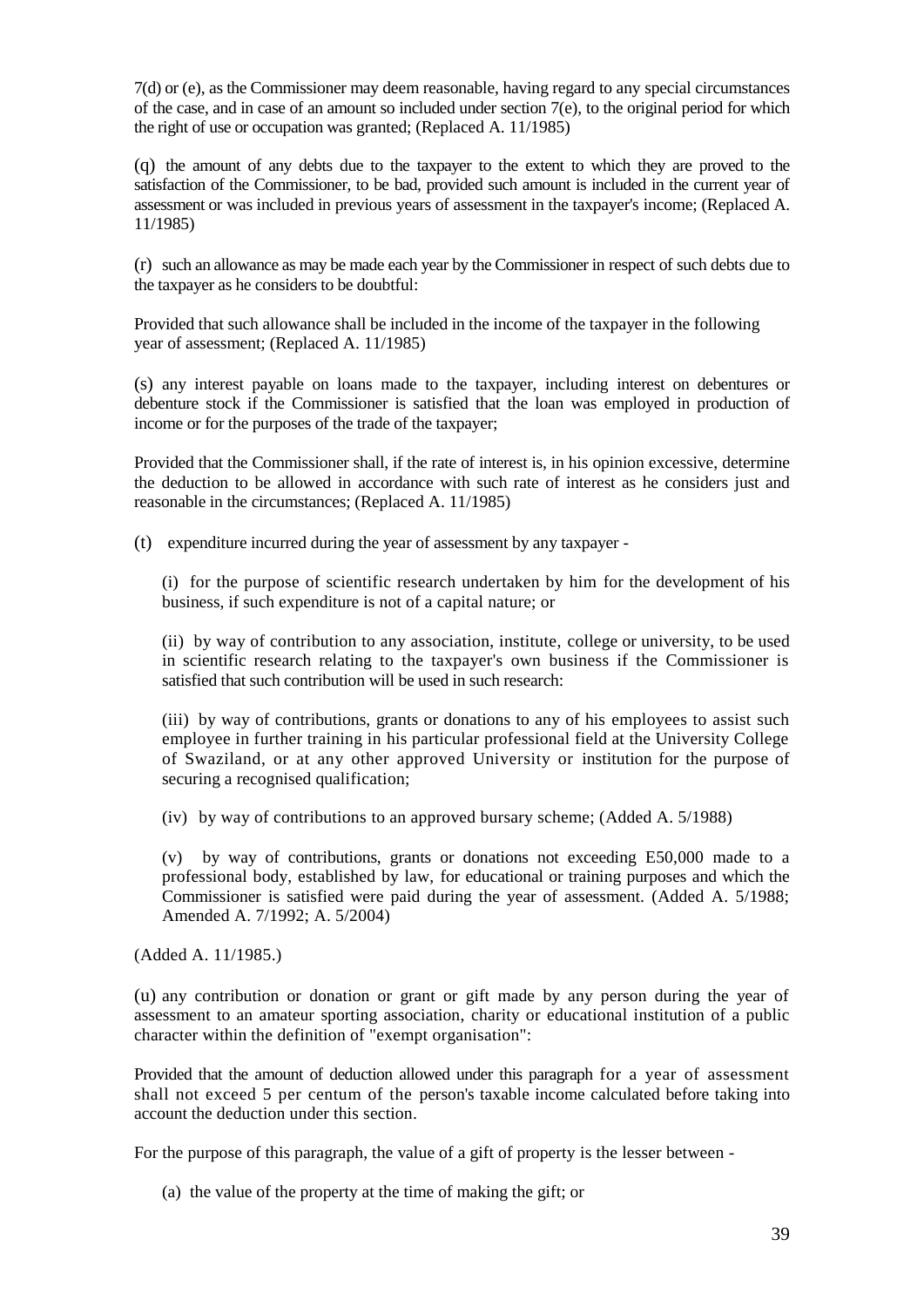- (b) the consideration paid by the person for the property; (Deleted A. 10/1991; Added A. 7/2007)
- (v) any grant made to the Government for the purpose of erecting school or hospital buildings:

Provided that there shall be deducted in the year of assessment in which such grant is made such portion and in subsequent years of assessment such other portions of the residue, as the Commissioner may determine; (Added A. 11/1985)

(vv) any grant made to an educational institution, school or hospital which is registered with the appropriate Ministry, for undertaking capital projects in the form of buildings, fittings, furniture as well as other items associated with capital assets needed for the development of such educational institution or school or hospital:

Provided that there shall be deducted in the year of assessment in which such grant is made such portion and in subsequent years of assessment such other portions of the residue, as the Commissioner may determine;

(Added A. 10/1991; Amended A. 5/2004)

(w) any amount paid by way of alimony or allowance under any judicial order or written agreement of separation or under any order of divorce:

Provided that if the law applying to any such order or agreement is the law of a country other than Swaziland the deduction under this paragraph shall be reduced by the amount of any income of the taxpayer which is not subject to tax in Swaziland; (Added A. 11/1985.)

(x) expenditure incurred during the year of assessment by a taxpayer for appropriate training of a citizen of Swaziland, other than an associate of the employer, who is employed in a business, the income of which is subject to tax; (Replaced A.11/2011)

(y) in addition to any amount otherwise deductible under this section, an amount equal to:

(i) one hundred and thirty-three per centum of the approved export promotion expenditure incurred during the year preceding the year of assessment by an approved company in the handicraft and cottage industry sector; or

(ii) one hundred and fifty per centum of the approved export promotion expenditure incurred during the year preceding the year of assessment by an approved trading house:

Provided that no such deduction shall be allowed unless the Commissioner has been satisfied by proof in such a manner as he may prescribe that there has been an increase in the volume of export of the products of such approved company or trading house in respect of the year following the year in which the expenditure was incurred; (Added A. 7/1989; Amended A. 7/1992)

(z)any contribution, whether in cash or in kind, made by a taxpayer and actually paid or transferred during the year of assessment to any national disaster scheme or national emergency body established by the Government:

Provided that contributions made to the National Emergency Response Council on HIV and AIDS (hereinafter referred to as "NERCHA") either for a specific project or to provide financial and material assistance to orphans and vulnerable children such contributions shall only be deductible if the project or assistance has been approved by NERCHA. (Added A. 7/1992; Replaced A. 5/2004; A. 7/2007)

(2) There shall be set off -

(a) any balance of assessed loss incurred by the taxpayer in any previous year which has been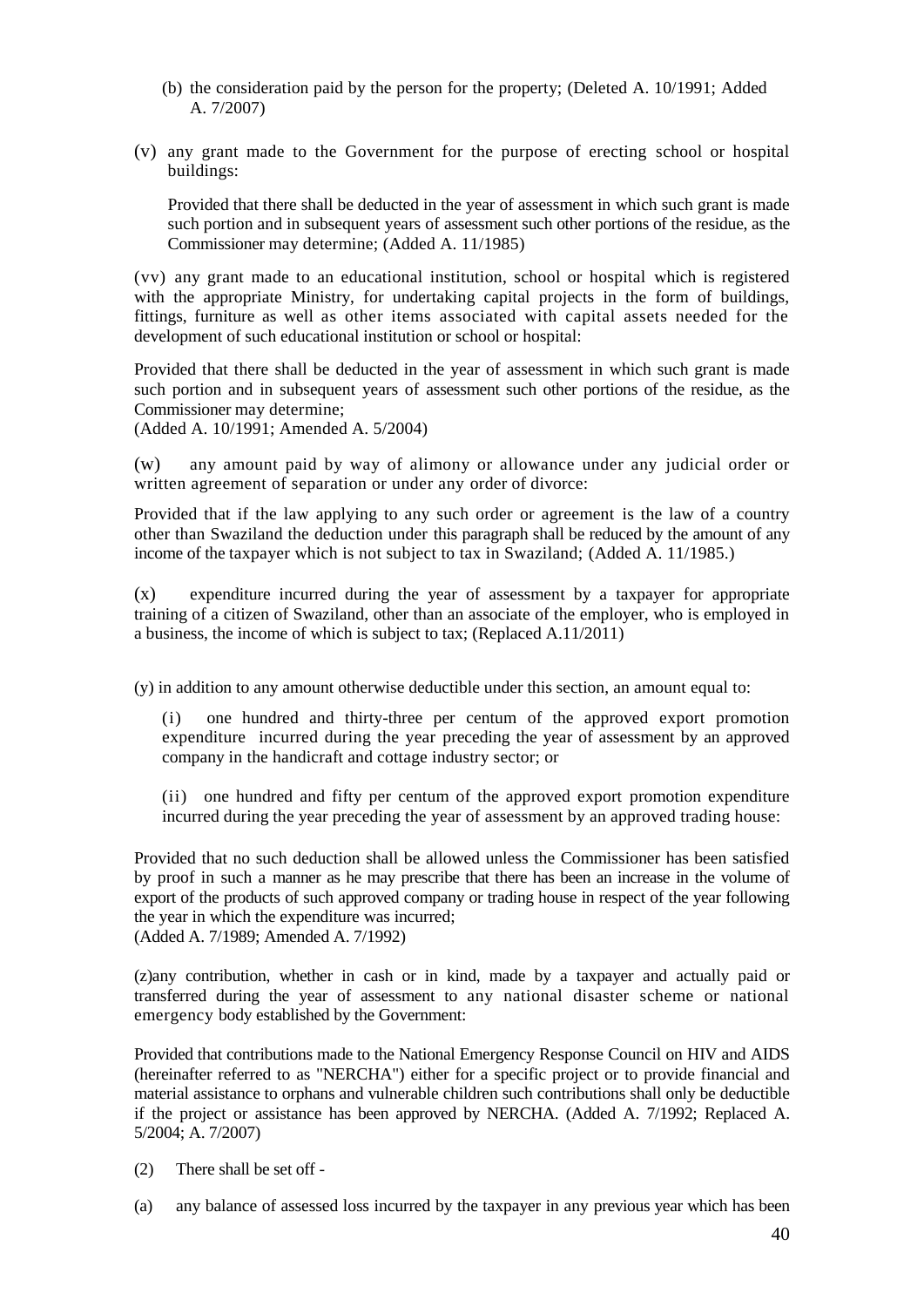carried forward from the preceding year of assessment.

Provided that -

(i) no person whose estate has been voluntarily or compulsorily sequestrated shall, unless the order of sequestration has been set aside, be entitled to carry forward any assessed loss incurred prior to the date of sequestration;

(ii) the balance of assessed loss shall be reduced by the amount or value of any benefit received by or accruing to a person resulting from a concession granted by or a compromise made with his creditors whereby his liabilities to them have been reduced or extinguished, provided such liabilities arose in the ordinary course of trade;

(b) any assessed loss incurred by the taxpayer during the same year of assessment in carrying on in Swaziland any other trade either alone or in partnership with others, otherwise than as a member of a company the capital whereof is divided into shares.

Provided that -

(i) where the property income of a taxpayer who is a natural person for a year of assessment is exceeded by deductions relating to the production of that income, the amount of the excess (referred to as an "assessed property loss") may not be deducted against any other income of the taxpayer for the year of assessment, but shall be carried forward and deducted in determining the taxable property income of the taxpayer in subsequent years of assessment until the assessed property loss is exhausted;

(ii) where the farming income of a taxpayer who is a natural person for a year of assessment is exceeded by deductions relating to the production of that income, the amount of the excess (referred to as an "assessed farming loss") may not be deducted against any other income of the taxpayer for the year of assessment, but shall be carried forward and deducted in determining the taxable farming income of the taxpayer in subsequent years of assessment until the assessed farming loss is exhausted;

(iii)where the business income of a taxpayer who is a natural person for a year of assessment is exceeded by deductions relating to the production of that income, the amount of the excess (referred to as an "assessed business loss") may not be deducted against any other income of the taxpayer for the year of assessment, but shall be carried forward and deducted in determining the taxable business income of the taxpayer in subsequent years of assessment until the assessed business loss is exhausted: and

(Added A. 5/2004)

(c) where a taxpayer has more than one class of loss, the reduction in subparagraph  $(a)(ii)$ shall be applied rateably to each class of loss. (Added A. 5/2004)

(3) For the purpose of subsection (2) *"assessed loss"* means any amount, as established to the satisfaction of the Commissioner, by which the deductions admissible under this section exceed the income in respect of which they are so admissible.

(4) Subsection (1)(a) and (2)(b) shall, subject to subsection (5) hereof, *mutatis mutandis,*  apply in relation to any income derived by any person in the form of dividends.

(5) In respect of expenditure and losses not of a capital nature incurred by any person, other than a company, in the production of his income from dividends, the amount to be deducted under subsections  $(1)(a)$  and  $(2)(b)$  as applied by subsection  $(4)$  hereof shall be an amount which bears to the expenditure and losses, which but for this subsection would have been allowed to be deducted, the same ratio as the amount of such dividends as calculated after allowing the deduction under subsection (6) bears to the amount of such dividends as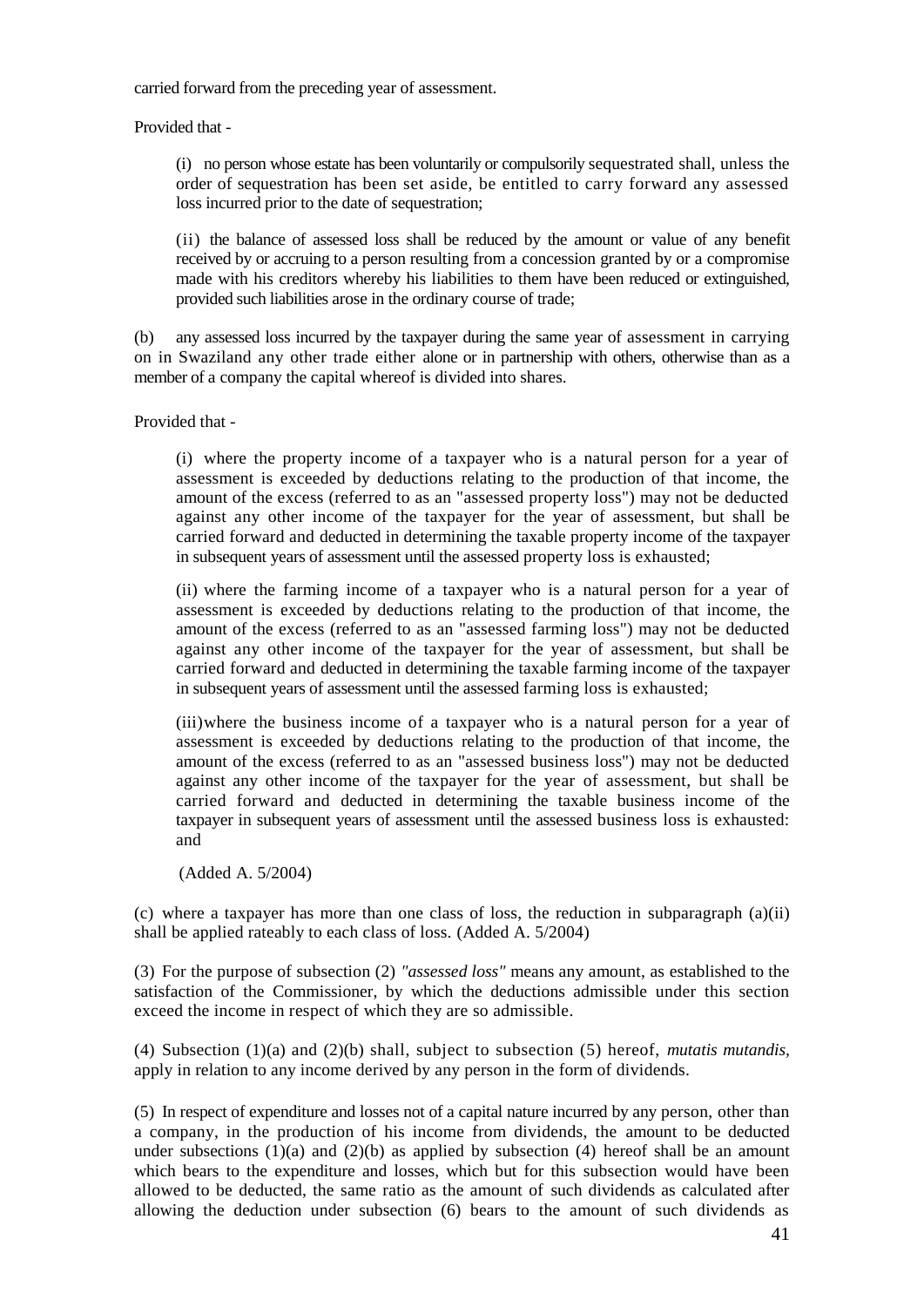calculated before allowing such deduction.

(6) In respect of listing fees payable in the year of assessment by a company in connection with the floatation of its shares on the Swaziland Stock Exchange to a Stock Broking Company licensed under the Financial Institutions (Consolidation) Order 1975, so much of the total amount of such listing fees as does not exceed one-third of the total fees in the year in which such listing fees become payable and the balance over the next two years succeeding the year in which such listing fees become payable. (Replaced A. 6/1991)

# **House ownership and improvement interest allowance.**

14 A. (Added A. 7/1989; Amended A. 6/1994; Deleted A. 5/2004)

## **Prohibition of a double deduction**

14*bis.* Where an amount qualifies or has qualified for a deduction under more than one provision of this Order or qualifies for rebate under section 8, a deduction in respect of such amount or any portion thereof shall not be allowed more than once in the determination of taxable income of any person. (Added A. 5/2004.)

# **Deductions not allowable**

15.(1) A deduction shall not be allowed for -

- (a) any expenditure or loss actually incurred by a taxpayer to the extent to which it is of a domestic or private nature;
- (b) except as otherwise provided in this Order, any expenditure or loss of a capital nature;
- (c) any expenditure or loss which is recoverable under any insurance contract or indemnity;
- (d) any income carried to a reserve fund or capitalised in any way;
- (e) normal tax or levy and any interest or penalty payable in consequence of the late payment of any tax or levy payable under any Act administered by the Commissioner;
- (f) any expenditure incurred in respect of any amounts received or accrued which are not included in income;
- (g) as regards income derived from any trade
	- (i) any money to the extent to which such money was not laid out or expended for the purpose of trade;
	- (ii) the rent or value or cost of repairs to any premises not occupied for the purposes of trade, or any dwelling-house or domestic premises except such part thereof as may be occupied for such purposes;
	- (iii) any interest which might have been made on any capital employed in trade;
- (h) except in the case of a depreciation or amortisation deduction, an amount that is included in the cost base of an asset;
- (i) a fine or similar penalty paid to a government for breach of any law;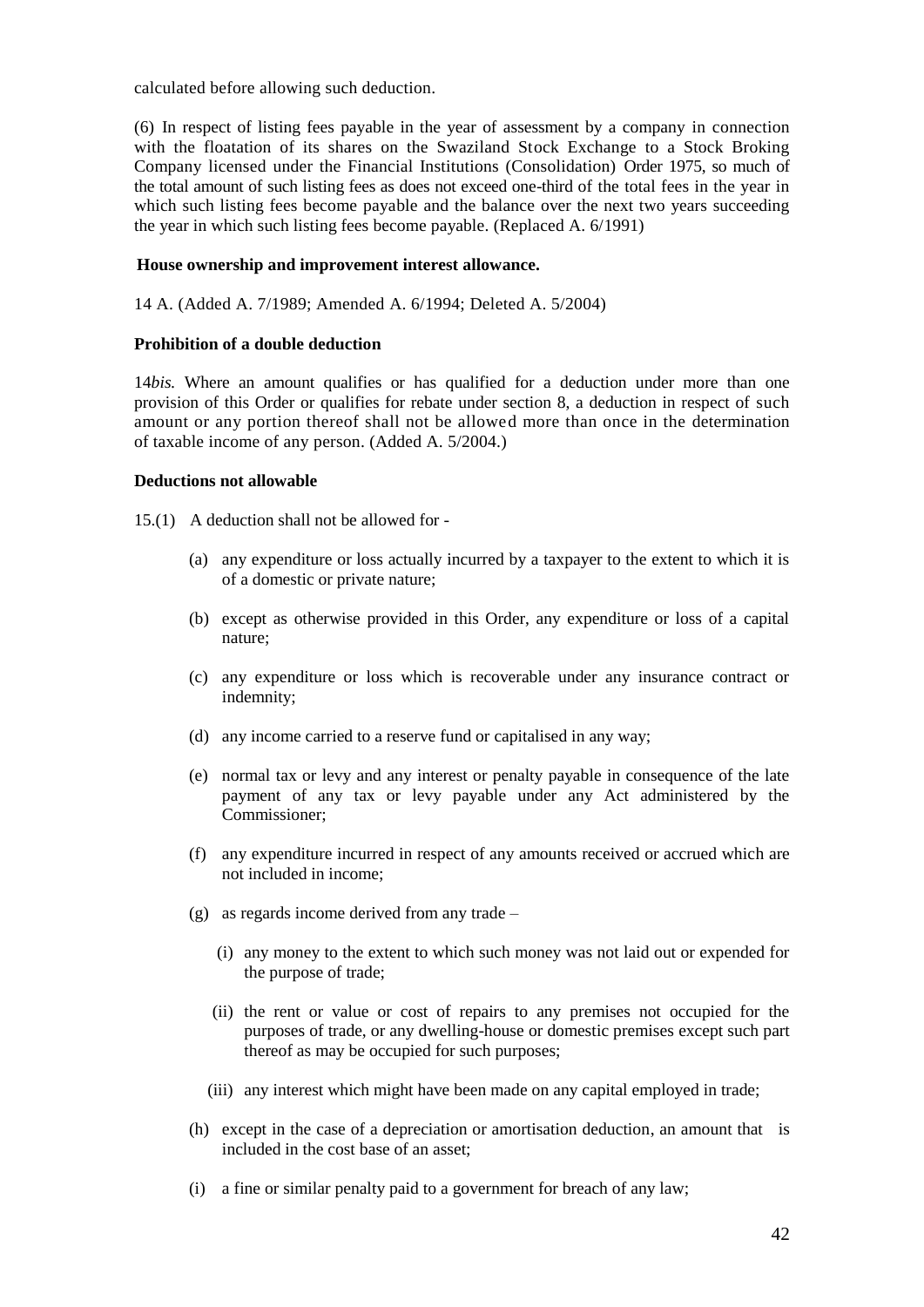(j) the cost of a gift made directly or indirectly to a natural person where the gift is not included in the income of a natural person subject to tax.

(2) In this section, expenditure of a domestic or private nature actually incurred by a taxpayer include -

- (a) the cost incurred in the maintenance of the taxpayer and the family or residence of the taxpayer;
- (b) the cost of commuting between the residence and work of a taxpayer;
- (c) the cost of clothing worn to work, except clothing which is not suitable for wearing outside of work;
- (d) the cost of education not directly relevant to the employment or business of the taxpayer;
- (e) except as otherwise provided in this Order, the cost of education leading to a degree or diploma, whether or not is directly relevant to the employment or business of the taxpayer. (Replaced A.11/2011)

### **Calculation of capital expenditure allowance in connection with mining operations.**

16. (1) Excepting in cases where the taxpayer and the Government have, in writing agreed otherwise, the amount to be deducted each year under section  $14(1)(m)$  in respect of income from mining operations, shall be the capital expenditure incurred in the year of assessment after subtracting therefrom any recoupments received during the year from capital expenditure (irrespective of the date when such capital expenditure was originally incurred).

(2) If separate and distinct mining operations are carried on in mines that are not contiguous, the allowance for capital expenditure shall be computed separately for each mine.

(3) The amount of capital expenditure determined under subsection (1) in respect of any year assessment in relation to any one mine shall not exceed the taxable income (as determined before the deduction of any amount allowable under section 14(1)(m) derived by the taxpayer from mining on that mine and any amount by which such capital expenditure would, but for provisions of this subsection have exceeded such taxable income as so determined, shall be carried forward and be deemed to be an amount of capital expenditure incurred during the next succeeding year of assessment in respect of that mine).

(4) For the purpose of this section and section 17 *"capital expenditure"* means expenditure on:-

(a) shaft sinking, building, works or equipment including any renewals or replacements of equipment;

(b) development, general administration and management (including any interest payable on loans utilised for mining purposes) prior to the commencement of production or during any period of non-production but excluding the cost of acquiring mineral rights;

(c) *"expenditure" means* net expenditure after taking into account any rebates, recoupments or returns expenditure;

(d) *"expenditure of shaft sinking"* includes the expenditure on sumps. pump chambers, stations and or bins, accessory to a shaft;

(5) Subsections (1) to (4) are deemed to have come into effect from 1st July, 1983."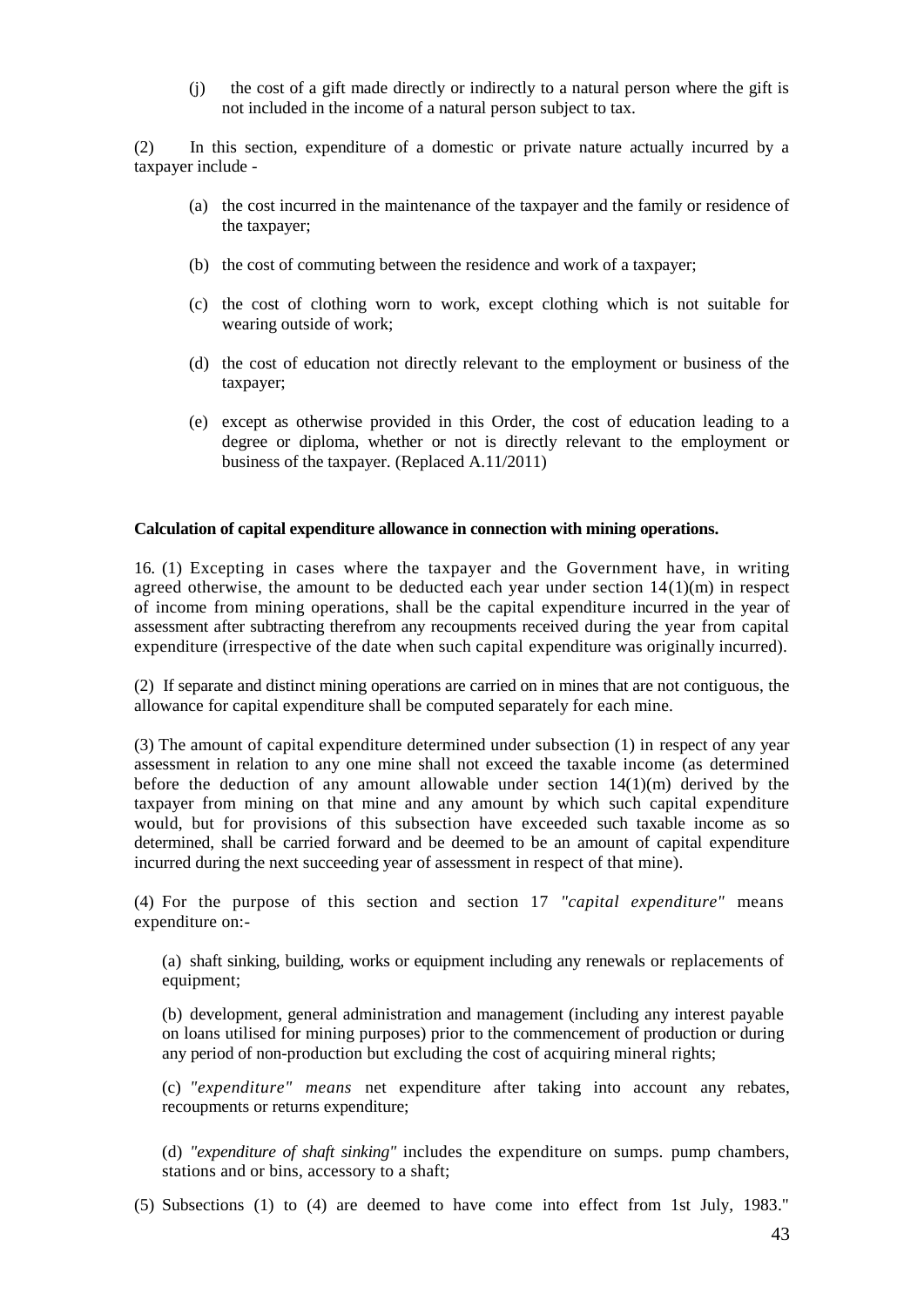(Replaced A. 9/1988)

## **Calculation of capital expenditure on change of ownership of a mining property.**

17. (1) If any change of ownership in mining property takes place the Commissioner shall allow the effective value to the new owner, at the time the change of ownership takes place, of the preliminary surveys, boreholes, shafts, development and equipment included in the assets passing by such change of ownership to rank as capital expenditure for redemption by such new owner:

Provided that if, in a case in which consideration is given, the effective value of the assets so passing exceeds the consideration, the amount allowed to rank for redemption by the new owner shall be such proportion of the consideration as such effective values of the preliminary surveys, boreholes, shafts, development and equipment bears to the effective value of all the assets passing.

(2) The amount allowed to rank as capital expenditure for redemption by the new owner shall for the purposes of section 7 (g) be deemed to be a recoupment of capital expenditure by the person from whom ownership was acquired.

(3) If the value of the consideration given or of the property passing if no consideration is given is in dispute, the value shall be fixed by the Commissioner if the new owner consents thereto, and failing such consent the provisions of section  $4(f)$  and (g) of the Transfer Duty Act shall *mutatis mutandis* apply.

(4) The effective value of the assets passing as the time the change of ownership takes place shall be determined by the Director of Geological Survey and Mines.

## **Allowance for training expenses.**

18. (Deleted A. 5/2004)

## **Income of beneficiaries and estates of deceased persons.**

19. (1) Any income received by or accrued to or in favour of any person as the executor of a deceased person and any amount so received or accrued which would have been income in the hands of the deceased person had it been received by or accrued to or in favour of such deceased person during his lifetime, shall, to the extent that the Commissioner is satisfied that such income or amount has been derived for the immediate or future benefit of any ascertained heir or legatee of such deceased person, be deemed to be income received by or accrued to such heir or legatee, and shall, to the extent that the Commissioner is not so satisfied, be deemed to he income of the estate of such deceased person.

(2) So much of the amount of any expenditure incurred by or on behalf of the estate of any deceased person during any year of assessment as in the opinion of the Commissioner relates to any amount of income deemed to be income received by or accrued to an heir or legatee of such deceased person in terms of subsection (1) shall

- (a) not be taken into account in the determination of the taxable income of such estate; and
- (b) be deemed to be expenditure incurred by such heir or legatee during such year, and shall, to the extent that the deduction of expenditure or the nature of the expenditure in question is authorised by this Order, be taken into account in the determination of the taxable income of such heir or legatee.

(3) Nothing in subsection (1) shall be construed as imposing liability for tax in respect of' the same amount both in the hands of the estate or heir or legatee of a deceased person and in the hands of such deceased person.

(4) The decision of the Commissioner in the exercise of his discretion under subsection (1)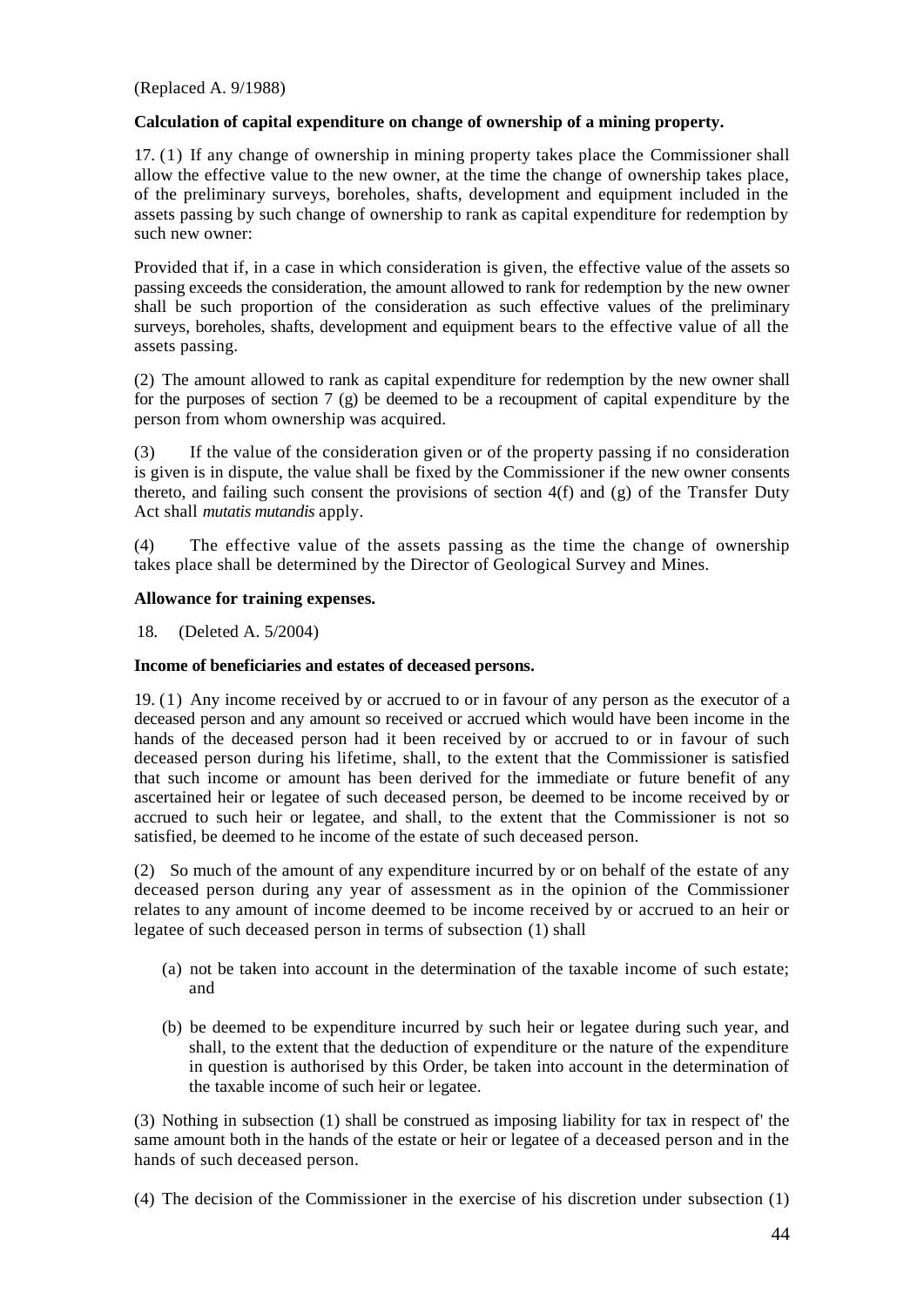or (2) shall be subject to objection and appeal.

## **Income of trusts and beneficiaries**

19*bis.* (1) Any income received by or accrued to or in favour of any person during the year of assessment in his capacity as a trustee of a trust, shall to the extent that such income has been derived for the immediate or future benefit of any ascertained beneficiary with a vested right to such income be included in the gross income of the beneficiary.

(2) Subsection (1) does not apply to  $-$ 

(a) income which has been subject to withholding tax on payment into the trust and, if it had been received by or accrued directly to the beneficiary, the withholding tax would be a final tax;

- (b) an incapacitated person's trust, in that case subsection (5) applies; or
- (c) a beneficiary who is above 60 years.

(3) Where a beneficiary has acquired a vested right to any income referred to in subsection (1) as a result of the exercise by the trustee of a discretion vested in the trustee under a deed of trust, arrangement, or will of a deceased person, such income is deemed to have been derived for the benefit of a beneficiary.

(4) A beneficiary shall be allowed a deduction in accordance with this Order for any expenditure or losses incurred by the trustee in deriving the income included in the gross income of the beneficiary under subsection (1).

(5) A trustee is liable for tax on the taxable income of a trust.

(6) The taxable income of a trust is so much of the income of the trust as is not included in the gross income of a beneficiary under subsection  $(1)$  or exempted under subsection  $(2)(a)$ , less all deductions allowed in accordance with this Order for expenditure or losses incurred in deriving that income.

(7) Trustees are jointly and severally liable for a tax liability arising in respect of taxable income of a trust that is not satisfied from trust assets, but any trustee required to meet such liability is entitled to a contribution from each of the other trustees. (Added A. 7/2007)

# **Hire purchase or other instalment sale agreements.**

20. If any taxpayer has entered into any agreement with any other person in respect of any property the effect of which is that, in the case of movable property, the ownership shall pass, or, in the case of immovable property, transfer shall be passed, from the taxpayer to such other person, upon or after the receipt by the taxpayer of the whole or a certain portion of the amount payable to the taxpayer under the agreement, the whole of such amount shall, for the purpose of this Order, be deemed to have accrued to the taxpayer on the day on which the agreement was entered into:

Provided that -

(i) the Commissioner, taking into consideration any allowance he has made under section  $14(1)$  (q), may make such further allowance, as under the special circumstances of the trade of the taxpayer seems to him reasonable, in respect of all amounts which are deemed to have accrued under such agreements but which have not been received at the close of the taxpayer's accounting period:

(ii) any allowance so made shall be included as income in his returns for the following year of assessment and shall form part of the income of the taxpayer.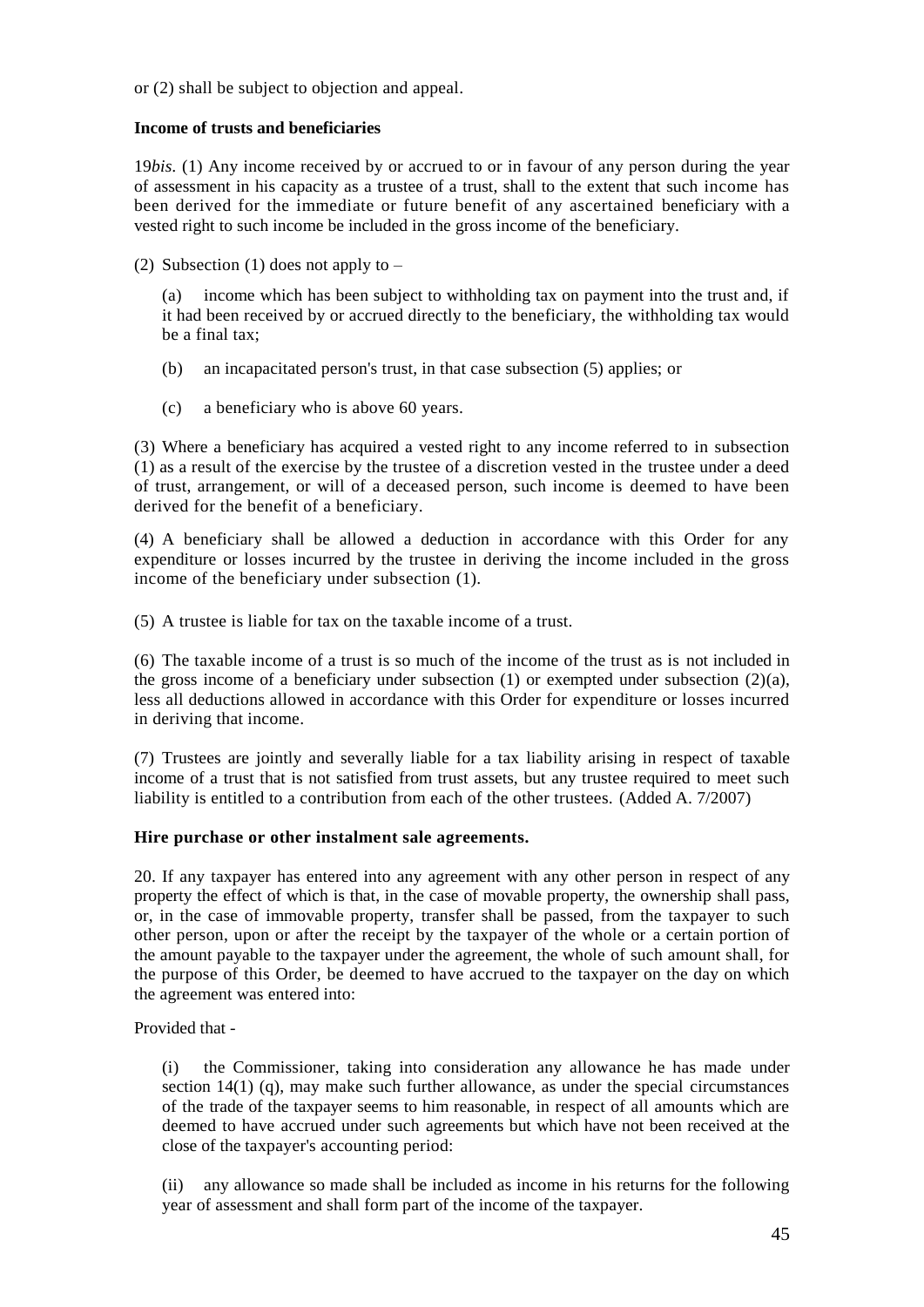## **Finance Leases**

20*bis.*(1) Where a lessor leases property to a lessee under a finance lease, for all purposes of this Order -

- (a) The lessee is treated as the owner of the property: and
- (b) The lessor is treated as having made a loan to the lessee, in respect of which the payments of interest and principal are made equal in amount to the rental payable by the lessee.

(2) The interest component of each payment under the loan is considered as interest expense for the lessee and interest income for the lessor.

- (3) A lease of property is a finance lease if
	- (a) the lease transfers substantially all the risks and rewards to ownership of an asset: or
	- (b) the lessee has an option to purchase the property for a fixed or determinable price at the expiration of the lease.

(4) A finance lease entered into before the commencement of this section, which has been dealt with for purposes of the determination of taxable income other than in accordance with the provisions of subsection (1), shall be dealt with for purposes of determining taxable income in each subsequent year of assessment, on the same basis as applied in the previous years of assessment in respect of that lease until the expiry of the term of the lease.

(5) Any amount received or accrued arising from the disposal of an asset which was acquired in terms of a lease which lease has been dealt with for purposes of the determination of taxable income other than in accordance with the provisions of subsection (1), shall be included into taxable income. (Added A. 5/2004)

# **PART III**

# **NON-RESIDENT TAX**

## **DIVISION I - SHAREHOLDERS**

## **Levy of non-resident shareholders tax.**

21. (1)There shall be charged, levied and paid a tax (hereinafter referred to as a non resident shareholders tax) in respect of the amounts specified in section 22.

(2) The rate of tax shall be fifteen per centum of the amount of any dividend:

Provided that in the event of such dividend being paid or payable to a company incorporated or registered as such in Botswana, Lesotho, Namibia or the Republic of South Africa and provided that it is neither a subsidiary nor a branch of a company incorporated or registered outside any of such countries, the rate of tax for which such first mentioned company shall be twelve and one half per centum.

## **Income subject to tax.**

22. (1) The non-resident shareholders tax shall be paid in respect of the amount of any dividend if the shareholder to whom the dividend has been paid or is payable is -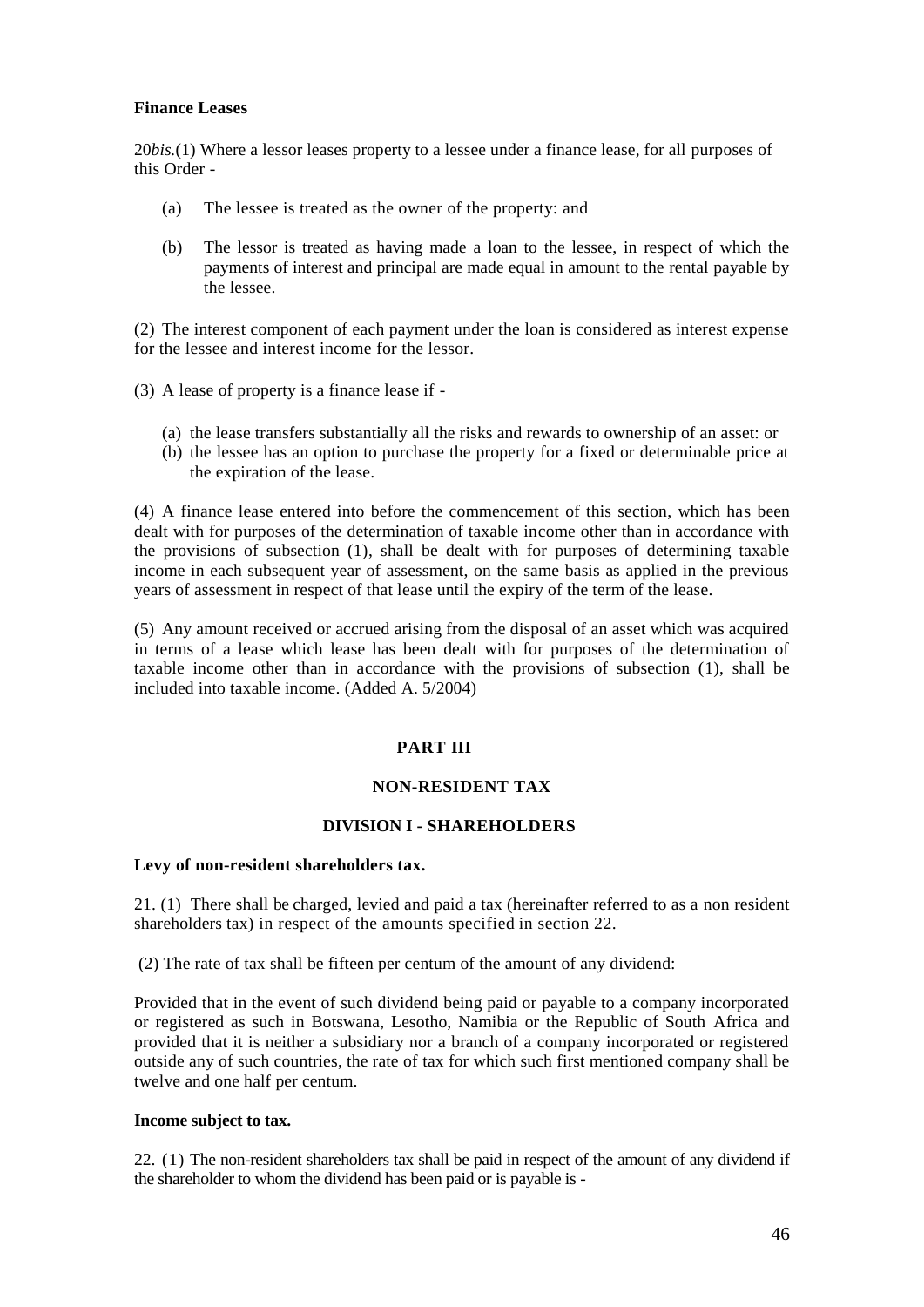- (a) a person, other than a company, not ordinarily resident or carrying on business in Swaziland;
- (b) the estate of any deceased person referred to in section 12 (1) (e) (ii) and such dividend is in terms thereof exempt from normal tax;
- (c)a company which has its place of effective management outside Swaziland; or (Replaced K.O.I.C. 7/1993)
- (d) the holder of bearer scrip, irrespective of whether he is resident within or outside Swaziland;

and was a shareholder as at the date of declaration of the dividend or, if some date other than the date of declaration of the dividend is specified as the date at which a shareholder is required to be registered to be entitled to the dividend, as at such other date.

(2) The non-resident shareholders tax shall not be payable in respect of -

(a) dividends received from any society or company registered under any law relating to agricultural co-operative societies in Botswana, Lesotho, Namibia, Swaziland or the Republic of South Africa;

(b) dividends accruing to any ecclesiastical, charitable or educational institution of a public character, whether or not supported wholly or partly by grants from public revenue.

(c) dividends accruing to a non-resident shareholder, which the Government has, in terms of a written undertaking, exempted from tax to the extent specified in such undertaking. (Added A. 9/1988)

### **Person liable for tax.**

23. The person liable for the tax shall be the person to whom or in whose favour the amounts described in section 22 accrue.

### **Recovery of tax.**

24. (1) Notwithstanding section 23, the tax shall be payable by and recoverable from the persons set out hereunder, namely

(a) in the case of dividends distributable by any company to any person whose address appearing in the share register of the company is outside Swaziland or to any holder of bearer scrip, the company by which the dividend is declared; or

(b) in the case of dividends received by any agent in Swaziland on behalf of any shareholder referred to in section 22, the agent so receiving the dividend.

(2) For the purpose of this section, a person shall be deemed to be the agent of a shareholder referred to in section 22 and to have received a dividend on behalf of such shareholder if the address of such person appears in the share register of the company as the registered address of the shareholder and dividend warrant of cheque in payment of the dividend distributable to the shareholder is delivered at that address:

Provided that any person so deemed to be the agent of any shareholder shall, as regards such shareholder and in respect of any income received by or accruing to him or in his favour, have and exercise all the powers, duties and responsibilities of an agent for a taxpayer absent from Swaziland.

(3) Nothing in subsection (2) shall be construed as relieving any company by which a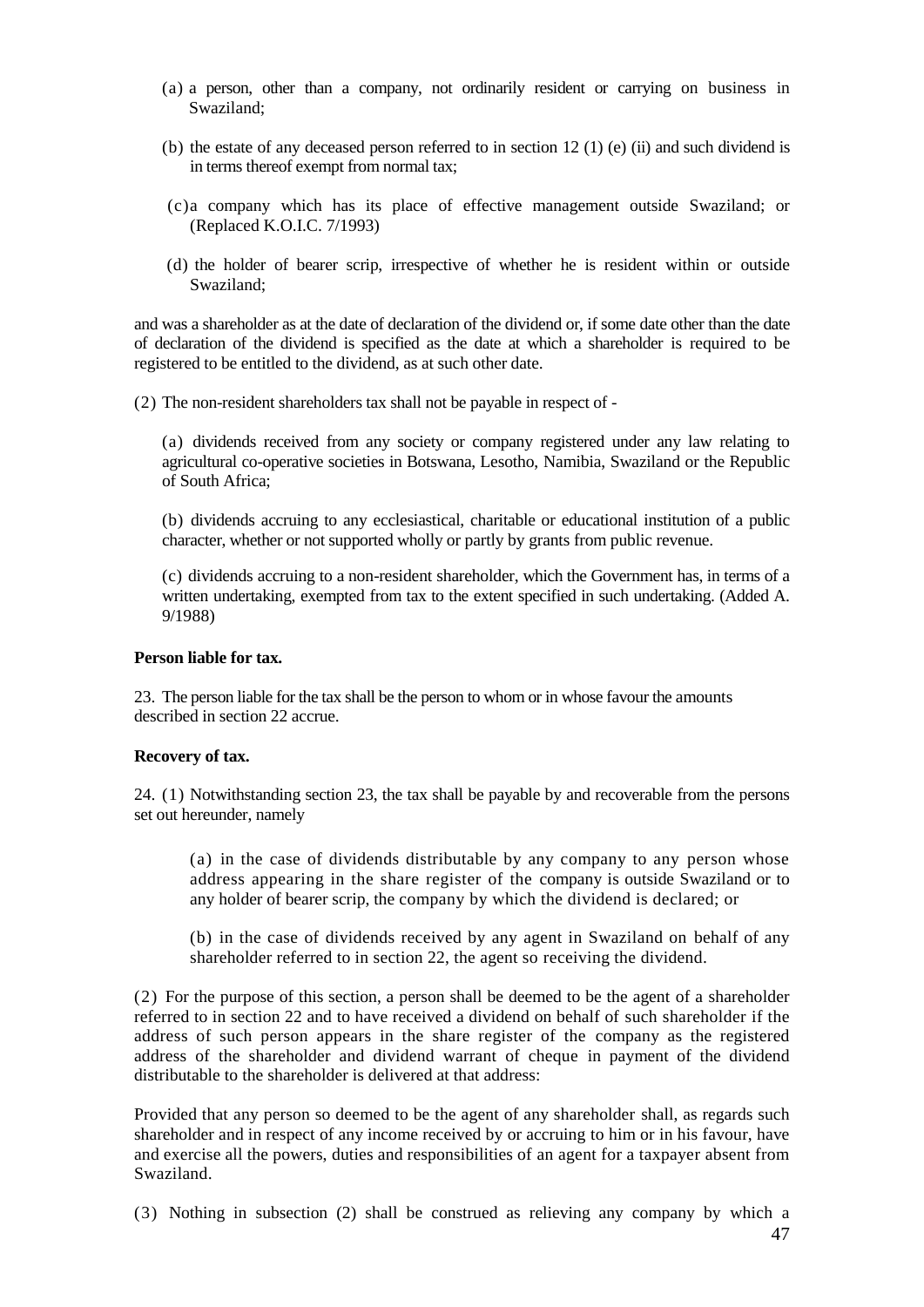dividend is declared from the duties and responsibilities imposed upon it by section 48 as the agent of any shareholder or member absent from Swaziland.

(4) Any tax payable in terms of this section by any company or agent for any shareholder may be recovered by such company or such agent, as the case may be, from the shareholder concerned.

### **Determination of tax if company operates outside Swaziland.**

25. If any amount specified in section 22 has been received from a company which derives income from sources within and outside Swaziland, the tax payable in respect of that amount shall be calculated upon an amount which bears to that amount the same ratio as the sum of the net profits of the company derived from sources within Swaziland bears to the total sum of its net profits derived from all sources last determined by the Commissioner for the purposes of this Order, or, in cases in which there has been no previous determination by the Commissioner, as estimated by the Commissioner according to such information as is available to him. (Replaced A. 11/1982)

## **Date of payment of tax.**

26. (1) The company which, in terms of section  $24(1)(a)$ , is required to pay the tax on any dividend shall pay the Commissioner the tax due on such dividend within thirty days of the date on which the dividend is payable, or within such further period as may be approved by the Commissioner, and shall furnish him with a return showing the names and addresses of the persons (with the amount in each case) to whom the dividend accrues and, in the case of dividends payable in respect of bearer scrip, the total dividends distributable to holders of such scrip.

(2) The agent in Swaziland by whom the tax is payable in terms of section  $24(1)(b)$  shall, within thirty days of the date of delivery of the dividend warrant or cheque in payment of the dividend at his address, or within such further period as may be approved by the Commissioner, pay the tax to the Commissioner and furnish him with a return showing the amount of the dividend and the name and address of the person to whom it has accrued.

(3) Sub-sections (1) and (2) shall not prevent the Commissioner from recovering any tax from the person liable for such tax and which has not been paid and which the Commissioner may ascertain to be due, after the dates specified therein.

## **DIVISION II - INTEREST**

#### **Levy of non-residents tax on interest.**

27. If any amount of interest accrues to or in favour of -

- (a) any person, other than a company, not ordinarily resident in Swaziland;
- (b) the estate of any deceased person who, at the date of his death, was not ordinarily resident in Swaziland; or
- (c) a company not registered in Swaziland;

and the debtor in respect of such amount is ordinarily resident or carries on business in Swaziland, there shall be levied and paid a tax (in this Part referred to as nonresidents tax on interest) equal to ten per centum of such amount.

## **Application of provisions.**

28. For the purpose of this Part -

(a) if interest is payable or is credited to any person having an address outside Swaziland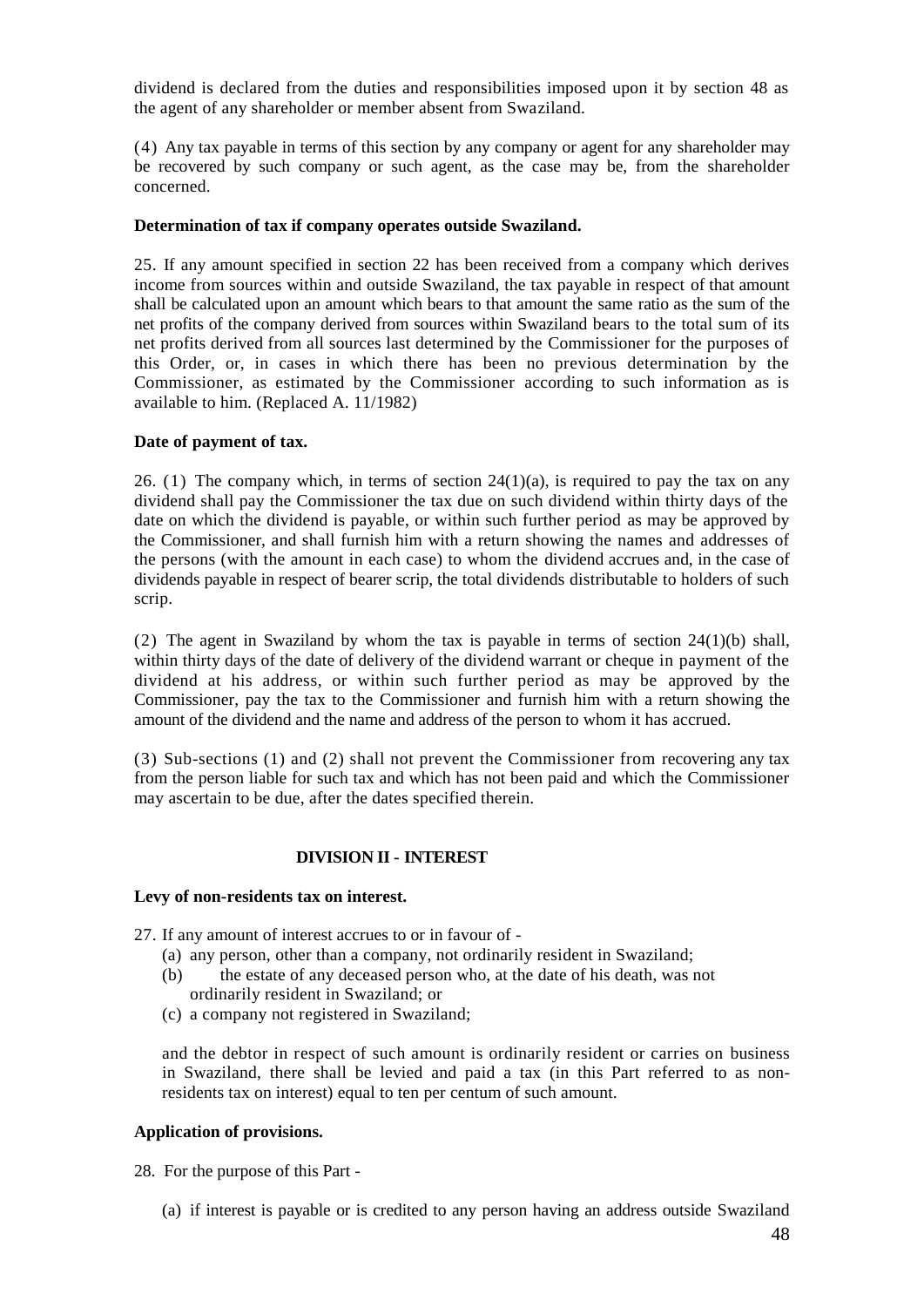such interest shall, until the contrary is proved, be deemed to have accrued to any person, estate or company, as the case may be, referred to in section 27;

- (b) if the debtor in respect of any amount of interest referred to in section 27 is the estate of any deceased person, such estate shall be deemed to be ordinarily resident or to be carrying on business in Swaziland, if such person at the date of his death, was ordinarily resident or was carrying on business in Swaziland;
- (c) if the debtor in respect of any amount of interest referred to in section 27 is a company, such company shall be deemed to be ordinarily resident in Swaziland if it is registered, managed or controlled in Swaziland; and
- (d) any amount accruing to any shareholder in a building society out of the profits of such society shall be deemed to be interest.

### **Exemptions.**

29. The non-residents tax on interest shall not be payable in respect of -

- (a) interest received from any society or company registered under any law relating to agricultural co-operative societies in Botswana, Lesotho, Namibia, Swaziland or the Republic of South Africa; (Amended A. 6/ 2000)
- (b) interest accruing to any ecclesiastical, charitable or educational institution of a public character, whether or not supported wholly or partly by grants from public revenue;
- (c) any interest accruing from a debtor to any person during any period of twelve months ending on the thirtieth day of June in any calendar year which together with any other amounts of interest accruing from the debtor to such person during such period, amounts to twenty emalangeni or less;
- (d) interest on any bill of exchange or on any promissory note to the extent that such interest is payable in respect of the purchase price of goods imported into Swaziland if such bill or note is handled through a recognised banking institution registered under the Financial Institutions Order, or any similar banking institutions approved by the Commissioner and such bank or institution has certified on such bill or note that a bill of lading or other document covering the importation of such goods has been exhibited to it;
- (e) (Amended A. 9/1979; Deleted A. 6/2000)
- (f) the interest on any loan which the Government has in terms of a written undertaking exempted from tax to the extent specified in such undertaking; and (Amended A. 9/1979)
- (g) (Added A. 9/1979; Deleted A. 6/2000)

## **Persons liable for non-residents tax on interest.**

30. The person liable for the non-residents tax on interest shall be the person, estate, or company to whom or in whose favour, the amount of interest referred to in section 27 accrues.

#### **Deduction or withholding of non-residents tax on interest.**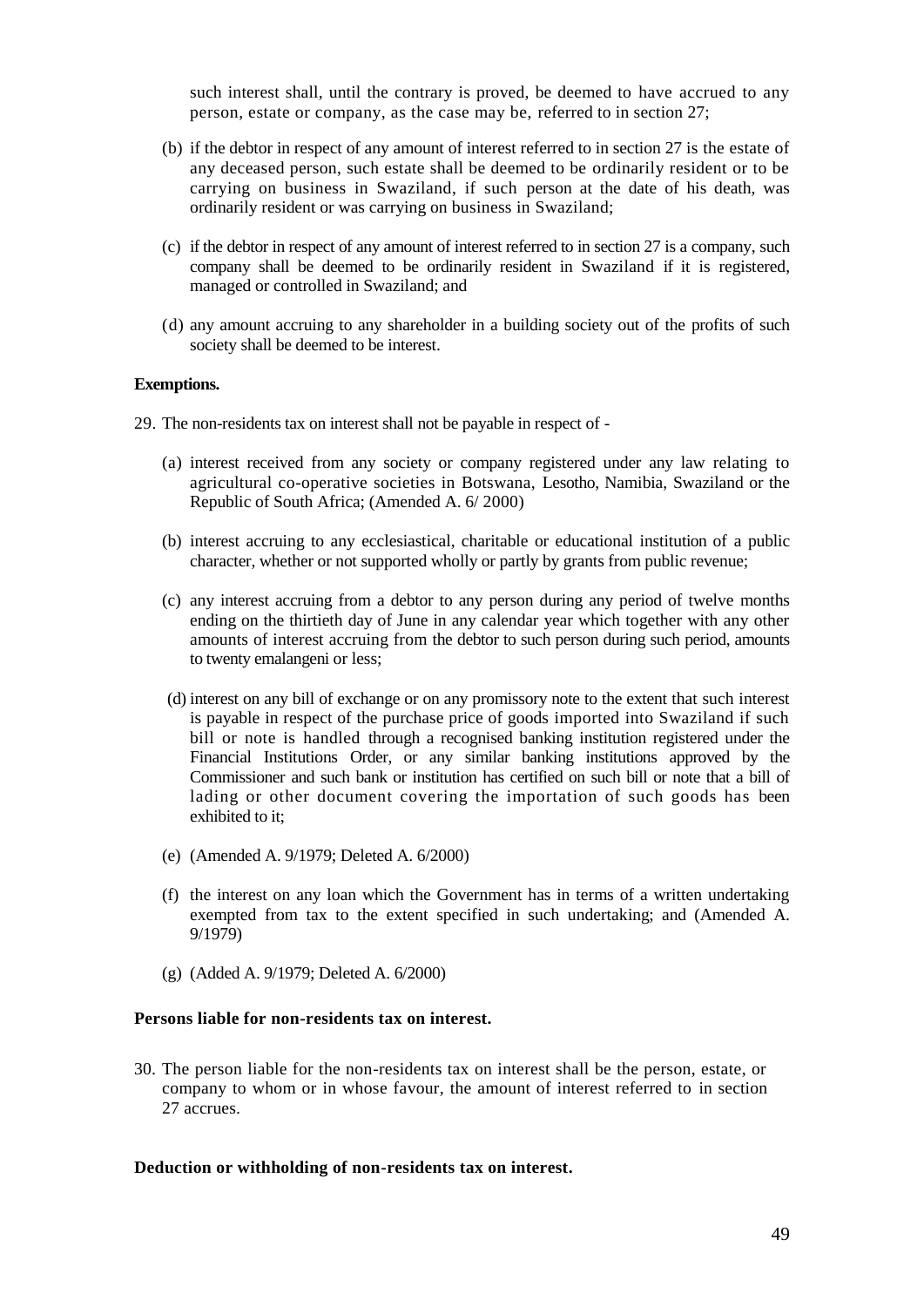31. (1) Notwithstanding section 30, any debtor, in respect of any amount of interest referred to in section 30 or any person who receives payment of such amount on behalf of or in trust for the person to whom such amount accrues, shall, on behalf of the person, estate or company liable for the non-residents tax on interest, pay the Commissioner the amount of such tax payable in respect of such amount of interest under section 30:

Provided that if the Commissioner is satisfied that the tax payment required to be made in terms of this paragraph in respect of such amount of interest has been or will be made by any person, the Commissioner may direct that any other person who is, in terms of this paragraph, required to make a tax payment in respect of such amount of interest, shall be relieved of the duty to make such tax payment.

(2) Any person making a payment to the Commissioner in terms of subsection (1) shall, notwithstanding any agreement to the contrary, be entitled to deduct or withhold the amount of such payment from the amount of interest which he is liable to pay to such other person, or to recover the amount so paid from such other person, or to retain out of any money that may he in his possession or may come to him, as the agent of such other person, an amount equal to the amount of such payment.

(3) A taxpayer on whose behalf a payment has been made to the Commissioner in terms of subsection (1) shall not be entitled to recover the amount of such payment from the person, who, under subsection (2) deducts, withholds or retains the amount of such payment, and shall, for the purpose of this Order, be deemed to have received the amount so deducted, withheld or retained.

(4) Every person who is required to make a payment to the Commissioner in terms of subsection (1) shall be personally liable for making such payment, and the amount so payable shall, for the purposes of this section, be deemed to be a tax due by such person and shall be recoverable from him in the manner prescribed in section 61.

## **When non-residents tax on interest is payable.**

32. (1) The non-residents tax on interest shall be payable within fourteen days after the date of accrual of the amount of interest referred to in section 27 or within such further time as the Commissioner may approve.

(2) The person paying the tax shall, at the time of payment, submit to the Commissioner a return showing the names and addresses of the persons to whom the interest accrues and the gross amount of interest payable to each.

(3) If the income of any person subject to normal tax includes an amount of interest referred to in section 27 the non-residents tax on interest paid shall be deducted from the amount of normal tax payable after any reductions provided for in section 8:

Provided that the deduction under this section shall not exceed so much of such normal tax as the Commissioner determines to be attributable to the inclusion of such amount in the income of such person.

## **DIVISION III - ENTERTAINERS AND SPORTSMEN**

## **Levy on non-residents' tax on entertainment and sports**

32A.(1) The remuneration of a public entertainer or a sportsman not ordinarily resident in Swaziland, and the gross receipts of any theatrical, musical, sports or other group of public entertainers or sportsmen from outside Swaziland derived from any performance in Swazi land (whether such performance is conducted for the joint account of all or some of the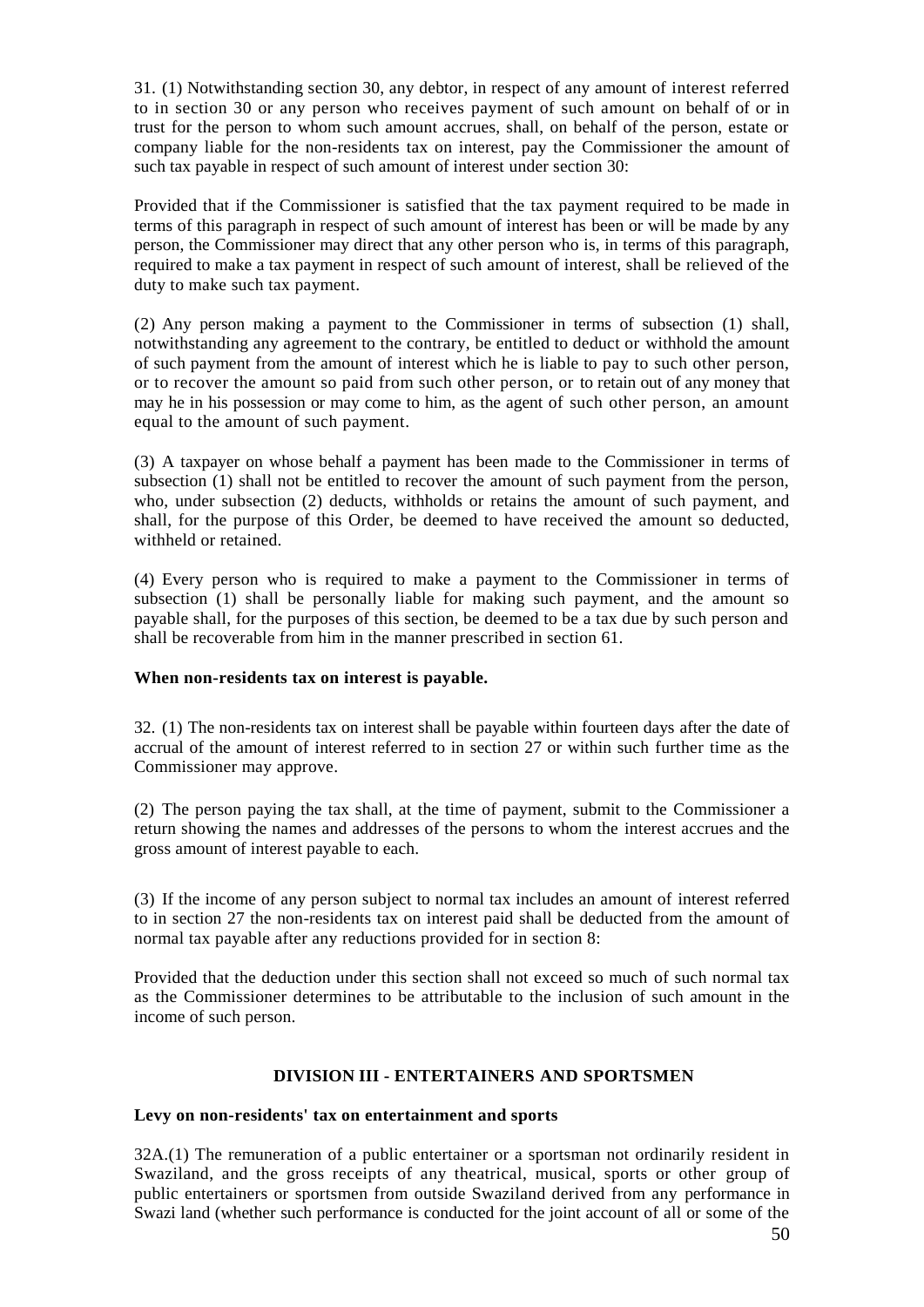members of the group or not) shall be charged to tax at the rate of fifteen percent of the gross remuneration or gross receipts received or accrued to such persons:

Provided that where tax is imposed under this section on any group but, subject to the proviso contained in subsection (5), the individual members shall not be liable to tax.

(2) Any person who makes any payment to any other person referred to in sub-section (1) shall deduct non-residents' entertainers tax at the rate of fifteen percent of the gross amount and shall issue a statement to such other person showing the gross amount of payment due and the rate and amount of tax deducted.

(3) Every person who makes a deduction in accordance with sub-section (2) shall, within fifteen days from the date of payment, as provided for in sub-section (1), remit to the Commissioner, the amount of tax so deducted.

(4) Where any person who is required by sub-section (2) to deduct tax in accordance with that sub-section from any payment made by him, fails to deduct such tax or having deducted such tax fails to remit such tax to the Commissioner, as required by sub-section (3), he shall be personally liable to pay to the Commissioner the amount of tax as if it was tax due and payable by him under Part VII of this Order.

(5) Where a group of theatrical, musical, sporting or other group of public entertainers from outside Swaziland perform in Swaziland without the intervention of a local agent, promoter or any other person, every member of the group shall jointly and severally be liable for the payment of the tax due under sub-section (1) and tax shall be remitted to the Commissioner within a period not exceeding seven days following every performance:

Provided that the Commissioner may recover the tax due from any individual member of the group at any time where circumstances warrant it. (Added A. 11/1985)

# **DIVISION IV - ROYALTY AND MANAGEMENT CHARGE**

## **Levy of tax on royalties and management charge paid to non-resident persons**

32B. (1) It is provided that  $-$ 

- (a) there shall, separately and cumulatively or collectively where applicable, be charged, levied and paid a tax in respect of any amount of any royalty and management charge received by or accrued to or in favour of any person not ordinarily resident or carrying on business in Swaziland; and
- (b) the rate of tax shall he fifteen percent of the gross amount of any royalty and fifteen percent of the gross amount of any management charge.

Provided that the tax on royalties shall not he payable in respect of royalties accruing to any ecclesiastical, charitable or educational institution of a public character, whether or not supported wholly or partly by grants from public revenue. (Added A. 5/2004.)

(2) Every person who makes any payment of royalty or management charge or both to a person not ordinarily resident or carrying on business in Swaziland shall withhold tax from such payment in accordance with the rate specified in subsection  $(1)(b).$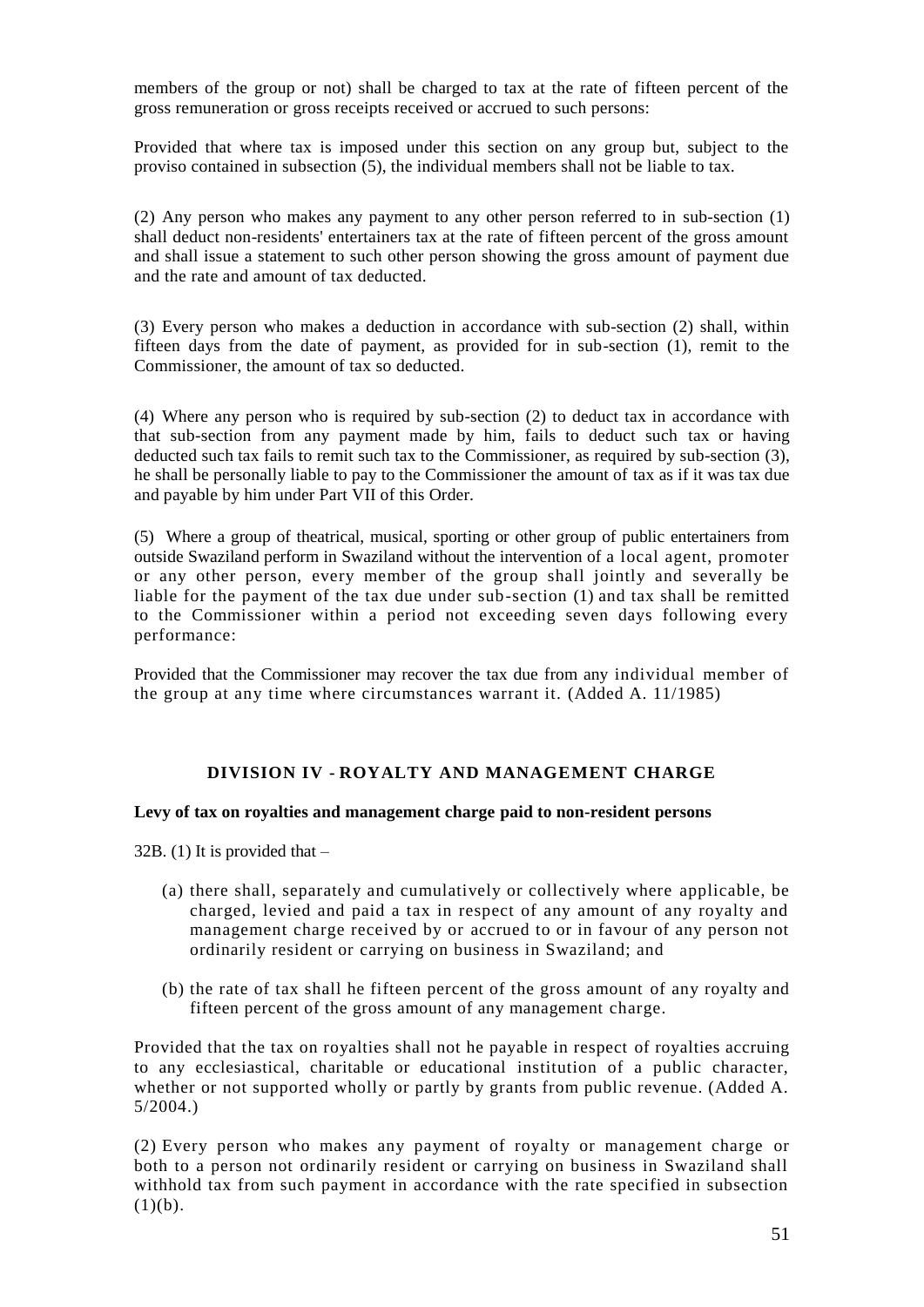(3) Where tax has been withheld under subsection (2) the withholding tax shall be a final tax.

(4) Every person who has withheld any tax under subsection (2) shall -

(a) furnish, to the person to whom payment is made of any royalty or management charge or both as the case may be, a certificate showing the amount of the payment made and the tax withheld during the year of assessment; and

(b) within fifteen days from the date of payment of such royalty or management charge, as the case may be, remit to the Commissioner the amount of tax withheld.

(5) Every person making any payment to which this section applies shall maintain a record showing, in relation to each year of assessment, the payments of royalties and management charge made to each non-resident person and tax withheld from such payments, and such record shall be kept available, for the period specified under Section 33(16), for examination by the Commissioner as and when required.

(6) It is further provided that -

- (a) any person who fails to withhold tax in accordance with subsection (2), shall, in addition to any penalty for which he may be liable to, be personally liable to pay the Commissioner the tax which he should have withheld as if it were tax due and payable by him under Part Vll of this Order; and
- (b) where any person pays to the Commissioner the amount of tax which he failed to withhold, such an amount shall be deemed to have been withheld under this section.
- (c) (Deleted A. 5/2004)

(Added A. 6/2000.)

## **"DIVISION V – INTEREST PAID TO RESIDENTS**

### **Withholding tax from payments of interest made to persons ordinarily resident in Swaziland**

32C. (1) Every financial institution, unit trust company, building society, mutual loan association or co-operative society, which makes a payment of interest or dividend on society shares to any person, other than a company, a person or institution exempt in terms of sections 12 (1) (a) (viii) and (ix), ordinarily resident in Swaziland shall withhold tax at the rate of ten percent of the gross amount of the payment.

(2) The tax withheld under subsection (1) shall be on account of the tax liability to tax of the person ordinarily resident in Swaziland.

(3) Every person who has withheld any tax under subsection (1) shall within fifteen days from the end of the month in which the interest was paid remit to the Commissioner the amount of tax so withheld.

(4) Every person making any payment (of interest) to which this section applies shall maintain a record showing in relation to each year of assessment –

- (a) the payment of interest made to each resident person;
- (b) the tax withheld from such person,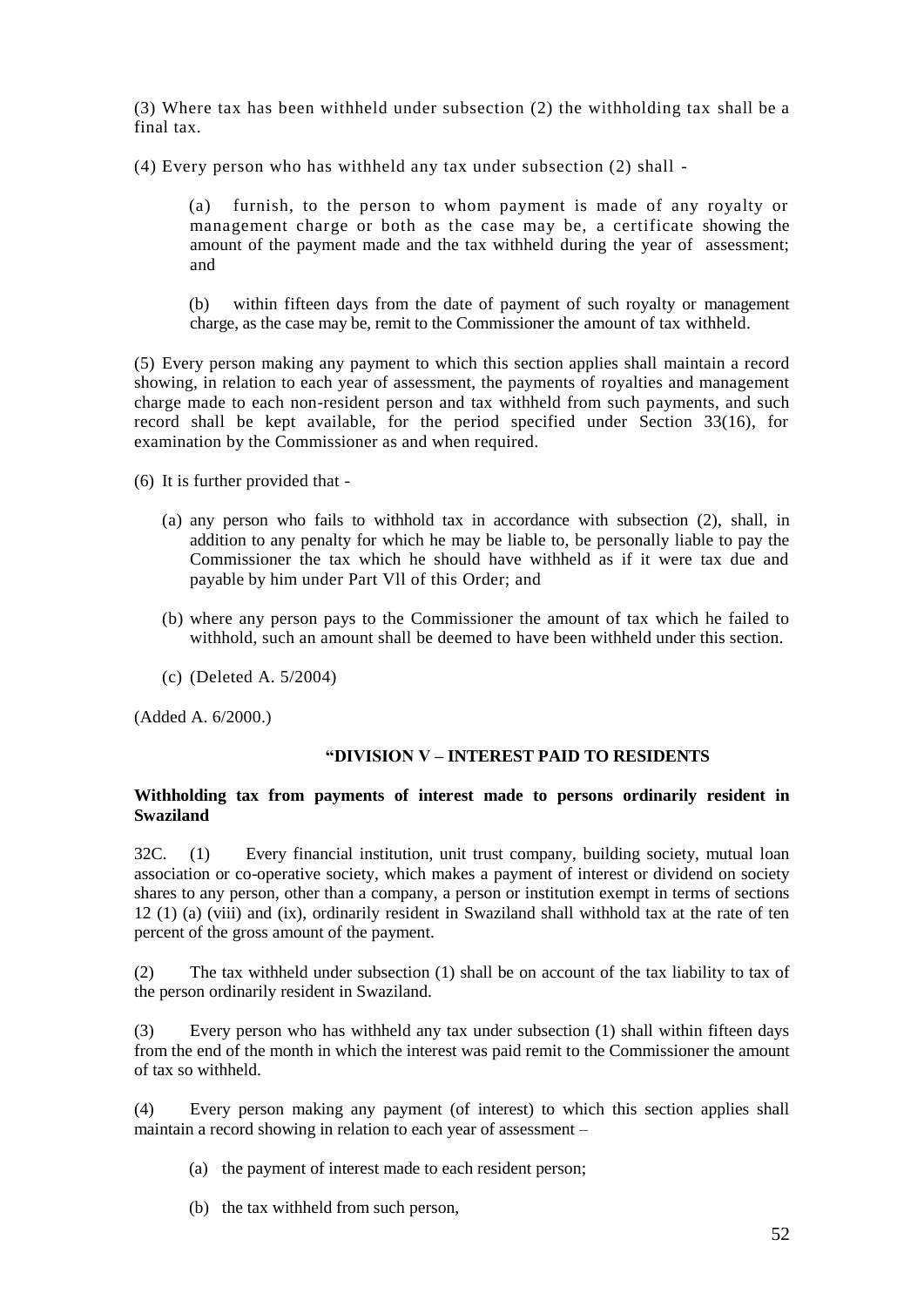and such record shall be kept for the period specified under section 35*bis* for examination by the Commissioner as and when required.

(5) The deduction of tax under this section shall not relieve the resident person from the obligation to furnish a return for the assessment of the tax or any return as provided under section 33 or from any other obligation imposed by this Order.

(6) A person who fails to withhold any tax under subsection (1) or having withheld such tax fails to remit to the Commissioner, as required under subsection (3), shall, in addition to any penalty for which he may be liable under section 40bis or section 66, be personally liable to pay the Commissioner that amount of tax as if it were tax due and payable by such person under Part VII of this Order.

(Added A.11/2011)

### **DIVISION VI** - **DIVIDENDS PAID TO RESIDENTS**

#### **Levy of tax on dividends paid to resident persons**

32D (1) There shall be charged, levied and paid a tax in respect of the amount of any dividend if the shareholder to whom the dividend has been paid or is payable is a person, other than a company, ordinarily resident or carrying on business in Swaziland.

- (2) Every person who, being resident company, makes any payment of dividend to a person ordinarily resident or carrying on business in Swaziland shall withhold tax at the rate of ten percent of the gross amount of the dividend.
- (3) The tax withheld under subsection (2) shall be a final tax and:
	- (a) no further tax liability shall imposed upon the taxpayer in respect of the dividend to which the tax relates:
	- (b) the income shall not be aggregated with the other income of the taxpayer for the purposes of ascertaining taxable income;
	- (c) no deduction shall be allowed for any expenditure or losses actually incurred in deriving the income; and
	- (d) no refund of tax shall be made in respect of the income.

(4) Every person who has withheld any tax in accordance with subsection (2) shall, within fifteen days from the date of payment of such dividend remit to the Commissioner, the amount of tax so withheld.

(5) Every person making payment to which this section applies shall maintain a record showing in relation to each dividend;

- (a) the payment of dividend made to each resident person;
- (b) the tax withheld from such payment,

and such record shall be kept for the period specified under section 33(16) for examination by the Commissioner as and when required.

(6) Where any person fails to withhold any tax in accordance with subsection (2) or having withheld such tax fails to remit such tax to the Commissioner, as required by subsection (4), shall, in addition to any penalty for which he may be liable under section 66, be personally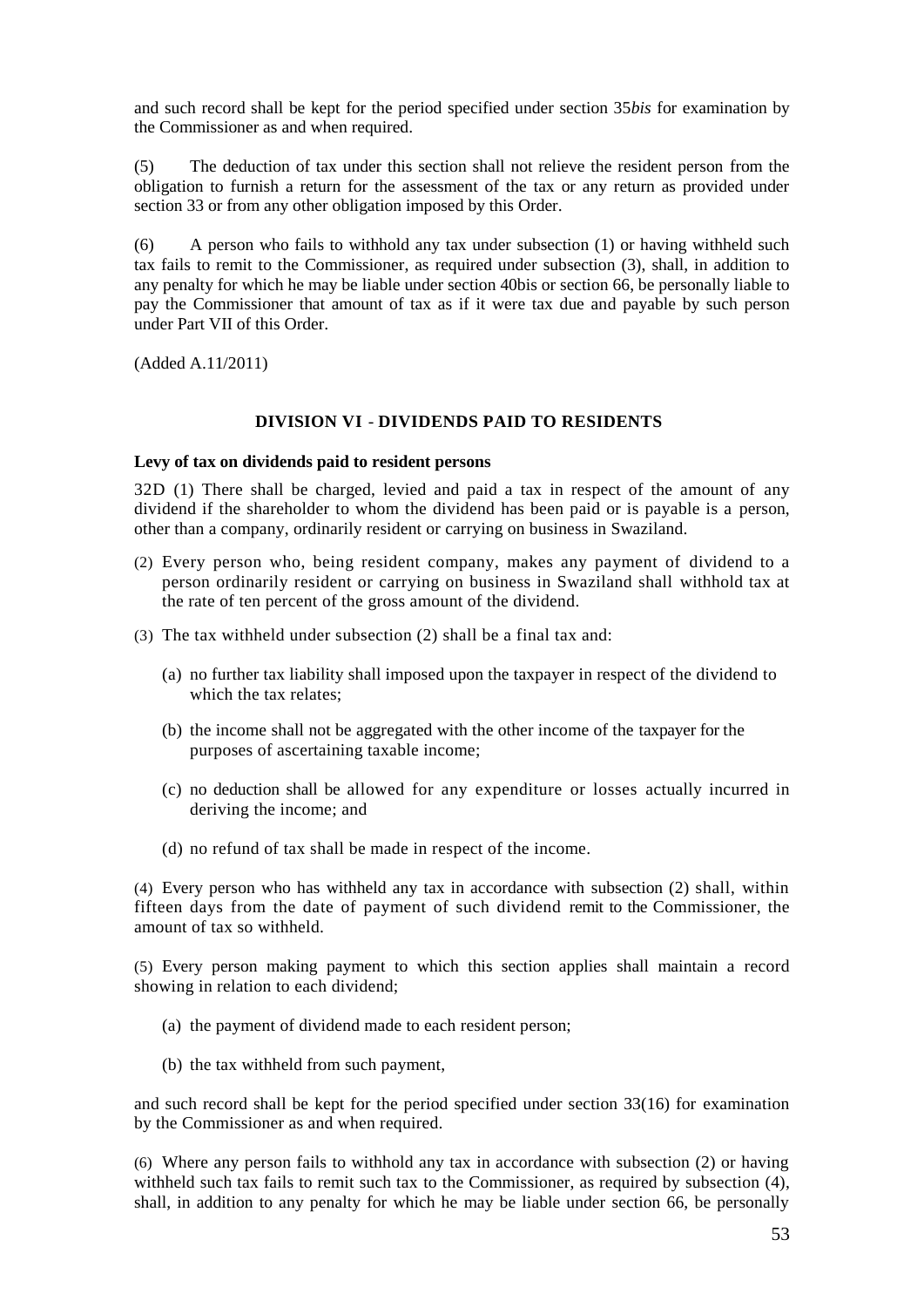liable to pay the Commissioner that amount of tax as if it were tax due and payable by such person under Part VII of this Order.

(7) Where any person pays to the Commissioner the amount of tax which he failed to withhold, such amount shall be deemed to have been withheld under this section.

(8) (Deleted A. 5/2004.)

(Added [K.O.I.C.2/2003.\)](http://k.o.i.c.2/2003.))

# **DIVISION VII - BRANCH PROFITS TAX**

#### **Levy of branch profits tax on repatriated income**

32E (1) There shall be charged, in addition to any normal tax chargeable under this Order, a tax to be known as branch profits tax at the rate of fifteen percent on the deemed repatriated income of the branch of a non-resident company carrying on business in Swaziland for any year of assessment.

Provided that in the event of such branch profits tax being paid or payable to a company incorporated or registered as such in a neighbouring country and that it is neither a subsidiary nor a branch of a company incorporated or registered outside a neighbouring country, the rate of tax for which such first mentioned company shall be liable, shall be twelve and onehalf percent.

(2) The deemed repatriated income of a branch for a year of assessment is calculated according to the formula:

**A - B**

Where:

- **A** is the taxable income of the branch for the year of assessment; and
- **B** is the Swaziland tax payable on that taxable income of the branch for the year of assessment

(3) The tax imposed under subsection (1) is treated as normal tax for all purposes of the Order.

(4) In this section, "neighbouring country" means Botswana, Lesotho. Mozambique, Namibia or the Republic of South Africa.

(Added K.O.I.C. 2/2003.)

#### **DIVISION VIII - RENTAL PAYMENTS**

### **Withholding tax from rental payments**

32F. (1) Every person, other than a natural person, who -

- (a) makes a payment to a lessor (excepting a company) for the use or occupation or the right of use or occupation of land or buildings; or
- (b) collects such rent for or on behalf of the lessor,

shall withhold tax at the rate of ten per cent of the gross amount.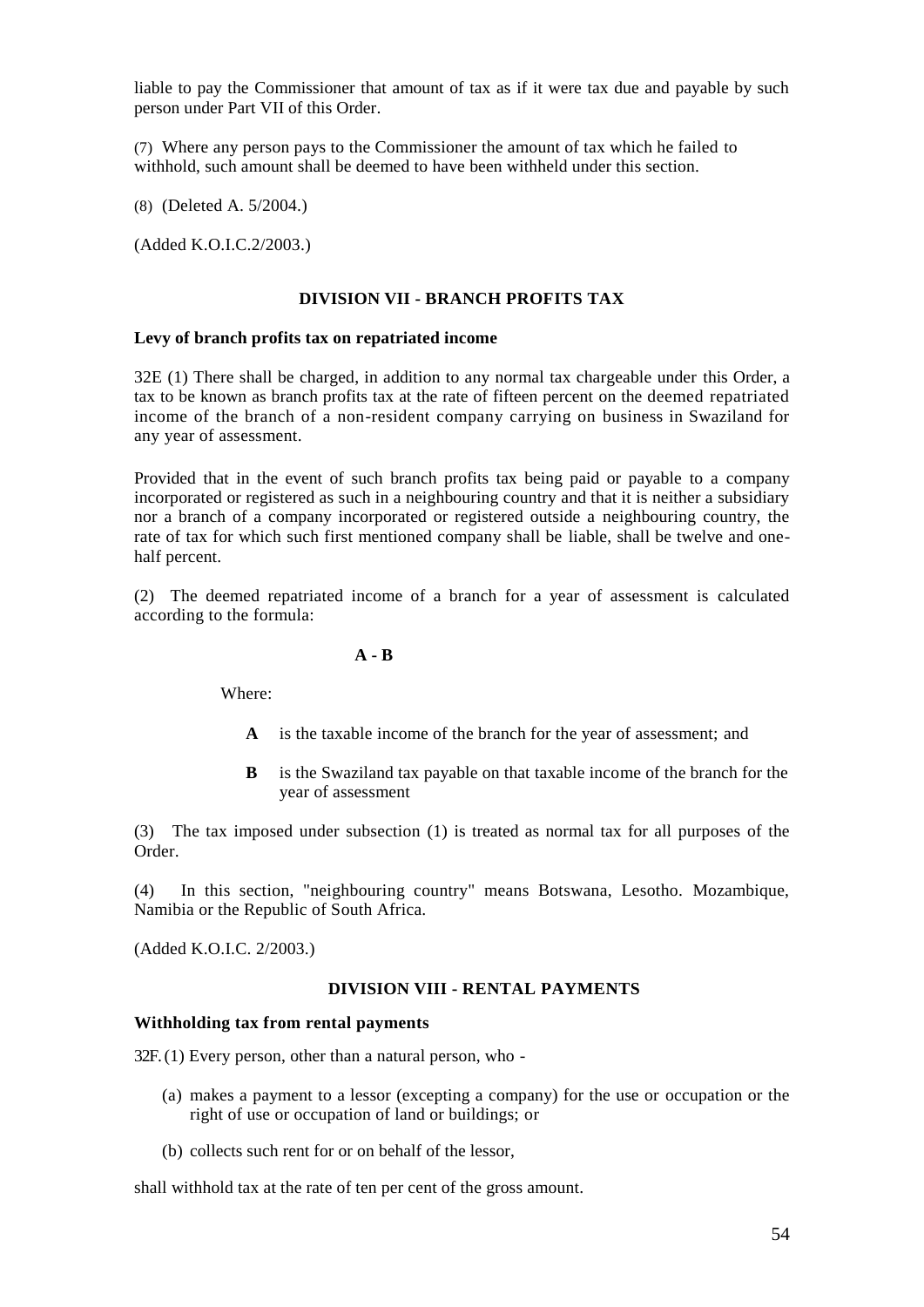(2) The tax withheld under subsection (1) shall be on account of the liability to tax of the lessor on the profits derived from the letting of the property.

(3) Every person who has withheld any tax under subsection (1) shall-

- (a) within fifteen days from the date of payment remit to the Commissioner the amount of tax so withheld; and,
- (b) furnish within thirty days after the end of the year of assessment to the person to whom the payment is made a certificate, showing the amount of the payment made and the tax withheld during the year of assessment.

(4) Every person making any payment (of rent) to which this section applies shall maintain a record showing in relation to each year of assessment -

- (a) the payment of rent made to lessor; and.
- (b) the tax withheld from such payment,

and such record shall be kept for the period specified under section 35*bis* (3) for examination by the Commissioner as and when required.

(5) The deduction of tax under this section shall not relieve the lessor from the obligation to furnish a return for the assessment of the tax or any return as provided under section 33 or from any other obligation imposed by this Order.

(6) A person who fails to withhold any tax under subsection (1) or having withheld such tax fails to remit such tax to the Commissioner, as required under subsection  $(3)(a)$ , shall, in addition to any penalty for which he may be liable under section 66, be personally liable to pay the Commissioner that amount of tax as if it were tax due and payable by such person under Part Vll of this Order.

(Added A. 7/2007.)

# **DIVISION IX – PAYMENTS TO BENEFICIARIES OF TRUSTS**

## **Withholding tax on payment to beneficiaries of trusts**

32G. (1) Every trustee who makes any payment from trust income to a beneficiary who has a vested right to such income shall withhold tax at the rate of thirty-three per cent of the gross amount.

(2) The tax withheld under Subsection (1) shall be on account of the liability to tax of such beneficiary on the income derived from the trust.

(3) Every trustee who has withheld any tax under subsection (1) shall -

- (a) within fifteen days from the date of payment remit to the Commissioner the amount of tax so withheld; and,
- (b) furnish within thirty days after the end of the year of assessment to the beneficiary to whom the payment is made a certificate, showing the amount of the payment made and the tax withheld during the year of assessment.

(4) Every trustee making any payment to which this section applies shall maintain a record showing in relation to each year of assessment-

(a) the payment made to each beneficiary; and,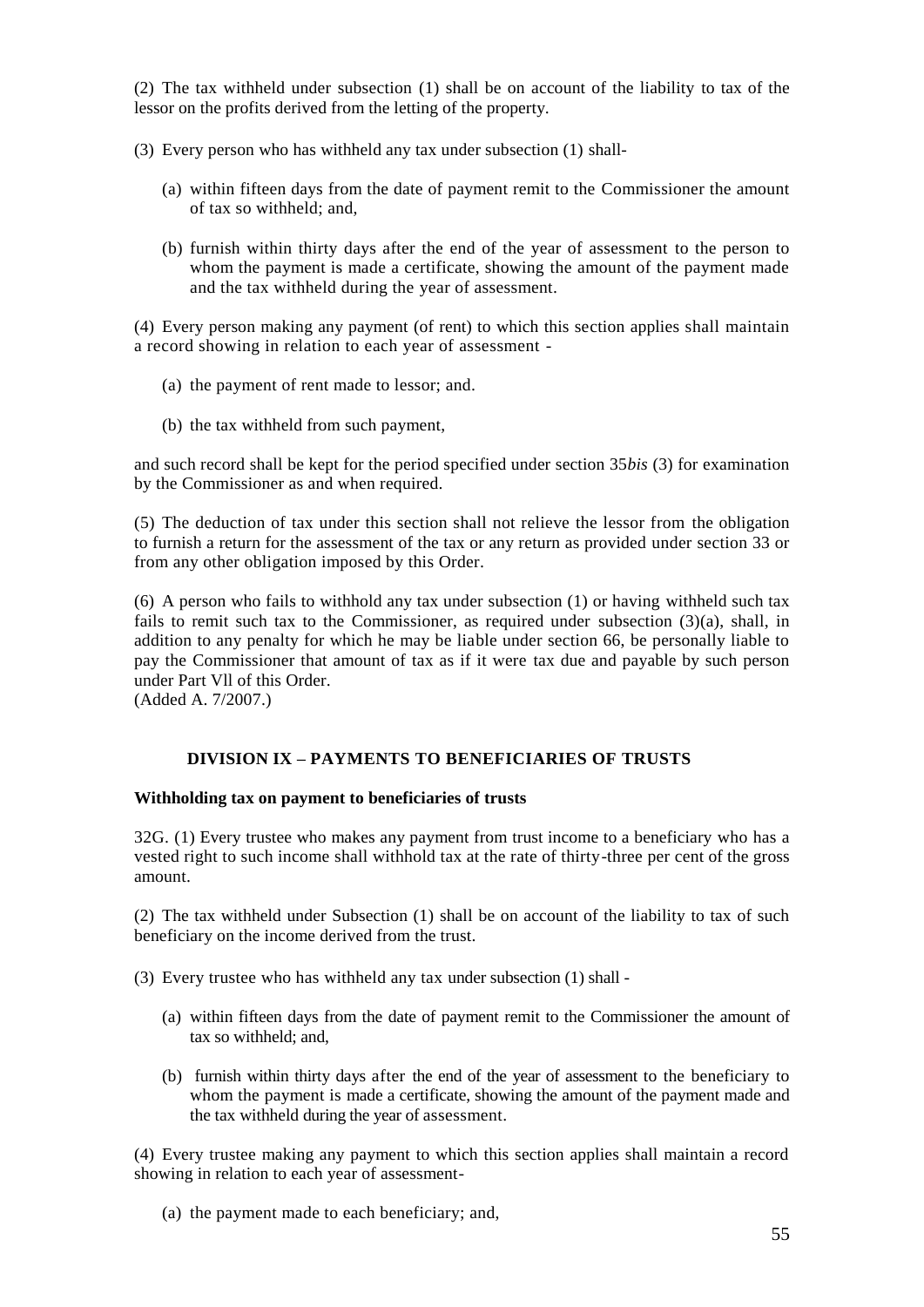(b) the tax withheld from such payment,

and such record shall be kept for the period specified under section 35*bis* (3) for examination by the Commissioner as and when required.

(5) The deduction of tax under this section shall not relieve a beneficiary from the obligation to furnish a return for the assessment of the tax or any return as provided under section 33 or from any other obligation imposed by this Order.

(6) A trustee who fails to withhold any tax under subsection (1) or having withheld such tax fails to remit such tax to the Commissioner, as required under subsection  $(3)(a)$ , shall, in addition to any penalty for which he may be liable under section 66, be personally liable to pay the Commissioner that amount of tax as if it were tax due and payable by such person under Part VII of this Order. (Added A. 7/2007)

# **PART IV**

## **RETURNS AND ASSESSMENTS**

#### **Notice requiring returns and manner of furnishing returns.**

33. (1) The Commissioner shall annually give public notice that all persons liable to taxation, whether personally or in any representative capacity, are required to furnish within thirty days after the date of such notice or within such further time as the Commissioner may for good cause allow, returns for the assessment of the tax.

(2) Such notice shall state the places at which the approved forms may be obtained and it shall be the duty of all such persons required by this Order to furnish such returns, to apply for the approved forms of returns, and any such person failing to furnish such return shall not be relieved from any penalty by reason of his having received no notice to furnish such return, or of the approved form not having been, delivered to him; but the Commissioner may, if he deems it so advisable, cause forms to be delivered or sent by post to any person.

- (3) For the purposes of sub-section (1), any person liable to taxation shall be deemed to include -
	- (i) any person, other than a Company whose gross income for the year of assessment undercharge consisted of or included remuneration (as defined in paragraph 1 of the Second Schedule) exceeding in total an amount to be stated by the Commissioner in the notice referred to in sub-section (1);
	- (ii) any person. other than a company, whose gross income, for the year of assessment under charge, consisted of gross income other than remuneration (as defined in paragraph 1 of the Second Schedule), if such gross income exceeds an amount to be stated by the Commissioner in the said notice;
	- (iii)any company;
	- (iv) any person required by the Commissioner in writing to render a return of income in respect of the year of assessment under charge. (Replaced A. 11/1985)

(4) If in any case the Commissioner has reason to believe that any tax payable may not be recovered, he may prior to the issue of any such annual notice, require any person by notice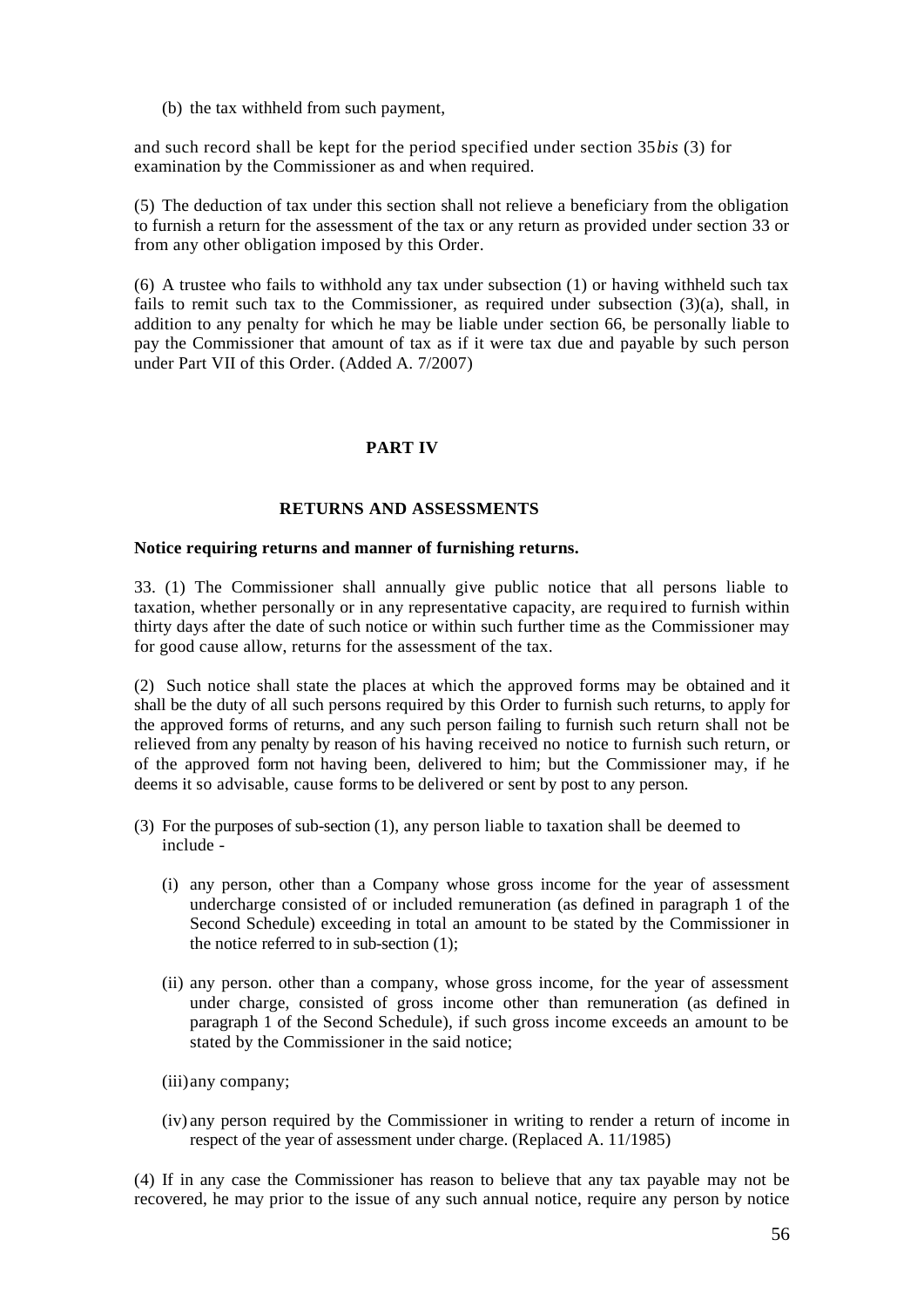in writing to render interim accounts for any period he may designate in such notice and may proceed to make an assessment in respect of that period.

(5) Every person shall, on publication of the annual notice or on receipt of such written notice, prepare and deliver in the approved manner within the period mentioned in such notice to the person appointed to receive it, a return in the approved form signed by the taxpayer or by his duly authorised agent in that behalf, giving the particulars required and all other details in relation thereto which may be required.

(6) Every person shall, on receipt of such written notice, prepare and deliver in the approved manner within the period mentioned in such notice to the person appointed to receive it, a return in the approved form signed by the taxpayer or by his duly authorized agent in that behalf giving the particulars required and such other details in relation thereto as may be required.

(7) Any return furnished as contemplated in this section shall be signed by the taxpayer or by his agent duly authorised in that behalf, and any person signing any such return shall be deemed for all purposes in connection with This Order to be cognizant of all statements made therein. (Replaced A. 6/1994)

(8) Any return made or purporting to be made or signed by or on behalf of any person for the purposes of this Order shall be deemed to be duly made and signed by the person affected unless such person proves that such return was not made or signed by him or on his behalf.

(9) If any person fails to make a return, the Commissioner may appoint a person to make a return on behalf of such person, and the return made by the person so appointed shall for all the purposes of this Order be deemed to be the return of the person liable to make the same. (Replaced A. 6/1994)

(10) The returns furnished by or on behalf of every person required to furnish returns under this Order shall contain such particulars, be in such form and be furnished to the Commissioner at such time as may be required by the Commissioner.

(11) The Commissioner may, when and as often as he thinks necessary require any person to make fuller or further returns respecting any matter of which a return is required or prescribed by this Order.

(12) Notwithstanding any other law any return required to be furnished under this Order shall be delivered at or sent by post to the prescribed address, and shall, it marked with the words "Income Tax" and "On His Majesty's Service," be carried and delivered free of postal or other charges by the Post Office.

(13) (Deleted A.11/2011)

(14) If any person when called upon to furnish a return of income under this Order is unable to furnish such return, the Commissioner may accept a return of estimated income for assessment and such assessment shall be adjusted by the Commissioner when an actual return of income is furnished.

(15) Persons carrying on any business in partnership shall be liable to make a joint return as partners in respect of such business together with such particulars as may from time to time be required and each such partner shall be separately and individually liable for the rendering of the joint return but they shall be liable in tax only in their separate individual Capacities.

(16) (Amended A. 11/1985; A. 6/1994; Deleted A. 5/2004)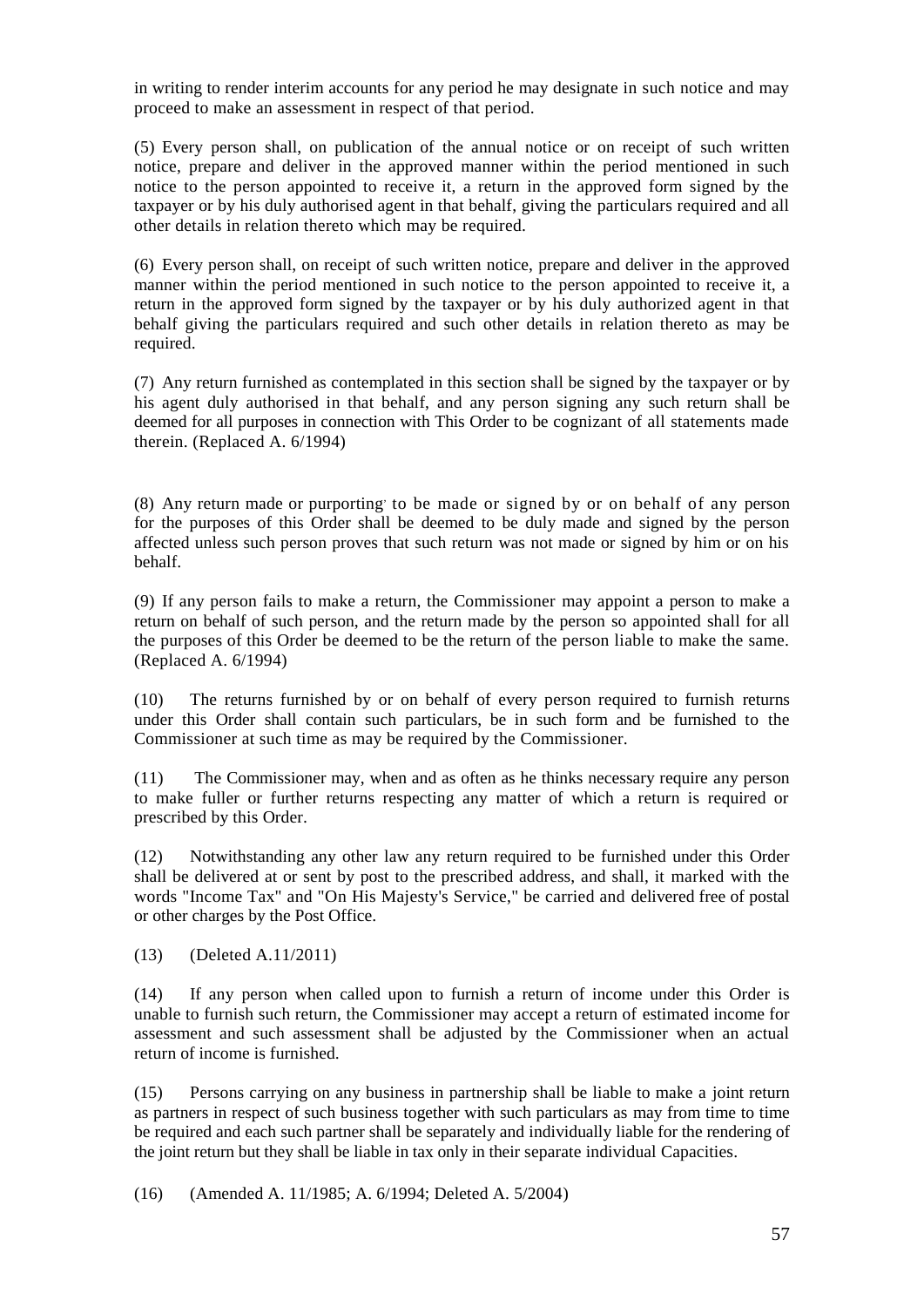## **Cases where return of income not required**

33bis (1) Unless expressly requested by the Commissioner by service of a notice in writing or by public notice given in terms of section 33, no return of income shall be required from a natural person -

- (a) where the income tax payable on taxable income by the natural person for the year of assessment is equal to or less than the amount of the personal tax rebate allowed to such person; or,
- (b) whose gross income for the year of assessment, other than income subject to a final withholding tax under this Order, consists exclusively of remuneration derived from a single employer upon which tax has been withheld in accordance with section 58.

(2) Prior to the expiry of three years after such year of assessment, a person referred to in this section may apply to the Commissioner to be assessed, whether in connection with any claim torn refund of tax overpaid or otherwise, or the Commissioner considers an assessment to be necessary so as to arrive at the correct amount of the tax to be charged upon or to be payable by that person for such a year of assessment. (Added A. 6/1994: Replaced A. 4/2008.)

# **Substituted year of assessment**

33*ter*. (1) The Commissioner may, on written application by a company, grant permission to the company to use as its year of assessment (referred to as a "substituted year of assessment") a twelve month period other than the normal year of assessment, provided the company has shown a compelling need to do so and subject to any conditions prescribed by the Commissioner.

(2) The Commissioner may, by notice in writing, withdraw the permission to use a substituted year of assessment granted to a company under subsection (1).

(3) A notice issued by the Commissioner under subsection (2) takes effect at the end of the taxpayer's substituted year of assessment in which the notice is issued.

(4) Where the year of assessment for a taxpayer changes as a result of subsection (1) or (2), the period between the last full year of assessment prior to the change and the date on which the changed year of assessment commences is treated as a separate year of assessment, to be known as the "transitional year of assessment".

(5) In this Order, a reference to a particular year of assessment includes a substituted year of assessment or a transitional year of assessment commencing during the year of assessment.

(6) In this section, "normal year of assessment" means the period of twelve months ending on 30 June.

## **Registration as a taxpayer**

33*quat.* (1) Every person who at any time becomes liable for any normal tax or who becomes liable to submit any return contemplated in section 33 must, within sixty days after so becoming a taxpayer, apply to the Commissioner to be registered as a taxpayer.

(2) If a person's address which is normally used by the Commissioner for any correspondence with that taxpayer at any time changes, that person must, within sixty days after the change, inform the Commissioner of the new address for correspondence.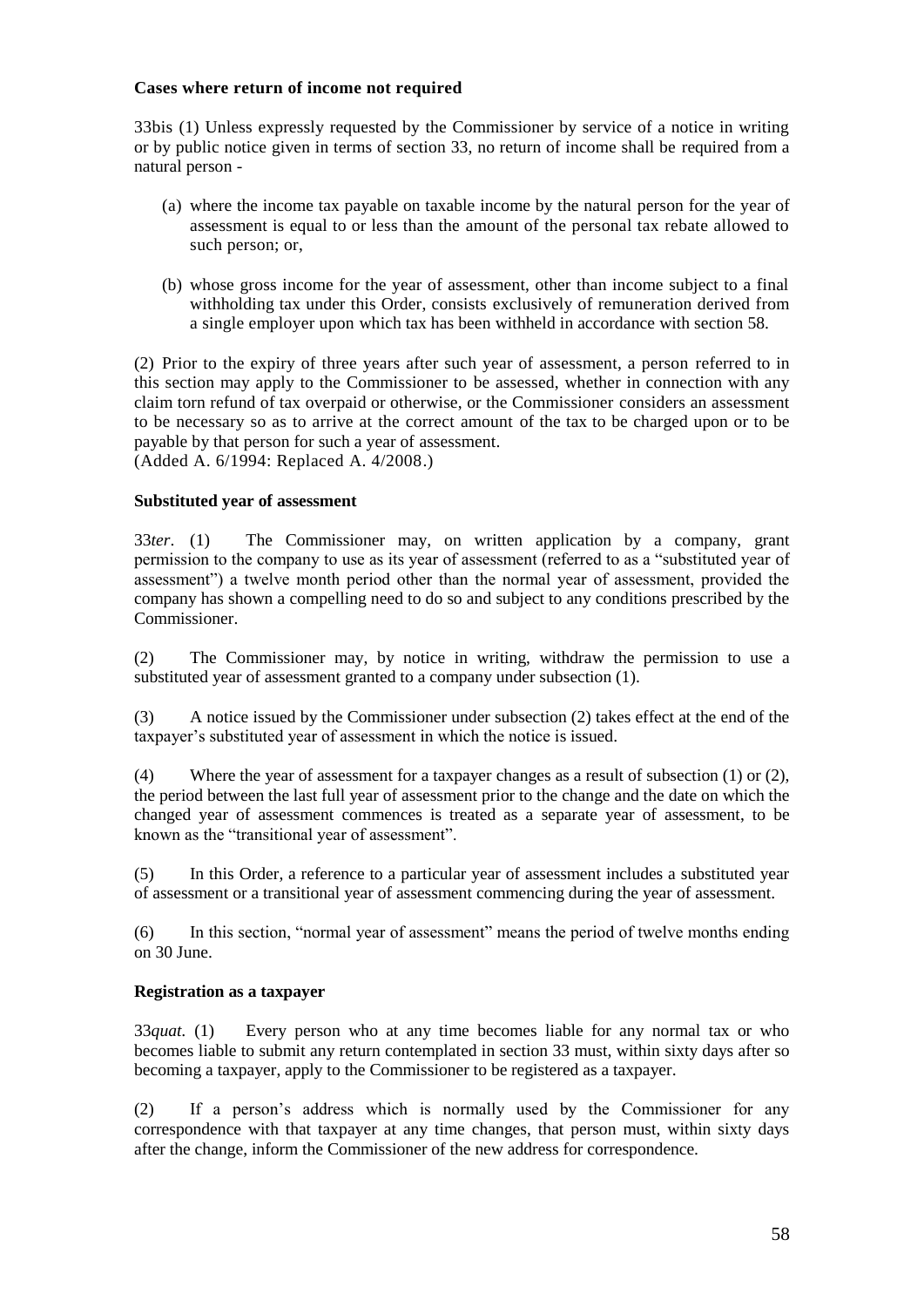(3) Subsection (1) does not apply in respect of any person whose income, not exceeding E120 000 in any year of assessment, is derived solely from employment which subject to the final deduction system under the Second Schedule.(Added A.11/2011)

## **Duty of persons submitting accounts in support of returns or preparing accounts for others.**

34. (1) If any person in support of any return furnished by him render this Order, submits any balance sheet, statement of assets and liabilities or account prepared by any other person, he shall, if the Commissioner so requires, submit a certificate or statement by such other person recording the extent of the examination by such other person of the books of account and of the documents from which the books of account were written up and recording in so far as may be ascertained by such examination, whether or not the entries in such books and documents disclose the true nature of any transaction, receipt, accrual, payment or debit.

(2) any person who has prepared any balance sheet, statement of assets and liabilities or account for any other person shall at the request of such other person furnish him with the certificate or statement required under subsection (1).

## **Financial statements to be audited by registered auditor.**

34*bis* (1) Where a taxpayers financial statements are required to be audited in terms of the Companies Act or in terms of the taxpayer's constitution, then such financial statements submitted in support of any return of income or provisional return of income shall be deemed not to have been submitted unless the financial statements have been audited by a registered auditor.

(2) For the purpose of this section, registered auditor, shall have the meaning assigned to it in the Institute of Accountants Act of 1985. (Added A. 6/1994)

## **Inquiry before assessment.**

34*ter* (1) For the purpose of making an assessment under this Order, the Commissioner may serve on any person who has made a return under section 33, a notice requiring such person, within thirty days after the date of such notice or within such further time as the Commissioner may for good cause allow, calling upon such person to:

- (i) produce such accounts or documents as the Commissioner may require;
- (ii) furnish in writing and verified in the prescribed manner information in such form on such points or matters (including a statement of assets and liabilities of the taxpayer whether included in the accounts or not) as the Commissioner may require.

(2) For the purpose of obtaining full information in respect of income or loss of a taxpayer, the Commissioner may make such enquiry as he considers necessary.

(3) The taxpayer, shall, except where the assessment has been made under section 39(1), be given an opportunity of being heard in respect of any material gathered on the basis of an enquiry under subsection (2) and proposed to be utilised for the purpose of an assessment. (Added A. 6/1994)

## **Production of documents and evidence on oath.**

35. (1) For the purpose of obtaining full information in respect of any income of any taxpayer the Commissioner may require any person to produce for examination by the Commissioner or by any person appointed by him for such purpose at such time and place as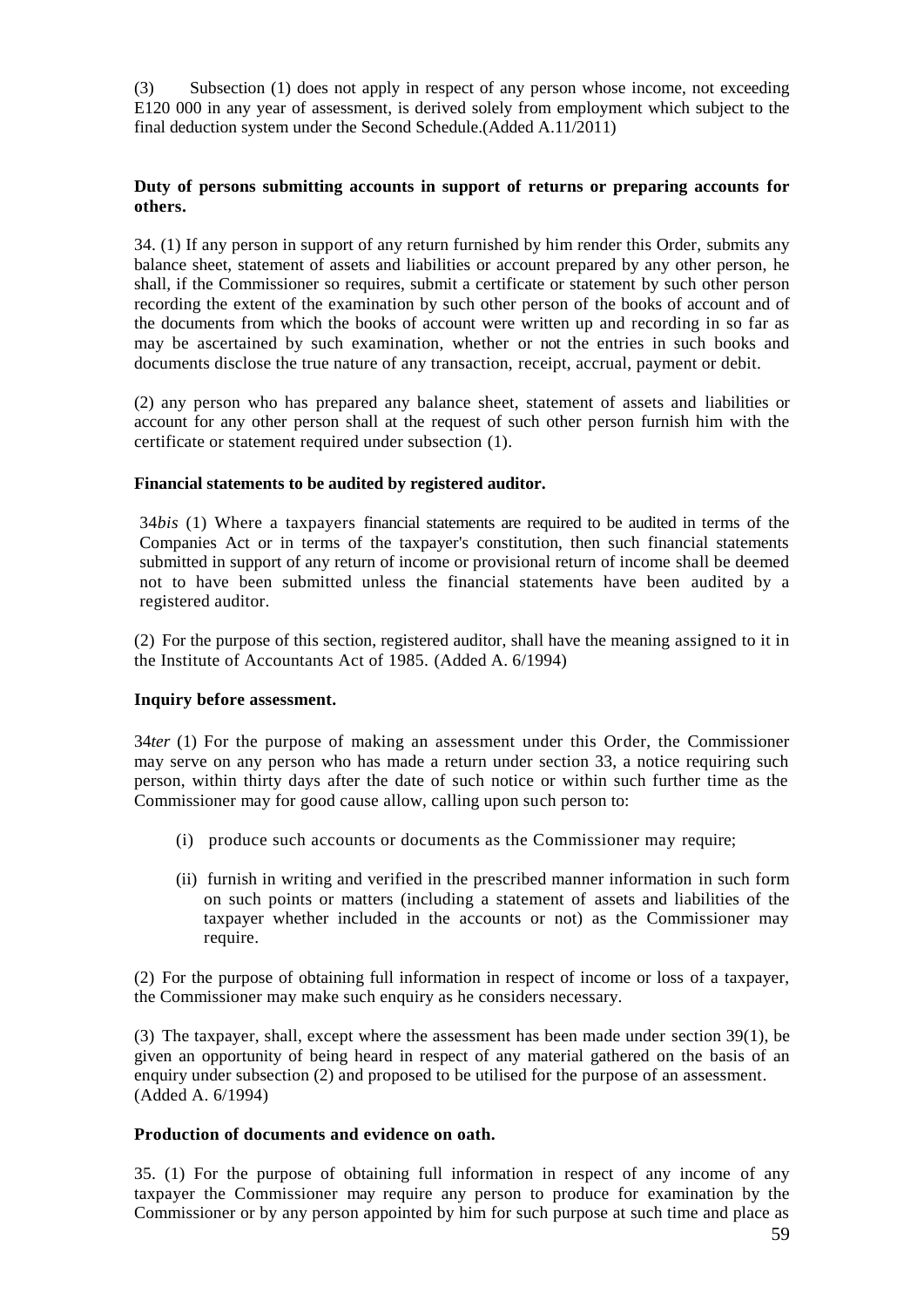may be appointed by the Commissioner any deeds, plans, instruments, books, accounts, trade lists, stock lists, or documents that may be deemed necessary for the purpose of this Order, and, if any such deeds, plans, instruments, books, accounts, lists or documents are not in the English or SiSwati languages, the Commissioner may by notice, in writing, require the taxpayer at the taxpayer's expense to produce at such time and place as may be appointed a translation in English or SiSwati, prepared and certified by a sworn translator or a person other than a sworn translator approved by the Commissioner. (Amended A. 11/1985)

(2) The Commissioner may, by written notice, require any person entitled to or in receipt of any income (whether on his own behalf or as a public officer of a company or as an agent or trustee of any person), or any person whom the Commissioner may deem able to furnish information to attend at a time and place to be named by the Commissioner for the purpose of being examined on oath respecting the income of any person or any transactions or matters affecting the income of any person or any transactions or matters affecting them or any of them or any part thereof.

(3) The Commissioner shall allow any person any reasonable expenses necessarily incurred by such person in attending at the place named by the Commissioner in subsection (2).

(4) Any officer engaged in carrying out the provisions of this Order who has in relation to the affairs of a particular person been authorized thereto by the Commissioner in writing or by telegram, may for the purposes of this Order -

- (a) without any prior notice, have at all times full and free access to any premises whatsoever or place and on such premises or place search for any moneys, books, records, accounts, documents or computers; (Replaced A. 4/2008)
- (b) in carrying out any such search, open or cause to be removed and opened, any article in which he suspects that any money, book, record, account or document is contained;
- (c) seize any such book, record, account or document as in his opinion may afford evidence which may be material in assessing the liability of any person for any tax;
- (d) retain any such book, record, account or document for as long as it may be required for any assessing or for any criminal or other proceedings under this Order.
- (e) make an extract or copy from any book, record, account, document or computer-stored information to which access is obtained under paragraph (a); or, (Added A. 4/2008)
- (f) where a hard copy or computer disk of information stored on a computer is not provided, seize and retain the computer for as long as is necessary to copy the information required. (Added A. /2008)

5) The powers authorised by subsection (4) may be exercised only during ordinary business hours, unless the Commissioner determines in writing that the collection of tax is in jeopardy and that the exercise of the powers outside ordinary business hours is necessary to ensure the collection of the tax. (Replaced A. 4/2008)

6) Any officer who attempts to exercise a power under subsection (4) on behalf of the Commissioner is not entitled to enter or remain on any premises or place if, upon being requested by the occupier of the premise or place, the officer does not produce any authorisation in writing from the Commissioner to the effect that the officer is authorised to exercise that power under this section, including, in the case of an exercise outside ordinary business hours, a copy of the written determination described in subsection (5). (Added A. 4/2008)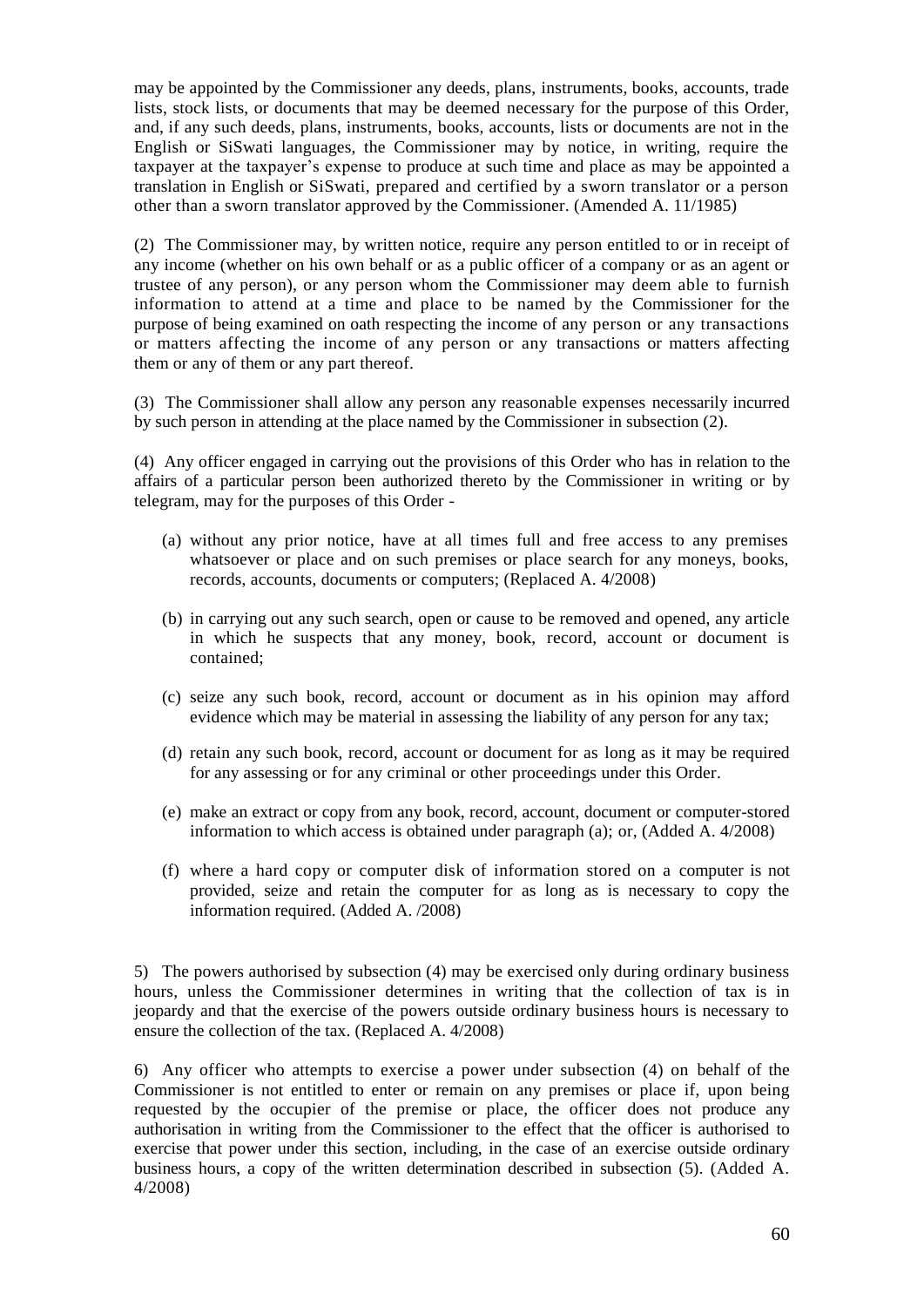7) The owner, manager, or any other person on the premises or place entered or proposed to be entered under this section must provide all reasonable facilities and assistance for the effective exercise of power under this section. (Added A. /2008)

8) The person to whose affairs any book, record, account or document seized under subsection (4) relates, shall be entitled to examine and make extracts therefrom during office hours under such supervision as the Commissioner may determine. (Amended A. 4/2008)

### **The keeping of business and other records**

35*bis*.(1) For the purposes of this section, the term *"records"* includes books of account (whether contained in a manual, mechanical, or electronic format) recording receipts or payments or income or expenditure, and also includes vouchers, ledgers, journals, bank statements, cash books, cheque books, deposit slips, paid cheques, invoices, receipts, deeds, plans, instruments, trade lists, stock lists, and such other documents as are necessary to verify the entries in any such books of account.

(2) Without limiting the generality of subsection (1) of this section the records required to be kept and retained, pursuant to subsection (3) of this section, in respect of any trade carried on during any year of assessment by any person, shall contain

- (a) A record of the assets and liabilities of the person (in relation to that trade); and
- (b) A record of all entries from day to day of all sums of money received and expended by the person (in relation to that trade) and the matters in respect of which the receipt and expenditure takes place; and
- (c) Where that trade involves dealing in goods
	- (i) A record of goods purchased and of all goods sold in the carrying on of that trade showing the goods, and the sellers and buyers or, as the case may be, the agents of the sellers and buyers in sufficient detail to enable the goods and the sellers and buyers, and the said agents to be readily identified by the Commissioner; and all invoices relating thereto: and
	- (ii) Statements (including quantities and values) of trading stock held by the person at the end of each year of assessment, and all records of stock takings from which any such statement of trading stock has been, or is to be, prepared: and
- (d) Where that trade involves the provision of services, records of the services provided and all invoices relating thereto;
- (e) The charts and codes of accounts, the accounting instruction manuals, and the system and programme documentation which describes the accounting system used in each year of assessment in the carrying on of that trade: and
- (f) A fixed asset register recording all the tangible assets (excluding stock) of the business, showing the respective dates of acquisition and the cost thereof, amounts of any revaluation and the dates thereof, depreciation and tax allowances if any, the respective dates of any disposals and the consideration thereof. (Replaced A. 4/2008)
- (3) Subject to subsection (6) of this section, every person who-
	- (a) carries on trade in Swaziland;
	- (b) carries on any other activity (not being the carrying on of employment as an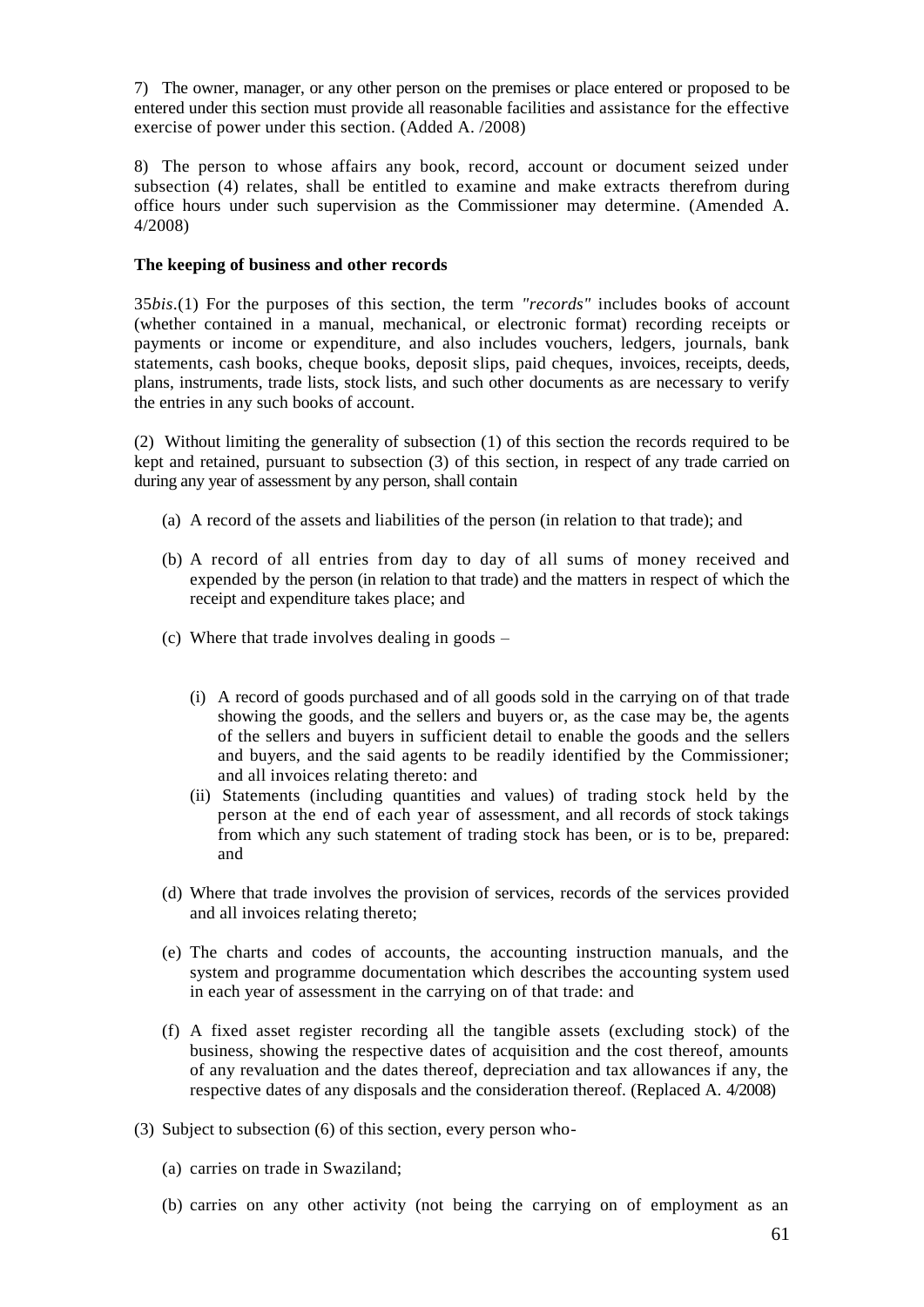employee) in Swaziland in the production of income;

(c) makes, holds, or disposes of, for the purpose of producing income, any investment;

shall keep in Swaziland at the place where the trade is carried on original records in the English or Siswati language (regard being had to the occupation of the person concerned and the scale on which the trade is carried on) to enable the ascertainment readily by the Commissioner, or any other officer authorised by him in that behalf, of-

- (d) the taxable income derived by that person from, as the case may be, the carrying on of that trade, or the carrying on of that activity, or the making or holding or disposing of that investment; and
- (e) the deductions allowable in the calculating of that taxable income,

and shall retain in Swaziland all such records for a period at least five years after the end of the year of assessment to which they relate or as long as it remains material to the administration of this Order.

(4) Where a person who is required in terms of subsection (3) to retain records lodges an objection or appeal against an assessment, that person shall retain all records relevant to that objection or appeal until that assessment becomes final.

(5) The Commissioner may disallow a claim for deduction if the taxpayer is unable without reasonable excuse to produce a receipt or other record of the transaction, or to produce evidence relating to the circumstances giving rise to the claim for deduction.

- (6) This section shall not require the retention of any records
	- (a) in respect of which the Commissioner has given notice in writing that retention is not required;
	- (b) of any company which, has been wound up and finally dissolved. (Added A. 5/2004)

# **Power of inspection.**

36. (1) Notwithstanding anything contrary contained in any other provision of this Order, any officer engaged in the carrying out of the provisions of this Order relative to the affairs of a particular taxpayer, may enter any place at which a business or trade is carried on (whether such place be the principal place of the said business or trade or not) and require the taxpayer or public officer or any other person who may at that time and place be attending in any manner to or keeping in the carrying on of such business or trade to afford him:

- (a) the necessary facility to inspect such books of account or other documents as he may require and which may be available at the place;
- (b) the necessary facility to verify cash, stock or other valuable article or thing which may be found therein;
- (c) such information as he may require as to any matter which may be relevant to any proceeding under this Order.

(2) The officer acting under this section may enter any place of business or trade referred to in subsection (1) only during the hours at which such place is open for conduct of business or trade, and in the case of any other place, during normal business hours.

(3) The officer acting under this section may -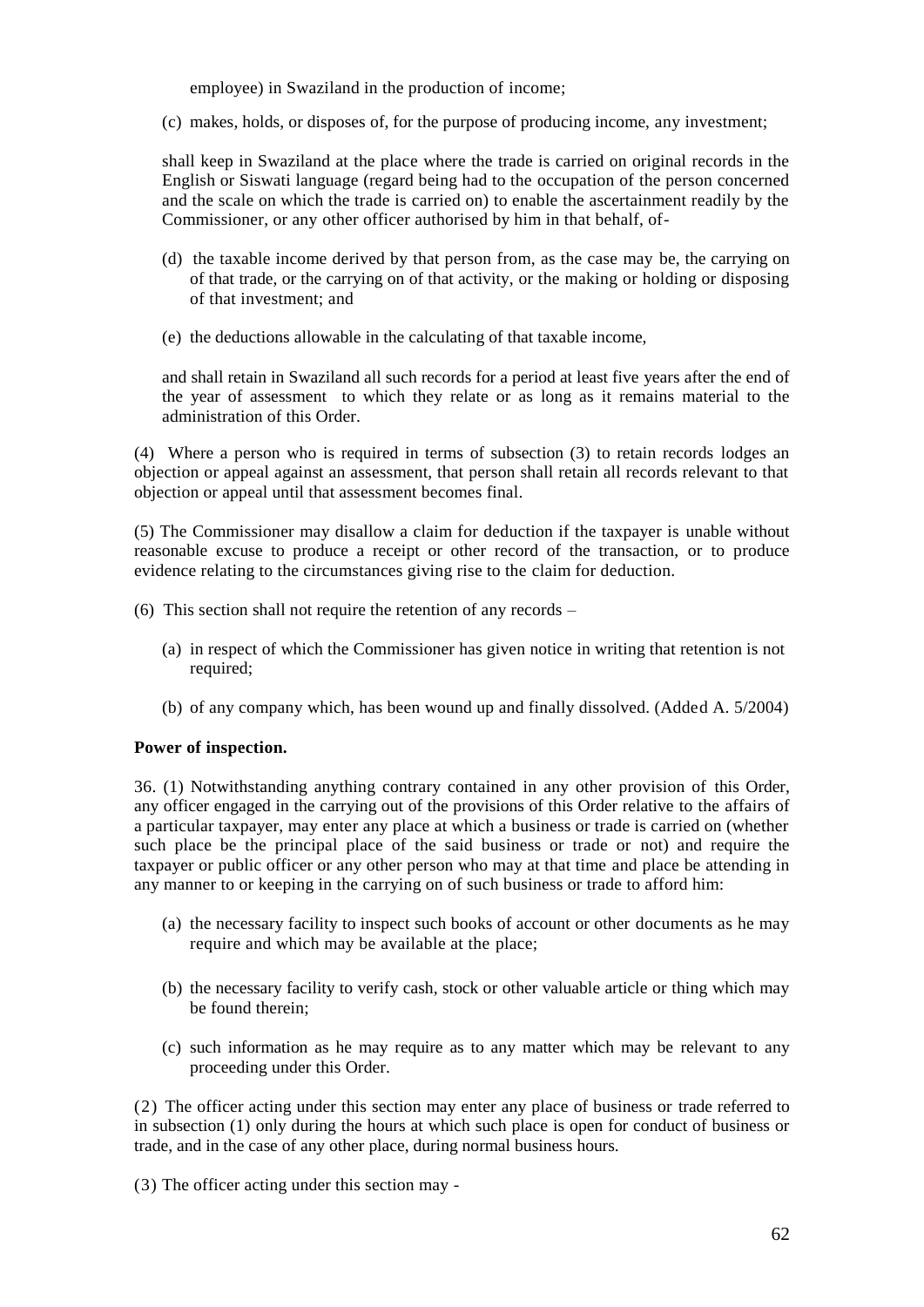- (a) if he so deems necessary, place marks of identification on the books of account or other documents inspected by him or make or cause to he made extracts or copies therefrom;
- (b) make an inventory of any cash, stock or other valuable article or thing checked and verified by him;
- (c) record statement of any person which may be relevant to any proceeding under the Order.

(4) Any officer exercising any power under this section shall not remove or cause to be removed from such place any books of account or other documents or any cash, stock or other valuable article or thing found therein.

(5) Any person obstructing or hindering an officer in the discharge of his duties, under this section shall be guilty of an offence under section 66 (1) of the Order. (Replaced A. 11/1985; Deleted A. 10/1991; Added A. 6/1994)

### **Duty to furnish information or returns.**

37. (1) Every person shall, if required by the Commissioner, furnish to him, in such form and within such time as the Commissioner may require, returns showing -

- (a) the names and addresses of all or any particular class of persons employed by him, and the earnings, salary, wages, allowances or benefits or pensions, whether in money or otherwise, received by or accrued to or in favour of each such person in respect of such employment;
- (b) all amounts received by or accrued to or in favour of any person in respect of any share or interest in any business carried on by the person furnishing the return;
- (c) all moneys received by the person furnishing the return from any person for investment or on loan or on deposit with or without interest;
- (d) all interest or rent received by or accrued to or in favour of any person from the person furnishing the return or from any business carried on by the last-mentioned person in Swaziland;
- (e) all interest, rent or dividends collected for or on behalf of any person by the person furnishing the return;
- (f) all such other information in his possession with regard to the income received by or accrued to or in favour of any person as may be required by the Commissioner.

(2) In addition to the returns specified in subsection (1), every person shall, if required by the Commissioner -

- (a) furnish the Commissioner with information reflecting
	- (i) the full name and address; and
	- (ii) in the case of-

(aa) any natural person, the identification number of such person; or

(bb) any person other than a natural person, the tax number,

in relation to the amounts received by or accrued to such person as contemplated in this section; and

(b) supply such information and furnish such returns or such further or other returns as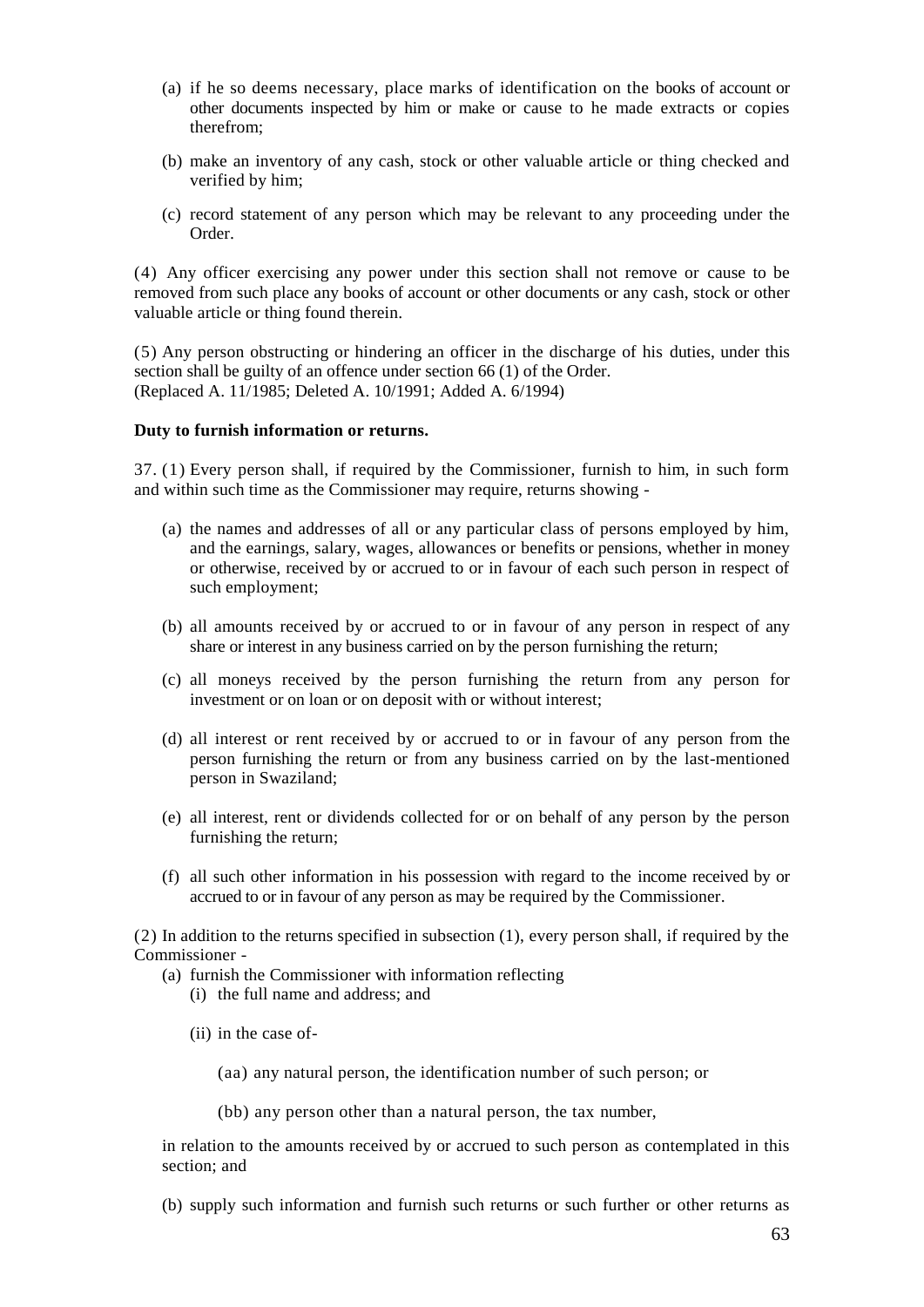the Commissioner may require.

(3) Every person to whom a return or a written request for information is sent by the Commissioner shall complete the return or comply with the written request for information in accordance with the requirements of the Commissioner and shall return the completed form or furnish the information to the Commissioner at such time and place as the Commissioner may direct.

(Replaced A. 5/2004)

# **Compliance with certain provisions notwithstanding privilege or public interest**

37*bis.* Sections 34*ter,* 35, 36, 37, 38, 49 and 59B shall have effect notwithstanding anything contained in any other law to the contrary relating to privilege, confidentiality or the public interest in relation to the production of or access to documents or information or appointment of agent (Added A. 4/2008)

# **Duty to furnish information on request.**

38. Any person, whether liable for taxation under this Order or not, to whom any notice or request for information is sent by the Commissioner or by any officer acting under the authority of the Commissioner, shall comply with the terms of such notice or furnish the information so requested.

## **Self-Assessment**

38*bis*. (1) Where a taxpayer has furnished a return of income for a year of assessment, the Commissioner is deemed to have made an assessment of the taxable income of the taxpayer and the tax payable on that taxable income for that year, being those respective amounts shown in the return.

(2) Where subsection (1) applies, the taxpayer's return of income is treated as a notice of an assessment served on the taxpayer by the Commissioner on the due date for furnishing of the return or on the actual date the return was furnished, whichever is later.

(3) Notwithstanding subsection (1), the Commissioner may raise an assessment under section 33 or section 39 on a taxpayer in any case in which the Commissioner considers necessary.

(4) Where the Commissioner raises an assessment in accordance with subsection (3), the Commissioner shall include with the assessment a statement of reasons as to why the Commissioner considered it necessary to make such an assessment.

(5) This section only applies to any taxpayer as declared by the Commissioner by notice published in the Gazette to be subject to this section. (Added A.11/2011)

## **Estimated assessments.**

39. (1) In every case in which any taxpayer makes default in furnishing any return or information, or if the Commissioner is not satisfied with the return or information furnished by any taxpayer, the Commissioner may make an assessment in such sum as in the Commissioner's judgment ought to be charged in accordance with this Order, and thereupon shall give notice thereof to the taxpayer to be charged, and such taxpayer shall be liable to pay the tax upon such sum. (Replaced A. 6/1994)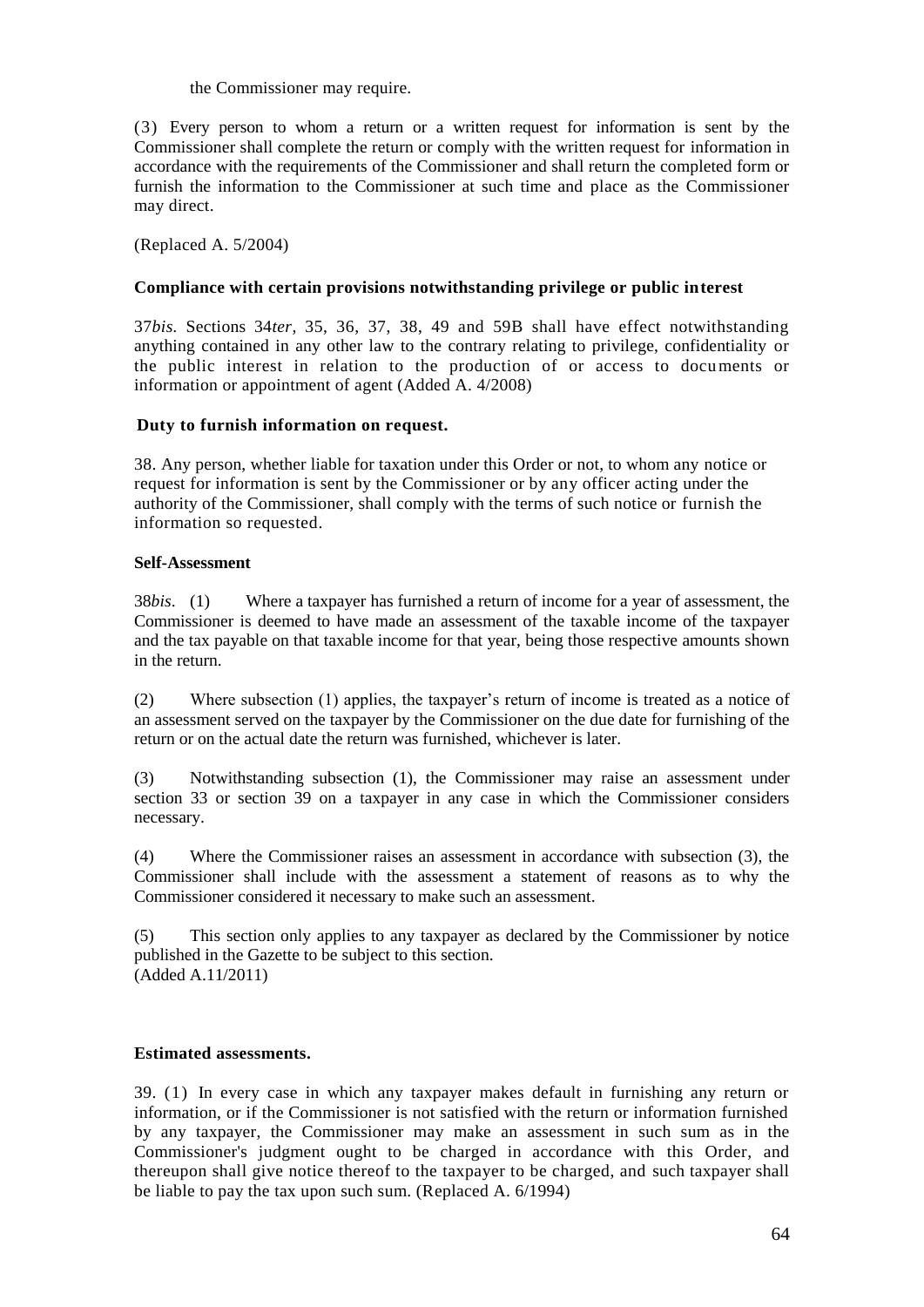(2) Any such assessment shall be subject to objection and appeal as provided in this Order.

(3) If it appears to the Commissioner that any person is unable from any cause to furnish an accurate return of his income, the Commissioner may agree with such person as to what shall be the taxable income of such person and any taxable income so agreed shall not be subject to any objection or appeal.

(4) Notwithstanding an agreement as contemplated in subsection (3), if the Commissioner is subsequently of the opinion that a person referred to in that subsection withheld vital information at the time an estimate of the taxable income was agreed, the Commissioner may increase the agreed estimate. (Added A. 4/2008)

# **Additional tax in case of default or omission.**

40.(1) Subject to subsection (3), the Commissioner shall require a taxpayer to pay in addition to the tax chargeable in respect of his taxable income -

- (a) if he makes default in rendering a return in respect of any year of assessment, an amount equal to twice the tax chargeable in respect of his taxable income for such year of assessment;
- (b) if he omits from his return any amount which ought to have been included therein, an amount equal to twice the difference between the tax as calculated in respect of the taxable income returned by him and the tax properly chargeable in respect of his taxable income as finally determined after including the amount omitted: or
- (c) if he makes any incorrect statement in any return rendered by him which results or would, if accepted, result in the assessment of the normal tax at an amount which is less than the tax properly chargeable, an amount equal to twice the difference between the tax as assessed in accordance with the return made by him and the tax properly chargeable if the incorrect statement had not been made.

(2) The additional amounts of tax payable under this section may be chargeable whether the taxable income or any part thereof is estimated by the Commissioner in terms of section 39, or agreed with the taxpayer in terms of subsection (3) thereof, or such taxable income or any part thereof as is determined from accounts rendered by the taxpayer.

(3) (a) If the Commissioner is satisfied that the default in rendering the return was not due to any intent either to defraud the revenue or to postpone the payment by the taxpayer of the tax chargeable or that any such omission or incorrect statement was not due to any intent to evade taxation on the part of the taxpayer, he may waive or remit such part or all of such additional charge as he may think fit; (Amended A. 6/1994)

(b) In the event the Commissioner deciding not to remit the whole of the additional charge imposed under subsection (1), his decision shall be subject to objection and appeal: (Added A. 6/1994)

(c) Notwithstanding the provisions of this subsection, the Commissioner may either before or after an assessment is issued agree with the taxpayer on the amount of the additional charge to be paid, and the amount so agreed upon shall not be subject to objection and appeal. (Added A. 6/1994)

(4) The powers conferred upon the Commissioner by this section shall be in addition to any right conferred upon him by this Order to take proceedings for the recovery of any penalties for evading or avoiding assessment of the payment of tax or attempting to do so.

(5) Any taxpayer, who in determining his taxable income as disclosed by his return, deducts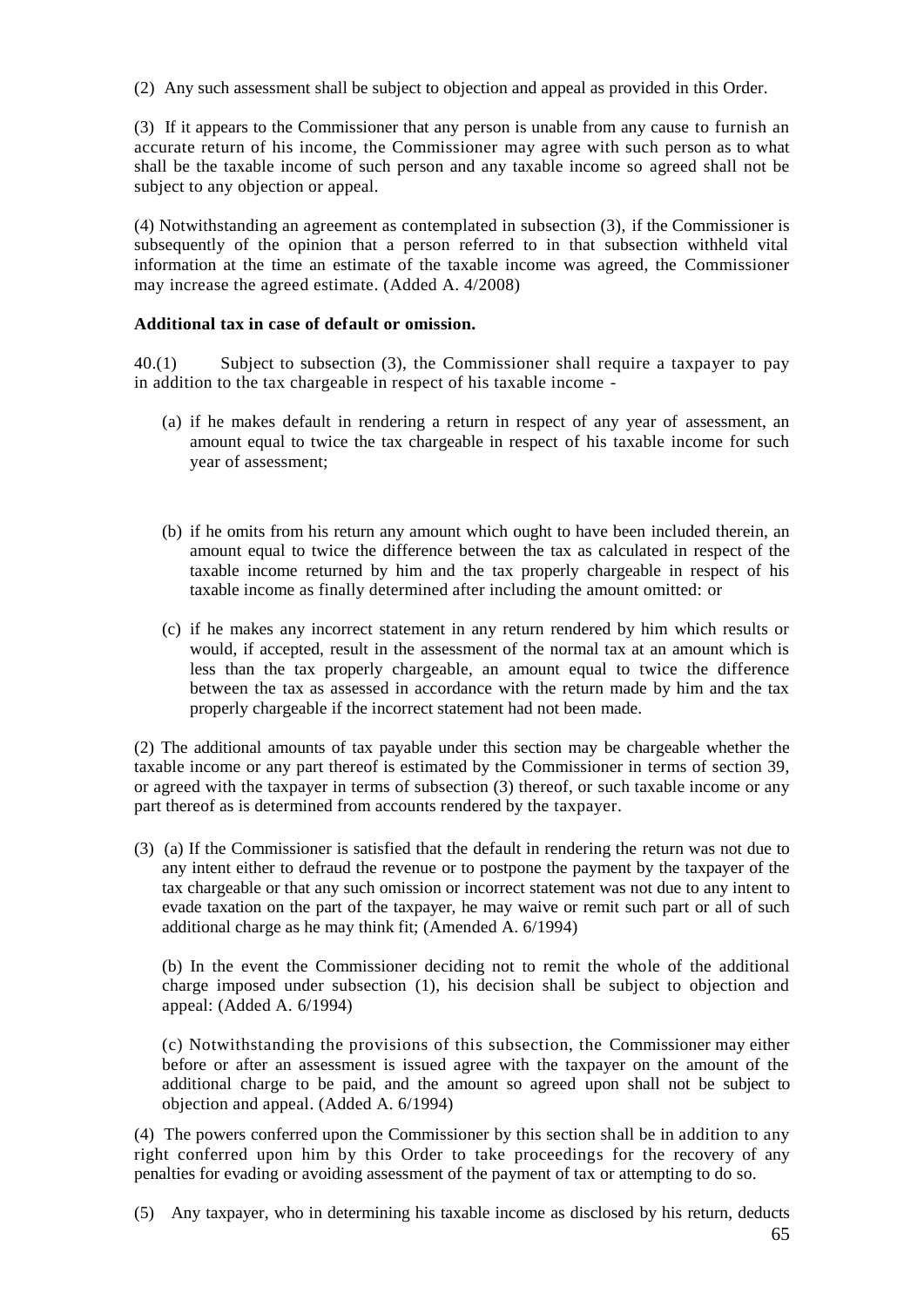or sets off any amount the deduction or set off whereof is not permissible under this Order or shows as an expenditure or loss any amount which he has in fact not expended or lost, shall be deemed for the purpose of this section to have omitted such amount from his return.

(6) Any taxpayer who wilfully fails to disclose in any return made by him any facts which should be disclosed and disclosure of which would result in the taxation of the taxpayer's income on an amount which is higher than the amount upon which such income would be taxable on such return, shall be deemed, for the purpose of this section, to have omitted from his return the amount by which the former amount exceeds the latter.

(7) If in any year of assessment in which the determination of the taxable income of the taxpayer does not result in an assessed loss, he is entitled to the set off of a balance of assessed loss from the previous year of assessment and such balance is less than it would have been had it been calculated on the basis of the returns rendered by him, he shall be deemed, for the purpose of this section, to have omitted from his return for the first mentioned year of assessment an amount equal to the difference between the amount at which such balance is finally determined and the amount at which it would have been determined on such basis.

(8) A taxpayer who makes default in rendering a return in respect of any year of assessment in which the determination of the taxable income of the taxpayer results in an assessed loss shall, while such defaults continues, be liable to a penalty not exceeding twenty emalangeni for each day during which the default continues. (Added A. 5/2004)

## **Additional tax in relation to the withholding of taxes**

40*bis.* (1) Every person liable to withhold tax as required under any provisions contained in this Order who fails to withhold tax is liable for a dditional tax of twenty per cent of the amount of tax not withheld.

(2) Every person who fails to remit any tax withheld to the Commissioner shall be liable for additional tax of-

- (a) if the tax which that person has failed to pay to the Commissioner is paid within less than thirty days from the date on which the tax should have been paid, ten per cent of the tax;
- (b) if the tax which that person has failed to pay to the Commissioner is paid thirty or more days after the date on which the tax should have been have paid, but less than ninety days after the due date, fifteen per cent of the tax;
- (c) if the tax which that person has failed to pay to the Commissioner is paid ninety or more days after the date on which the tax should have been paid, but less than 180 days after the due date, twenty per cent of the tax; and
- (d) if the tax which that person has failed to pay to the Commissioner is paid one hundred and eighty or more days after the date on which the tax should have been paid, twenty five per cent of the tax.

(3) Additional tax recoverable under subsection (1) or (2) is borne personally by the person on whom it is levied, and no part thereof is recoverable from the person who received the payment from which tax should have been withheld. (Added A. 5/2004)

## **Additional assessments.**

41.(1) Notwithstanding section 52(4) if at any time the Commissioner is satisfied that any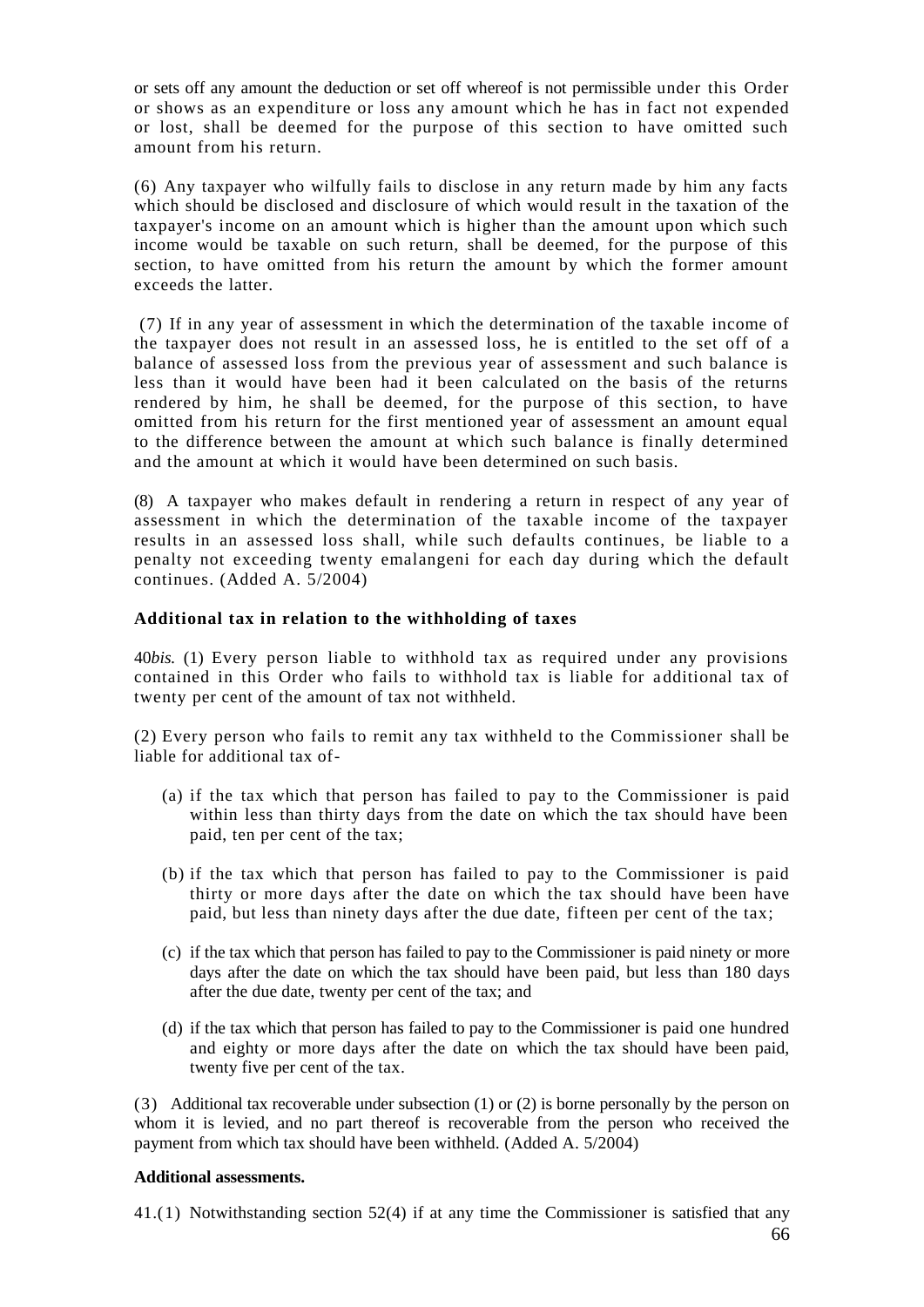amounts which should have been subject to tax have not been assessed to tax under this Order or any previous income tax law, or other than any amount of tax which was chargeable and should have been assessed under this Order has not been assessed, he may raise assessments in respect of such amounts notwithstanding that assessments may have been made upon the person concerned in respect of the year or years of assessment in respect of which the amounts in question are assessable: (Amended A. 6/1987)

Provided that the Commissioner shall not raise any assessment under this subsection-

- (a) after the expiry of six years from the date of assessment in terms of which any amount which should have been assessed to tax under such assessment was not so assessed unless he is satisfied that the amount was not so assessed because of fraud or misrepresentation or non-disclosure of material facts, or any amount of tax which was chargeable and should have been assessed under this Order has not been assessed.
- (b) if the amount which should have been subject to tax was not assessed to tax, in accordance with the practice generally prevailing at the time when the assessment was made; or
- (c) in respect of any amount, if any previous assessment made on the person concerned for the year of assessment in question has in respect of such amount been amended or reduced pursuant to any order of court unless such order was obtained by fraud or misrepresentation or non-disclosure of material facts.

(2) Sections 39 and 40 shall apply to any assessments or additional assessments made by the Commissioner under the powers conferred by this section.

## **Assessments and the recording thereof.**

42.(1) The particulars of every assessment and the amount of tax payable thereon shall be recorded or filed or kept in the office of the Commissioner.

(2) Upon recording or filing of the particulars of any assessment, the Commissioner shall give notice of the assessment to the taxpayer whose income has been assessed.

(3) Such notice shall be sent to the taxpayer by post or delivered to such person in such other manner as the Commissioner may consider necessary or convenient.

(4) The Commissioner shall in the notice of assessment give notice to the taxpayer that any objection to the assessment made must be sent to him within twenty one days after the date of such notice or within such further time as he or the court may for good cause allow.

#### **Inspection of assessments.**

43. Particulars of income tax assessments shall not be open to public inspection, but every taxpayer shall be entitled to copies certified by or on behalf of the Commissioner of such entries as related to the assessment of his own income.

## **PART V**

## **REPRESENTATIVE TAXPAYERS**

## **Representative taxpayers.**

44. In this Order unless the context otherwise requires -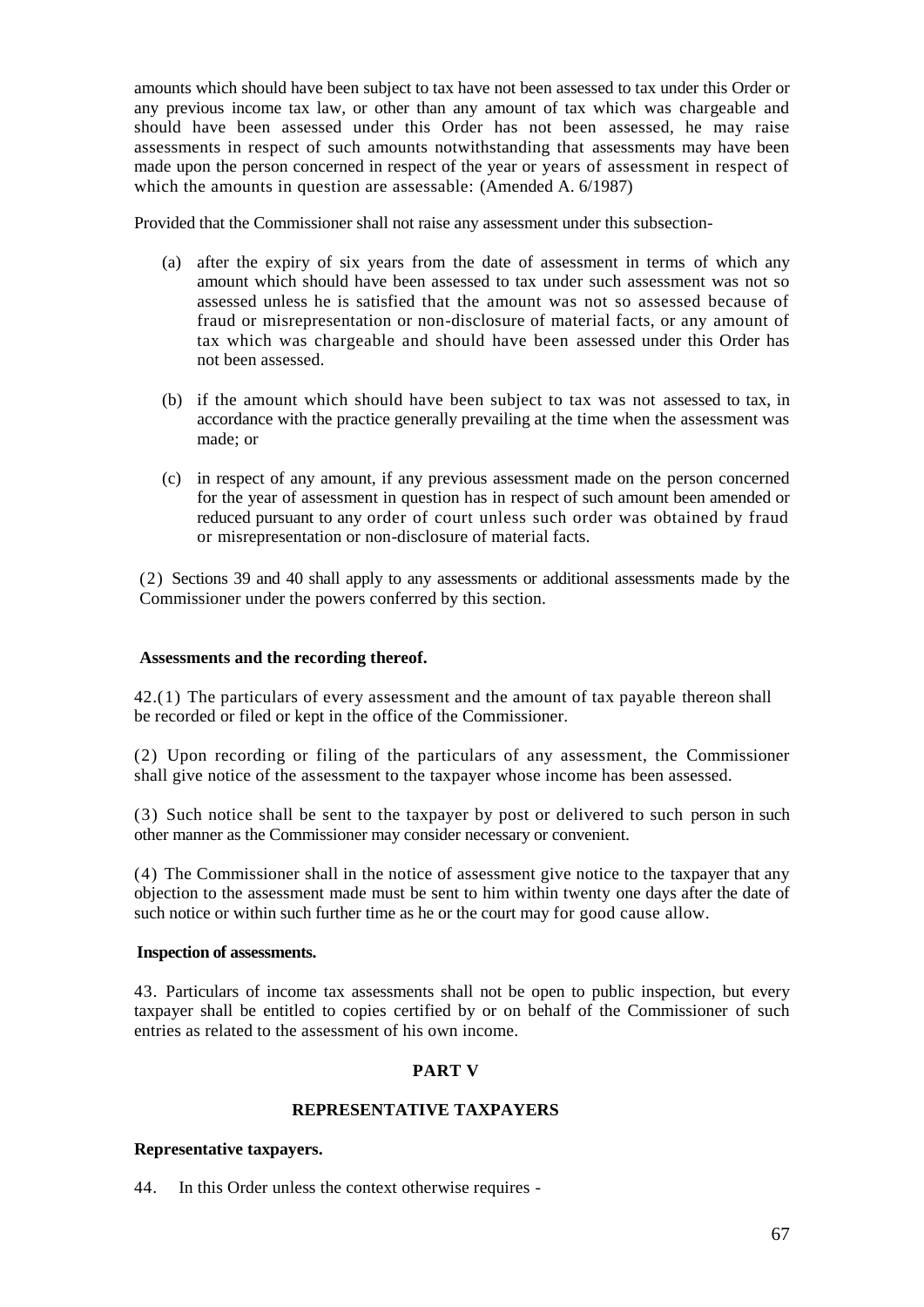*"representative taxpayer"* means -

- (a) in respect of the income of any company, the public officer thereof;
- (b) in respect of the income of any person permanently or temporarily absent from or resident out of Swaziland, the agent of such person, and for the purpose of this paragraph every person in Swaziland having the receipt, management or control of any income on behalf of any person so absent or resident, or remitting or paying any income to or receiving any money for such person, shall be deemed to be the agent of such person;
- (c) in respect of the income of any trust or any minor or mentally disordered and defective person or any other person under legal disability, the trustee, guardian, curator or other person entitled for the time being to the receipt, management, disposal or control of such income or remitting or paying to or receiving any money on behalf of such person under disability;
- (d) in respect of income paid under a decree or order of any court to any receiver or other person, such receiver or person, whoever may be entitled to the benefit of such income, and whether or not it accrues to any person on contingency or any uncertain event;
- (e) in respect of the income received by or accrued to any deceased person during his lifetime and the income received by or accrued to the estate of any deceased person, the executor or administrator of the estate of such deceased person:

Provided that this definition shall not be construed as relieving any person from any liability, responsibility or duty imposed upon him by this Order.

# **Liability of representative taxpayer.**

45. Every representative taxpayer, as regards the income to which he is entitled in his representative capacity or of which in such capacity he has the management, receipt, disposal, remittance, payment or control, shall be chargeable with the taxation imposed by this Order and shall be subject in all respects to the same duties, responsibilities and liabilities as if the income were income received by or accruing to or in favour of him beneficially, except that no representative taxpayer (not being a public officer of a company) shall, save as provided by section 47, be personally liable for the payment of any tax beyond the amount of the income of which he has the management, receipt, disposal or control in such capacity:

Provided that nothing herein shall, if the representative taxpayer acts as an agent or trustee or in any other capacity for several persons, prevent him from claiming that each agency or trust or other capacity shall be treated separately for the purpose of claiming any exemption or deduction provided by this Order.

## **Right of representative taxpayer to indemnity.**

46. Every representative taxpayer who, as such, pays any tax shall be entitled to recover it from the person on whose behalf it is paid or to retain out of any moneys that may be in his possession or may come to him in his representative capacity so much as is required to indemnify him in respect of such payment.

## **Personal liability of representative taxpayer.**

47. Every representative taxpayer shall be personally liable for any tax payable in respect of any assessment made upon him in his representative capacity if, while it remains unpaid -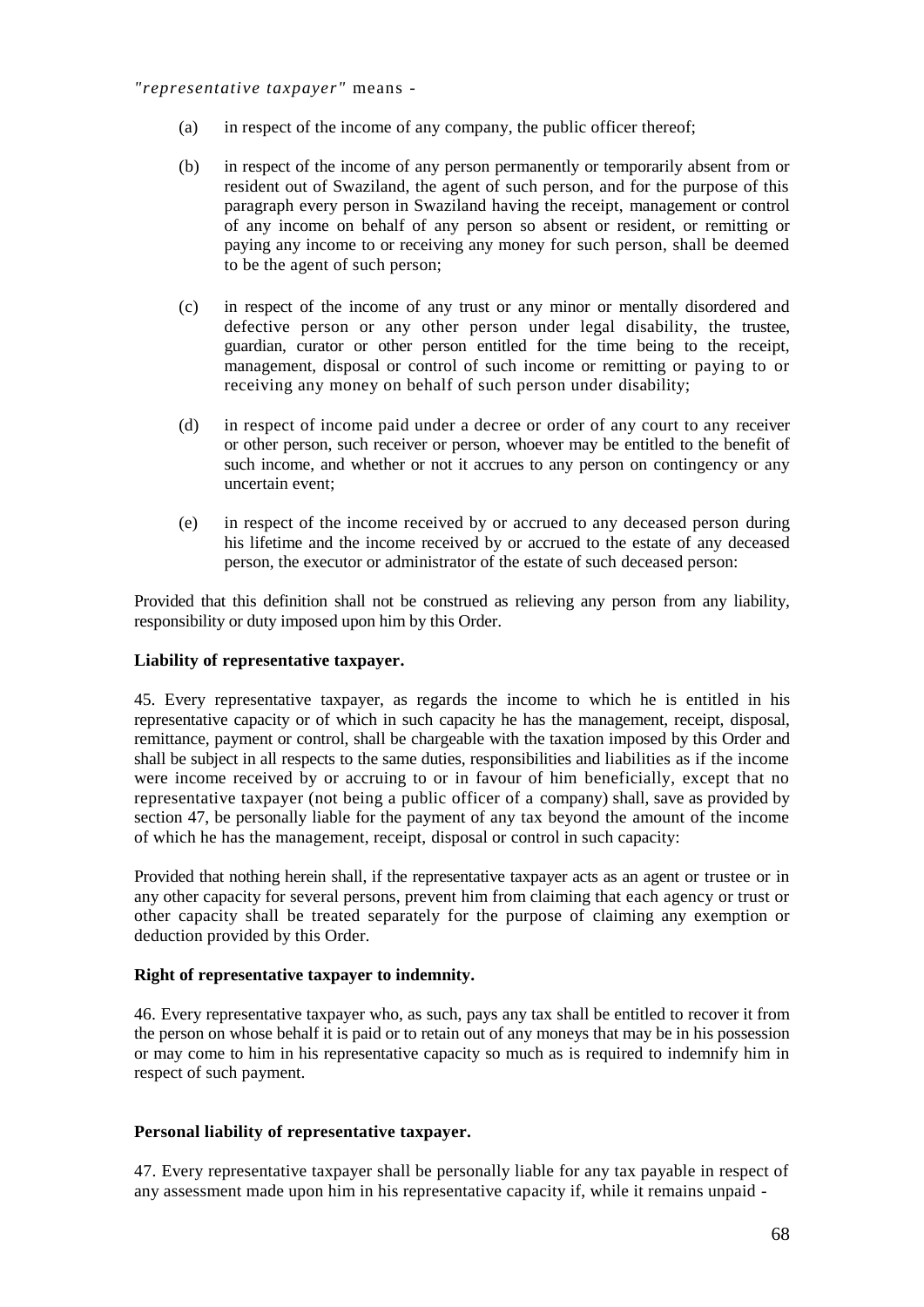- (a) he alienates, changes or disposes of the income in respect of which the tax is chargeable; or
- (b) he disposes of or parts with any fund or money which is in his possession or comes to him after the tax is payable when from or out of such fund or money the tax could legally have been paid.

### **Absent shareholder.**

48. If a shareholder or a member of a company is absent from Swaziland, such company shall, for the purpose of this Order, be deemed to be the agent for such shareholder or member, and shall, as regards such shareholder or member and in respect of any income received by or accruing to him or in his favour as shareholder or member have and exercise all the powers, duties and responsibilities of an agent for a taxpayer absent from Swaziland.

### **Commissioner's power to appoint agents.**

49. (1) The Commissioner may declare any person to be an agent of any other person and the person so declared an agent shall be the agent for the purpose of this Order and may be required to pay to the Commissioner any tax due from any money which -

- (a) is due or may become due to the person whose agent he has been declared;
- (b) the person holds or may subsequently hold for or on account of the person whose agent he has been declared: or
- (c) the person has authority from some other person to pay to the person whose agent he has been declared:

within fifteen days of the date of service of the notice of declaration or, if on such date no money is due from him to, or is held by him for or on account of, that person, within fifteen days of the date on which such money becomes due to, or available for or on account of that person, the amount specified in such declaration, or, if such amount is less than the amount specified, the whole of the money due, held or available.

(2) Without prejudice to the liability of the taxpayer under this Order, if an agent after receipt of a notice parts with any money to which the notice relates, he shall be liable *protanto* for the tax due by such person. (Replaced A. 11/1982)

## **Remedy against property.**

50. The Commissioner or any person empowered under this Order shall have such and the like remedies against all property of any kind vested in or under the control or management of any agent or trustee as he would have against the property of any person liable to pay any tax and in as full and ample a manner.

#### **Public officers of companies.**

51. (1) Every company carrying on business or having an office in Swaziland shall at all times be represented by an individual residing therein, who shall be known as the "public officer" of such company.

(2) The public officer of a company shall be appointed by the company or by an agent or attorney who has authority to make such appointment and shall be approved by the Commissioner.

(3) In the case of a company which commences business or which first has an office in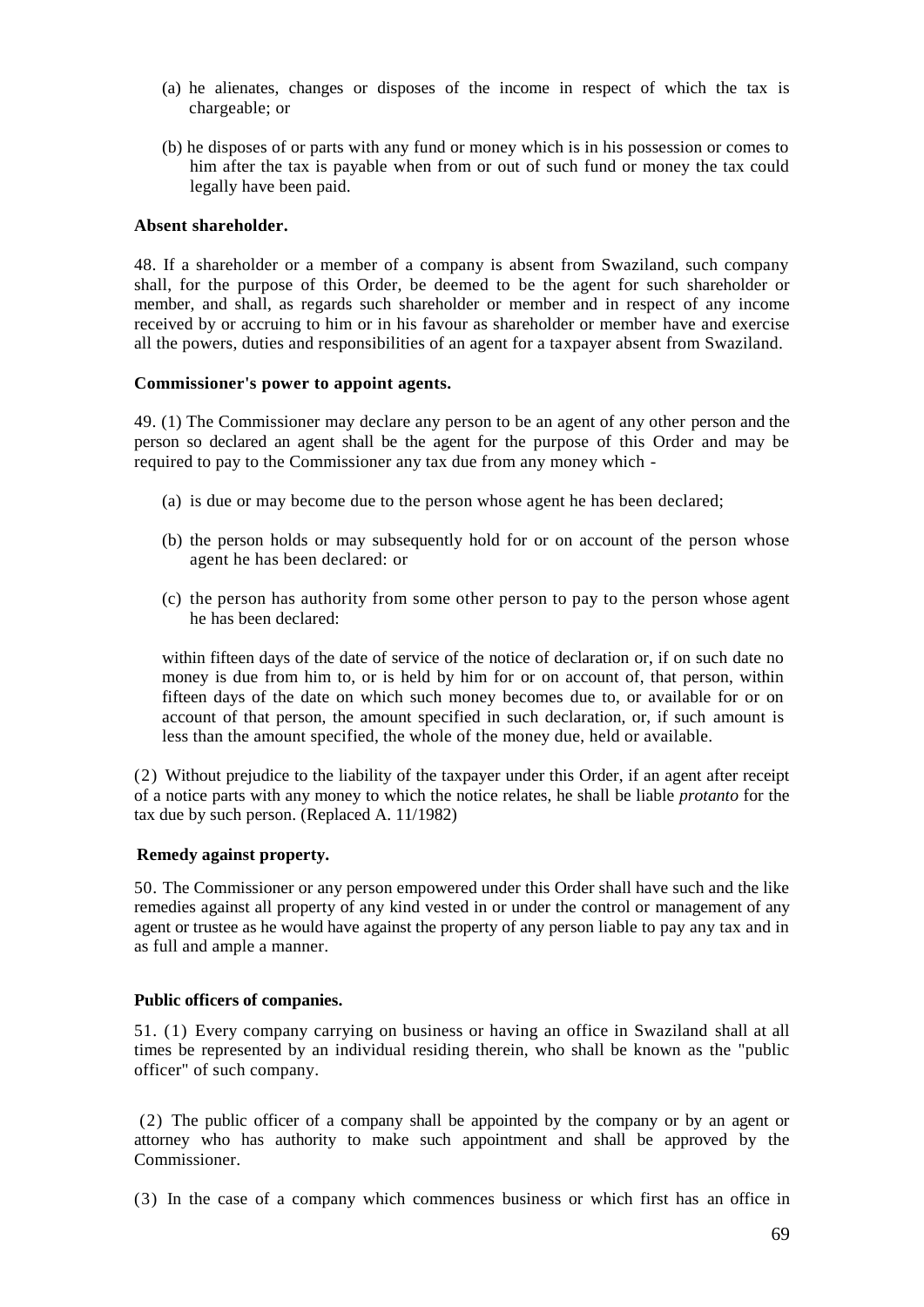Swaziland after the commencement of this Order, the public officer shall be appointed within one month after such commencement or having an office, and in default of any appointment the Commissioner may designate a managing director, director, secretary or other officer of the company as its public officer.

(4) Every company shall within the period prescribed by subsection (3) appoint a place within Swaziland at which any notices or other instruments under this Order affecting the company may be served or delivered or to which any such notices or documents may be sent.

(5) No appointment shall be deemed to have been made under subsections (3) or (4) until notice thereof specifying the name of the public officer and an address for service or delivery of notices and documents has been given to the Commissioner.

(6) Every company shall keep the office of public officer constantly filled and shall at all times maintain a place for the service or delivery of notices in accordance with subsection (4).

(7) Every company shall notify the Commissioner of any change in the person of its public officer or of the place for the service or delivery of notices within fourteen days of such change taking place.

(8) Any company which fails to comply with subsections (3), (4), (6) and (7) and every person who acts within Swaziland as agent or manager or representative of such company shall, while such failure continues, be liable to a penalty not exceeding sixty emalangeni for every day during which the fault continues and such penalty shall be recoverable by the Commissioner by action in any court. (Amended A. 11/1985; A. 5/2004.)

(9) Any notice, process or proceeding which may under this Order be given to, served upon, or taken against any company, may be given to, served upon or taken against its public officer and if at any time there is no public officer then any such notice, process or proceeding may be given to, served upon, or taken against any officer or person acting or appearing to act in the management of the business or affairs of such company or as agent for such company.

(10) Every public officer shall -

- (a) within two months of the registration by the Registrar of Companies of the company of which he is the public officer file with the Commissioner a copy of the memorandum and articles of association of such company;
- (b) within thirty days of the registration by the Registrar of Companies of any prospectus proposed to be issued by such company file with the Commissioner a copy of such prospectus;
- (c) within two months of any amendment of the memorandum and articles of association of such company file with the Commissioner a certified copy of such amendment.

(11) Every public officer shall be answerable for doing of all such acts, matters or things as are required to be done under this Order by a taxpayer, and in case of default shall be liable to the penalties provided in respect of defaults by a taxpayer.

(12) Everything done by any public officer which he is required to do in his representative capacity shall be deemed to have been done by the company which he represents.

(13) The absence or non-appointment of a public officer shall not exonerate any company from the necessity of complying with this Order, but the company shall in all respects be subject to and liable to comply with this Order as if there were no requirements to appoint such officer.

(14) Any public officer appointed under the Income Tax (Consolidation) Proclamation 1959, shall, unless the Commissioner disapproves of his appointment, be deemed to be appointed under this Act: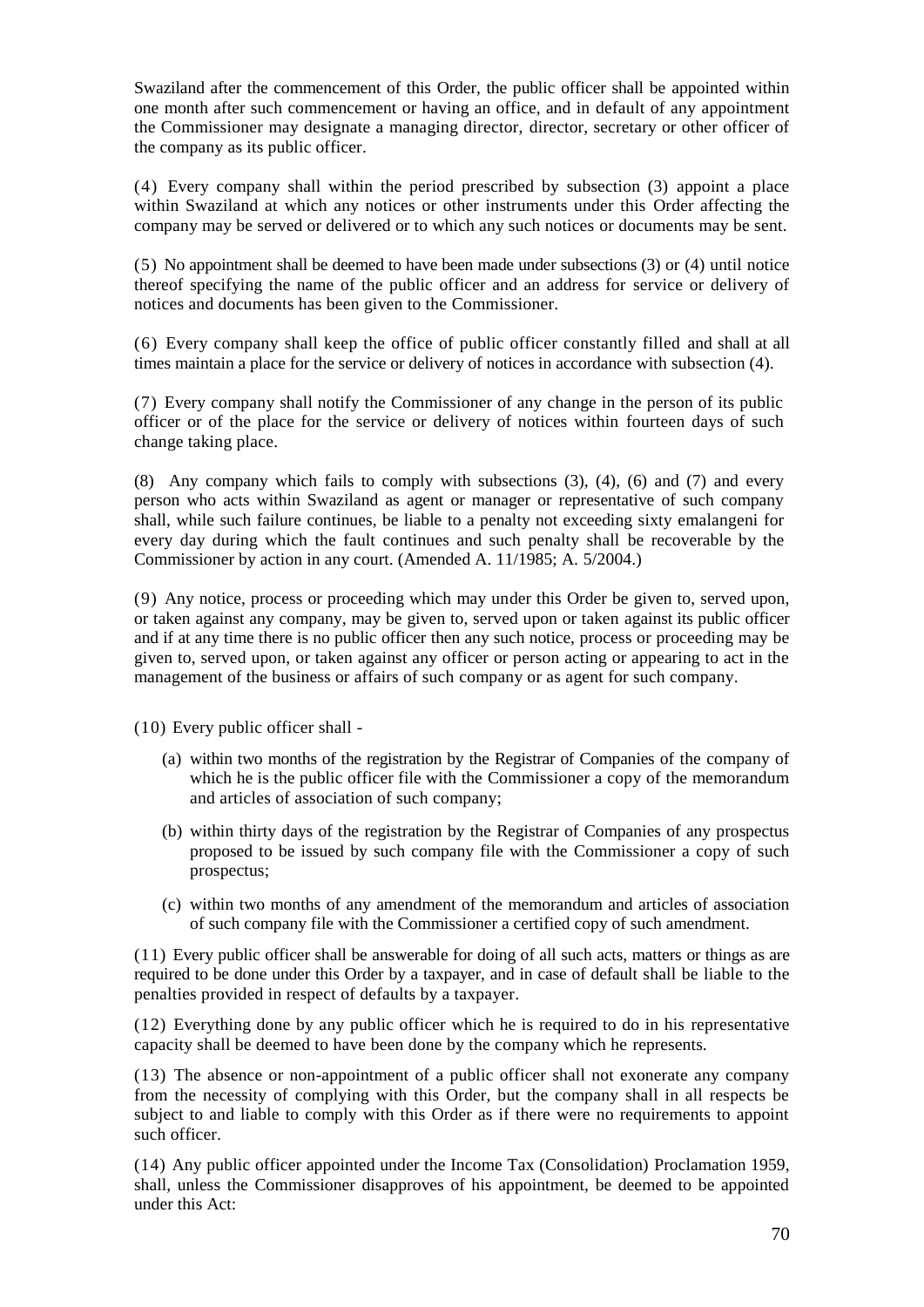Provided that if the Commissioner so disapproves the company shall appoint another person in his stead as its public officer.

# **PART VI**

## **OBJECTIONS AND APPEALS**

### **Time and manner of lodging objections.**

52. (1) Any objection to any assessment made under this Order shall be made within twenty-one days after the date of the assessment notice or within such further time as the Commissioner may for good cause allow in the prescribed manner and under the prescribed terms by any tax payer who is aggrieved by any assessment in which he is interested.

(2) Every objection shall be in writing and shall specify in detail the grounds upon which such objection is made.

Provided that the taxpayer, for the purpose of the objection, shall not be entitled to rely on any evidence whether oral or documentary, other than the evidence produced by him during the course of the assessment except in the following circumstances:

- (a) where the Commissioner has refused to admit evidence which ought to have been admitted;
- (b) where the taxpayer was prevented by sufficient cause from producing the evidence which he was called upon to produce; and
- (c) where the assessment was made without giving sufficient opportunity to the taxpayer to adduce evidence relevant to any ground of objection.

(Added A. 6/1994)

(3) On receipt of a notice of objection to an assessment, the Commissioner may reduce or alter the assessment or may disallow the objection and shall send the taxpayer notice of such alteration, reduction or disallowance and shall record in the assessment register any alteration or reduction made in the assessment.

(4) If no objection is made to any assessment or if an objection has been allowed or withdrawn, such assessment or altered or reduced assessment, as the case may be, shall, subject to the right of appeal provided in this Part and subject to section 41(1), be final and conclusive.

#### **Onus of proof as to exemption, etc.**

53. The burden of proof that any amount is exempt from or not liable to any tax chargeable under this Order or is subject to any deduction or set-off, shall be upon the person claiming such exemption, non-liability, deduction or set-off, and upon the hearing of any appeal from any decision of the Commissioner, the decision shall not be reversed or altered unless it is shown by the appellant that the decision is wrong.

## **Appeal against Commissioner's decision.**

54.(1) Any taxpayer who is dissatisfied with any decision of the Commissioner as notified in the notice of alteration or reduction of an assessment or disallowance of an objection may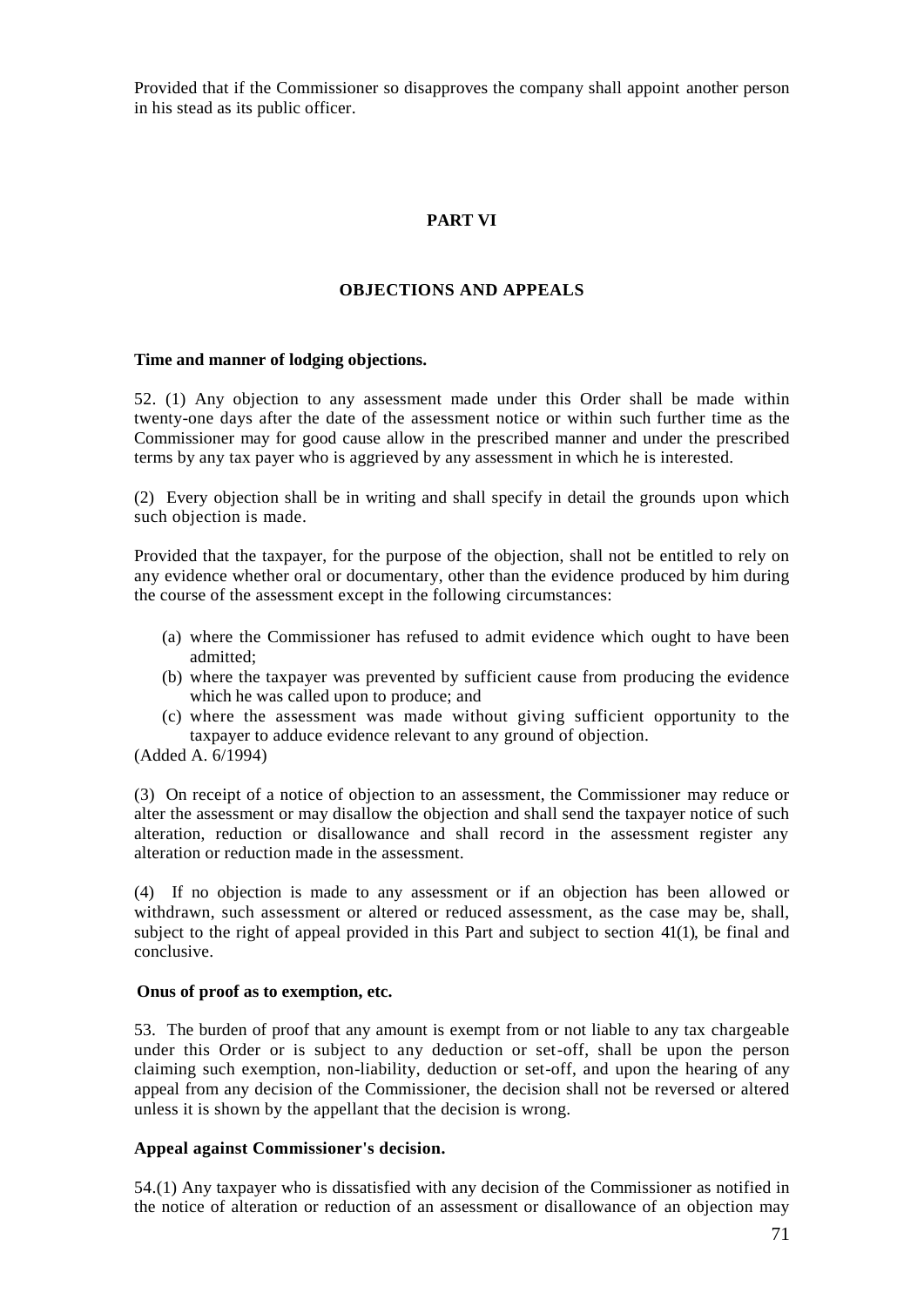appeal therefrom to the court:

Provided that no such notice of appeal shall be of any force and effect, unless it is lodged with the Commissioner within the period prescribed in subsection (2)

(2) Notice of such appeal shall be in writing and shall be lodged with the Commissioner within twenty-one days after the date of any notice of alteration, reduction or disallowance referred to in section 52(3), or within such further time as the Commissioner or the court may for good cause allow.

(3) On the hearing of any such appeal the taxpayer shall be limited to the grounds stated in his notice of objection.

(4) If the assessment has been altered or reduced, the assessment so altered or reduced shall be deemed to be the assessment against which the appeal is made.

(5) The Commissioner shall as soon as is practicable apply to the Registrar of the High Court in accordance with the High Court Rules for the appeal to be set down for hearing by the court:

# *Provided that -*

- (i) such application shall be accompanied by a summary of the facts and questions of law, if any, in issue, a copy of the notice of assessment objected against, a copy of the taxpayer's objection thereto, a copy of the Commissioner's reply to such objection and a copy of the notice of appeal;
- (ii) if the Commissioner has failed to make such application within three months of the date upon which the taxpayer has lodged the notice of appeal in terms of subsection (2) the taxpayer may apply to the Registrar of the High Court for the appeal to be set down for such hearing and the Registrar shall immediately thereupon call upon the Commissioner to lodge with him a summary of the facts and questions of law, if any, in issue, a copy of the notice of assessment objected against, a copy of the taxpayers objection thereto, a copy of the Commissioner's reply to such objection and a copy of the notice of appeal within ten days from the date of such request.

(6) At least twenty-one days before the date fixed for the hearing of the appeal the Registrar of the High Court shall send the Commissioner, the Attorney General and the taxpayer or his duly authorized attorney or representative a written notice of the time and place appointed for the hearing of such appeal.

(7) The sittings of the court for the hearing of any appeal under this section shall not be public and the court shall at any time on the application of the appellant exclude any person whose attendance is not necessary for the hearing of the appeal under consideration from such sitting or require him to withdraw therefrom:

## *Provided that -*

- (i) the court may authorize the publication of the whole or any part of its judgement in any law report or legal journal without mention of the name of the taxpayer concerned:
- (ii) Provided further that this subsection shall not apply to an appeal to the Court of Appeal, except to such extent as the Court of Appeal may direct.

(8) The Commissioner or any person authorized by him may appear in support of the assessment on the hearing of any appeal and the appellant and any person who is interested in such appeal may appear in person or by his counsel, attorney or agent.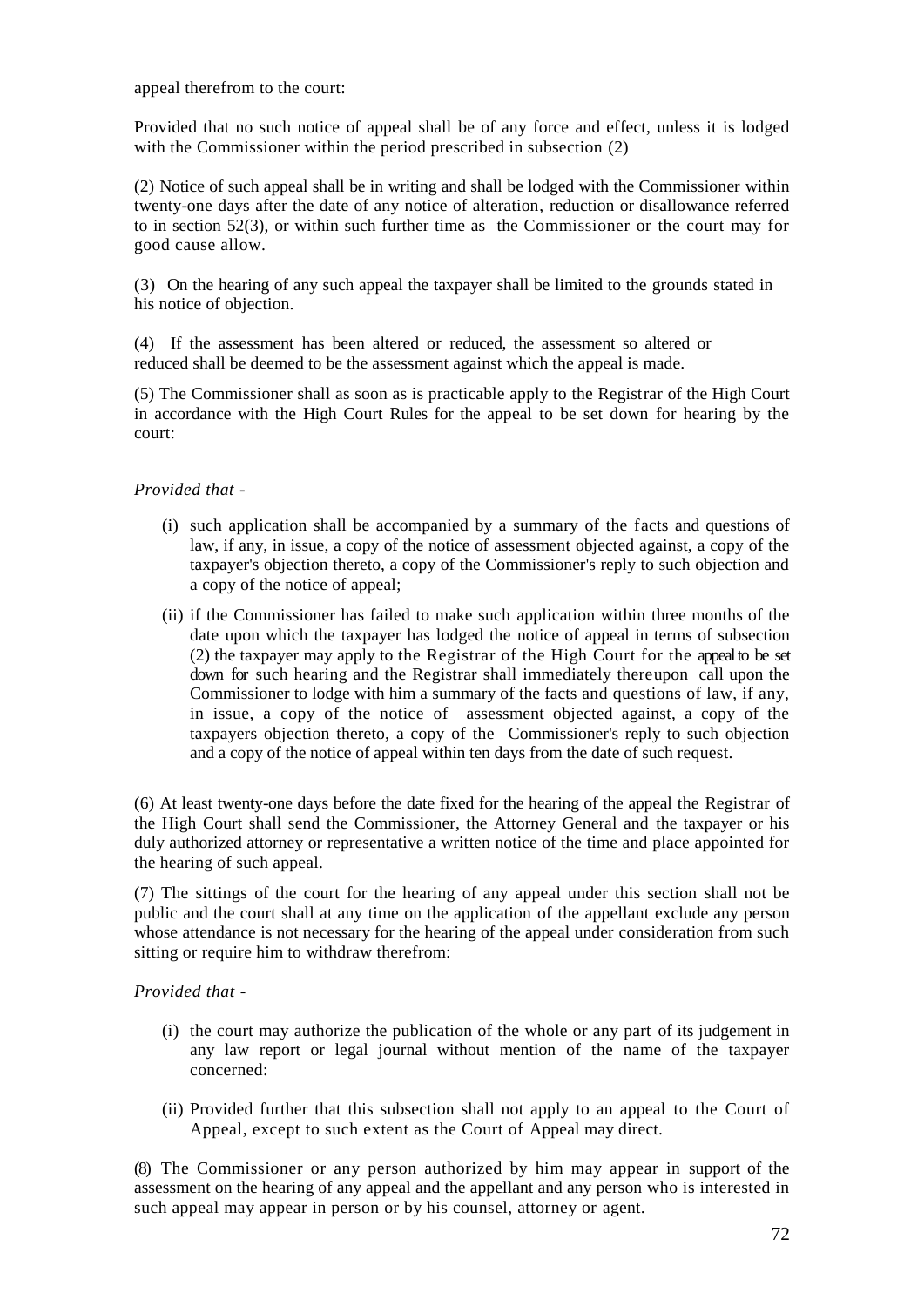(9) The court may alter or order the alteration of the assessment in accordance with the decision given on any appeal but may only make an order as to costs if the claim of the Commissioner is held to be unreasonable or the grounds of appeal are held to be frivolous.

(10) The Chief Justice may make rules of the High Court prescribing the procedure to be observed in the conduct of appeals under this Order before it.

### **Obligation to pay not suspended pending appeal.**

55. The obligation to pay and the right to receive and recover any tax chargeable under this Order shall not, unless the Commissioner so directs, be suspended by any appeal or pending the decision of the court under section 56, but if any assessment is altered on appeal or in conformity with any such decision, a due adjustment shall be made, for which purpose any amount paid in excess shall be refunded and any amount short paid shall be recoverable.

### **Questions of law.**

56. If a question of law arises with regard to any assessment or altered or reduced assessment under this Order, the Commissioner may, within thirty days after receipt of any notice of objection or any notice of appeal under this Order of his own motion or at the request of the taxpayer concerned, state a case for the determination of such question by the court.

# **PART VII**

# **PAYMENT AND RECOVERY OF TAX**

## **Appointment of day for payment of tax and interest on overdue payments.**

57. (1) Any tax chargeable under this Order shall be paid on such days and at such places as notified by the Commissioner or as specified in this Order, and may be paid in one sum or, upon written application by the taxpayer, in instalments of equal or varying amounts as the Commissioner may determine having regard to the circumstances of the case.

*Provided that -*

- (a) where tax is permitted to be paid by instalments and there is default in payment of any instalment, the whole balance of the tax outstanding shall become immediately payable.
- (b) where permission is granted under subsection (1) to pay tax by instalments interest arising under subsection (2) shall be payable on the unpaid balance of the tax due.

(2) If the taxpayer fails to pay any tax in full within the period for payment notified by the Commissioner in the notice of assessment or within the period for payment as prescribed by this Order, shall be liable for interest calculated at the rate of eighteen per centum per annum from the date on which the payment was due until the date on which payment is made.

Provided that the Minister may by notice in the Gazette reduce or increase the rate of such interest.

(3) Where the Commissioner has allowed for the payment in instalments of equal or varying amounts under subsection (1), interest shall be calculated upon the unpaid tax from the date the payment should have been made if not for the granting of an extension. (Amended A. 6/1987; A. 10/1991; A. 6/1994; Replaced A. 5/2004)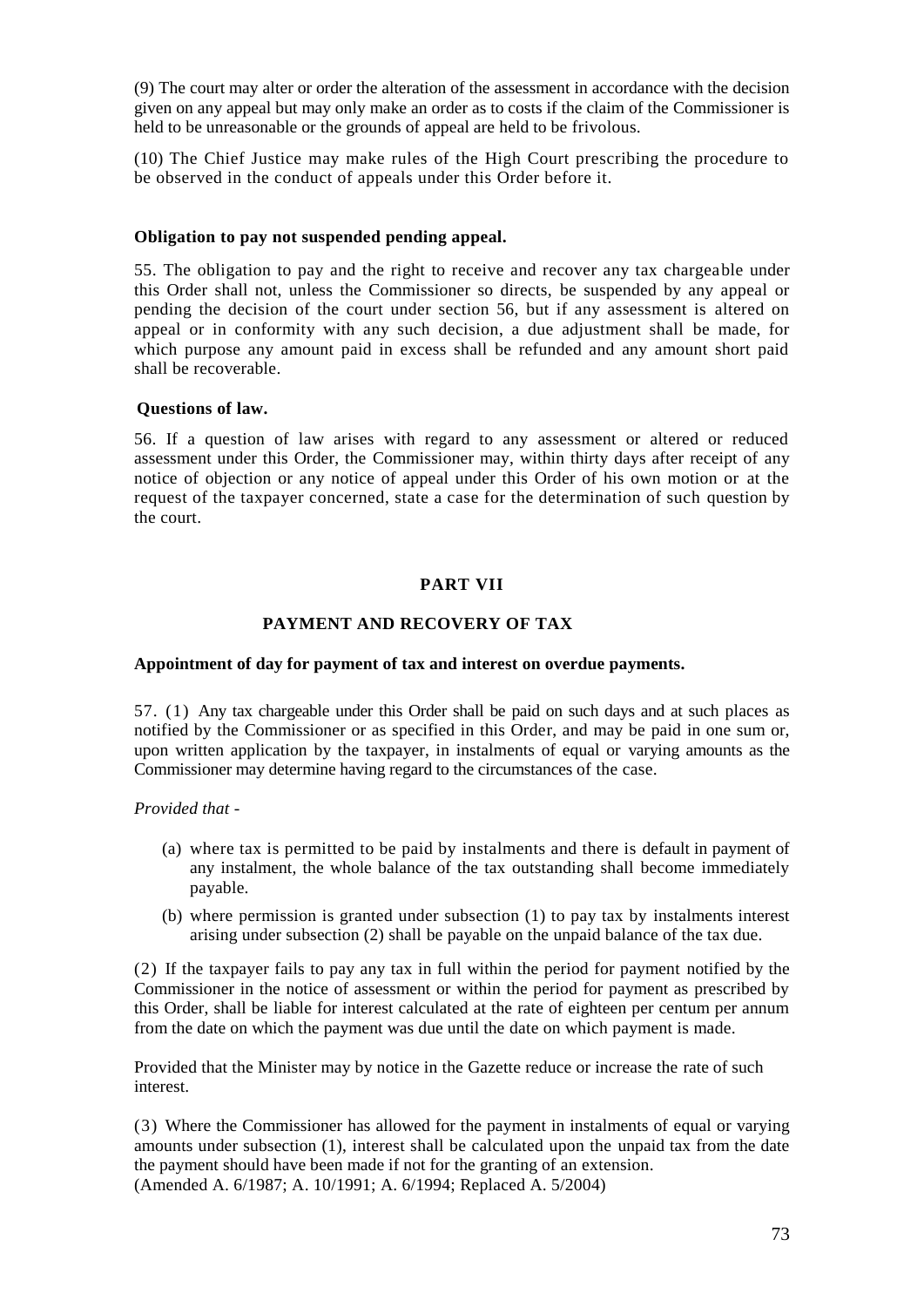(4) Subject to section 58A, in the case of a taxpayer to whom section 38*bis* applies the tax payable under this Order is due and payable on the date on which the return of income is due under this Order. (Added A.11/2011)

### **Payments of employees' tax (Second Schedule).**

58. Payments in respect of the liability (whether or not such liability has been ascertained or determined at the date of any payment) of every employee, as defined in the Second Schedule, for any tax shall be made in accordance with the Second Schedule, and any such payment may be made at such place as may be notified by the Commissioner.

### **Payment of provisional tax (Fourth Schedule).**

58A. (1) Provisional tax shall be paid in accordance with the provisions of the Fourth Schedule at such place as may be notified by the Commissioner, and such payments which relate to a taxpayer shall, for the purposes of this Order, and subject to the provisions of paragraphs 14 and 15 of the said Schedule, be deemed to have been made in respect of his liability for taxes as defined in subsection (3), whether or not such an assessment has been made at the date of any payment.

(2) If any amount of provisional tax is not paid in full within the relevant period prescribed for payment of such amount by paragraphs 7, 8 or 9, interest shall be paid by the person liable to pay the amount in question at the rate prescribed in section  $57(2)$  of this Order on so much of such amount as remains unpaid in respect of the period (reckoned from the end of the relevant period prescribed as aforesaid for payment of such amount) during which the amount underpaid remains unpaid.

(3) For the Purposes of this section, *"taxes"* means the taxes, as defined in section 2, excluding non-resident shareholders tax, non-resident tax on interest and non-resident tax on entertainers and sportsmen. (Added A. 11/1985)

# **Withholding of tax from payments to non-resident contractors.**

59.(1)For the Purposes of this section -

"Agreement" means a single agreement or a series of agreements; and

"non-resident person" means any person whose principal place of business is outside Swaziland.

(2*)* Every person who makes payment to a non-resident person under an agreement relating to construction operations shall withhold tax from such payment at the rate specified under subsection (3).

(3) The amount of tax to be withheld in respect of subsection (2) shall be fifteen percent of so much of the payment as is not shown to represent the direct cost (to any other person) for materials used or to be used in carrying out the construction operations to which the agreement relates.

(4) The tax withheld under subsection (3) shall be on account of the liability to tax of the non-resident person.

(5) Every person who has withheld any tax under subsection (3) shall -

(a) furnish the non-resident person to whom any payment is made with a certificate showing the amount of the payment due under the agreement and the tax deducted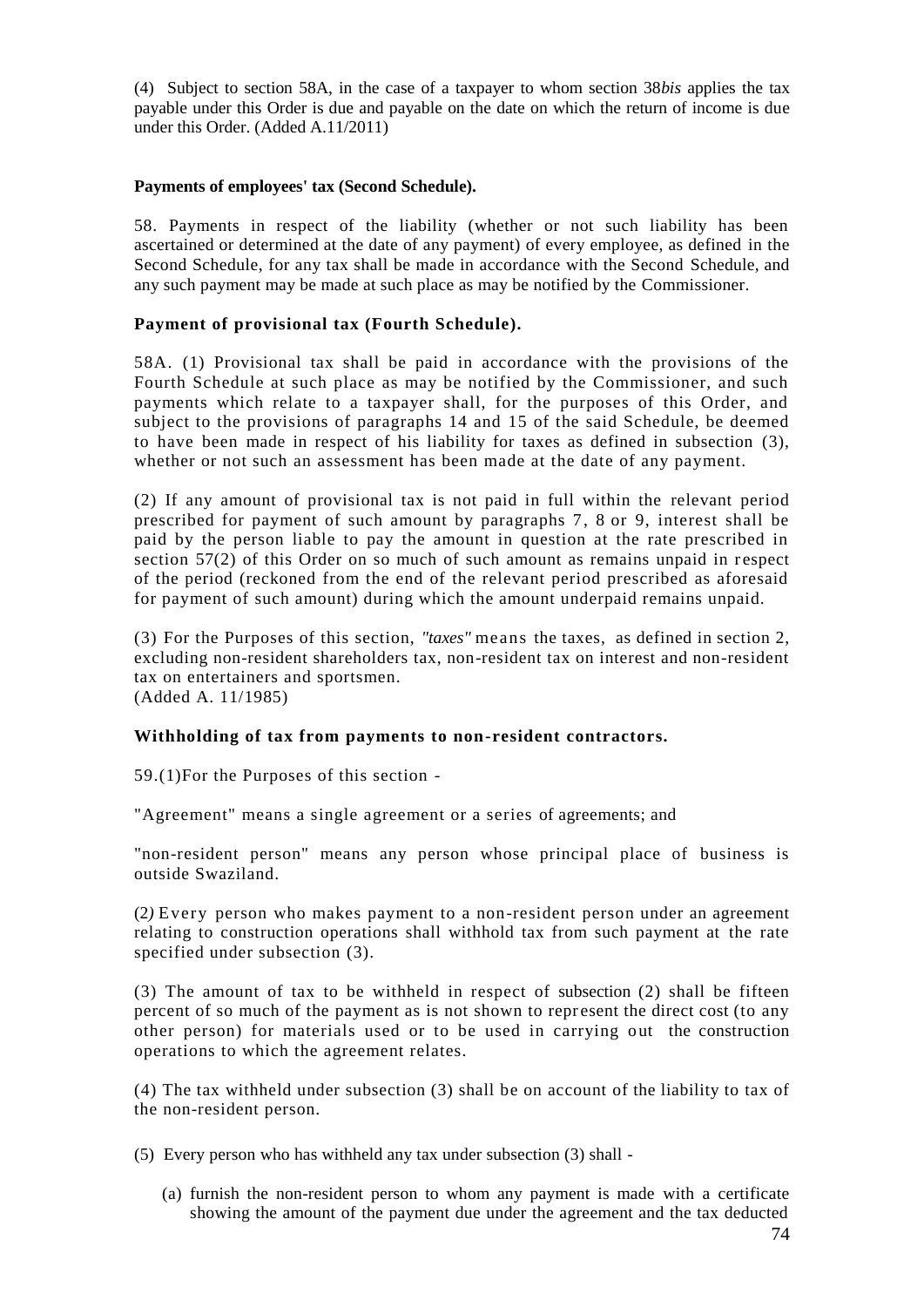therefrom;

(b) within fifteen days from the date of payment remit to the Commissioner the amount of tax withheld.

(6) No deduction of tax under this section shall relieve the non-resident person from the obligation to furnish any return for the assessment of the tax under section 33 or from any other obligation imposed by this Order.

(7) Every person making any payment to which this section applies shall maintain a record showing, in relation to each year of assessment the amounts of payments made and the amounts of tax withheld, and such record shall be kept available, for the period specified under section 33(16), for examination by the Commissioner as and when required.

(8) Every person to whom this section applies shall within thirty days after the end of the year of assessment or within such further time as the Commissioner may allow, furnish to the Commissioner a return showing the total -

- a) amount of tax withheld by such person during the year of assessment; and
- b) payments of such tax which have been made to the Commissioner and the total amount, in terms of this section, which ought to have been paid over to the Commissioner respecting the tax.

(9) Any person who fails to withhold tax in terms of this section or who fails to remit the tax in accordance with subsection (5) shall, in addition to any penalty for which he may be liable to under section 66, be personallyliable to pay the Commissioner the tax which he should have withheld as if it were tax due and payable by him under Part VII of this Order. (Replaced A. 6/2000)

### **Withholding tax on payments to non-resident persons.**

59A (1)For the purpose of this section –

"Swaziland source services contract" means a contract (other than an employment contract) -

- (a) under which the principal purpose of the contract is the performance of services which gives rise to Swaziland-source income; and
- (b) where any goods supplied under the contract are only incidental to that propose;

"Non-resident person" has the meaning assigned to it under section 59(1).

(2) A non-resident person shall be liable to withholding tax at the rate of fifteen percent on the gross amount of any payment derived by the non-resident under a Swaziland source services contract.

(3) Subsection (1) shall not apply to a royalty or management charge subject to withholding tax under section 32B or payments subject to section 59.

(4) Any person (the payer) who makes any payment to any other person (the payee) referred to in subsection (2) shall withhold tax at the rate of fifteen percent of the gross amount and shall issue a statement to the payee showing the gross amount of payment due and the rate and amount of tax withheld.

(5) Every person who withholds tax in accordance with subsection (4) shall, within fifteen days from the date of payment, remit to the Commissioner, the amount of tax so withheld or deducted.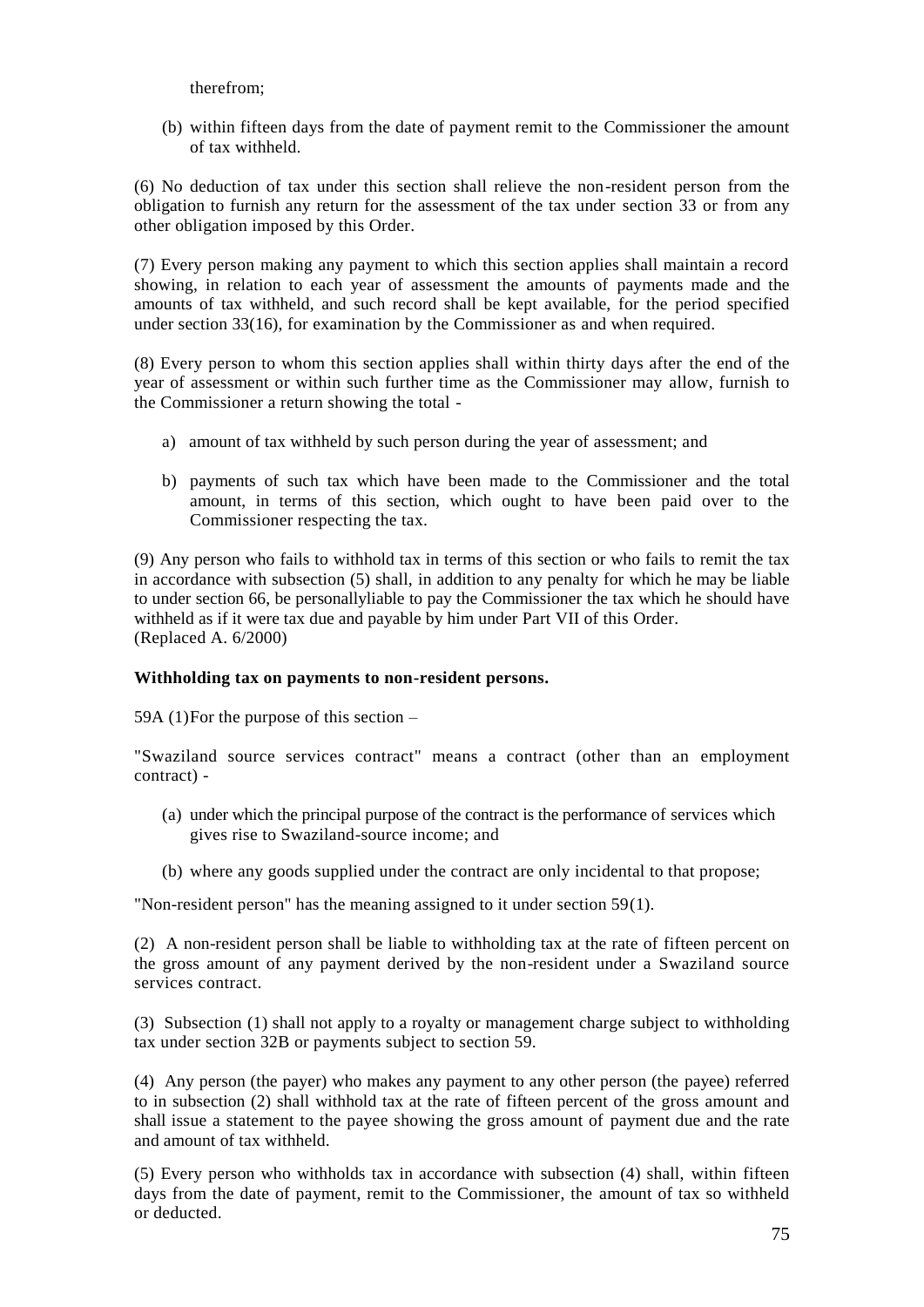(6) The tax withheld under this section shall be on account of the liability to tax of the nonresident person on the profits derived from the contract. (Amended A. 4/ 2008)

(7) Every person making any payment to which this section applies shall maintain, and keep available for the period specified under section 33(16) for inspection by the Commissioner, records showing, in relation to each year of assessment -

- (a) payments made to the non-resident persons; and
- (b) tax withheld from such payments

(8) Every person (the payer) to whom this section applies shall within thirty days after the end of the year of assessment or within such further time as the Commissioner may allow, furnish to the Commissioner a return showing

- (a) the amounts paid or payable to the non-resident person;
- (b) the amounts of tax withheld; and
- (c) such other information as the Commissioner may, in writing, by notice or other means, require.

(8a) The deduction of tax under this section shall not relieve the person liable to taxation from the obligation to deliver a return for the assessment of the tax or any return as provided under section 33 or from any other obligation imposed by this Order. (Added A. 4/2008)

(9) Where any person who is required to withhold tax from any payment made by him, fails to withhold such tax or having withheld such tax fails to remit such tax to the Commissioner, as required, shall, in addition to any penalty for which he may be liable under section 66, be personally liable to pay to the Commissioner the amount of tax, which he failed to withhold or remit, as if it were tax due and payable by him under Part VII of this Order. (Added A. 6/2000)

### **Issuance of a directive to withhold tax in certain cases of non-compliance**

59B. (1) Where the Commissioner detects that there is non-compliance by any person or persons with the obligations imposed by this Order, the Commissioner may issue a directive to any person, or a directive of a general nature to all persons to withhold tax from any money which -

- (a) is due or may become due to the person or persons liable to taxation;
- (b) the person or persons hold or may subsequently hold for or on account of the person or persons liable to taxation; or,
- (c) the person or persons has authority from some other person to pay to the person or persons liable to taxation,

at the rate specified under subsection (2).

(2) The amount of tax to be withheld in respect of a directive issued under subsection (1) shall be at the rate of ten per cent on the amount due as contemplated in subsection (1).

(3) Where, upon application by the person affected by a directive given under subsection (1), the Commissioner is satisfied that the tax directed to be deducted is excessive in relation to the tax likely to be charged upon assessment, the Commissioner may -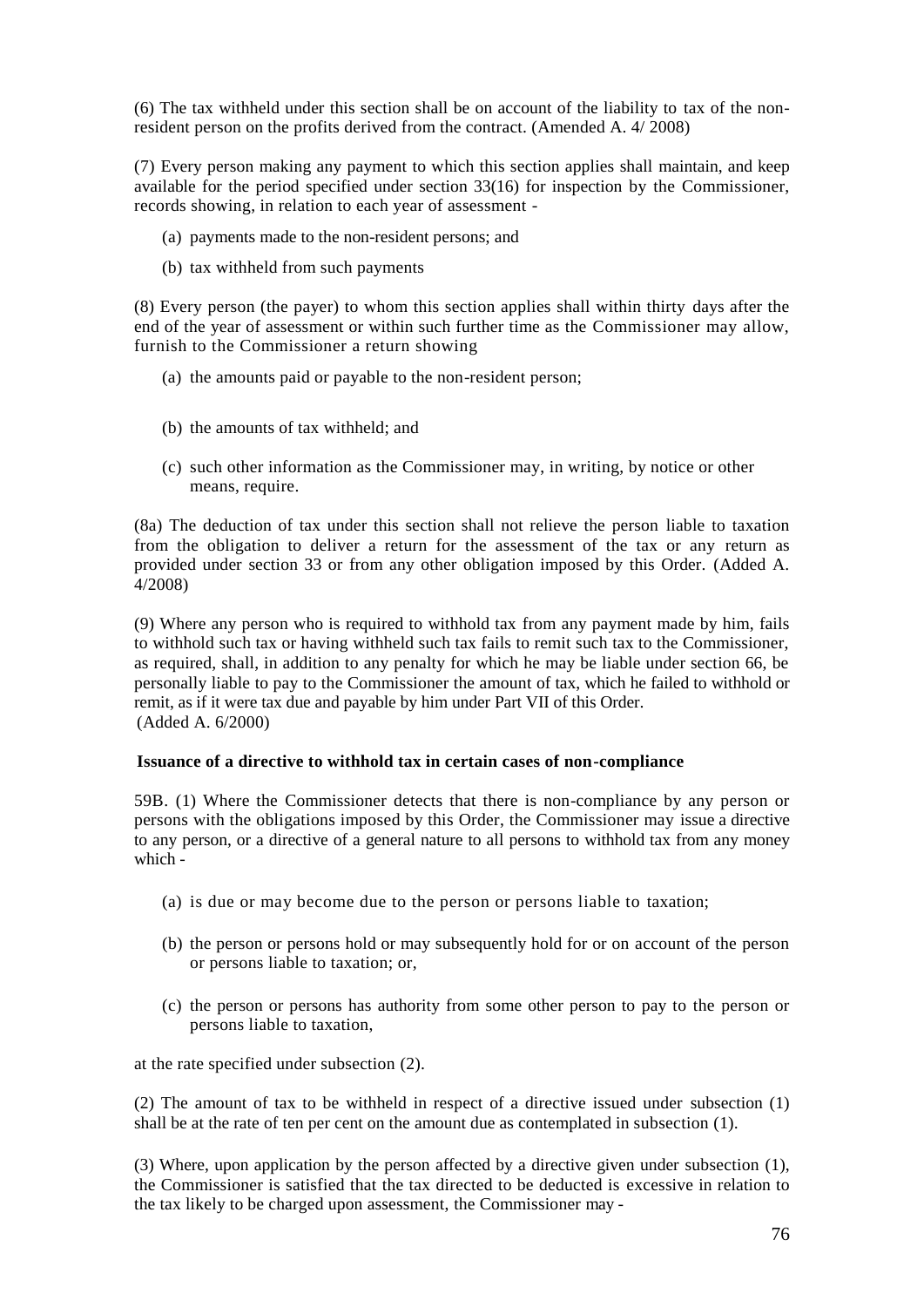- (a) vary the amount to be deducted; or,
- (b) cancel the directive and accept such security for payment as appears to him to be reasonable.
- (4) Every person who has deducted any tax under subsection (2) shall
	- (a) furnish to such person from whom tax has been deducted a certificate showing the amount of the tax deducted;
	- (b) remit to the Commissioner the amount of tax deducted within fifteen days of the date of service of the directive or, if on such date no money is due from him to, or is held by him for or on account of, that person, within fifteen days of the date on which such money becomes due to, or available for or on account of that person.

(5) Every person making any payment to which this section applies shall maintain a record showing in relation to each year of assessment -

- (a) the amounts deducted, in respect of which a directive has been given; and,
- (b) the amounts of tax deducted under such directive,

and such record shall be kept for the period specified under section 35 *bis*(3) for examination by the Commissioner as and when required.

(6) The deduction of tax under this section shall not relieve the person liable to taxation from the obligation to deliver a return for the assessment of the tax or any return as provided under section 33 or from any other obligation imposed by this Order.

(7) Where the Commissioner has issued a directive of a general nature under subsection (1), the Commissioner shall on application made to him by any person to whom the withholding tax applies by reason of the provisions of subsection (1), issue to such person a certificate of exemption if the person satisfies the Commissioner that he has regularly complied with the obligations imposed on such person under the Order.

(8) Any person who fails to deduct tax in accordance with subsection (1), shall, in addition to any penalty for which may be liable under section 66, be personally liable to pay the Commissioner the tax which he should have deducted as if it were tax due and payable by him under Part VII of this Order. (Added A. 5/2004; Replaced A. 4/2008)

# **Notification to the Commissioner on agreements entered into with nonresident persons**

59C. Every person who enters into an agreement with a non-resident person, as defined in section 59, for services to be performed or rendered in Swaziland under which payments (other than payments to which the Second Schedule applies) will be made to a non-resident person shall, within thirty days of the date of entering into such agreement, notify the Commissioner in writing of –

- (a) the nature of such agreement;
- (b) the commencement and likely duration of the agreement;
- (c) the total amount estimated to be payable under the agreement to the non-resident person; and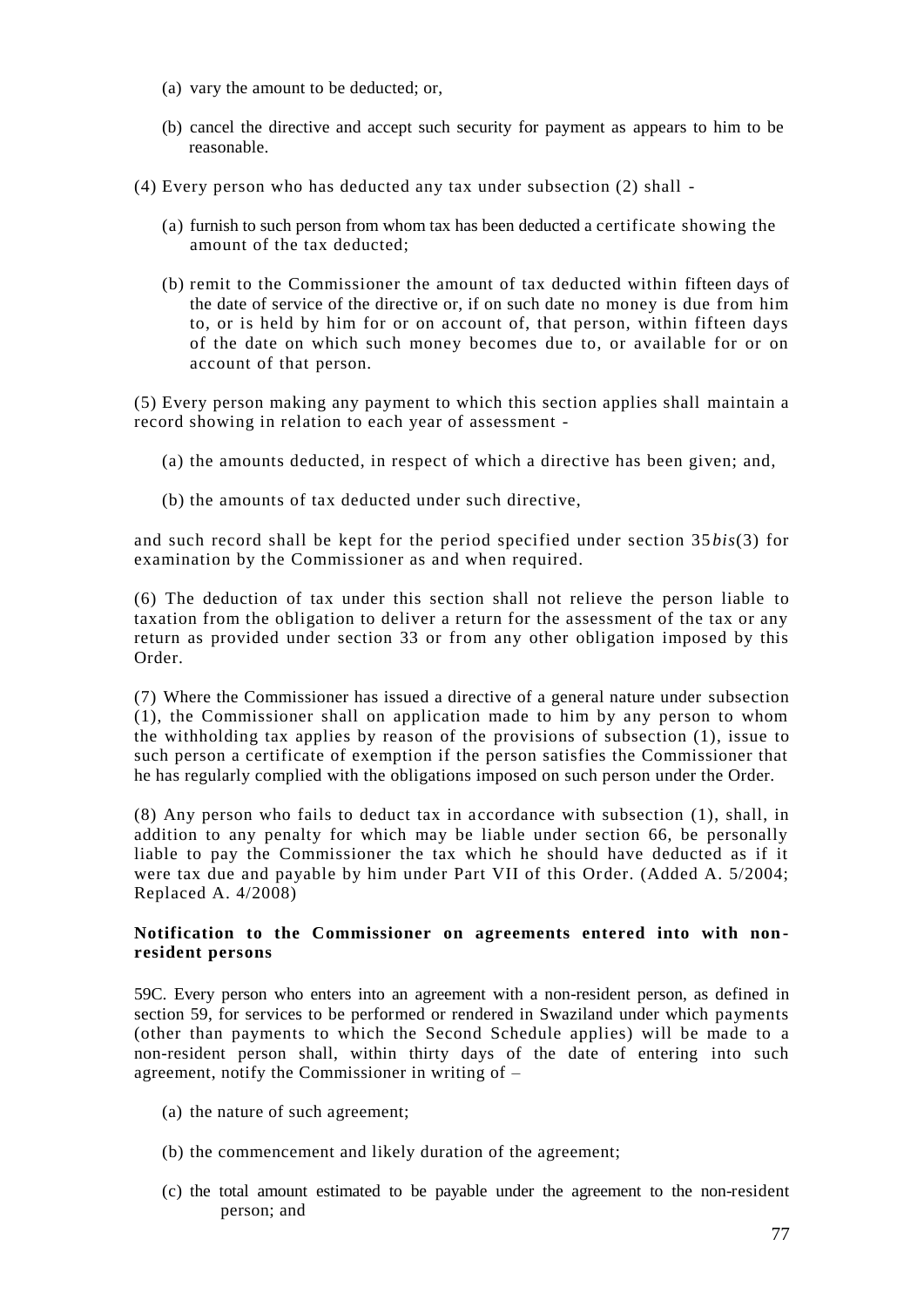(d) the name, postal and physical address of the non-resident person to whom payments under the agreement will accrue.

(Added A. 7/2007)

## **Person by whom the tax is payable.**

- 60. Subject to this Order, the taxes leviable shall be payable
	- (a) by the representative taxpayer in respect of any income received or controlled by him in his representative capacity;
	- (b) in respect of every other income and in all other cases, but subject to section 59, by the person by whom the income is received or to whom or in whose favour it accrues or is deemed to accrue who is legally entitled to the receipt thereof:

Provided that any person who is required under this Order to include in his income any income which has been received by or in favour of his minor child shall be entitled to recover from the funds held by or on behalf of such child such proportion of the taxation paid by him under this Order as is due to the inclusion in his income of the income of such child.

### **Recovery of tax.**

61. (1) Any tax, (including any interest or penalty payable to the Commissioner under this Order) shall, when it becomes due or is payable, be deemed to be a debt due to the Government and shall be payable to the Commissioner in the manner and at the place prescribed.

(2) If any person fails to pay any tax when it becomes due or is payable by him, the Commissioner may file with the clerk or registrar of any court a statement certified by him as correct and setting forth the amount of the tax so due or payable by such person, and such statement shall thereupon have all the effects of, and any proceedings may be taken thereon, as if it were a civil judgment lawfully given in such court in favour of the Commissioner for a liquid debt for the amount specified in the statement.

(3) Notwithstanding, anything in the Magistrate's Courts Act a statement for any amount whatsoever may he filed in terms of subsection (2) with the clerk of a Magistrate's Court having jurisdiction in respect of the person by whom such amount is payable in accordance with this Order

(4) The Commissioner may institute proceedings for the sequestration of the estate of any taxpayer and shall for the purposes of such proceedings he deemed to be the creditor in respect of any tax due by such taxpayer and any interest payable by him. (Deleted A. 6/1994: Added A. 7/2007)

(5) So much of any tax payable by any person under this Order as is due to the inclusion in his income of any income deemed to have been received by him or to be his income, as the case may be, in terms of sections  $11(3)$ ,  $(4)$ ,  $(5)$  or  $(6)$  may be recovered from the assets by which the income so included was produced.

(6) Notwithstanding the provisions of section 12, the Minister may remit wholly or in part any tax payable by any person, in terms of this Order if he is satisfied that it will be just and equitable to do so. (Amended A.6/1996)

### **Collection of taxes under Agreements made Under Section 68**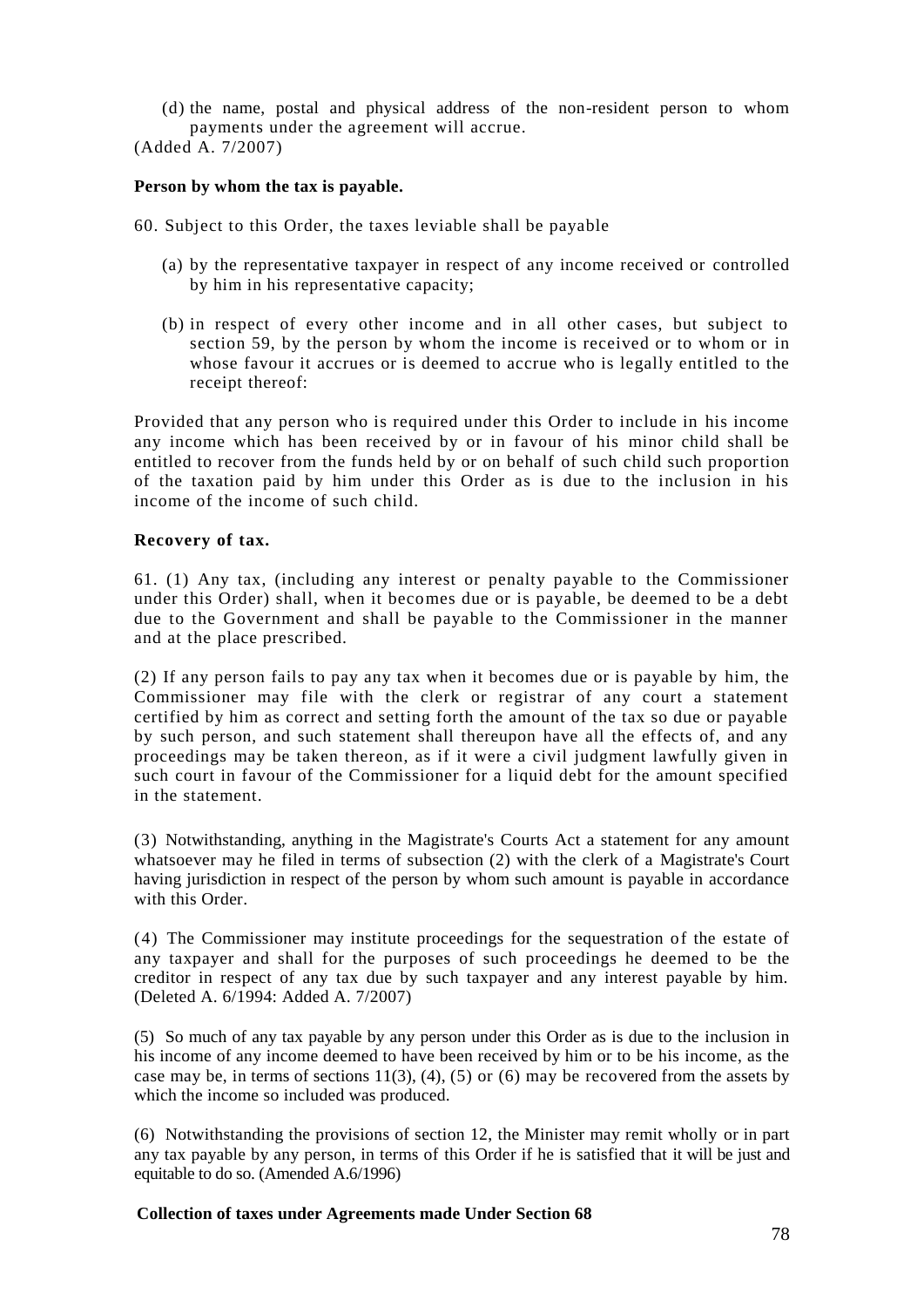61*bis* (1) Where an international agreement provides for reciprocal assistance in the collection of taxes and the Commissioner has received a request from another country pursuant to that agreement for the collection from any person in Swaziland of an amount due by that person under the income tax laws of that other country, the Commissioner may by notice in writing require the person to pay the amount on the date specified in the notice to the Commissioner for transmission to the competent authority in that other country.

(2) If a person fails to comply with a notice issued under subsection (1), the amount in question may be recovered for transmission to the competent authority in that other country as if it were tax payable by the person under this Order. (Added A. 7/2007 )

# **Tax to be a liquid debt.**

62. (1) Proceedings in any court for the recovery of any tax shall he deemed to be proceedings for the recovery of a liquid debt.

(2) It shall not be competent for any person in any proceedings in any court for the recovery of any tax to question the correctness of the assessment or any certified extract therefrom.

### **Conclusive evidence of making of assessment.**

63. The production of any document under the hand of the Commissioner purporting to be a copy of or extract from any assessment shall be conclusi*v*e evidence of the making of the assessment and, except in the case of proceedings on appeal against the assessment, shall be conclusive evidence that the amount and all the particulars of such assessment appearing in such document are correct.

### **PART VIII**

### **MISCELLANEOUS**

# **Refunds and set-off.**

64. (1) Any amount paid by any person in terms of the provisions of this Order shall be refundable to the extent that such amount exceeds -

(a) in the case where the amount was paid in respect of assessment, the amount so assessed; or

- (b) in any other case, the amount properly chargeable under this Order.
- (2) The Commissioner shall not authorize a refund under subsection  $(1)(b)$ , where -
	- (a) that amount was paid in accordance with the practice generally prevailing at the date of the payment; or
	- (b) the refund is claimed by that person
		- (i) after a period of three years after the end of that year of assessment, in the case where -
			- (A) that amount constitutes an amount of employees' tax withheld during any year of assessment from the remuneration of that person under the provisions of the Second Schedule;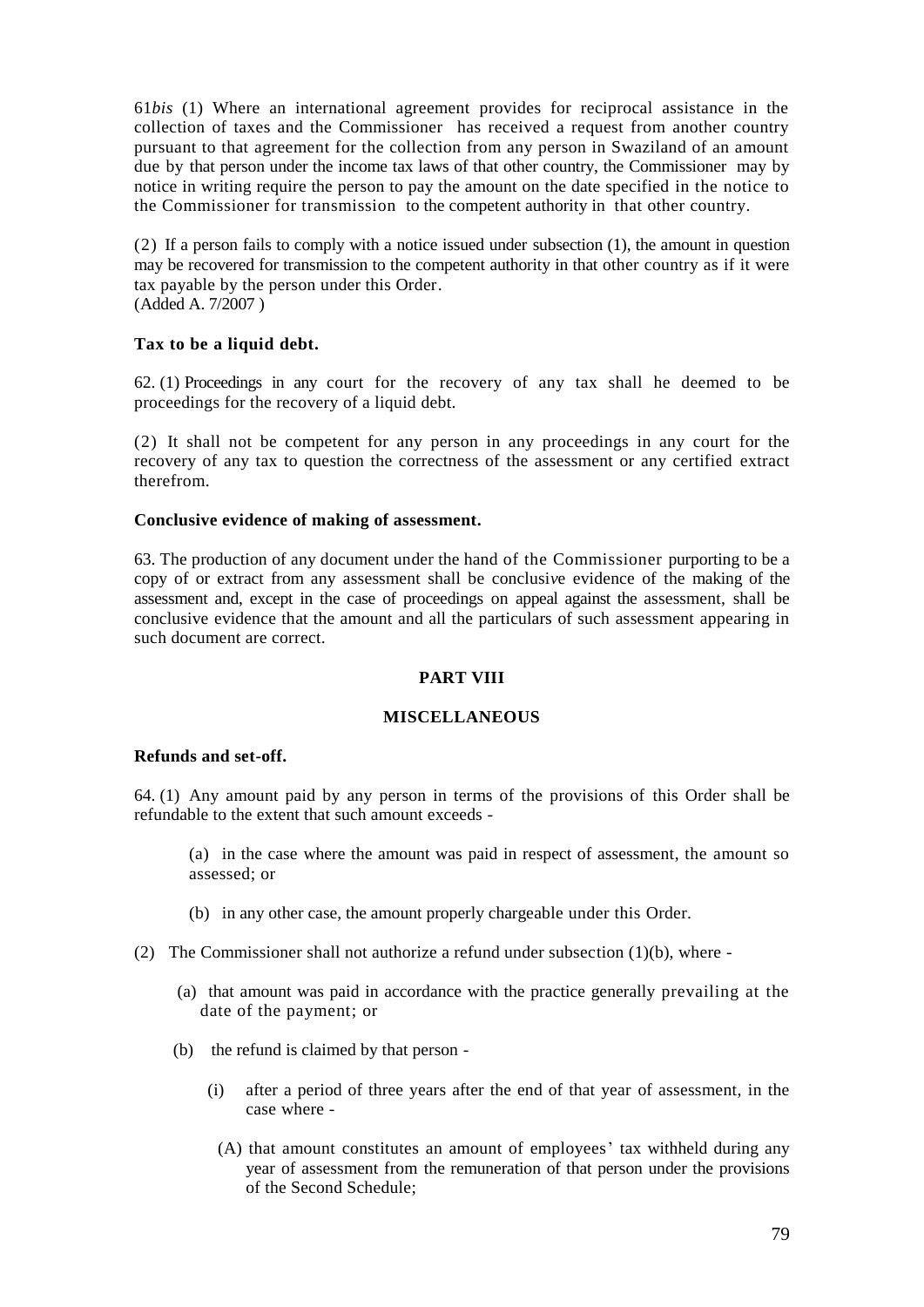- (B) that person's income for that year of assessment consisted solely of remuneration as defined in the Second Schedule; or,
- (C) that person was not required under any provision of this Order to furnish a return of income for that year of assessment and did not render such a return during the period of three years since the end of that year of assessment; or,
- (ii) in any other case, after a period of three years from the date of date of the official receipt acknowledging such payment or, where more than one such payment was made, the date of the official receipt acknowledging the latest of such payments.

(3) Where any refund contemplated in subsection (1) is due to any person who has failed to pay any amount of tax, additional tax, duty, levy, charge, interest or penalty levied or imposed under this Order or any other law administered by the Commissioner, within the period prescribed for payment of the amount, the Commissioner may set off against the amount which the person has failed to pay, any amount which has become refundable to the person under this section. (Replaced A. 7/2007)

#### **Transactions, operations or schemes for purposes of avoiding or postponing liability for or reducing amounts of taxes on income.**

65. (1) If any transaction, operation or scheme (whether entered into or carried out before or after the commencement of this Order, including a transaction, operation or scheme involving the alienation of property) has been entered into or carried out which has the effect of avoiding or postponing liability for any tax, duty or levy or income (including any such tax, duty or levy imposed by any previous law), or of reducing the amount thereof, and which, in the opinion of the Commissioner, having regard to the circumstances under which the transaction, operation or scheme was entered into or carried out -

- (a) was entered into or carried out by means or in a manner which would not normally be employed in the entering into or carrying out of a transaction, operation or scheme of the nature of the transactions, operation or scheme in question; or
- (b) has created rights or obligations which would not normally be created between persons dealing at arm's length under any transaction, operation or scheme of the nature of the transaction, operation or scheme in question:

and the Commissioner is of the opinion that the avoidance or the postponement of such liability, or the reduction of the amount of such liability was the sole or one of the main purposes of the transaction, operation or scheme, the Commissioner shall determine the liability for any tax, duty or levy on income and the amount thereof as if the transaction, operation or scheme had not been entered into or carried out or in such manner as in the circumstances of the case he deems appropriate for the prevention or diminution of such avoidance, postponement or reduction.

(2) If the Commissioner is satisfied that any agreement or any change in the shareholding in any company, as a direct or indirect result of which income has been received by or has accrued to such company during any year of assessment, has, at any time before or after the commencement of this Order, been entered into or effected by any person solely or mainly for the purpose of utilizing any assessed loss or any balance of assessed loss incurred by the company in order to avoid liability on the part of such company or any other person for the payment of any tax, duty or levy on income, or to reduce the amount thereof, the set-off of any such assessed loss or balance of assessed loss against any such income shall be disallowed.

(3) For the purposes of subsection (1) any transaction, operation or scheme, whether entered into or carried out before or after the commencement of this Order, whereby any person, other than a company, who is ordinarily resident or carrying on business in Swaziland, has disposed of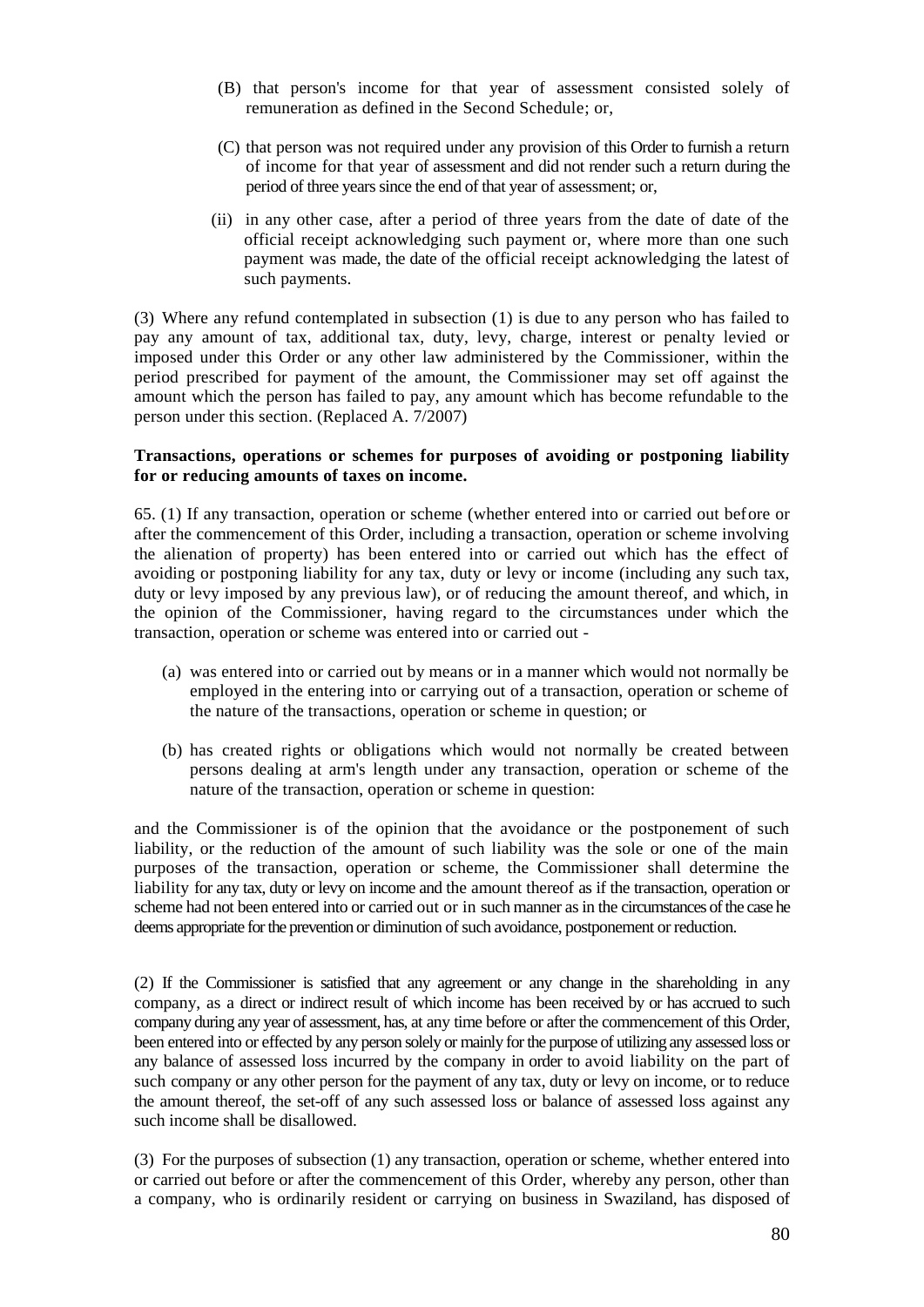shares held by such person or such company in any company registered or incorporated in Swaziland to any person, other than a company, not ordinary resident nor carrying on business in Swaziland or to any company registered outside Swaziland, shall, unless it is proved to the satisfaction of the Commissioner that the parties are independent persons dealing at arm's length with each other, be deemed to be a transaction, an operation or a scheme entered into or carried out by means or in a manner not normally employed in the entering into or carrying out of such transaction, operation or scheme in question.

(4) Any decision of the Commissioner under subsection (1), (2) or (3) shall be subject to objection and appeal, and if in any proceedings relating thereto it is proved that the transaction, operation, scheme, agreement or change in shareholding in question would result in the avoidance or the postponement of liability for payment of any tax, duty, or levy on income or in the reduction of the amount thereof, it shall be presumed, until the contrary is proved -

- (a) in the case of any such transaction, operation or scheme, that its sole or one of its main purposes was the avoidance or the postponement of such liability or the reduction of the amount of such liability; or
- (b) in the case of any such agreement or change in shareholding, that is has been entered into or effected solely or mainly for the purpose of utilizing the assessed loss or balance of assessed loss in question in order to avoid or postpone such liability or to reduce the amount thereof.

# **Income Splitting**

65*bis*. (1) Where a taxpayer attempts to split income with another person, the Commissioner may adjust the taxable income of the taxpayer and the other person to prevent any reduction in tax payable as a result of the income splitting.

- (2) A taxpayer is treated as having attempted to split income where
	- (a) the taxpayer transfers income, directly or indirectly, to an associate; or
	- (b) the taxpayer transfers property (including money), directly or indirectly, to an associate with the result that the associate receives or enjoys the income from that property,

where the reason or one of the reasons for the transfer is to lower the total tax payable upon the income of the transferor and transferee.

(3) In determining whether the taxpayer is seeking to split income, the Commissioner shall consider the value, if any, given by the associate for the transfer.

(Added A.11/2011)

### **Dividend Stripping**

65*ter.*(1) Where a company takes part in a transaction in the nature of a dividend stripping and receives a dividend from a company ordinarily resident in Swaziland in the transaction, the company receiving the dividend shall include the dividend in gross income to the extent to which the Commissioner considers necessary to offset any decrease in the value of shares in respect of which the dividend is paid or in the value of any other property caused by the payment of the dividend.

(2) In any such transaction, the Commissioner may also reduce the amount of any deduction arising to the extent to which it represents the decrease in value of the shares or other property. (Added A.11/2011)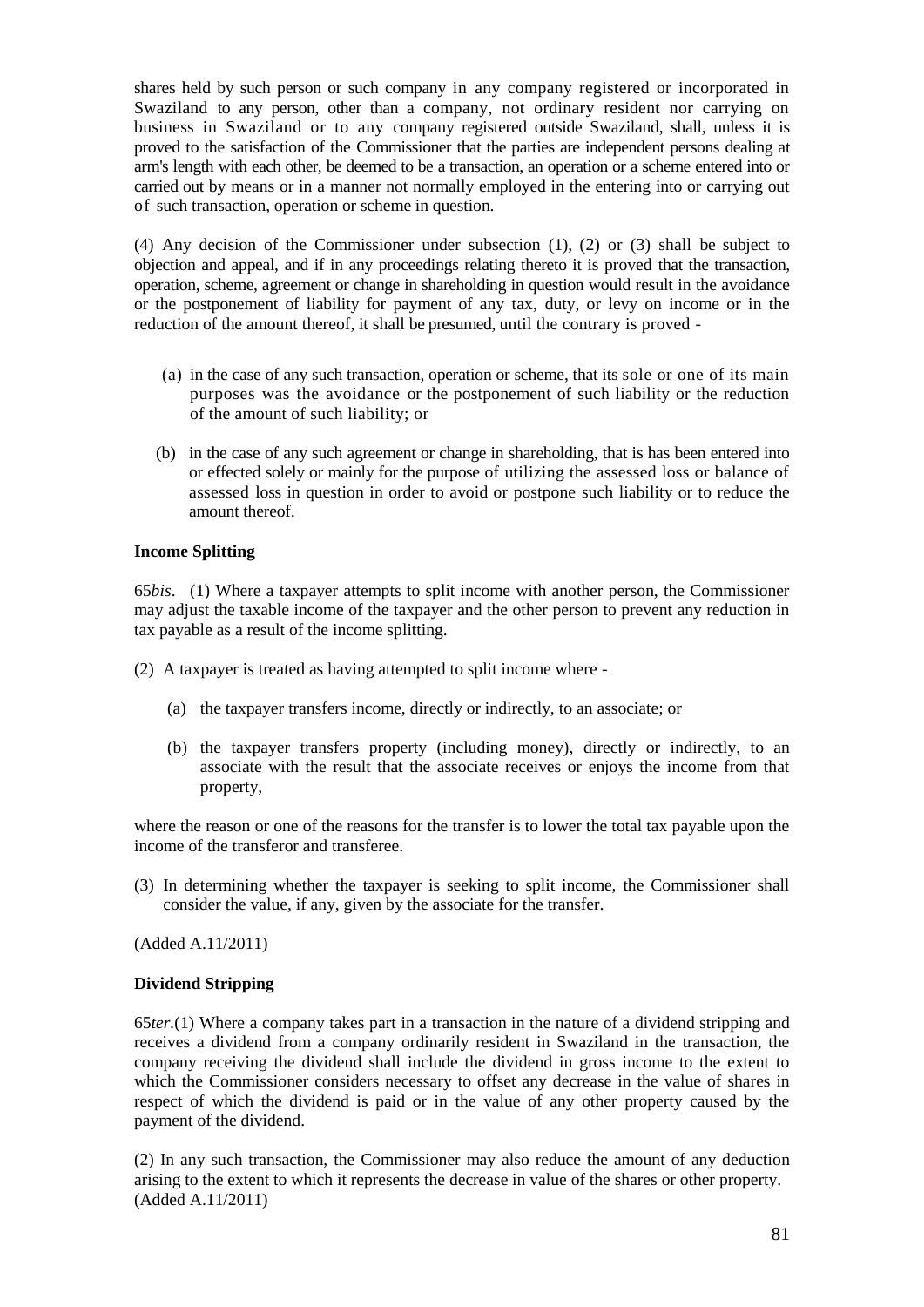#### **Offences.**

66.(1) A person who -

- (a) fails or neglects to furnish, file or submit any return or document as and when required by or under this Order;
- (b) without just cause shown by him, refuses or neglects to
	- (i) furnish, produce or make available any information or document;
	- (ii) reply to or answer truly and fully, any questions put to him;
	- (iii) produce any books or papers required of him by the Commissioner or any officer; or,
	- (iv) attend and give evidence,

as when required in terms of this Order;

- (c) fails to show in any return made by him any portion of the gross income received by or accrued to or in favour of himself or fails to disclose to the Commissioner when making such return any material facts which should have been disclosed;
- (d) fails to show in any return prepared or rendered by him on behalf of any other person any portion of the gross income received by or accrued to or in favour of such other person or fails to disclose to the Commissioner, when preparing or making such return, any facts which if so disclosed, might result in increased taxation;
- (e) obstructs or hinders any officer in the discharge of his duties under this Order;
- (f) holds himself out as an officer engaged in carrying out the provisions of this Order;
- (g) submits or furnishes a false certificate or statement under section 34;
- (h) fails to keep a proper record of his transactions as required by section 35*bis*;
- (i) without just cause fails to comply with the provisions of section 49, where that person has been declared to be the agent of any other person as contemplated in that section;
- (j) without just cause fails to comply with the provisions of section 5, 34*ter,* 36 or 59C; or,

(k) not being a person whose gross income consists solely of salary, wages or similar compensation for personal services, without just cause shown by him, fails to retain for a period of five years from the date of the last entry therein all ledgers, cash books, journals, cheque books, paid cheques, bank statements, invoices, stock list and all other books of account relating to any trade carried on by him and recording the details from which his returns for the assessment of taxes under this Order were prepared;

(m) fails or neglects to apply to the Commissioner for registration as a taxpayer as required by subsection (1) of section 33*quat*, or having so applied fails or neglects to notify the Commissioner of any change of his address, (Added A.11/2011)

commits an offence and shall be liable on conviction to a fine not exceeding ten thousand emalangeni, or to imprisonment for a term not exceeding one year, or to both such fine and term of imprisonment.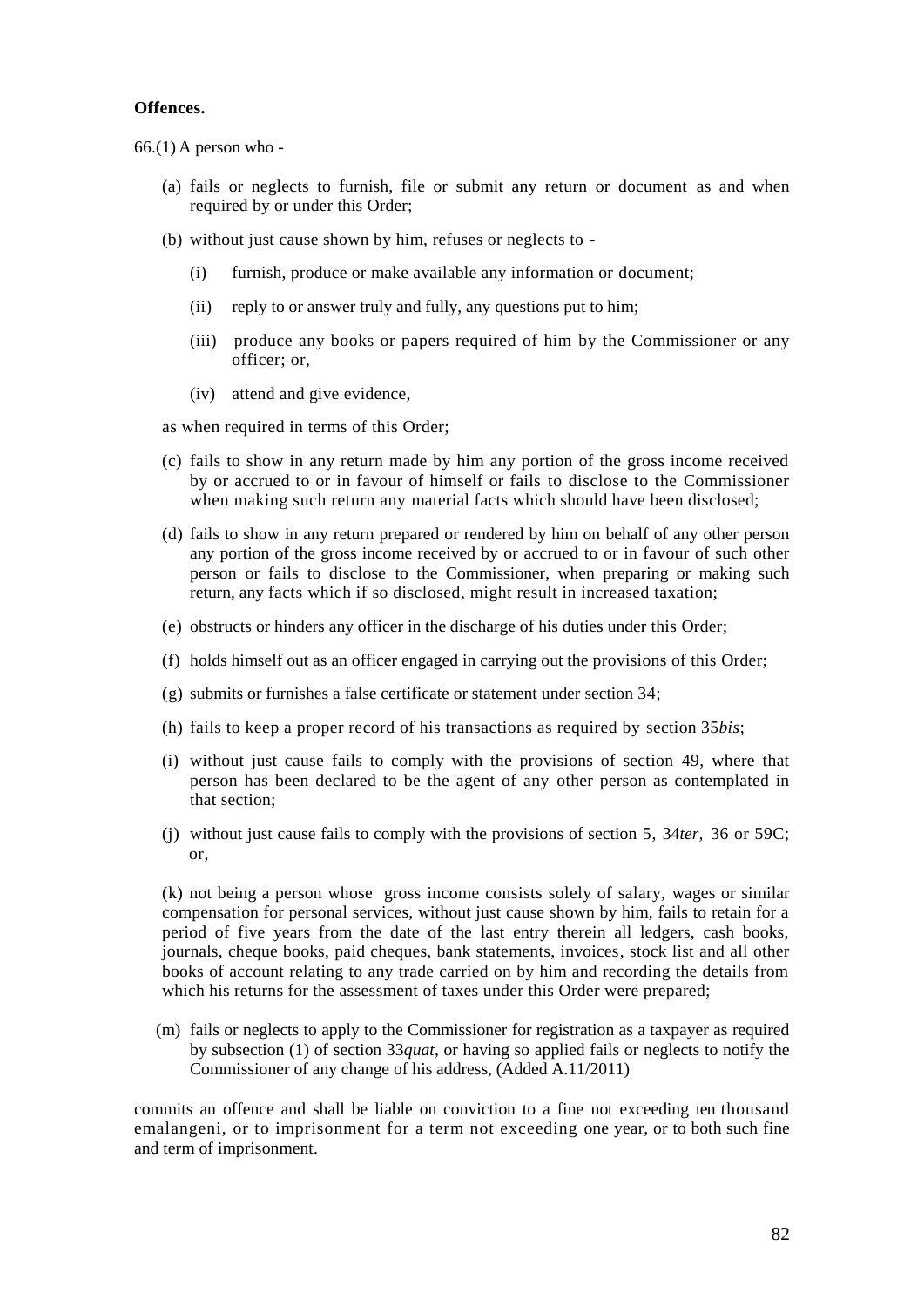- (4) A person who
	- (a) fails to withhold, remit and account for any withholding tax imposed under this Order;
	- (b) fails to comply with the provisions of section 32E; or
	- (c) has in any manner, evaded or defeated, or attempted to evade or defeat, tax imposed by this Order, or the payment or collection of such tax,

commits an offence and, in addition to any penalty otherwise provided, shall be liable on conviction to a fine not exceeding fifty thousand emalangeni, or to imprisonment for a term not exceeding five years or to both such fine and term of imprisonment.

(3) A person who has been convicted under subsection (1) or subsection (2) of failing to furnish any return, information or reply who thereafter fails within any period deemed by the Commissioner to be reasonable and of which notice has been given to him by the Commissioner, to furnish the return, information or reply in respect of which the offence was committed, commits an offence and shall be liable, on conviction, to a fine of fifty emalangeni for each day during which such default continues or to imprisonment without the option of a fine for a period not exceeding one year.

(4) A person who, with intent to evade or to assist any other person to evade, assessment or taxation -

- (a) makes or causes or allows to be made any false statement of entry in any return rendered in terms of this Order or signs any statement or return so rendered without reasonable grounds for believing it to be true:
- (b) gives any false answer, whether orally or in writing, to any request for information made under this Order by the Commissioner or any person duly authorized by him or any officer referred to in section 4;
- (c) prepares or maintains or authorizes the preparation or maintenance of any false books of account or other records or falsifies or authorises the falsification of any books of account or records; or,
- (d) makes use of any fraud, art or contrivance whatsoever, or authorises the use of any such fraud, art or contrivance,

commits an offence and, in addition to any penalty otherwise provided, shall he liable on conviction to a fine not exceeding fifty thousand emalangeni, or to imprisonment for a term not exceeding five years, or to both such fine and term of imprisonment.

(5) If, in any proceedings under this section it is proved that any false statement or entry is made in any return rendered under this Order by or on behalf of any taxpayer or in any books of account or other records of any taxpayer, such taxpayer shall be presumed, until the contrary is proved, to have made or to have caused or allowed to be made such false statement or entry with intent to evade assessment or taxation, and any other person who made any such false statement or entry shall be presumed, until the contrary is proved, to have made such false statement or entry with intent to assist the taxpayer to evade assessment or taxation.

(6)The Commissioner may transfer information or documents concerning any person to the Director of Public Prosecutions to enable the Director to bring charges against the person in respect of an offence set out in this section. (Replaced A. 7/2007)

### **Authentication and service of documents.**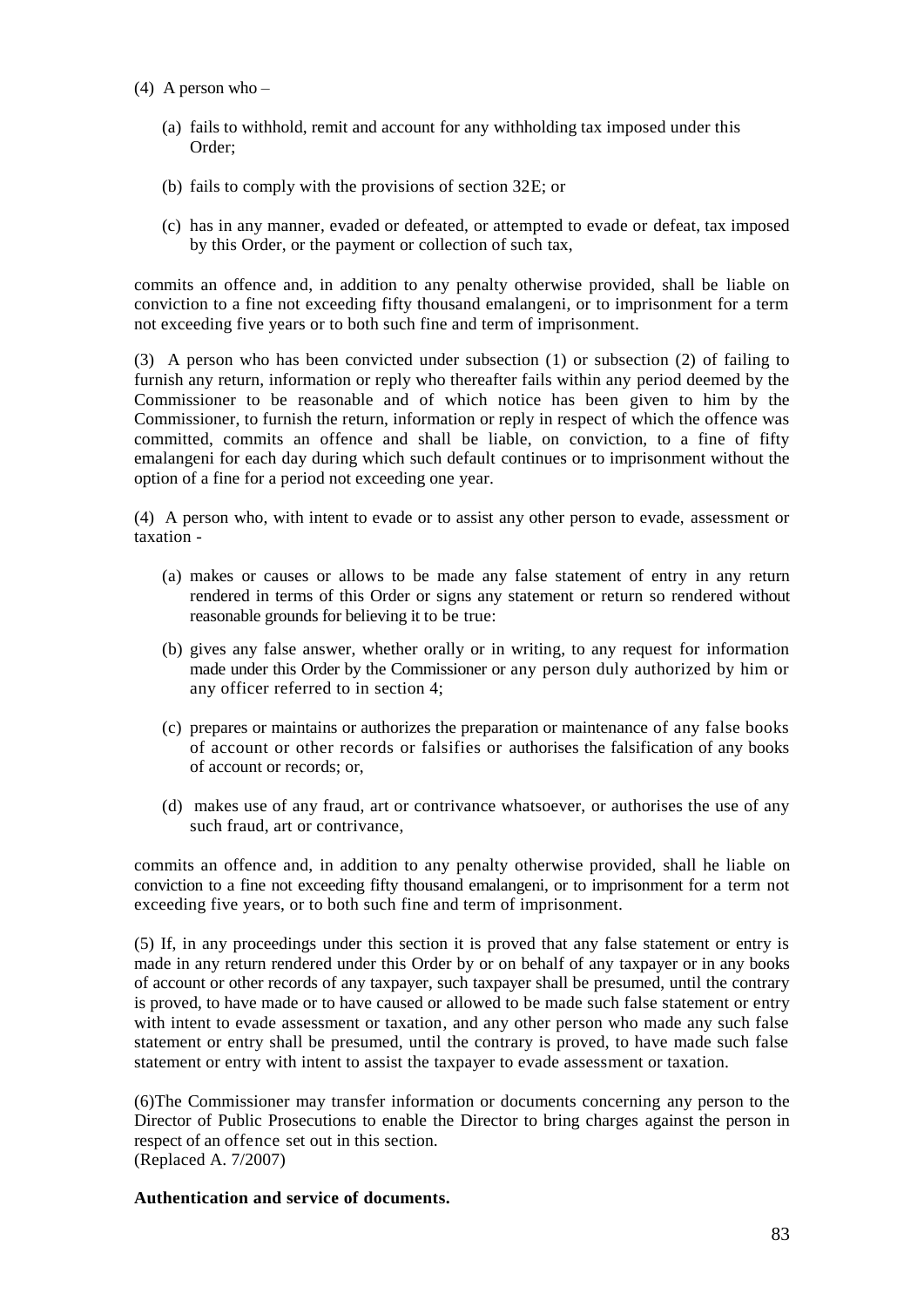67. (1) Every form, notice demand or other document issued or given by or on behalf of the Commissioner or other officer under this Order shall be sufficiently authenticated if the name of the Commissioner or Officer by whom it is issued or given is stamped or printed thereon.

(2) Any notice required or authorized under this Order to be served upon any person shall be sufficiently and effectively served -

- (a) If personally served upon him; or
- (b)If left at his usual or last place of abode or office or place of business in Swaziland; or
- (c) If sent in a registered letter addressed to such place of abode, office or place of business or to his usual or last known postal address:

Provided that in the case of a company, it shall be sufficiently and effectively served if personally served on the public officer of the company or delivered to him or left at the company's address for service under this Order, or, if the company has lodged no address for service as required by this Order, then if the notice is left at or sent in a registered letter by  $\frac{1}{2}$ post addressed to any office of the company in Swaziland or any premises therein where it carries on business.

### **Double taxation agreements.**

68. (1) The Minister may enter into an agreement on behalf of the Government of Swaziland with the Government of any other country with a view to the prevention, mitigation or discontinuance of the levying under the laws of Swaziland and of the other country of tax on income in respect of the same income or to the rendering of reciprocal assistance in the administration of and in the collection of taxes under the tax laws of Swaziland and of the other country relating to income.

(2) As soon as practical after the conclusion of any such agreement the Minister shall by notice in the Gazette publish a copy thereof, whereupon the terms and conditions of such agreement shall as far as they relate to immunity, exemption or relief in respect of the Swaziland tax on income have effect as if enacted in this Order, but only if and for so long as such terms and conditions as far as they relate to immunity, exemption or relief in respect of such tax levied or leviable in the other country have the effect of law in such other country.

(3) The Minister may at any time revoke any notice under subsection (2) by a further notice in the Gazette, and the agreement notified in such earlier notice shall cease to have effect upon a date fixed in such later notice, but the revocation of any notice shall not affect the validity of anything previously done thereunder.

(4) This section shall apply to any agreement of the kind referred to in subsection (1) which was in force at the date of the commencement of this Order.

(5) Notwithstanding section 5, there may be disclosed to any authorized officer of the country mentioned in any notice issued in terms of subsection (2), the facts, knowledge of which is necessary to enable it to be determined whether immunity, exemption or relief ought to be given or which it is necessary to disclose or to arrangements notified in such notice.

### **Practice notes**

68*bis*. (1) To achieve consistency in the administration of this Order and to provide guidance to taxpayers and officers employed in carrying out the provisions of this Order, the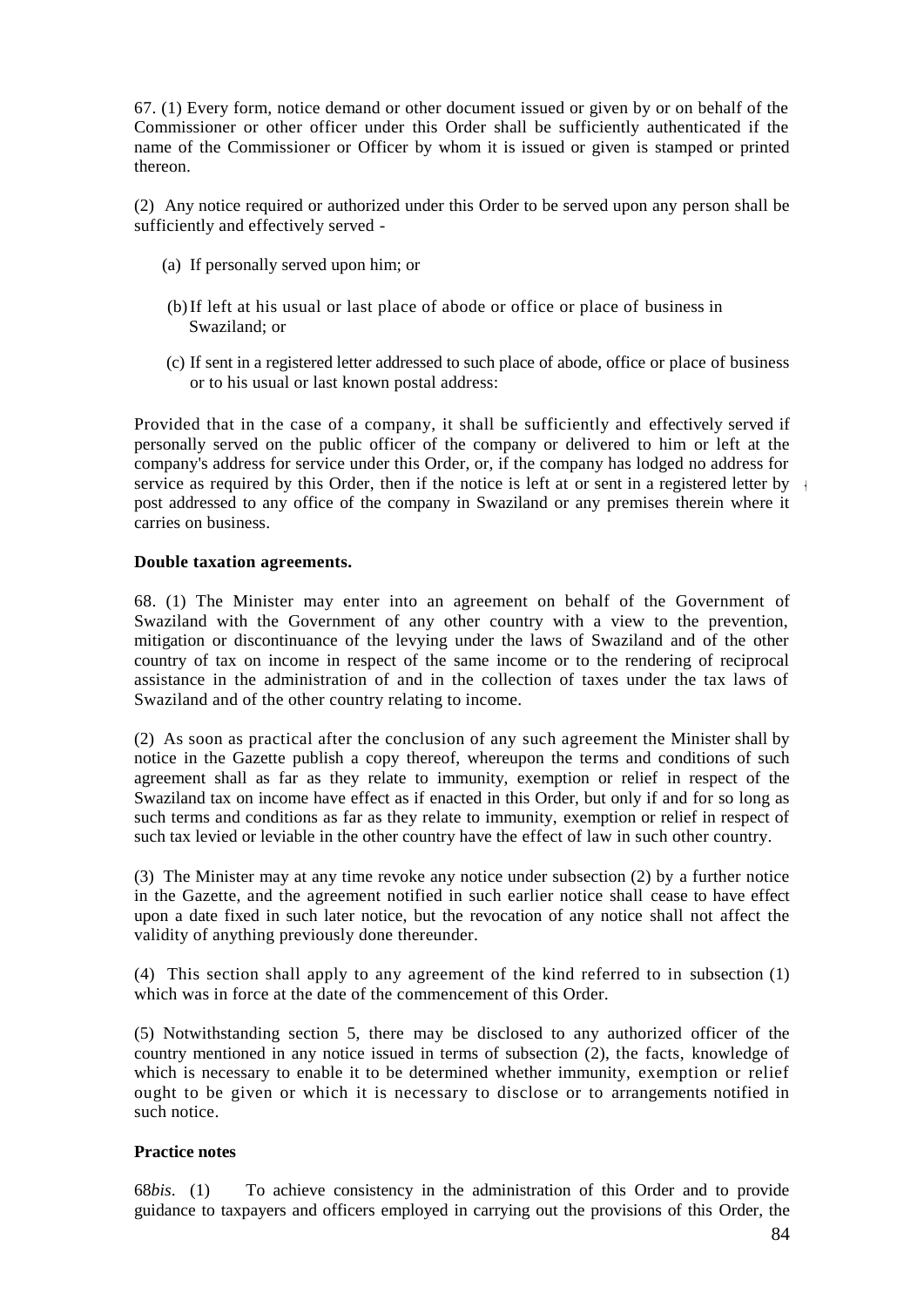Commissioner may issue practice notes setting out the Commissioner's interpretation of this Order.

(2) A practice note is binding on the Commissioner until revoked.

(3) A practice note is not binding on a taxpayer. (Added A.11/2011)

# **Private rulings**

68*ter*. (1) The Commissioner may, upon application in writing by a taxpayer, issue to the taxpayer a private ruling setting out the Commissioner's position regarding the application of this Order to a transaction proposed by the taxpayer.

(2) Provided the taxpayer has made a full and true disclosure of the nature of all aspects of the transaction relevant to the ruling and the transaction proceeds in all material respects as described in the taxpayer's application for the ruling, the ruling shall be binding on the Commissioner with respect to the application to the transaction of the law as it stood at the time of the ruling.

(3) Where there is any inconsistency between a practice note and a private ruling, priority is given to the terms of the private ruling. (Added A.11/2011)

# **Regulations.**

69. (1) The Minister may make regulations for all or any of the following purposes –

- (a) prescribing the duties of all persons engaged or employed in the administration of this Order;
- (b) defining the limits of areas within which such persons are to act;
- (c) prescribing the nature of the accounts to be rendered by any taxpayer in support of any return rendered under this Order and the manner in which such accounts shall be authenticated;
- (d) providing that, to avoid duplicate payment in Swaziland in any case in respect of the same year or period, the Commissioner may make such allowance or refund as he shall deem just and in such manner as may be prescribed:
- (e) generally for giving effect to the purposes of the Order.
- (2)(a) Notwithstanding any other provisions of this Order, where the Minister is satisfied that a new business is beneficial to the development of the economy, he may, with the prior consent of Cabinet, nominate such business as a development enterprise, and he may issue an order, known as "development approval order" in respect of such business, granting additional tax concessions to such business;
	- (b) (i) Any person seeking tax concession under this subsection shall, prior to the commencement of business, apply to the Minister in a manner prescribed by him;

(ii) The Minister may, upon examination of such application, grant or refuse to grant, in writing a tax concession for the purpose of this sub-section;

(iii) The Minister's decision under paragraph (ii) shall be final.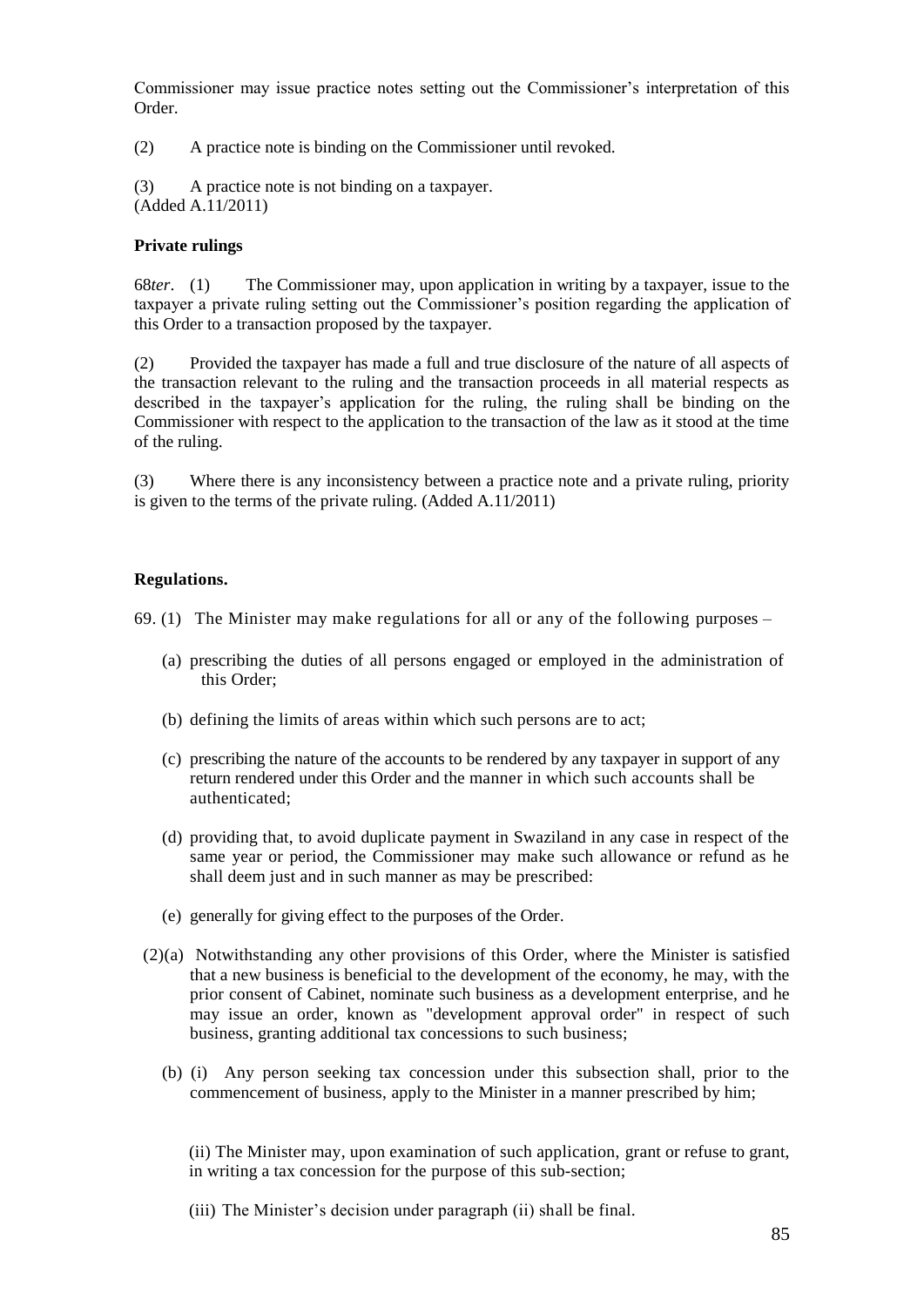- (c) A development approval order may be issued subject to such conditions, and for such period of time, as the Minister deems fit;
- (d) The Minister shall, within twenty one days of the issue of a development order under paragraph (a), cause to be published, by notice in the Gazette the name and address of the business nominated as a development enterprise under paragraph (a);
- (e) The Minister may, at any time, with the concurrence of Cabinet, amend or revoke a development approval order issued in terms of the subsection;

Provided that where the Minister has cause to revoke a development approval order, he shall, within a period of twenty one days, cause such revocation to be published, by notice, in the Gazette:

(f) Paragraphs (a) to (e) are deemed to have come into effect from 1st July 1984. (Replaced A. 9/1988)

- (3) (a) Not withstanding any other provision contained in this Order or in any other law, the Minister may, by notice published in the Gazette, make regulations requiring persons to obtain a tax compliance certificate for the purpose mentioned in such regulations;
	- (b) Every notice, published under subsection (a), shall be submitted for the approval of Parliament, within fifteen days of the notice being made, and if Parliament is not meeting, within fifteen days after it next meets:
	- (c) If any such notice is not submitted to Parliament within the time specified in subsection (b), or, if so submitted, is not approved by Parliament, the notice shall thereupon lapse, but without detracting from the validity of such notice before it so lapsed;
	- (d) Subject to paragraph (f), a person requiring a tax compliance certificate shall apply for such certificate either by himself or through his representative or agent to the Commissioner and a certificate granted under this section shall state that no tax is outstanding against the person or that satisfactory arrangements have been made by such person with the Commissioner for the payment of outstanding tax.
	- (e) The Commissioner shall not issue a tax compliance certificate where
		- (i) tax is outstanding against such person and that person has not made satisfactory arrangements with the Commissioner for the payment of the outstanding tax; and,
		- (ii) in addition to any other reasons as the Commissioner may determine, the person has not rendered returns of income in respect of any year of assessment or part thereof.

(f) The Commissioner shall, on application made to him by any person to whom paragraph (d) applies by reason of the provisions of subsection  $(3)(a)$ , issue to such person a tax compliance certificate if the person satisfies the Commissioner that he has regularly complied with the obligations imposed on such person under the Order.

(Added A. 11/1988; Amended A. 4/2008; Amended A.11/2011)

#### **Commissioner's annual report.**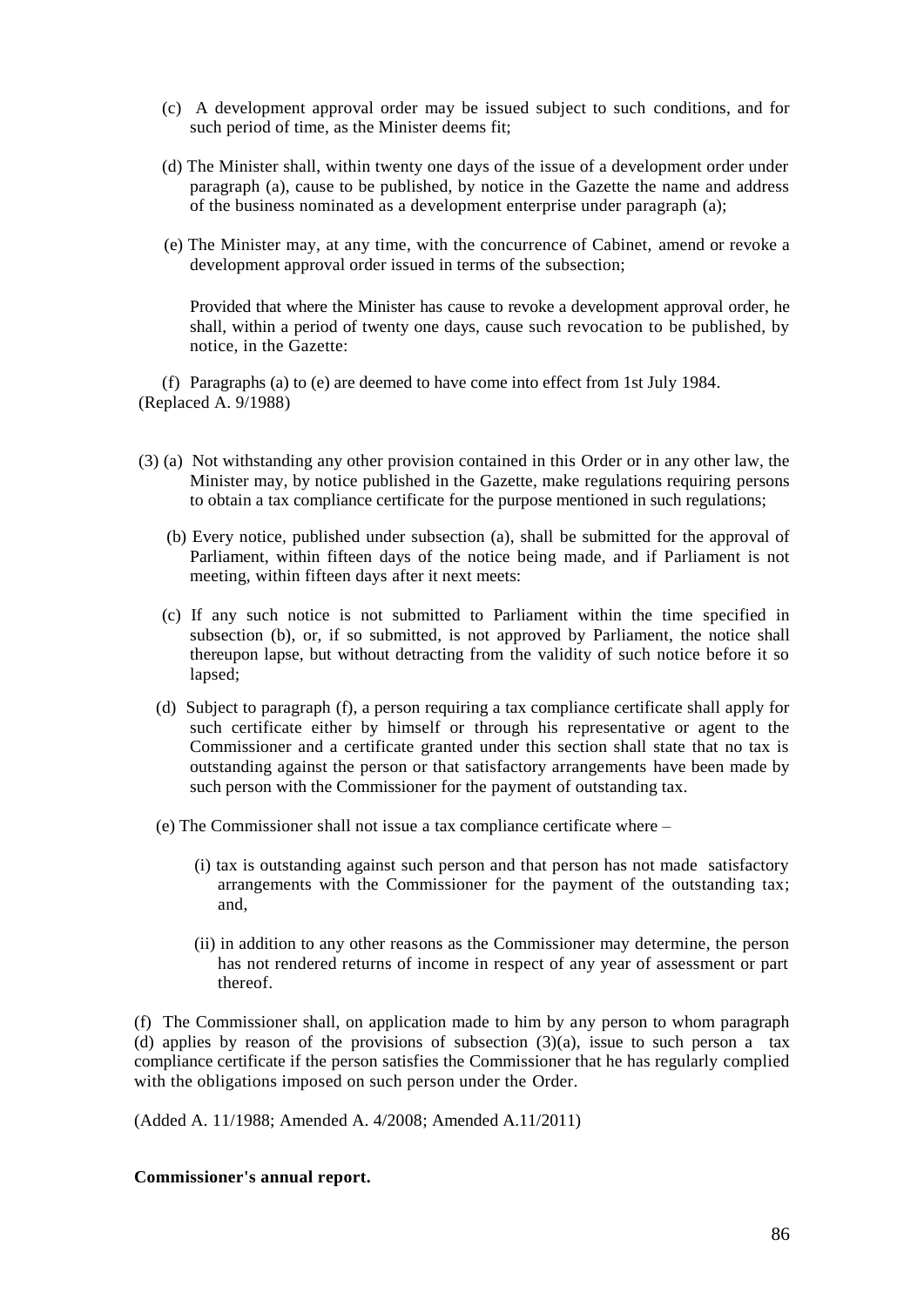69. *(bis)* The Commissioner shall, not later than six months after the end of each financial year, prepare and submit to the Minister an annual report setting out information relating to the operation of this Order during that financial year and such other information as the Minister may require. (Added A. 9/1979)

## **Taxpayer identification number**

69*ter.* The Commissioner may require a taxpayer to include the taxpayer identification number issued by the Commissioner to that taxpayer or in the case of a natural person his or her personal identification number in any return, notice, or other document used for the purposes of this Order. (Added A. 5/2004)

# **Transitional**

69*quat.* ( 1 ) After 30 June 2004, a person who was exempted from tax under the repealed section 12(5) of the Order may elect for the continuation of the benefit or right conferred to him under that section until the benefit of the exemption expires in accordance with the terms of the exemption or such grant.

(2) An election under section (1) shall be made in writing to the Commissioner by 31 July 2004.

(Added A. 5/2004)

### **Repeal.**

70. The Income Tax (Consolidation) Proclamation 1959 is hereby repealed:

Provided that any tax or other amount which but for such repeal would have been capable of being levied, assessed or recovered at the commencement of this Order, and all notices and returns issued or published in connection therewith, may be levied, assessed, recovered, issued or published as if such repeal had not been affected.

Provided further that paragraphs 3, 4, 5 and 11(2) of the First Schedule to the repealed Proclamation shall continue to apply to any farmer to whom paragraph 2 of the First Schedule hereto applies.

### **FIRST SCHEDULE**

# **COMPUTATION OF TAXABLE INCOME DERIVED FROM PASTORAL, AGRICULTURAL, PLANTATION OR OTHER FARMING OPERATIONS**

### **(Under section 10)**

1. For the purposes of this Schedule *"farmer"* means any person carrying on pastoral, agricultural, plantation or other farming operations.

2. (1) Every farmer who, in accordance with paragraph 2 of the First Schedule to the repealed Proclamation exercised an option not to have the values of livestock and produce held by him and not disposed of at the beginning and end of each year of assessment taken into account in the determination of the taxable income derived by him from farming shall, unless he elects otherwise, not have such values so taken into account.

(2) Every farmer (other than a company) who commences or re-commences farming operations on or after 1st July, 1975 and who has not in respect of such farming operations previously exercised an option whether the values of livestock and produce held by him and not disposed of at the beginning and end of each year of assessment shall or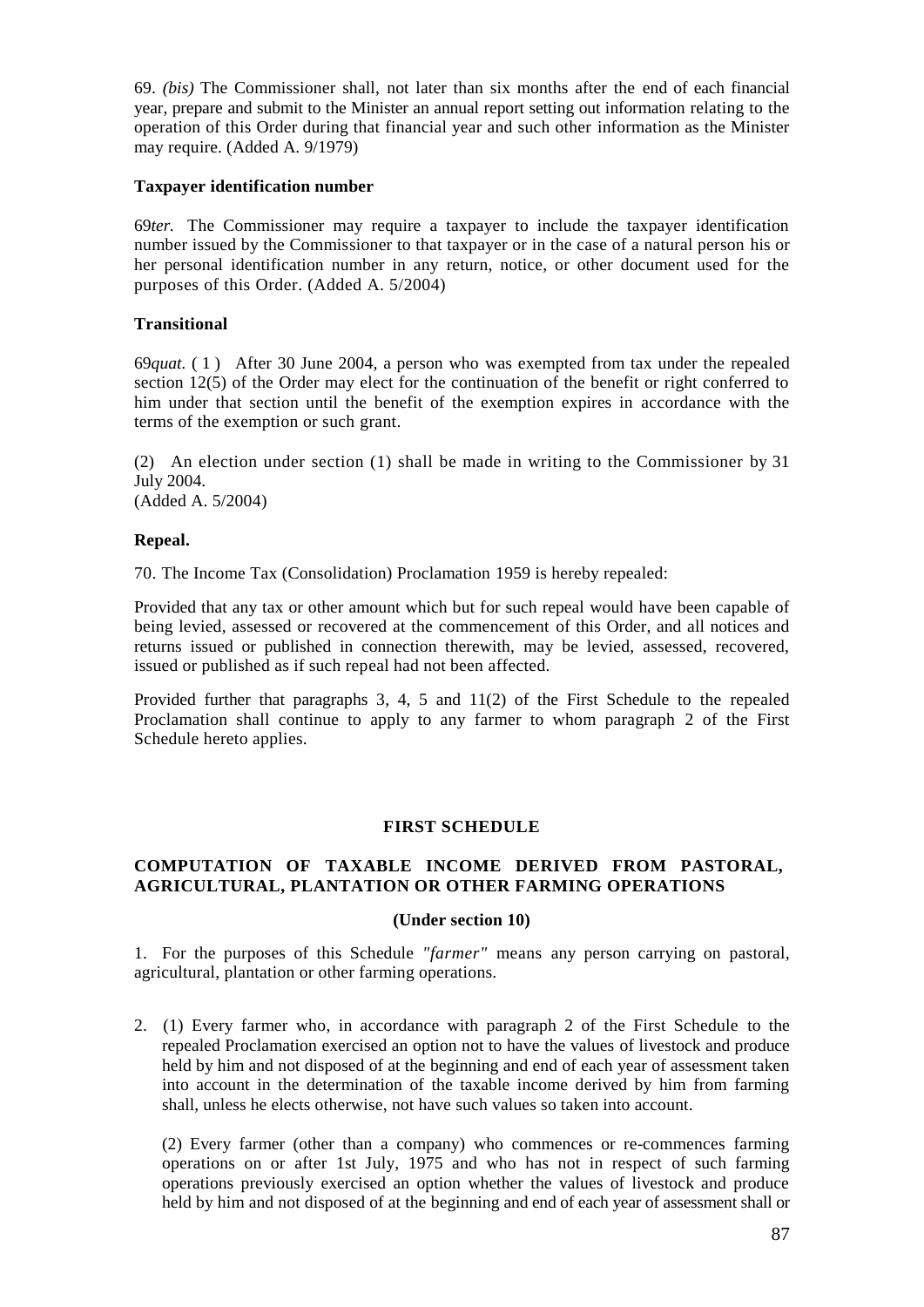shall not be taken into account in the determination of the taxable income derived by him from such farming operations shall be entitled to exercise such option and every such farmer shall, unless he elects otherwise, not have such values so taken into account.

(3) Paragraphs 3, 4, 5 and 11(2) of the First Schedule to the repealed Proclamation shall, mutatis mutandis, continue to apply to the determination of the taxable income derived from farming operations by any farmer who does not exercise his option under this paragraph and elect otherwise; (Amended K.O.I.C. 6/1977)

3. Every farmer, other than a farmer to whom paragraph 2(1) and (2) apply shall include in his return rendered under section 33 the value of all livestock and produce held and not disposed of at the beginning and end of the year of assessment. (Amended K.O.I.C. 6/1977)

Provided that the values of all livestock and produce held by him at the beginning of the year of assessment to be included in the return for that year shall be the values included in the assessment at the end of the preceding year of assessment (Added K.O. I.C. 6/ 1977.)

4. Subject to paragraph 3, the standard values to be placed upon livestock (other than pedigree livestock acquired for breeding only) whether acquired by purchase or natural increase, held by any farmer at the beginning and end of a year of assessment shall be the standard values applicable to such livestock as are set out in the table hereunder.

|                |                            | <b>Standard Value</b><br>Emalangeni |
|----------------|----------------------------|-------------------------------------|
| <b>Cattle</b>  | <b>Bulls</b>               | 720                                 |
|                | Oxen                       | 440                                 |
|                | Cows                       | 440                                 |
|                | Tollies & Heifers 2 years  | 280                                 |
|                | Tollies & Heifers 1 year   | 200                                 |
|                | Calves under 1 year        | 120                                 |
| <b>Sheep</b>   | Wether                     | 60                                  |
|                | Rams                       | 100                                 |
|                | Ewes                       | 40                                  |
|                | Lambs                      | 10                                  |
| Goats          | Fully grown                | 40                                  |
|                | Kids under 1 year          | 10                                  |
| <b>Horses</b>  | Stallions 4 years and over | 600                                 |
|                | Mares 4 years and over     | 400                                 |
|                | Geldings 3 years and over  | 300                                 |
|                | Colts and Fillies 3 years  | 300                                 |
|                | Colts and Fillies 2 years  | 200                                 |
|                | Colts and Fillies 1 year   | 150                                 |
|                | Foals under 1 year         | 60                                  |
| <b>Donkeys</b> | Jacks over 3 years         | 15                                  |
|                | Jacks under 3 years        | 10                                  |
|                | Jennies over 3 years       | 15                                  |
|                | Jennies under 3 years      | 10                                  |
|                | Foals under 1 year         | 5                                   |
| <b>Mules</b>   | Over 4 years               | 300                                 |

#### **Description of livestock.**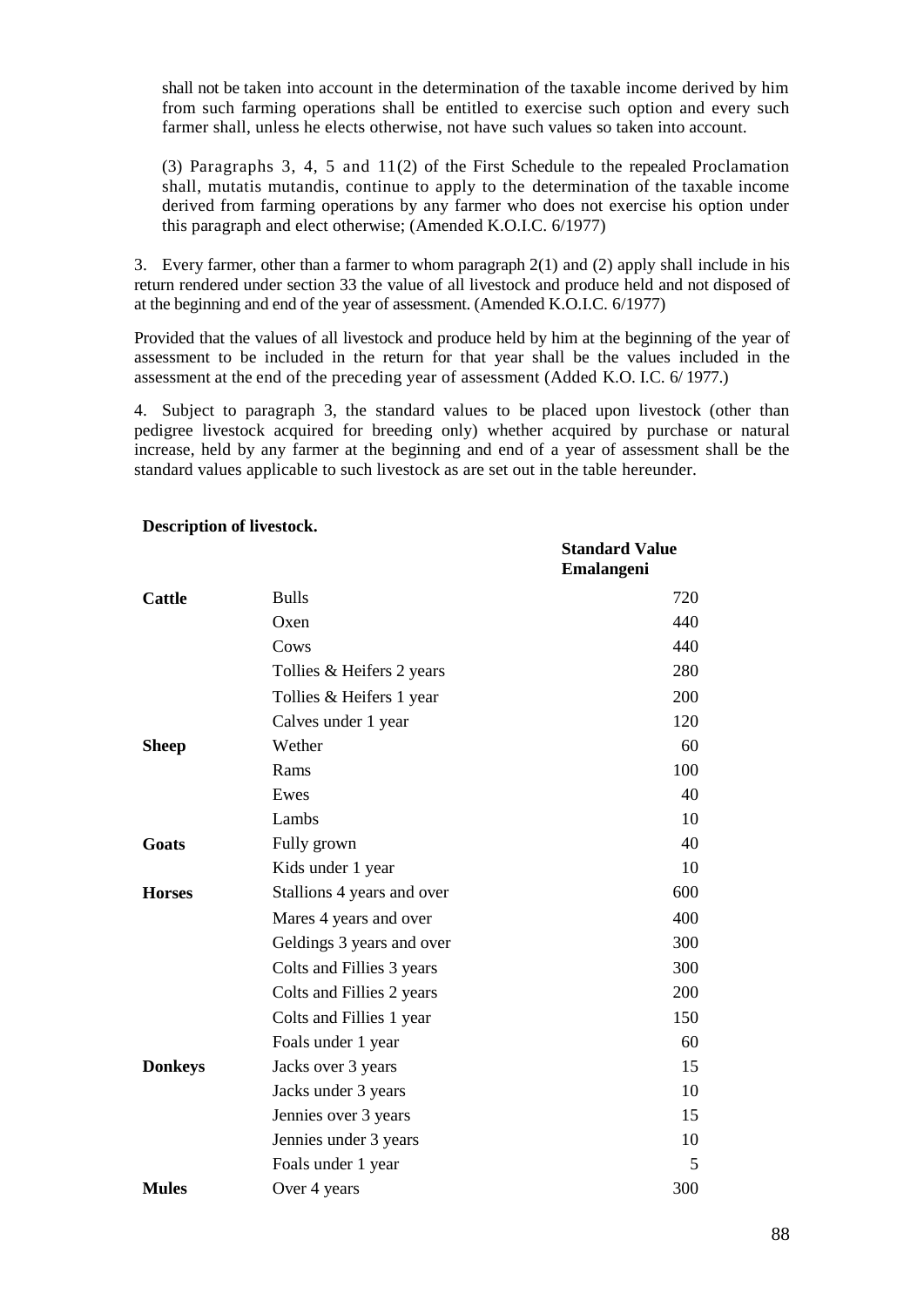|                | 3 years to 4 years | <b>200</b> |
|----------------|--------------------|------------|
|                | 2 years to 3 years | 150        |
|                | Under 2 years      | 60         |
| <b>Pigs</b>    | Over 12 months     | 250        |
|                | Under 12 months    | 50         |
| <b>Poultry</b> | Over 9 months      | 5          |

(Amended [K.O.I.C. 6/1977;](http://k.o.i.c.6/1977;) Replaced A. 7/1992)

5. Subject to paragraph 3, the values to be placed upon pedigree livestock acquired for breeding only and held by any farmer at the beginning and end of a year of assessment shall be –

- (i) in respect of pedigree livestock acquired after 30th June, 1975 for breeding only and at the date of purchase such livestock is not older than 4 years, and older pedigree livestock acquired during such year of assessment, the purchase price;
- (ii) in respect of other pedigree livestock acquired for breeding only and which is older than 4 years the purchase price less an amount calculated for each year of assessment during which such livestock has been held and has not been disposed of, equal to twenty per centum of the purchase price:

Provided that the aggregate of the amounts allowed under this subparagraph in respect of any one animal shall not exceed the purchase price of such animal (Amended KO.I.C. 6/1977)

5.*(bis)* If as a result of the application of the standard values fixed by paragraph 4 the taxable income of any farmer has been increased for the year of assessment ended 30th June, 1993 such increased taxable income is directly attributable to the standard values applicable as at the 30th June, 1993 shall be exempted from taxation: (Amended A. 7/1992)

Provided that if as a result of the application of the standard values fixed by paragraph 4 the assessed loss of any farmer is converted into a taxable income which is directly attributable to such increased standard values only so much of the increased taxable income as is in the excess of the assessed loss shall be exempted from taxation. (Added KO.I.C. 6/1977)

6. The value to be placed upon produce included in any return shall be such fair and reasonable value as the Commissioner may determine.

7. Livestock or produce donated or disposed of otherwise than by sale and livestock or produce acquired otherwise than by purchase or natural increase shall be brought into account at such value as the Commissioner may determine.

- 8.(1)Subject to sub-paragraphs  $(2)$ ,  $(3)$ ,  $(4)$ ,  $(5)$  and  $(6)$ , there shall be allowable as deductions in the determination of the taxable income derived by any farmer, the expenditure incurred by him during the year of assessment in respect of -
	- (a) dipping tanks;
	- (b) dams, water-furrows, irrigation schemes, wells;
	- (c) fences;
	- (d) eradication of noxious plants;
	- (e) the prevention of soil erosion;
	- (f) the erection of buildings used in connection with farming operations other than those used for domestic purposes of persons who arc not employees of such farmer;
	- (g) the planting of trees, shrubs or perennial plants for the production of fruits, nuts, hops, sugar, cotton, maize, vegetable oils or fibres, or any other similar agricultural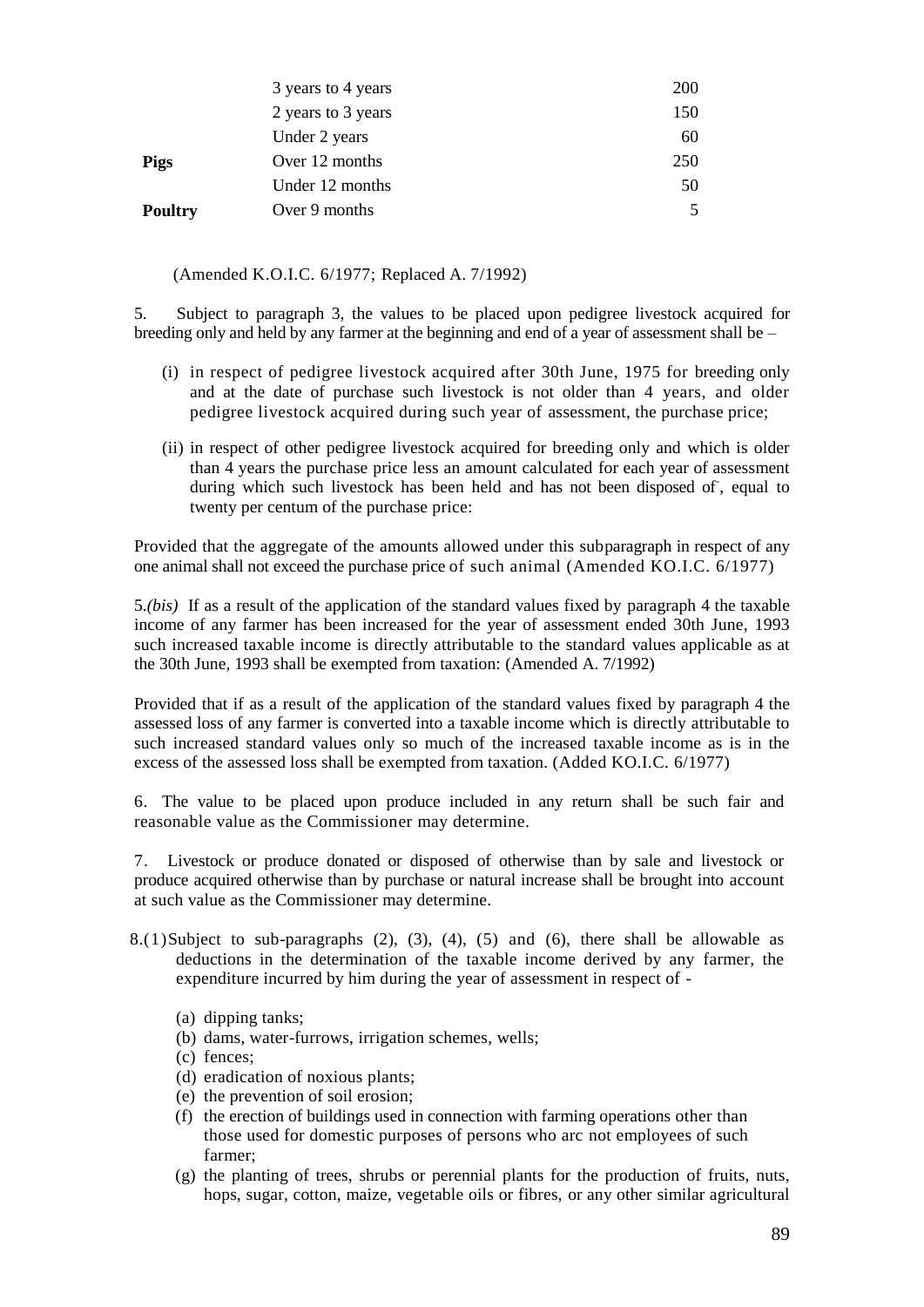produce, and the establishment of any area used for planting of such trees, shrubs or plants; (Replaced K.O. I. C. 2/2003)

- (h) the building of roads and bridges used in connection with farming operations;
- (i) the carrying of electric power from the main transmission lines to the farm apparatus, other than apparatus used for domestic purposes in any house not covered by item (f).
- (2) No deduction under section  $14(1)(c)$ , (d) and (f) shall be allowed in respect of any machinery, articles or plant for which a deduction under sub paragraph (1) hereof or the corresponding provisions of any previous income tax law has been allowed.
- (3) The total amount allowable as deductions to any farmer under subparagraph (1) in any year of assessment shall not exceed an amount equal to thirty per cent of the gross income derived by him from farming operations during that year of assessment:

Provided that if in the year of assessment ended on the thirtieth day of June, 1975 or any year of assessment thereafter any amount has been disallowed under the corresponding provisions of the repealed Order or under this sub-paragraph such amount shall be carried forward and added to the expenditure to which this paragraph applies incurred in the succeeding year.

- (4) For the purposes of this paragraph *"employees"* means in relation to any farmer, persons employed by such farmer in connection with his farming operations, but does not include his relatives or, if the farmer is a company, the shareholders (or the relatives of shareholders) in such company or in any company which is associated with it by virtue of shareholding, other than persons who held all their shares in such company solely because they are employed by it and who will in terms of its articles of association not be entitled to hold those shares after they cease to be so employed.
- (5) The aggregate of all the deductions allowed under sub-paragraph (1)(f) to any farmer in respect of the erection of any buildings used for the domestic purposes or any one of his employees shall not exceed the sum of sixty thousand emalangeni. (Amended A. 11/1985; A. 7/1989; A. 7/1992)
- (6) If in any year of assessment any building in relation to which a deduction has been allowed to any farmer under sub-paragraph  $(1)(f)$ , whether in the current or any previous year of assessment, is used for the domestic purposes of any person other than an employee of such farmer, there shall be included in the income of such farmer, for the current year of assessment the amount of such deduction less one-tenth of such amount, in respect of each completed period of one year, but not exceeding ten years, during which such building was used by such farmer in connection with his farming operations, other than for the domestic purposes of persons who are not his employees.
- 9.(1) If it is proved to the satisfaction of the Commissioner
	- (a) that any farmer has in any year of assessment sold livestock on account of drought or stock disease; and
	- (b) that such farmer has within two years after the close of such year of assessment purchased livestock to replace the livestock so sold;

the cost of the livestock so purchased shall, notwithstanding anything in this Schedule, be allowed, at the option of such farmer, as a deduction in the determination of his taxable income for such year of assessment:

Provided that the claim for such deduction is made within three years after the close of such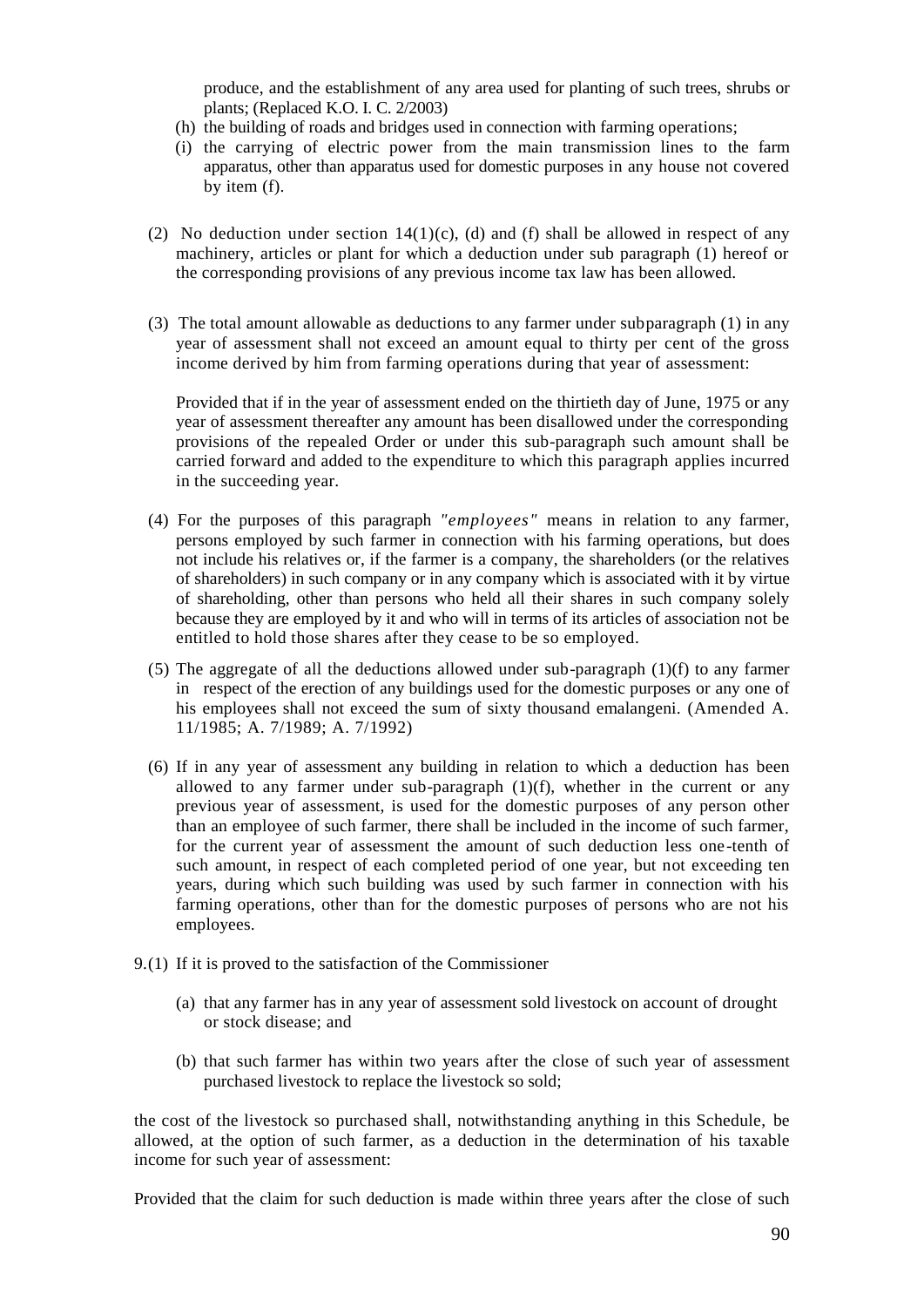year of assessment.

- (2) The cost of livestock so allowed as a deduction shall not be allowed as a deduction in the year of assessment in which the purchases are made.
- (3) Every farmer who desires to claim a deduction in terms of sub-paragraph (1) shall with his return of income for the year of assessment in which he sold livestock on account of conditions of drought or stock disease, notify the Commissioner accordingly and furnish full particulars in regard to the livestock so sold.
- (4) Notwithstanding anything in this paragraph the Commissioner shall, until proof has been submitted to him as provided in sub-paragraph  $(1)(b)$ , assess and recover any tax payable by a farmer in respect of any year of assessment in which livestock has been so sold as if the provision of such sub-paragraph had not been enacted:

Provided that if proof is submitted to the satisfaction of the Commissioner in terms of sub-paragraph (1), he shall revise the assessment concerned, and refund the farmer so much of the amount paid by him as exceeds the amount found to be payable after allowing the deduction referred to in such paragraph.

10.(1) Any amount received by or accrued to a farmer in respect of the disposal of a plantation shall, whether such plantation is disposed of separately or with the land on which it is growing, be deemed not to be a receipt or accrual of a capital nature and shall form part of such farmer's gross income.

- (2) If a plantation is disposed of by a farmer with the land on which it is growing the amount to be included in such farmer's gross income in terms of subparagraph (1) shall -
	- (a) if the amount representing the consideration payable in respect of the disposal of the plantation is agreed to between the parties to the transaction, be the amount so agreed to; or
	- (b) if there is no such agreement between the parties, be such portion of the total consideration payable in respect of the disposal of the land and the plantation as in the opinion of the Commissioner represents the consideration payable for the plantation.
- 11.(1) In the determination of the taxable income of any farmer there shall be allowed as a deduction -
	- (a) any expenditure incurred by such farmer during the year of assessment in respect of the establishment and maintenance of a plantation;
	- (b) any expenditure incurred by such farmer prior to the first day of July, 1949, in respect of the establishment and maintenance of any plantation or the cost of acquisition of any plantation purchased by such farmer whether before or after the first day of July, 1949:

*Provided that -*

- (i) any deductions allowed under this item in respect of any plantation shall not in respect of any year of assessment exceed the gross income derived by such farmer in such year for such plantation;
- (ii) the aggregate of the deductions allowed in terms of this item or by virtue of any other provision of this or any previous law, in respect of plantations shall not exceed the amount of such expenditure or such cost of acquisition.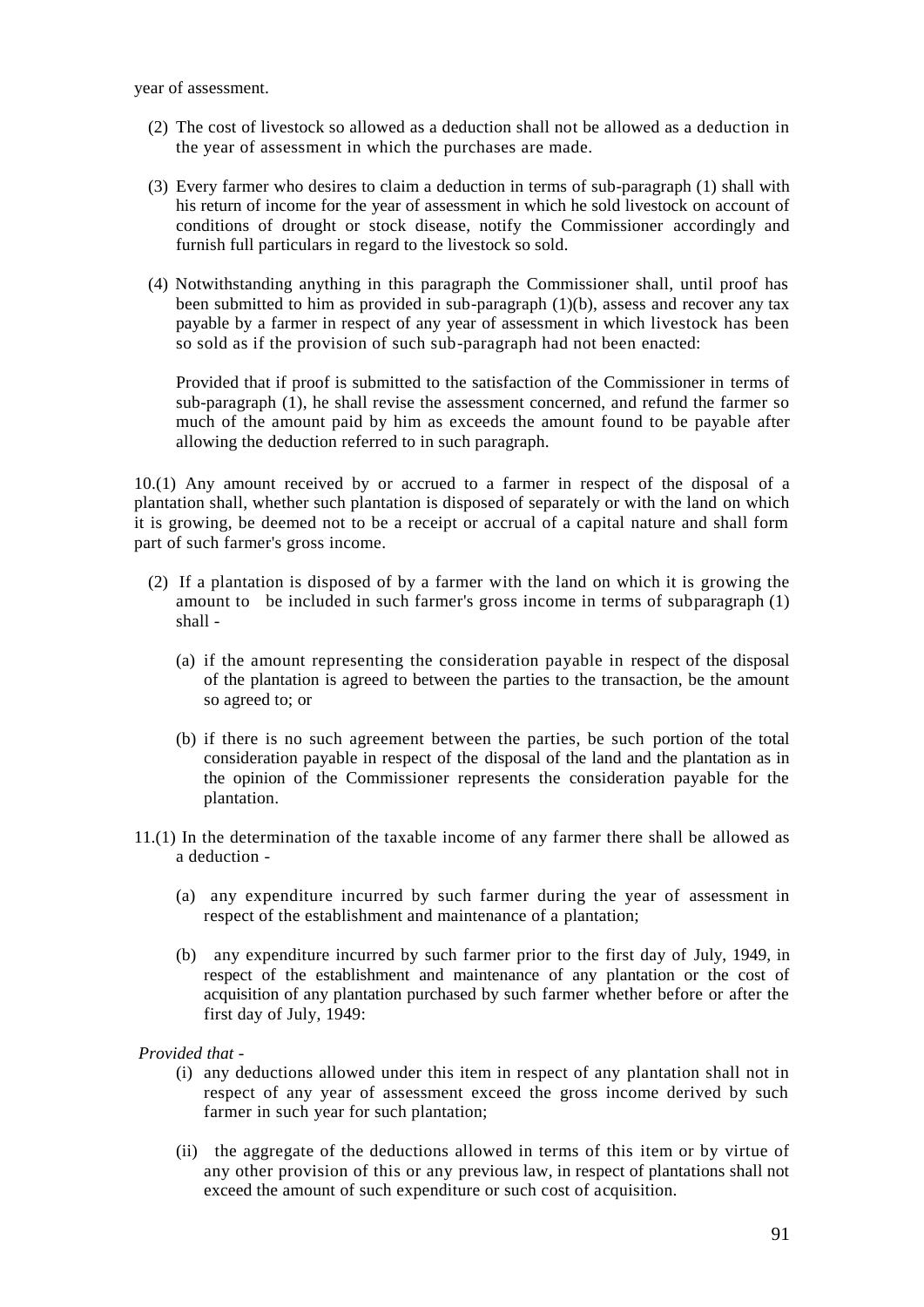- (2) For the purpose of calculating the cost of acquisition of any plantation the provisions of paragraph 10(2) shall apply *mutatis mutandis* in the case of a plantation acquired by any farmer with the land on which it is growing.
- (3) For the purpose only of calculating the rates of normal tax payable in respect of any year of assessment by a farmer whose income for such year includes income derived from the disposal of a plantation of forest produce there shall (if the Commissioner is satisfied that such disposal forms part of the normal farming operations of the farmer concerned) be deducted from the taxable income of such farmer in the amount by which the taxable income derived by him in such year from the disposal of a plantation and forest produce exceeds the annual average taxable income derived by him from such source over the three years of assessment immediately preceding such year of assessment:

### *Provided that -*

- (a) the Commissioner's determination as to what portion of a farmer's taxable income is derived from the disposal of plantation and forest produce shall be final and conclusive;
- (b) in no case shall the rate of tax be less than that applicable to the first emalangeni of taxable income and that nothing in this paragraph shall be construed as relieving any farmer from liability for taxation under this Order upon any portion of his taxable income.
- 12. For the purposes of paragraphs 10 and 11 **-**

*"forest produce"* means anything which is derived from trees and includes trees, timber, wood, bark, leaves, seeds, gum, resin and sap.

*"plantation"* means any forest of artificially established trees as ordinarily understood and includes any natural extension of such trees.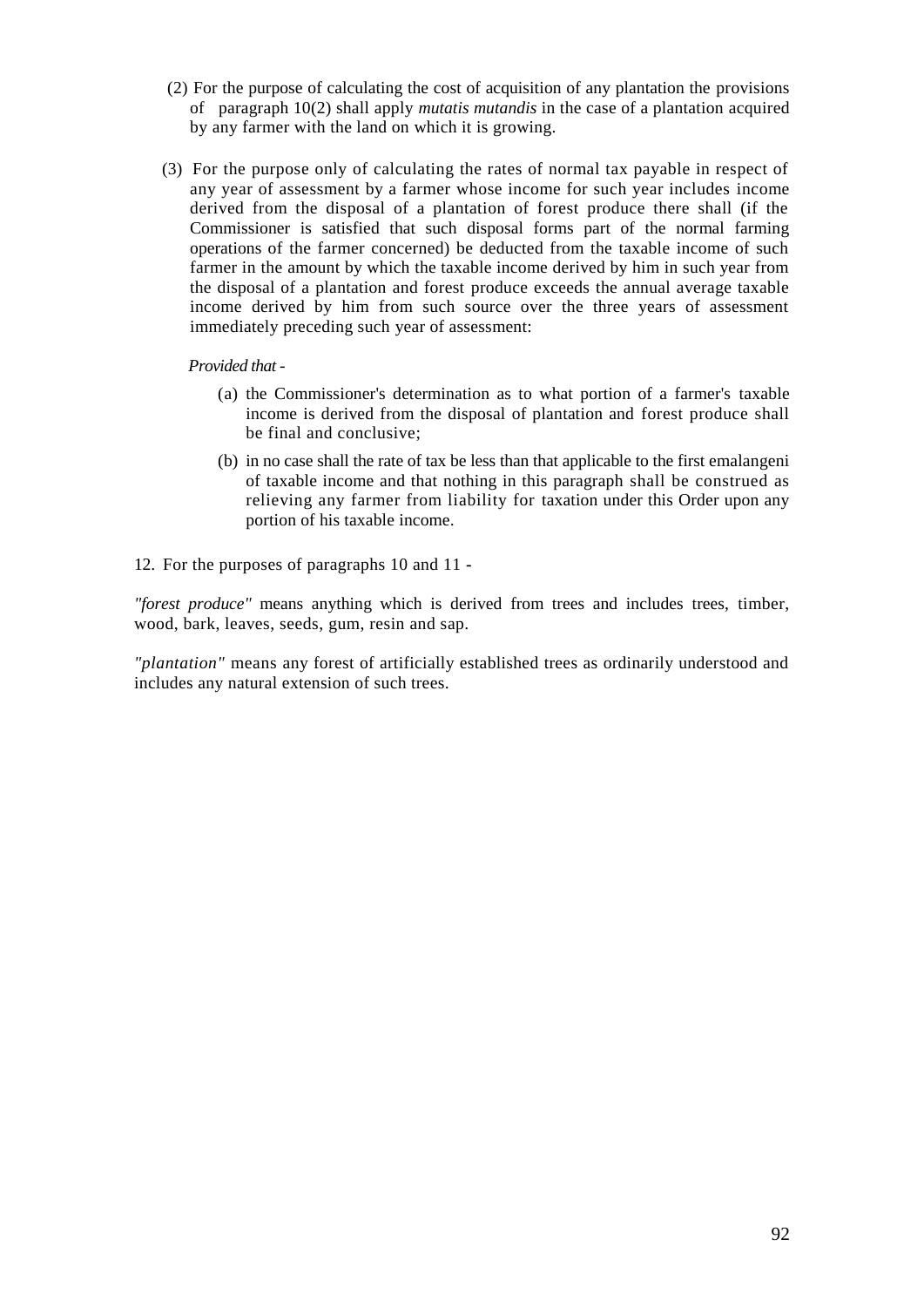#### **SECOND SCHEDULE**

### **AMOUNTS TO BE DEDUCTED OR WITHHELD BY EMPLOYERS IN RESPECT OF NORMAL TAX**

# **(Under section 58) PART I**

#### **Interpretation.**

1. In this Schedule, unless the context otherwise requires

*"employee"* means any person (other than a company) who in respect of employment, receives remuneration from an employer or to whom remuneration accrues, including –

- (a) any former employee who receives remuneration which accrued before the termination of the contract of employment;
- (b) any person who receives any remuneration or to whom any remuneration accrues by reason of any services rendered by such person to or on behalf of a labour broker;
- (c) any labour broker;
- (d) any personal service company; and
- (e) any personal service trust.

(Replaced A.11/2011)

*"employees' tax*" means the tax which an employer is required or requested to deduct or withhold from remuneration paid or payable to an employee;

*"employees tax certificate"* means a certificate required to be issued by an employer in terms of paragraph 13;

*"employer"* means any authority or person (including any person acting in a fiduciary capacity or in his capacity as a trustee in an insolvent estate, an executor or an administrator of a benefit fund, pension fund, provident fund, retirement annuity fund or any other fund) who pays or is liable to pay to any person other than a company any amount by way of remuneration, and any company;

*"employment"* means –

- (a) the position of an individual in the employ of another person; or
- (b) a directorship of a company; or
- (c) a position entitling the holder to a fixed or ascertainable remuneration; or
- (d) a public office;

(Added A.11/2011)

*"labour broker"* means any person who conducts or carries on any business whereby such person for reward provides a client of such business with other persons to render a service or perform work for such client, or to procures such other persons for the client, for which services or work such other persons are remunerated by such person;(Added A.11/2011)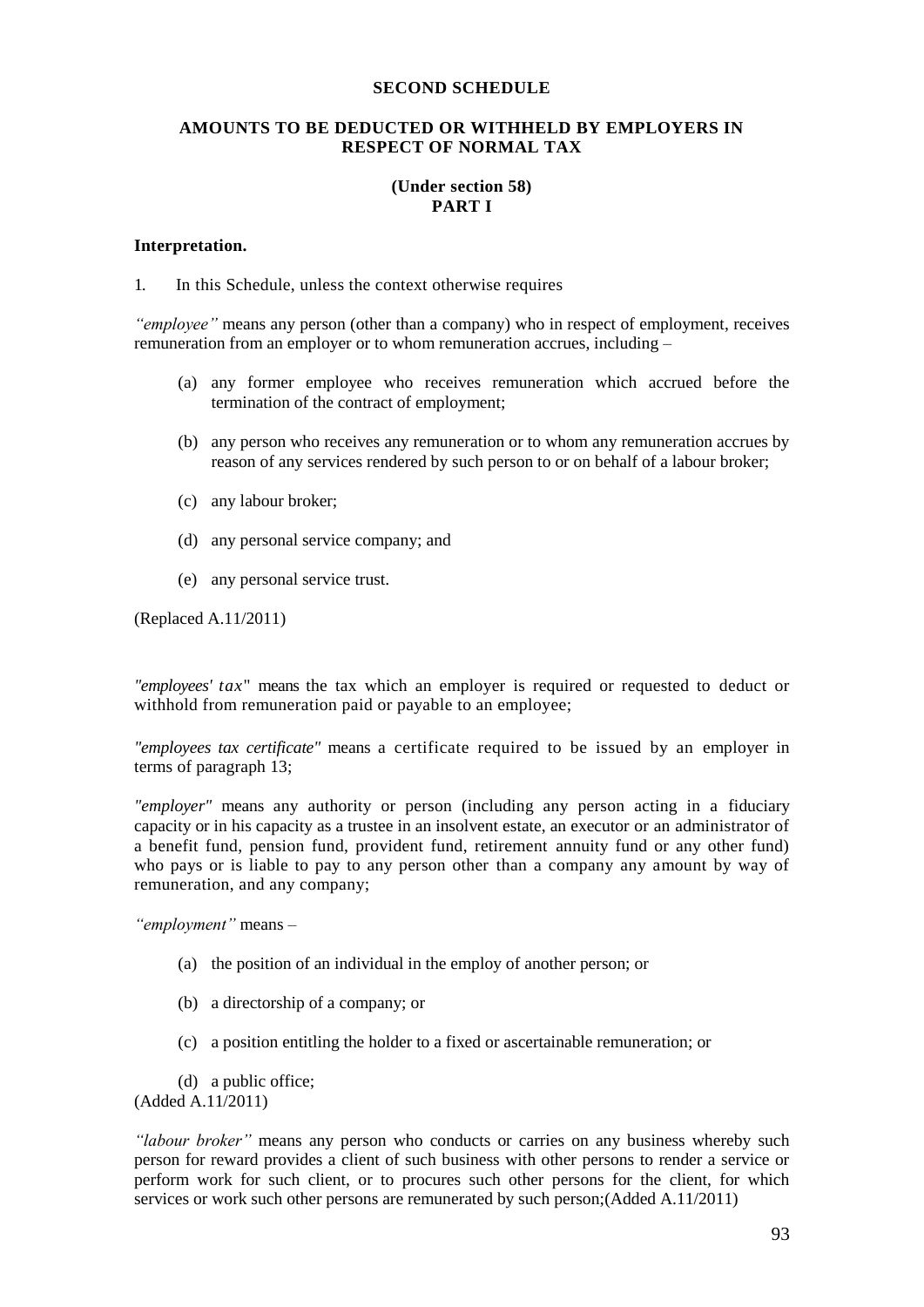*"personal service company"* means any company (other than a company which is a labour broker), where any service rendered on behalf of such company to a client of such company is rendered personally by any person who is an associate in relation to such company, and –

- (a) such person would be regarded as an employee of such client if such service was rendered by such person directly to such client, other than on behalf of such company; or
- (b) such person or such company is subject to the control or supervision of such client as to the manner in which the duties are performed or are to be performed in rendering such service and must be mainly performed at the premises of the client; or
- (c) where more than eighty per cent of the income of such company during the year of assessment, from services rendered, consists of or is likely to consist of amounts received directly or indirectly from one client of such company, in relation to such client,

except where such company throughout the year of assessment, employs three or more fulltime employees who are on a full-time basis engaged in the business of company of rendering any such service, other than any employee who is a shareholder or member of the company or is an associate in relation to such person;(Added A.11/2011)

*"personal service trust"* means any trust (other than a trust which is a labour broker), where any service rendered on behalf of such trust to a client of such trust is rendered personally by any person who is an associate in relation to such trust, and –

- (a) such person would be regarded as an employee of such client if such service was rendered by such person directly to such client other than on behalf of such trust; or
- (b) such person or such trust is subject to the control or supervision of such client as to the manner in which the duties are performed or are to be performed in rendering such service and those duties must be mainly performed at the premises of the client; or
- (c) where more than 80 per cent of the income of such trust during the year of assessment, from services rendered, consists of or likely to consist of amounts received directly or indirectly from any one client of such trust, in relation to such client,

except where such trust throughout the year of assessment, employs three or more full-time employees who are on full-time basis engaged in the business of such trust of rendering any such service, other than any employee who is an associate in relation to such person or such trust;(Added A.11/2011)

*"remuneration"* means any amount of income which is paid or is payable to any person by way of salary, leave pay, allowance, wage, overtime pay, bonus, gratuity, commission, fee, emolument, pension, superannuation allowance, honorarium, retiring allowance or stipend, whether in cash or otherwise and whether or not in respect of services rendered, including

- (a) an amount referred to in paragraph (a), (b) and (c) of the definition of "gross income" in section 7 of this Order;
- (b) the annual value of such benefit or benefits referred to in paragraphs (f) and (ff) of the definition of "gross income" in section 7 of this Order, as the Commissioner, may from time to time, determine in respect of a year of assessment;
- (c) any allowance or advance which must be included in the taxable income of that person in terms of section 11 (8);
- (d) any amount required to be included in such person's gross income under paragraphs  $(k)$ ,  $(1)$ ,  $(m)$  and  $(n)$  of that definition; and,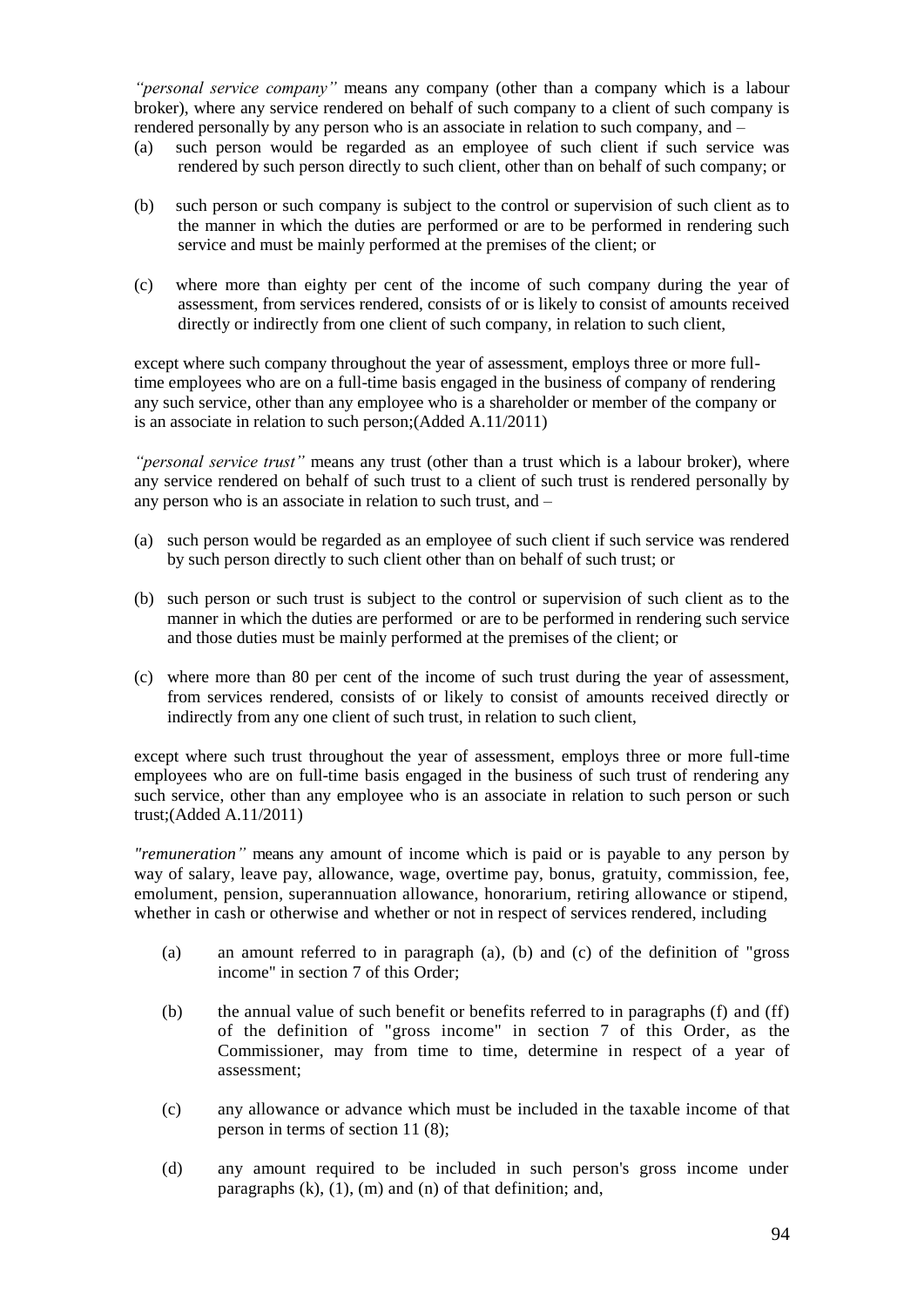(e) fifty per cent of the total amount paid by an employer during any year of assessment directly or indirectly, by way of contribution to any approved bursary scheme for the benefit or educational assistance of the children of any employee or dependants of such employee,

## but not including

- (f) any annuity under an order of divorce or decree of judicial separation or under any agreement of separation;
- (g) any amount paid or payable to an employee wholly in reimbursement of expenditure actually incurred by such employee in the course of his employment; or
- (h) any amount paid or payable to any person in respect of services rendered or to be rendered by him as a domestic or private servant where the income tax payable on such taxable income for the year of assessment is equal to or less than the amount of the personal tax rebate allowed to such person.

(Amended A. 5/1988; Replaced A. 4/2008)

*"representative employer"* means in the case of

- (a) any company, the public officer of such company, or, in the event of such company being placed in liquidation or under judicial management, the liquidator or judicial manager, as the case may be;
- (b) any local authority or like authority or any body corporate or unincorporated (other than a company or a partnership) any manager, secretary, officer or other person responsible for paying remuneration on behalf of such council, board, authority or body;
- (c) a person under legal disability, any guardian. curator, administrator or other person having the management or control of the affairs of the person under legal disability; or
- (d) any employer who is not ordinarily resident in Swaziland, any agent of such employer having authority to pay remuneration:

Provided that nothing in this definition shall be construed as relieving any person from any liability, responsibility or duty imposed upon him by this Schedule.

#### **PART II EMPLOYEES' TAX EMPLOYERS TO DEDUCT TAX**

2. (1) Every person (whether or not registered as an employer under paragraph 15) who pays or becomes liable to pay any amount by way of remuneration to any employee on or after the first day of March, 1967, shall unless the Commissioner has granted authority to the contrary, deduct or withhold from such amount by way of employees' tax an amount which shall be determined as provided in paragraphs 9, 10, 11, or 12, as the case may be, in respect of the liability for normal tax of such employee, and shall pay the amount so deducted or withheld to the Commissioner within seven days after the end of the month during which the amount was deducted or withheld, or in the case of a person who ceases to be an employer, within seven days after the day which he ceases to be an employer, or in either case within such further period as the Commissioner may approve. (Amended A. 6/1994)

(2) An employer may at the written request of any employee, deduct or withhold from any amount of remuneration an amount by way of employees' tax greater than that required to be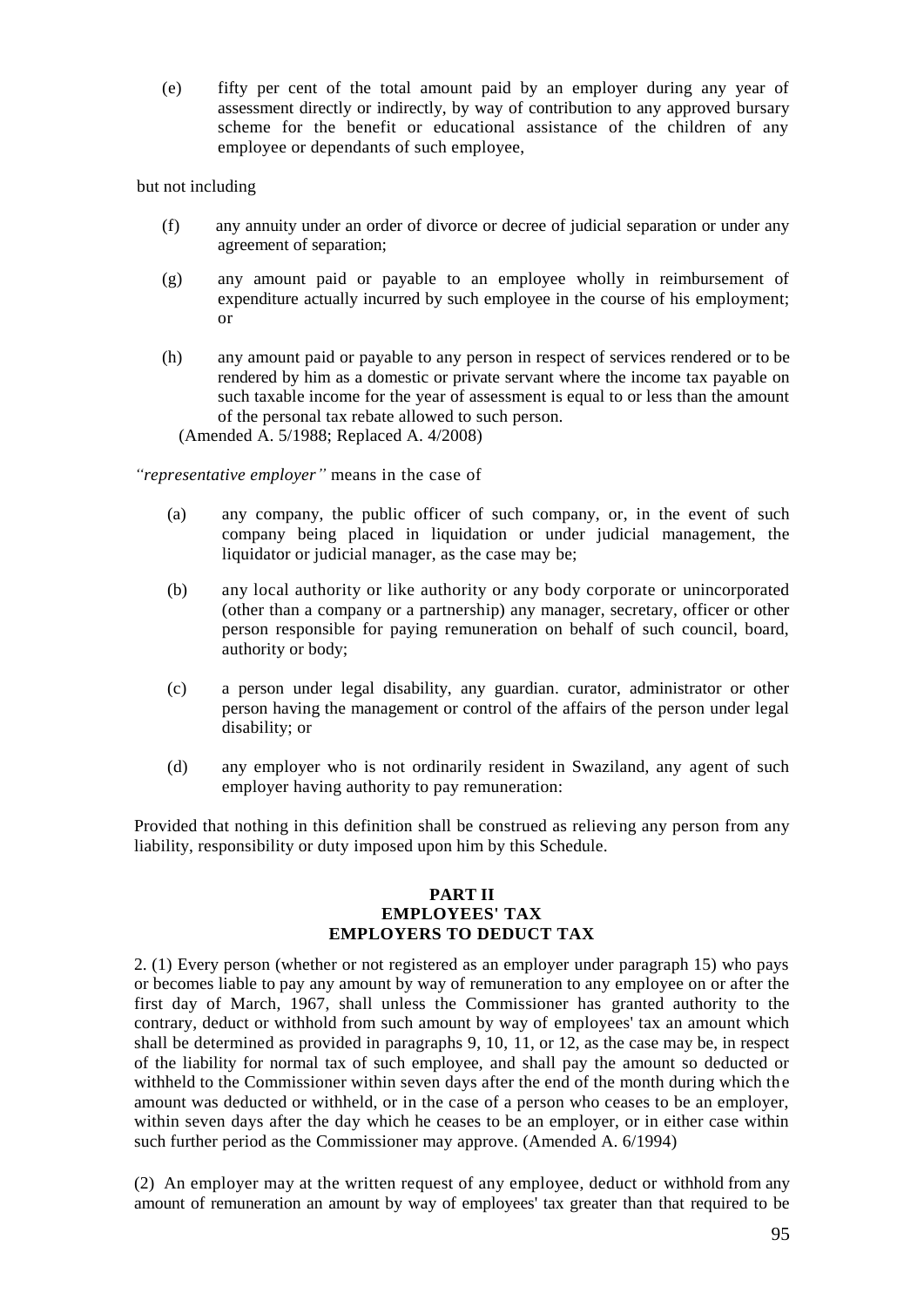deducted or withheld in terms of sub-paragraph (1), and shall remit such amount to the Commissioner, and the provisions of this Schedule relating to employees' tax shall, *mutatis mutandis,* apply in respect of such amount.

(3) For the purpose of this paragraph, "month" means calendar month.

(4) An amount required to he deducted or withheld from any amount of remuneration under this Schedule by way of employees' tax shall be calculated on the balance of such amount of remuneration remaining after deducting any current contribution by the employee concerned to any pension fund (excluding so much of such contribution to a pension fund not established by law as is made at a rate exceeding the sum specified in section  $14(1)(i)$ ) which is calculated with reference to such amount of remuneration or to a portion of such amount or to the period in respect of which the amount of remuneration is paid or payable and which the employer is, *vis-a-vis* the employee concerned, entitled or required to deduct or withhold from such amount of remuneration. (Amended A. 6/1991)

3. (1) The liability to any employer to deduct or withhold any amount of employees' tax in terms of paragraph 2 shall not be reduced or extinguished by reason of the fact that the employer has a right or is otherwise than in terms of any law under an obligation to deduct or withhold any other amount from the employees' remuneration, and such right or obligation shall, notwithstanding anything in any other law, for all purposes be deemed to have reference only to the amount of the remuneration remaining after the amount of the employees' tax referred to in such paragraph has been deducted or withheld.

(2) Paragraph 2 shall apply in respect of all amounts payable by way of remuneration, notwithstanding any other law which provides that any such amount shall not be reduced or shall not be subject to attachment.

4. Any amount required to be deducted or withheld in terms of paragraph 2 shall be a debt due to the Government, and the employer concerned shall, save as otherwise provided, be absolutely liable for the due payment thereof to the Commissioner.

5. (1) Subject to subparagraph (6) any employer who fails to deduct or withhold the full amount of employees' tax as provided in paragraph 2 shall be personally liable for the payment to the Commissioner of the amount which he fails to deduct or withhold, and shall, subject to sub-paragraph (2) hereof, pay such amount to the Commissioner not later than the date on which payment should have been made if the employee's tax had in fact been deducted or withheld in terms of paragraph 2.

(2) If the employer has failed to deduct or withhold employees' tax in terms of paragraph 2 and the Commissioner is satisfied that the failure was not due to an intent to postpone payment of the tax or to evade the employer's obligations under this Schedule, the Commissioner may, if he is satisfied that there is a reasonable prospect of ultimately recovering the tax from the employee, absolve the employer from his liability under sub-paragraph (1).

(3) An employer who has not been absolved from liability as provided in subparagraph (2) shall have a right of recovery against the employee in respect of the amount paid by the employer in terms of sub-paragraph (1) in respect of such employee, and such amount may in addition to any other right of recovery be deducted from future remuneration which may become payable by the employer to such employee, in such manner as the Commissioner may determine.

(4) Until such time as an employee pays to his employer any amount which is due to the employer in terms of sub-paragraph (3), such employee shall not be entitled to receive from the employer an employees' tax certificate in respect of such amount.

(5) Any amount which an employer is required to pay in terms of subparagraph (1) and which he is entitled to recover from the employee in terms of subparagraph (3) shall, in so far as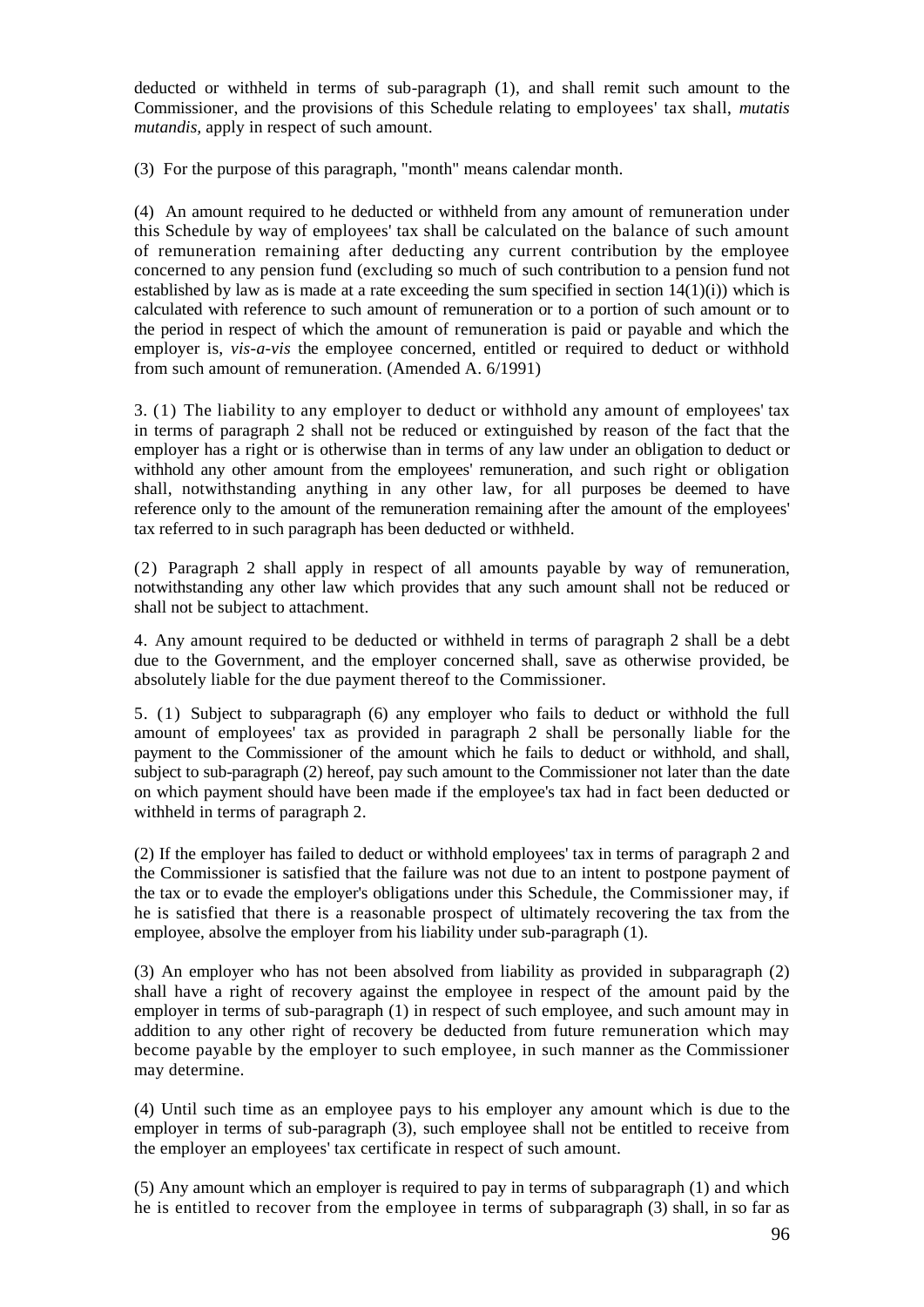the employer only is concerned, be deemed to be a penalty due and payable by such employer.

(6) Sub-paragraph (1) shall not apply in respect of any amount or any portion of any amount of employees' tax which an employer has failed to deduct or withhold and in respect of which paragraph 17(3) applies.

6. (1) If an employer fails to pay any amount of employees' tax for which he is liable within the period allowed for payment thereof in terms of paragraph 2 he shall, in addition to any other penalty or charge for which he may be liable under this Order, pay a penalty equal to twenty per centum of such amount. (Amended A. 7/1992)

(2) The Commissioner may, if he is satisfied that the employer's failure to pay the amount of employee's tax was not due to an intent to postpone payment of such tax or otherwise evade his obligation under this Order and was not designed to enable the employee concerned to evade such employee's obligations under this Order, remit the whole or any part of the penalty imposed under sub-paragraph (1).

(3) The penalty imposed under sub-paragraph (1) shall be paid to the Commissioner when payment is made of the amount of employee's tax to which it refers or within such further period as the Commissioner may approve.

7. Any agreement between an employer and an employee whereby the employer undertakes not to deduct or withhold employees' tax shall be void.

8. An employee shall not be entitled to recover from an employer any amount deducted or withheld by the employer from the employee's remuneration in terms of paragraph 2.

# **Deduction tables.**

9. (1) The Commissioner may from time to time, having regard to the rates of normal tax as fixed by law, and to any other factors having a bearing upon the probable liability of taxpayers for those taxes, prescribe deduction tables applicable to such classes of employees as he may determine, and the manner in which such tables shall be applied, and the amount of employees' tax to be deducted from any amount of remuneration shall, subject to subparagraph (3) and paragraphs 10, 11 and 12 of this Schedule, be determined in accordance with such tables, or, if sub-paragraph (3) is applicable, in accordance with such subparagraph. (Amended A. 6/1994)

(2) Any tables prescribed by the Commissioner in accordance with subparagraph (1) shall come into force on such date as may be notified by the Commissioner in the Gazette, and shall remain in force until withdrawn by the Commissioner.

(3) The amount to be deducted or withheld in respect of employees tax from any lump sum to which paragraph (b) or (c) of the definition of "gross income" applies or any other lump sum to which the employee is entitled by virtue of the employee's contract of employment or service, shall he ascertained by the employer from the Commissioner before paying out such lump sum, and the Commissioner's determination of the amount to be deducted or withheld shall be final. (Amended A. 10/1991; A. 5/ 2004)

10. (1) If the Commissioner is satisfied that the circumstances warrant a variation of the basis provided in paragraph 9 for the determination of amounts of employees' tax to be deducted or withheld from remuneration of employees in the case of any employer, he may agree with such employer as to the basis of determination of such amounts to be applied by such employer, and the amounts to be deducted or withheld by such employer in terms of paragraph 2 shall, subject to paragraphs 11 and 12, be determined accordingly.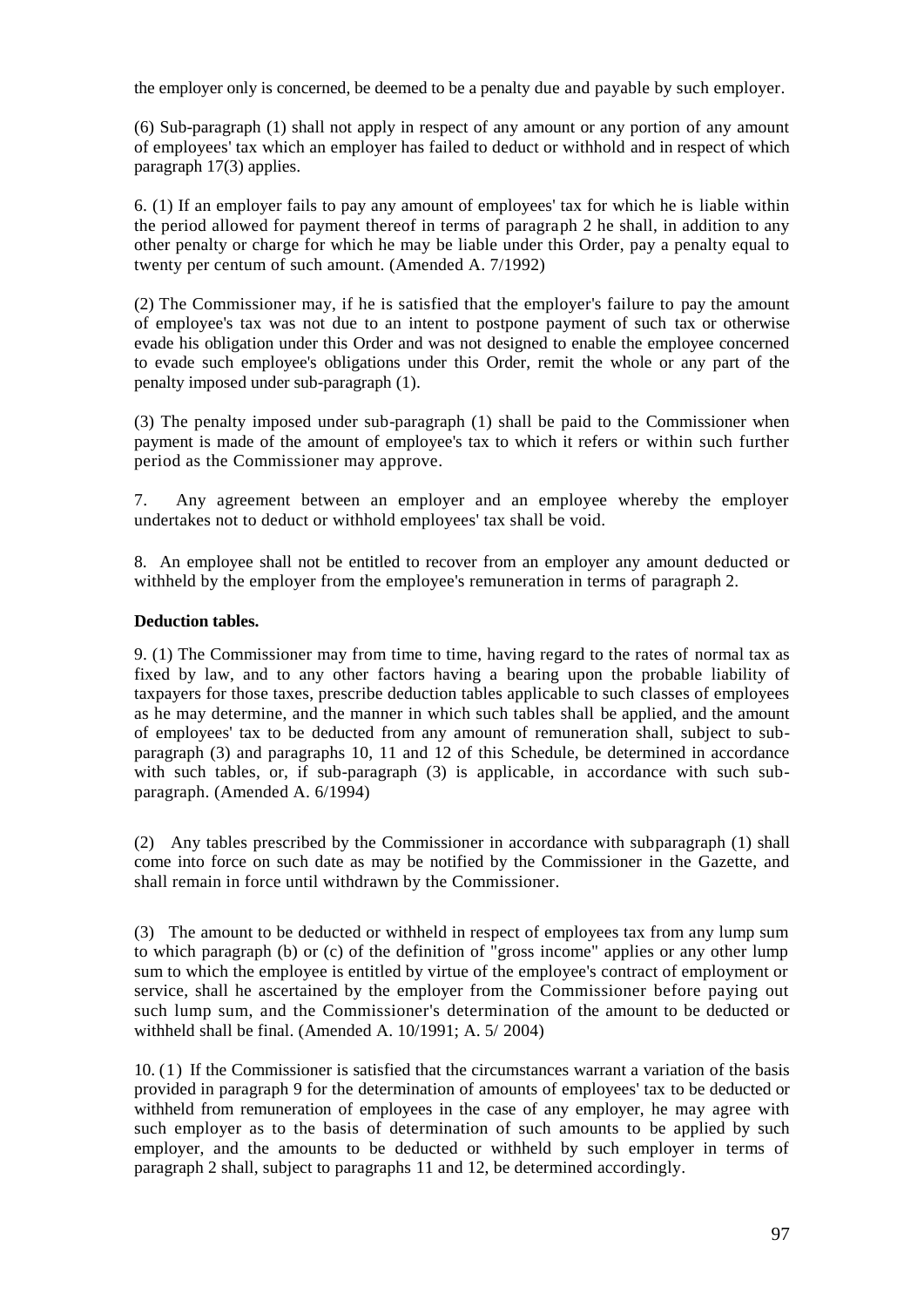(2) Any agreement made in terms of sub paragraph (1) shall remain in force indefinitely, but the Commissioner or the employer concerned may give notice of termination thereof and upon the expiry of a period of three months from the date of such notice agreement shall terminate.

11. In order to alleviate hardship to an employee due to illness or other circumstances or to correct any error in regard to the calculation of employees' tax, whether arising from the furnishing to an employer by an employee of a false or incorrect return of personal particulars or otherwise, or if the employee has in terms of paragraph 12(2) applied to the Commissioner for the issue of a directive to his employer, to enable the employer to deduct or withhold the correct amount by way of employees tax, the Commissioner may, having regard to the circumstances of the case, issue a directive to the employer concerned authorizing the employer to refrain from deducting or withholding any amount under paragraph 2 by way of employees' tax from any remuneration due to the employee or to deduct or withhold by way of employees' tax a specified amount or an amount to be determined in accordance with a specified rate or scale, and the employer shall comply with such directive.

11A (1) When, at the end of the tax year, there becomes known the amount of remuneration received by or accruing to any employee who was in continuous employment with the same employer in respect of such year of assessment, the employer concerned shall calculate and determine the amount of normal tax for which such employee is actually liable in respect of such year of assessment, and, subject to the provisions of paragraph 2(4) and to the applicable normal tax rates as prescribed, make the required adjustments to the amount of employees' tax deductible or withholdable in respect of such employee.

(2) (i) Where at the end of any tax year, the employees' tax actually deducted or withheld from any remuneration paid or payable by an employer to an employee during any tax year exceeds the amount required to be deducted or withheld in terms of subparagraph (1) above, the employer shall repay to such employee the amount of such excess.

 (ii) Any amount of employees' tax which has been repaid by an employer to an employee under subparagraph (i) above may be deducted from any subsequent payment of employees' tax due by the employer.

(3) If the amount of employees' tax actually deducted or withheld from any remuneration paid or payable by an employer to an employee during any tax year is less than the amount required to be deducted or withheld in terms of subparagraph (1), then the employer shall pay the shortfall to the Commissioner and recover such amount from the employee. (Added A. 6/1994.)

## **Employees to furnish returns of personal particulars to employers.**

12. (1) Subject to sub-paragraph (2), every employee shall furnish his employer with a return of personal particulars in such form as the Commissioner may prescribe, and shall furnish a fresh return within seven days of the date which any change in the particulars previously furnished occurs:

Provided that until a new return is received or a directive is received from the Commissioner in terms of paragraph 11, the employer shall regard the latest return submitted to him by the employee concerned as correct, and shall continue to determine the amounts to be deducted or withheld by way of employees' tax in accordance with the particulars disclosed therein.

(2) If for any reason an employee does not wish to furnish the return referred to in sub paragraph (1), he may instead apply to the Commissioner in such form as the Commissioner may prescribe for the issue of a directive to his employer and in such case the Commissioner may in his discretion issue a directive to the employer as provided in paragraph 11.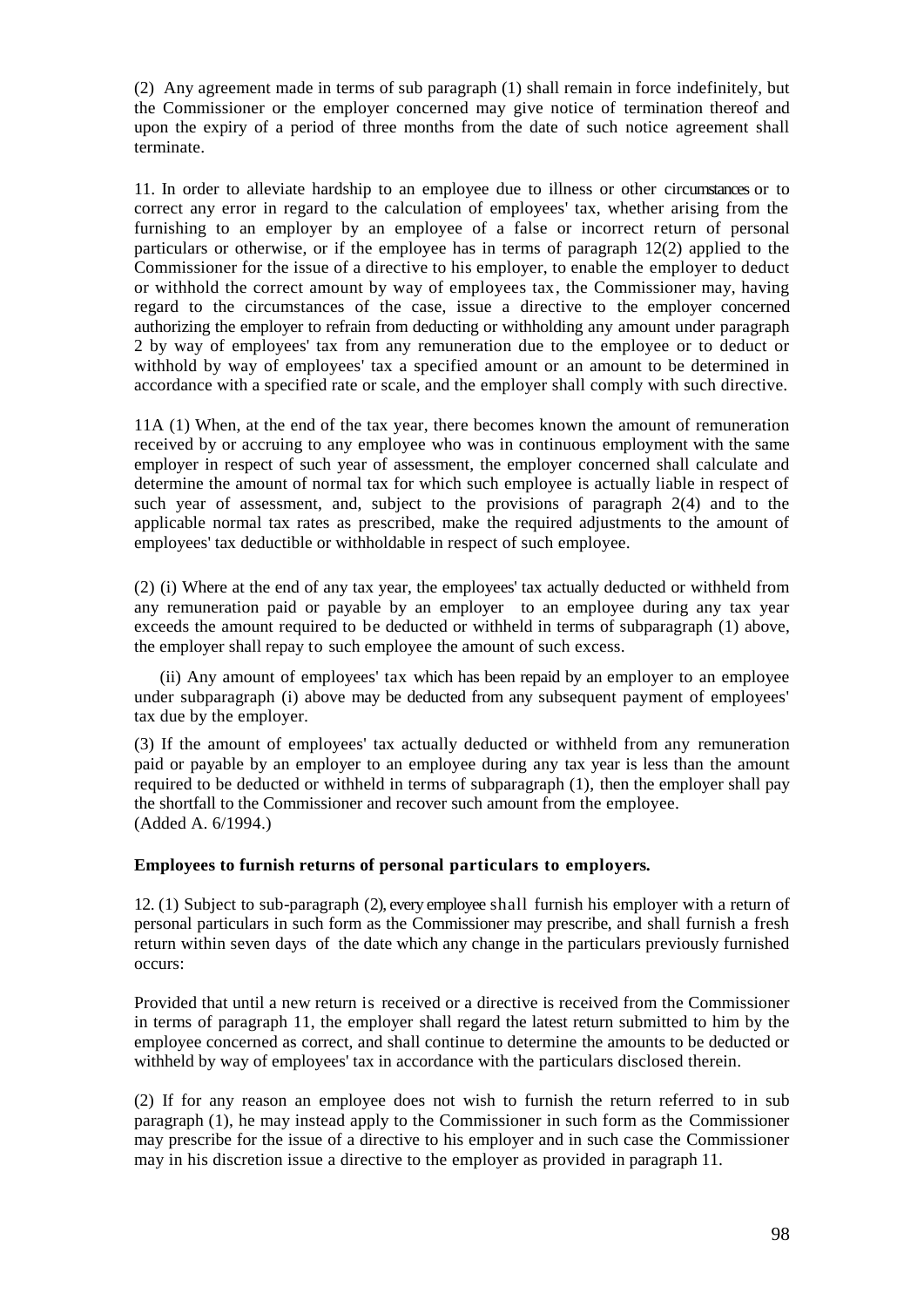(3) If an employer has not at any time received any return of personal particulars whatsoever from an employee as required by sub-paragraph (1), or has not in respect of such employee received a directive from the Commissioner as provided in paragraph 11, he shall, until such return or directive is received, deduct or withhold employees' tax under paragraph 9 or 10, as the case may be, at the rate applicable to a person who is not a married person and who is not entitled to have any child taken into account in the determination of the amount of employees' tax to be deducted or withheld.

(4) If the latest return of personal particulars furnished by any employee to his employer in terms of sub-paragraph (1) discloses that the employee is a divorced person the employer shall, until he has in respect of such employee received a directive from the Commissioner issued under paragraph 11, deduct or withhold employees' tax under paragraph 9 or 10, as the case may be, at the rate applicable to a person who is not a married person and with due regard to the number of children of the employee disclosed by such return who will not have attained the age of eighteen years on the last day of the employee's year of assessment during which the employees' tax is deducted or withheld.

# **Furnishing and obtaining of employees' tax certificates.**

13. (l) Subject to paragraphs 5 and 17 every person who during any year of assessment deducts or withholds any amount by way of employees' tax as required by paragraph 2 shall, within the time allowed by sub-paragraph (2) hereof, deliver to each employee or former employee to whom remuneration has during the period in question been paid or become due by such person, an employees' tax certificate, in such form as the Commissioner may prescribe or approve, which shall show the total remuneration of such employee or former employee and the sum of the amounts of employees' tax deducted or withheld by such person from such remuneration during such period, excluding any amount of remuneration of employees' tax included in any other employee's tax certificate issued by such person unless such other certificate has been surrendered to such person by the employee or former employee has been cancelled by such person and dealt with by him as provided in subparagraph (10).

(2) The employees' tax certificate referred to in sub-paragraph (1) shall be delivered -

- (a)if the person who is required to deliver the certificate has not ceased to be an employer in relation to the employee concerned, within fourteen days after the end of the period to which the certificate relates;
- (b)if such person has ceased to be an employer in relation to the employee concerned but has continued to be an employer in relation to other employees, within fourteen days of the date on which he has so ceased;
- (c)if such person has ceased to be an employer within seven days of the date on which he has so ceased; or
- (d)within such further period as the Commissioner may approve in any particular case.

(3) For the purposes of sub-paragraph (2), a person shall, if the Commissioner having regard to the circumstances of the case so directs, be deemed not to have ceased to be an employer in relation to any of his casual employees who is likely from time to time to be re-employed by such person.

(4) Notwithstanding sub-paragraphs (1) and (2), any person who has deducted or withheld employees' tax from remuneration of any employee shall as and when required by the Commissioner deliver to such employee an employees' tax certificate, in such form as the Commissioner may approve, which shall show the total remuneration of such employee or former employee and the sum of the amounts of employees' tax deducted or withheld by such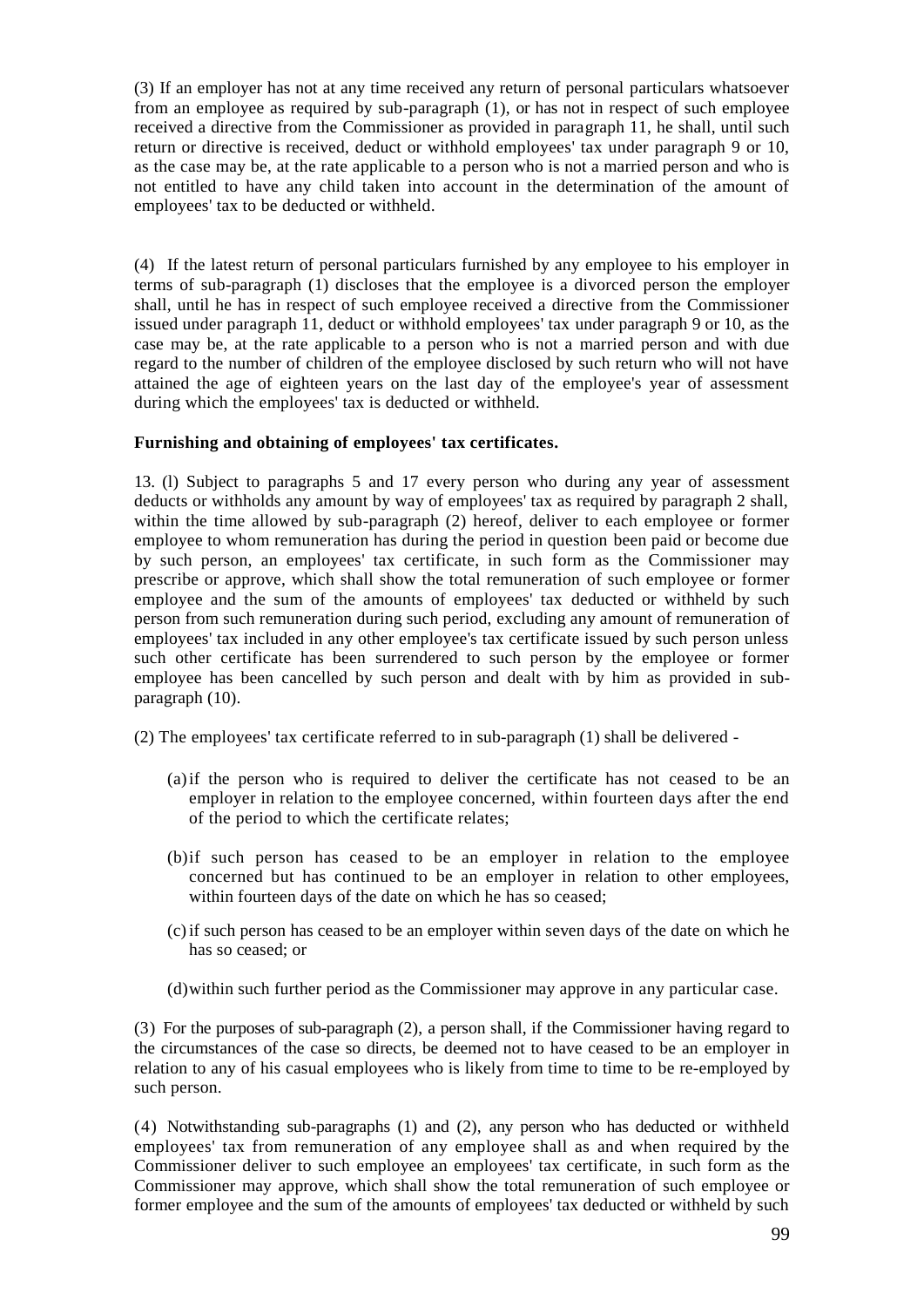person from such remuneration during any period specified by the Commissioner, but excluding any amount of remuneration or employees' tax included in any other employees' tax certificate issued by such person unless such other certificate has been surrendered to such person by the employee or former employee and has been cancelled by such person and dealt with by him as provided in sub-paragraph (10).

(5) It shall be the duty of any employee or former employee who has not received an employees' tax certificate within the time allowed by sub-paragraph (2) to apply to the employer for such certificates forthwith.

(6) Every taxpayer shall, when rendering a return of income under section 33 attach to such return all employees tax certificates in his possession which disclose information in respect of the year of assessment to which the return relates.

(7) It shall be sufficient compliance with sub-paragraph  $(1)$  or  $(4)$  in regard to the delivery of any employees' tax certificate to any employee or former employee if such certificate is delivered to the employee's authorized agent or the representative taxpayer in respect of the remuneration shown in such certificate or, if delivery cannot conveniently be effected by personal delivery, if such certificate is sent to the employee or former employee or such agent or representative taxpayer by registered post.

(8) An employer may at the request of the employee or former employee issue a duplicate employees' tax certificate, but any such duplicate shall be clearly marked as such and shall disclose full details of the original certificate.

(9) Unless authorized thereto by the Commissioner, no duplicate employees' tax certificate may be issued by an employer otherwise than as provided in subparagraph (8).

(10) Any cancelled or spoiled employees' tax certificate shall not be destroyed by the employer concerned but shall be retained by him until the Commissioner requires it to be surrendered to him.

(11) The Commissioner shall control the issue to employers of stocks of unused employees' tax certificates and may prescribe conditions in regard to the manner in which such unused certificates may be used or as to the surrender of unused stocks of such certificates and every employer shall account to the Commissioner for used, unused, cancelled or spoiled certificates as and when required by the Commissioner.

(12) In the case of any employer who has a mechanized accounting system the Commissioner may, subject to such conditions as he may impose, approve the use by such employer of employees' tax certificates in a form other than the form prescribed for general use and, if any such employer fails to comply with the conditions imposed by the Commissioner, the Commissioner may withdraw his consent for the use of such certificates and the employer shall forthwith or from any date specified by the Commissioner cease to use such certificates, and shall within such period as the Commissioner may prescribe surrender to the Commissioner all unused stocks of such certificates.

(13) Every person who ceases to be an employer shall, unless the Commissioner otherwise directs, within fourteen days of his ceasing to be an employer surrender to the Commissioner all unused employees' tax certificates in his possession.

(14) If any person fails to surrender any unused employees' tax certificates as required by subparagraph (12) or (13), any officer engaged in carrying out this Order, who has in relation to such person been authorized thereto by the Commissioner by telegram or other writing, may, without previous notice, at any time during the day enter any premises whatsoever, and on such premises search for and seize such certificates and, in carrying out such search, open or cause to be removed and open any article in which he suspects any such certificate to be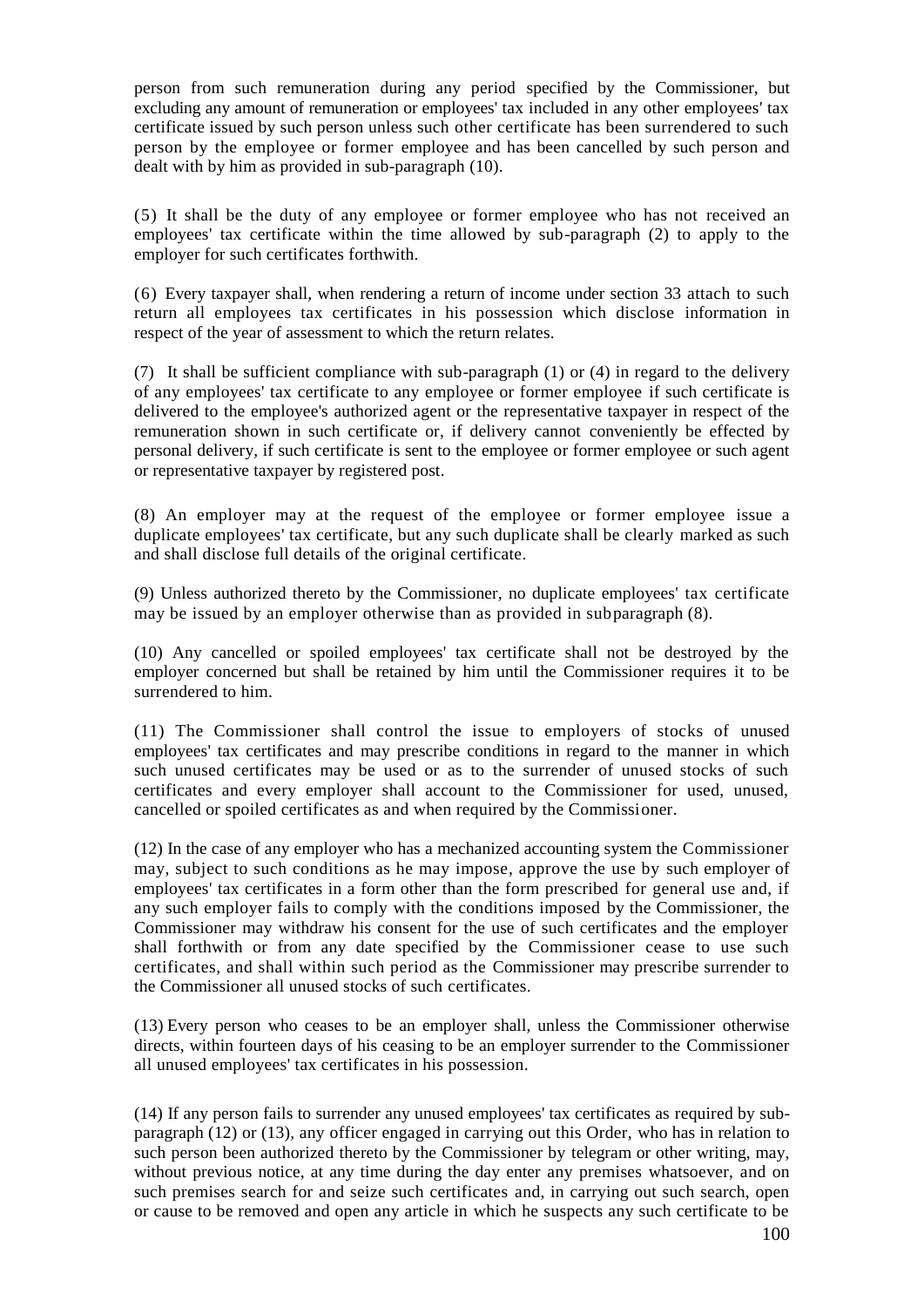contained.

(15) For the purposes of this schedule any employee's tax certificate on which appears the name or any trade name of any employer shall, until the contrary is proved, be deemed to have been issued by such employer if such certificate is in a form approved by the Commissioner for general use and was supplied by the Commissioner to such employer for use by him or is in a form approved by the Commissioner under subparagraph (12) for use by such employer.

# **Employers to keep records and furnish returns.**

14. (1) Every employer shall in respect of each employee maintain a record showing the amounts of remuneration paid or due by him to such employee and the amount of employees' tax deducted or withheld from each such remuneration, and such record shall be retained by the employer and shall be available for scrutiny by the Commissioner.

(2) Every employer shall when making any payment of employees' tax submit to the Commissioner a declaration in such form as the Commissioner may approve showing in addition to any other information that may he required, the total amounts included in such payment in respect of employees resident in Swaziland and employees resident outside Swaziland.

(3) Every employer shall

- (a) in respect of each year of assessment;
- (b) if he ceases to carry on any business or other undertaking in respect of which he has paid or become liable to pay remuneration to any employee or otherwise ceases to be an employer, in respect of the period from the first day of July immediately preceding the date on which he has ceased to carry on such business or undertaking or to be an employer, as the case may be, to the date on which he has so ceased to carry on such business or undertaking or to be an employer, as the case may be;

within fourteen days after the end of year of assessment or period in question, or within such longer time as the Commissioner may approve, render to the Commissioner a return, in such form as the Commissioner may approve, showing the names and addresses of all the persons who during such period were employees in relation to such employer and the total remuneration paid to or accrued to each employee in respect of such period and the total amount of employees' tax deducted or withheld from the remuneration of each such employee during such period.

(3a) Notwithstanding the provisions of paragraph 19(1)(i), any employer who fails to comply with the provisions of paragraph 14(3) shall, while such failure to comply continues, be liable to a penalty not exceeding thirty emalangeni for each day during which the failure continues. (Added A. 9/1988; A. 7/1992.)

(4) The Commissioner may call upon any employer to allow an auditor to examine his records to verify the accuracy with the employees' tax certificates.

# **Registration of employers.**

15. (1) Every person who becomes an employer after the date of commencement of this Order or who, being an employer before such date has not applied for registration under paragraph 15 of the Second Schedule to the repealed Order, shall apply for registration in such form as the Commissioner may require within fourteen days of becoming an employer or within fourteen days of the date of commencement of this Order, as the case may be, or in either case within such further period as the Commissioner may allow.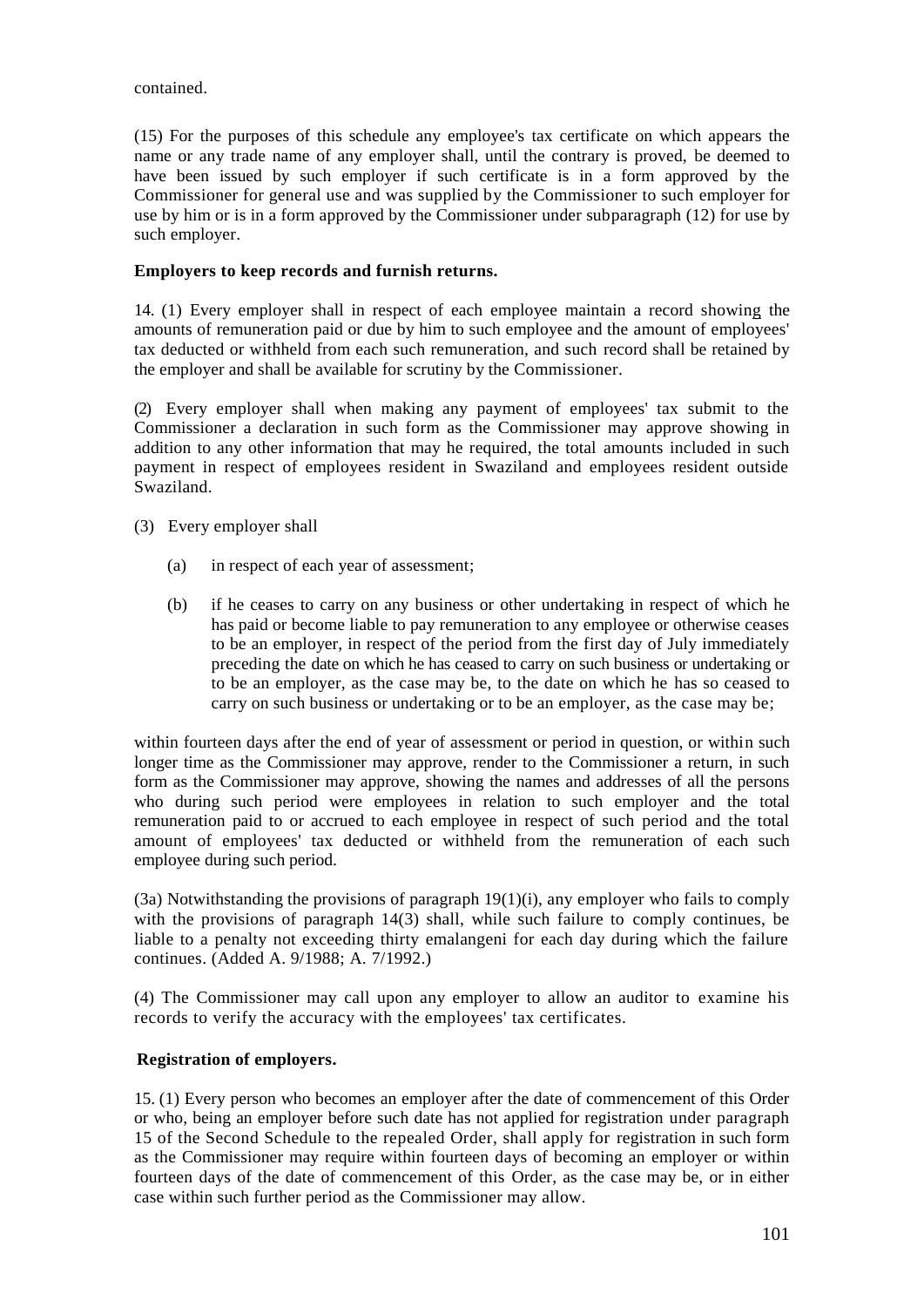(2) Every person who has applied for registration under paragraph 15 of the Second Schedule to the repealed Order shall be deemed to be registered for the purpose of this paragraph.

(3) Every person who has applied for registration under sub-paragraph (1) shall, within fourteen days after changing his address or ceasing to be an employer, notify the Commissioner in writing of his new address or of the fact of his having ceased to be an employer, as the case may be.

## **Liability of representative employers and others.**

16. (1) Every representative employer shall as regards the remuneration which he pays or is liable to pay to any employee in his representative capacity, be subject in all respects to the same duties, responsibilities and liabilities under this Schedule as if such remuneration was remuneration paid or liable to be paid by him in his personal capacity.

(2) Any employees' tax or interest on employees' tax or any penalty imposed under this Schedule shall be recoverable from the person who in terms of paragraph 1 is an employer by virtue of his having paid or become liable to pay remuneration in a fiduciary capacity, or in his capacity as a trustee in an insolvent estate, and executor, or an administrator of a benefit fund, pension fund, provident fund, retirement annuity fund or any other fund, or from the representative employer, but to the extent only of any assets belonging to the person, body, trust estate or fund represented or administered by him which may be in his possession or under his management, disposal or control, and sections 46 and 47 shall *mutatis mutandis* apply in the case of such first-mentioned person or representative employer, as if he were a representative taxpayer.

(3) The executor of the estate of any deceased employer or the trustee of the insolvent estate of any employer shall fulfil such obligations of the deceased or insolvent employer under paragraph 13 and 14 as arise in consequence of that employer ceasing to be an employer because of his death or insolvency, or as have not been fulfilled by such employer before his death or insolvency.

### **PART III**

### **GENERAL**

### **Employees' tax to be set off against tax liability.**

17. (1) Subject to the provisions of paragraph 11A, there shall be set off against the liability of the taxpayer, in respect of normal tax due by the taxpayer and payable under Part VII of this Order, the amounts of employees' tax deducted or withheld by the taxpayer's employer during any year of assessment for which the taxpayer's liability for normal tax has been assessed by the Commissioner, and if- (Amended A. 6/1994)

(a) the sum of such amounts of employees' tax exceeds the amount of the taxpayer's total liability for such taxes, the excess amount shall be refunded to the taxpayer;

(b) in the case of any taxpayer, the taxpayer's total liability for such tax exceeds the sum of such amounts of employees' tax, the amount of the excess shall be payable by the taxpayer to the Commissioner.

(2) The burden of proof that any amount of employees' tax has been deducted or withheld by his employer shall be upon the taxpayer and any employees' tax certificate shall be *prima facie* evidence that the amount of employees' tax reflected therein has been deducted by the employer.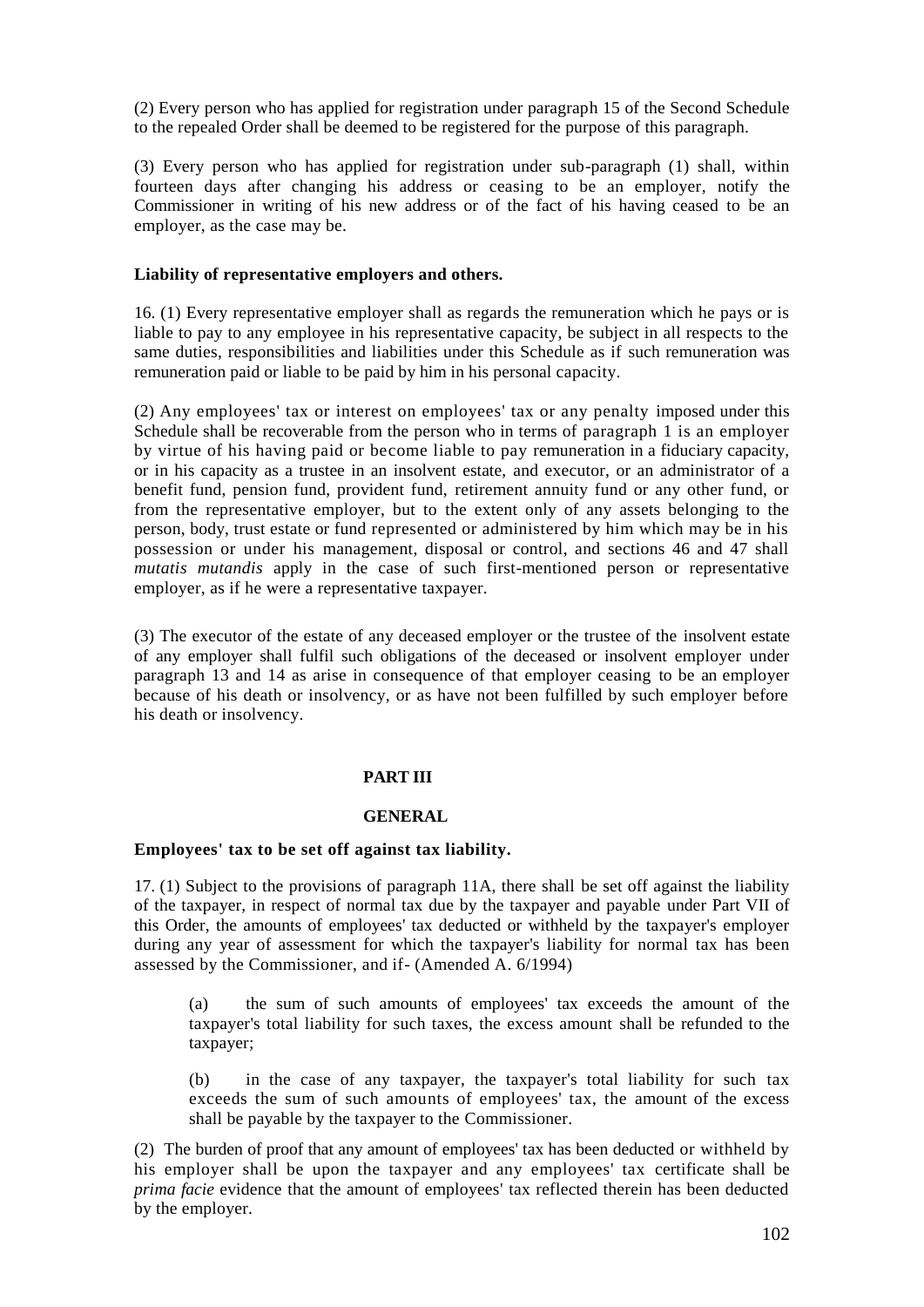(3) If the Commissioner is satisfied that the amount or any portion of the amount of employees' tax shown in any employees' tax certificate has not been deducted or withheld by the employer and the amount of employees tax shown in such tax certificate has been applied as provided in sub paragraph (1), the employer and the employee shall be jointly and severally liable to pay the Commissioner the amounts which should not have been so applied and such amount shall be recoverable under this Order as if it were tax.

(4) An employer who has, under sub-paragraph (3), paid the Commissioner an amount which has, but should not have, been applied under sub-paragraph (1) may, if the amount was shown or included in the certificate because of a *bona fide* error, recover it from the employee concerned, and in such case sub-paragraph 5(3) shall, *mutatis mutandis,* apply.

(5) No employees' tax certificate shall be issued by the employer in respect of any amount recovered by him from the employee in terms of sub-paragraph (4), nor shall any such amount be included in any return rendered in terms of paragraph 14(3).

(6) lf the Commissioner is satisfied that the employee to whom an employees' tax certificate refers was directly or indirectly responsible for an incorrect amount being shown on such certificate, he may absolve the employer from the liability imposed upon him by subparagraph (3) and, in such a case, the employee shall solely be liable under that subparagraph.

18. No refund of any amount of employees' tax shall be made to the taxpayer concerned otherwise than as provided in paragraph 17.

### **Offences.**

 $19.(1)$  A person who -

(a) makes or becomes liable to make any payment of remuneration and fails to deduct or withhold therefrom any amount of employees' tax or to pay such amount to the Commissioner as and when required by paragraph 2;

(b) uses or applies any amount deducted or withheld by him by way of employees' tax for purposes other than the payment of such amount to the Commissioner;

(c) makes or issues or causes to be made or issued or knowingly possesses or uses or causes to be used any employees' tax certificate which is false;

(d) alters any employees' tax certificate made or issued by any other person or authority or falsely pretends to be the employee named in any employees' tax certificate or for his own advantage or benefit obtains credit with respect to or payment of the whole or any part of any amount of employees' tax deducted or withheld from remuneration received by another person; or

(e) not being an employer and without being duly authorized by any person who is an employer, issues or causes to be issued any document purporting to be an employees' tax certificate,

commits an offence and, in addition to any penalty otherwise provided, shall be liable on conviction to a fine not exceeding fifty thousand emalangeni, or to imprisonment for a term not exceeding five years, or to both such fine and term of imprisonment.

(2) A person who -

(a) without just cause shown by him, fails to comply with any directive issued to him by the Commissioner in terms of paragraph 9(3) and 11;

(b) furnishes to his employer or the Commissioner a false or misleading return of personal particulars or gives any false information or misleads his employer in relation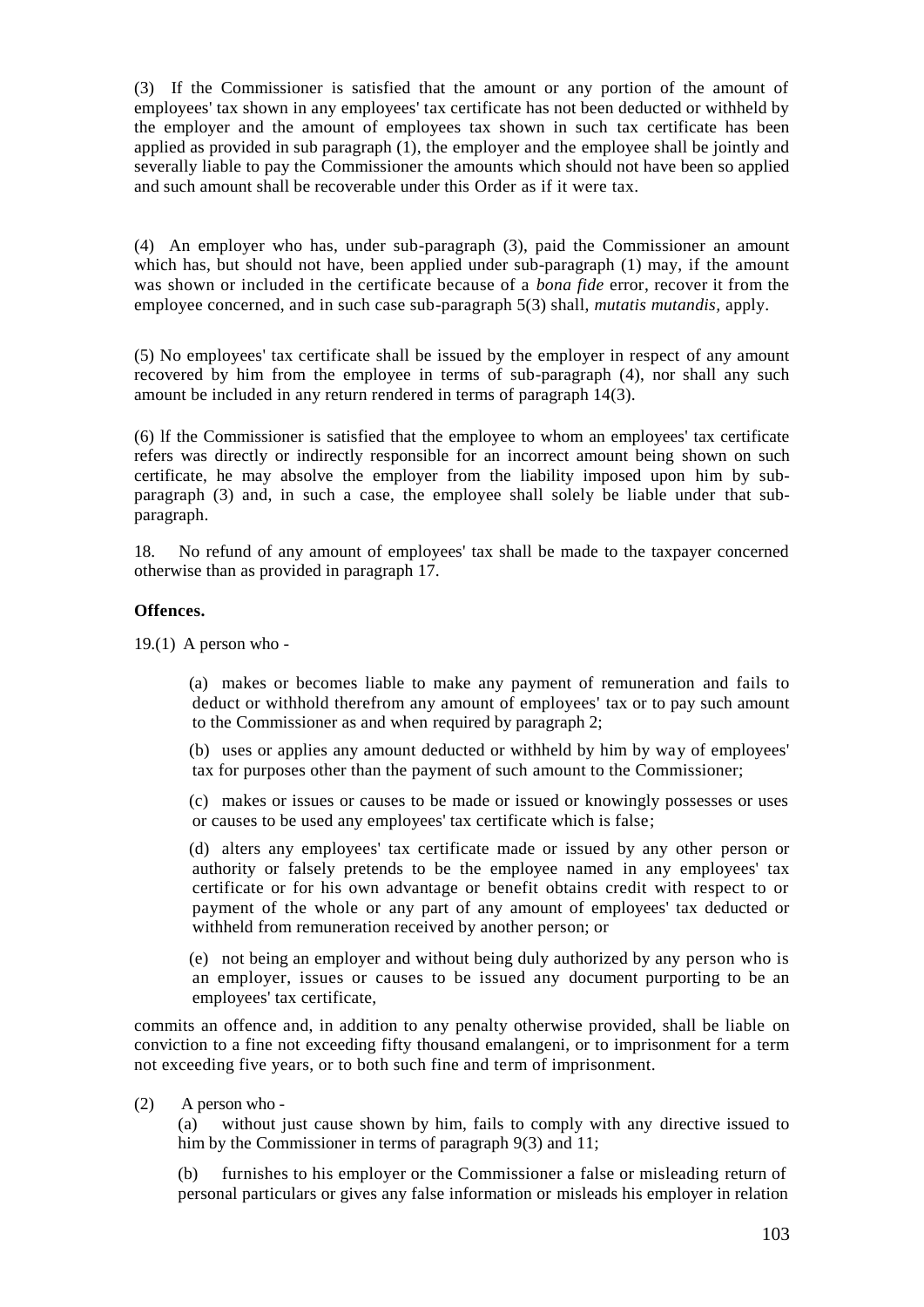to any matter affecting the amount of employees' tax to be deducted in his case;

(c) fails or neglects to deliver to any employee or former employee any employees' tax certificate as required by paragraph 13;

(d) fails to comply with any conditions prescribed by the Commissioner in terms of paragraph 13(11) in regard to the manner in which employees' tax certificates may be used or as to the surrender of unused stocks of such certificates or to account for used, unused or spoiled employees' tax certificates when required by the Commissioner under such paragraph or on ceasing to be an employer fails to surrender unused employees' tax certificates in his possession as required by subparagraph (13) of such paragraph:

(e) fails to comply with any condition prescribed by the Commissioner by which he is bound in terms of paragraph 13(12);

(f) fails or neglects to maintain any record as required by paragraph 14 or to retain such record for a period of five years from the date of the last entry therein or to furnish to the Commissioner any declaration as required by such paragraph; or

(g) fails or neglects to apply to the Commissioner for registration as an employer as required for paragraph 15(1) or having so applied fails or neglects to notify the Commissioner of any change of address or the fact of his having ceased to be an employer as required by sub-paragraph (2) of such paragraph,

commits an offence and shall he liable on conviction to a fine of not more than ten thousand emalangeni or to imprisonment for a term not exceeding one year, or to both such fine and term of imprisonment.

(2) For the Purpose of sub-paragraph (1)(b), an amount which has been deducted or withheld by any person from remuneration shall, until the contrary is [proved,](http://proved.be/) be deemed to have been used or applied by such person for purposes other than the payment of such amount to the Commissioner if such amount is not paid to the Commissioner within the period allowed for payment under paragraph 2. (Replaced A. 7/2007)

### **Recovery of employees' tax, penalty, additional tax and interest.**

20. Any amount of employees' tax, penalty or additional tax payable in terms of this Schedule, and any amount of interest payable in terms of section 58 shall, when it becomes due or is payable, be a debt due to the Government and may be recovered by the Commissioner in the manner prescribed in section 61 for the recovery of tax and interest due or payable under this Order.

### **THIRD SCHEDULE**

## **RATES OF NORMAL TAX (Under Section 6 (3))**

#### **PART I**

For the purposes of Section 6(3), the rates of tax to he levied in the year of assessment commencing 1st July 2008 shall-

(a) in the case of a company, be thirty percent for each lilangeni of taxable income;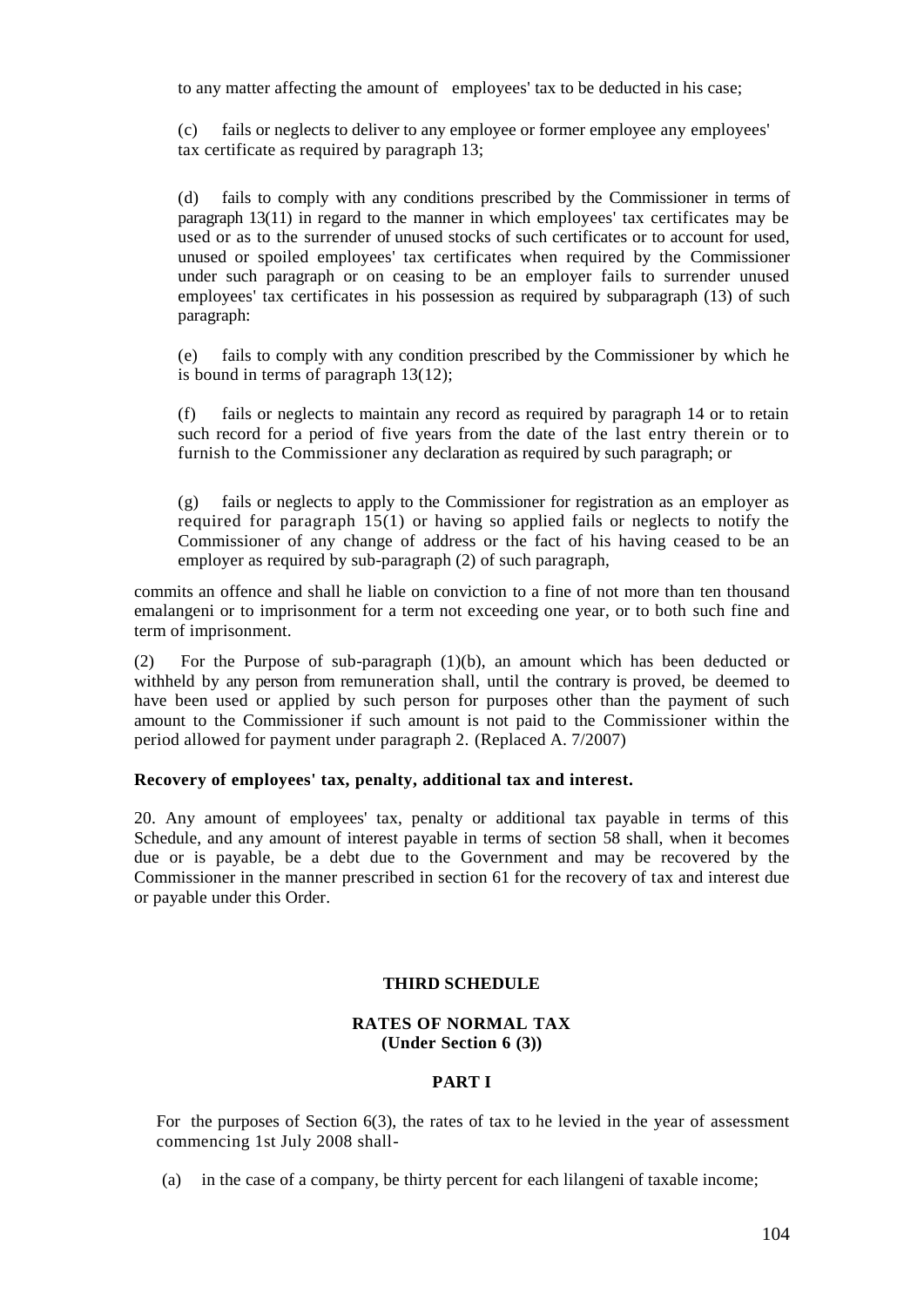(b) in the case of a person (other than a company or trust), be as prescribed in Part II and such rates of tax [shall, in](http://shall.in/) the case of a natural person, be reduced by way of a rebate –

(i) of an amount not exceeding the sum of seven thousand two hundred emalangeni in any year of assessment; and,

(ii) of an additional amount not exceeding two thousand emalangeni if the person is over the age of sixty years oil the last day of the year of assessment:

- (c) in the case of a person (other than a company or trust) who, during the year of assessment was not ordinarily resident in Swaziland, the rate of tax to be levied shall not reduce the total tax payable below an amount equal -
	- (i) to ten per cent of each Lilangeni of taxable income; and
	- (ii) to three per cent of each Lilan*ge*ni of such part where any part of the taxable income consists of a pension;
- (d) in the case of a [trust, be](http://trust.be/) thirty-three percent for each Lilangeni of taxable income;
- (e) in the case of dividends received by or accrued to or in favour of any natural person ordinarily resident in Swaziland, be ten per cent for each Lilangeni of taxable dividend income;
- (f) in the case of lump sum amount received by or accrued to or in favour of any natural person by reason of redundancy or retirement which exceeds the amount exempted under section  $12(1)(j)(iv)$ , be as prescribed in Part III; and,
- (g) in the case of interest received by or accrued to, or in favour of any natural person ordinarily resident in Swaziland in excess of the amount exempted in terms of section  $12(1)(qq)$ , be ten per cent for each Lilangeni of interest income.

#### **PART II**

**Rates of normal tax in the case of persons other than companies or trust shall be as follows –**

| <b>Taxable income</b> |                          | Rate of tax                               |  |
|-----------------------|--------------------------|-------------------------------------------|--|
| <b>Exceeds</b><br>E   | But does not exceed<br>E | E                                         |  |
| $\mathbf{0}$          | 60 000                   | $0 + 20\%$ of the excess over 0           |  |
| 60 000                | 80 000                   | $12000 + 25\%$ of the excess over 60 000  |  |
| 80 000                | 100 000                  | $17000 + 30\%$ of the excess over 80 000  |  |
| 100 000               |                          | $23000 + 33\%$ of the excess over 100 000 |  |

#### **PART III**

**Rates of normal tax in the case of redundant or retiring individuals shall be as follows:**

| <b>Taxable income</b> |                     | Rate of tax |
|-----------------------|---------------------|-------------|
| <b>Exceeds</b>        | But does not exceed |             |
|                       |                     |             |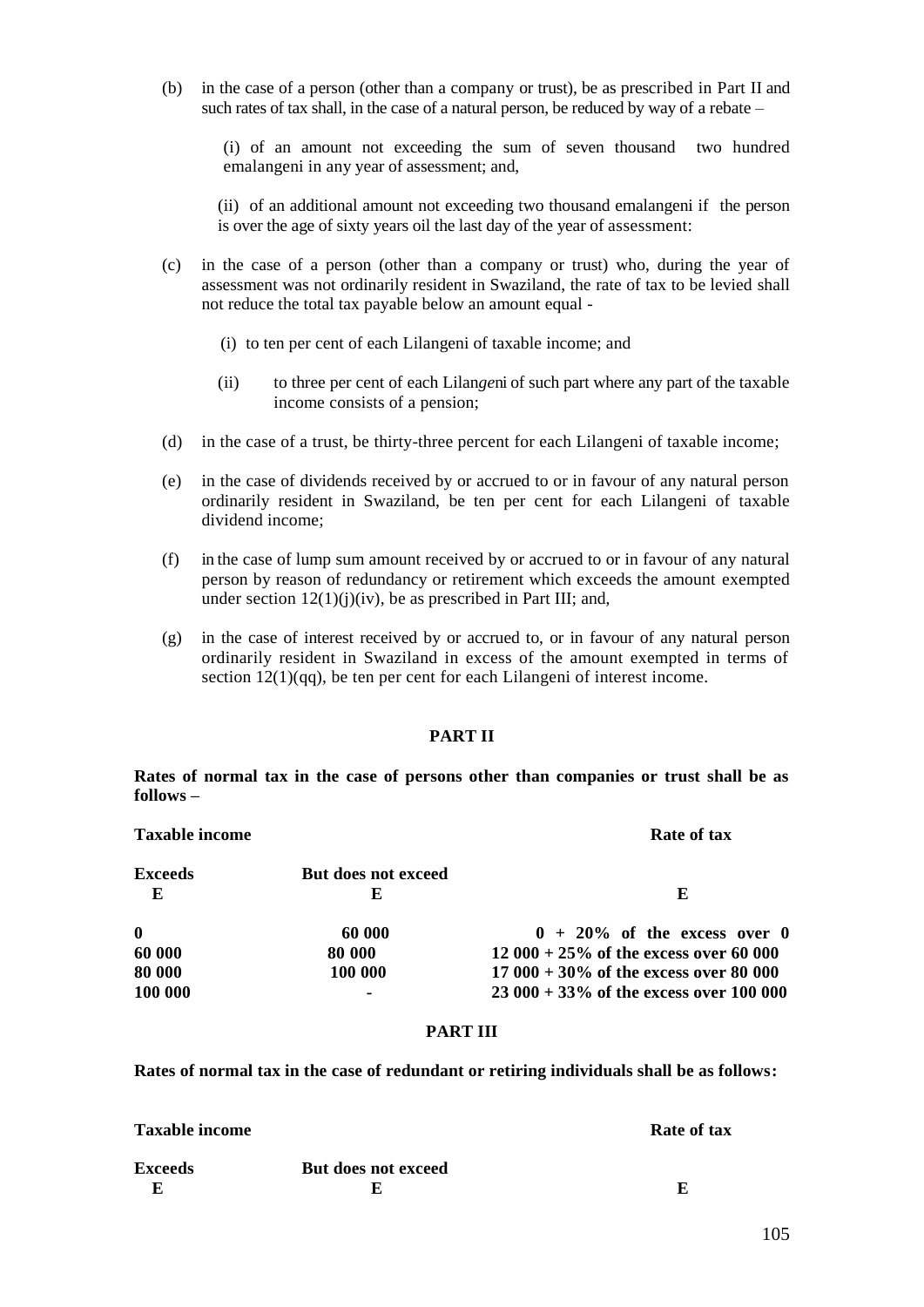90 000 **0** 90 000 **0** 90 000 **18 000 + 20% of the excess over 0**  $\frac{90,000}{2000}$  18 000 + 25% of the excess over 90 000 **000 180 000 18 000 + 25% of the excess over 90 000 000 270 000 40 500 + 30% of the excess over 180 000 000 - 67 500 + 33% of the excess over 270 000**

**The rates of tax to be levied in the year of assessment commencing 1st July 2007 in respect of natural persons other than companies or trusts are the following –**

### **PART II**

**Rates of normal tax in the case of persons other than companies shall be –**

**Taxable income Rate of tax Exceeds But does not exceed E** E **0**  $33\,000$   $33\,000$   $33\,000$   $49\,500$   $3960 + 20\%$  of the excess over 0 **33** 000 49 500 49 500 3 960 + 20% of the excess over 33 000 49 500 66 000 7 260 + 25% of the excess over 49 500 **49 500 66 000 7 260 + 25% of the excess over 49 500 66 000 82 500 11 385 + 30% of the excess over 66 000 82 500 - 16 335 + 33% of the excess over 82 500 (Replaced A. 7/2007.)**

#### **PART III**

**Rates of normal tax in the case of redundant or retiring individual shall be as follows:**

| <b>Taxable income</b> |                          | Rate of tax                                 |  |
|-----------------------|--------------------------|---------------------------------------------|--|
| <b>Exceeds</b><br>E   | But does not exceed<br>E | E                                           |  |
| $\boldsymbol{0}$      | 60 000                   | $0 + 12\%$ of the excess over 0             |  |
| 60 000                | 120 000                  | $7200 + 20\%$ of the excess over 60 000     |  |
| 120 000               | 180 000                  | 19 200 + 25% of the excess over 120 000     |  |
| 180 000               | 240 000                  | $34\,200 + 30\%$ of the excess over 180 000 |  |
| 240 000               |                          | 52 200 + 33% of the excess over 240 000     |  |

**(Replaced A.7/2007.)**

### **FOURTH SCHEDULE**

### **PROVISIONAL PAYMENTS IN RESPECT OF NORMAL TAX (Under Section 58A)**

### **Definitions**

1. For the purposes of this Schedule, unless the context otherwise requires-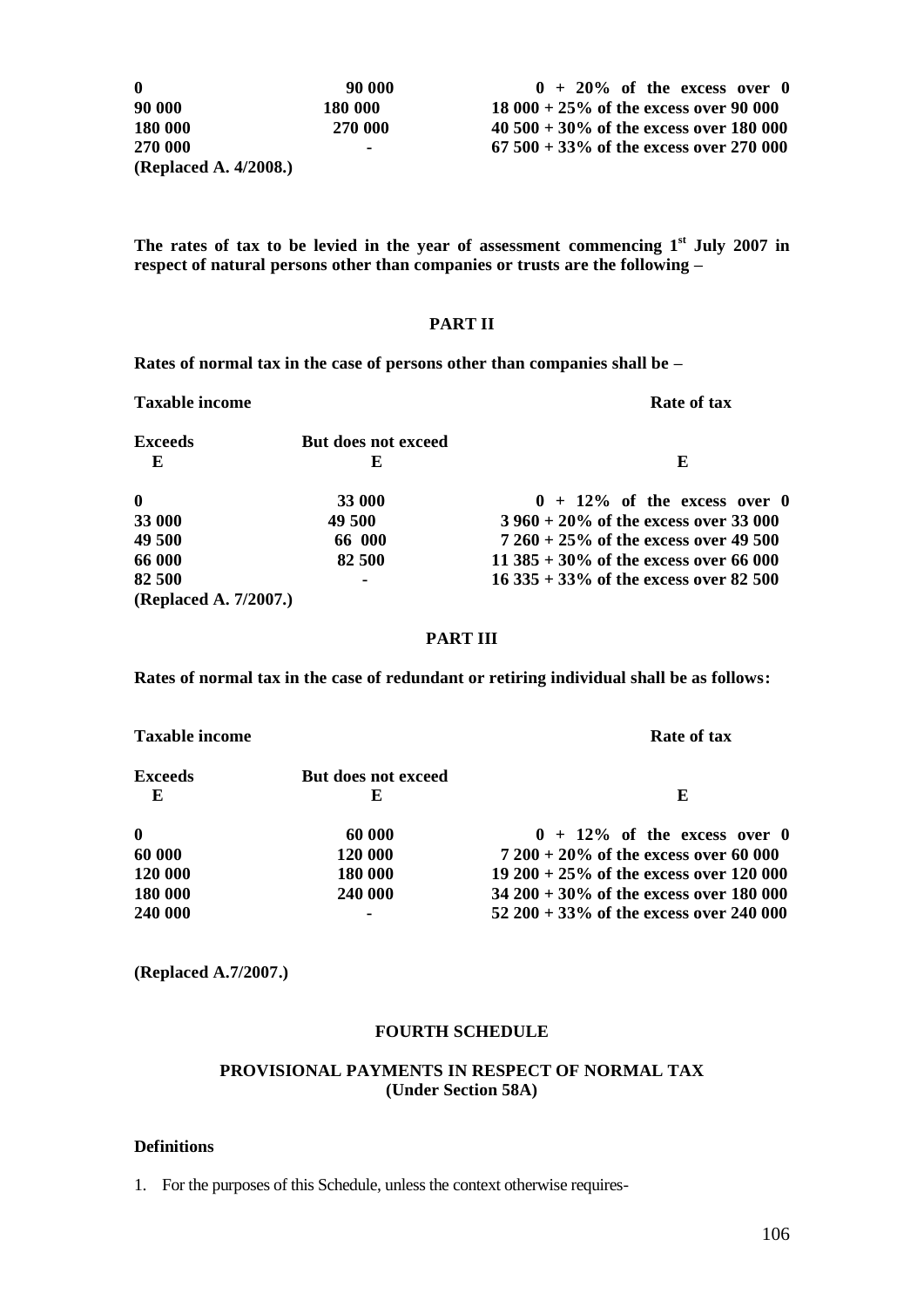*"provisional tax"* means any payment required to be made in terms of paragraph 2.

*"provisional taxpayer"* means *-*

- (a) any person (other than a company or a person referred to in sub-paragraph (1) of paragraph 3) who derives by way of income any amount which does not constitute remuneration in terms of the definition of that expression as contained in the Second Schedule to this Order.
- (b) unless the Commissioner in a particular case otherwise directs, any director of a private company if such director is ordinarily resident in Swaziland or such company is managed and controlled or has its registered office in Swaziland.
- (c) any company.
- (d) any person who is notified by the Commissioner that he is a provisional taxpayer.

# **PAYMENT OF PROVISIONAL TAX**

2.(1) Every provisional taxpayer [shall, in](http://shall.in/) the manner provided in this Part, make payments (called provisional tax) to the Commissioner in respect of his liability for normal tax in respect of every year of assessment.

(2) Where for the purpose of determining any amount of provisional tax required to be paid by any provisional taxpayer in respect of any year of assessment the liability of such taxpayer for normal tax is required to be estimated in respect of such year, such liability shall be deemed to be the amount of normal tax which, calculated at the relevant rate referred to in sub-paragraph 3), would be payable by the provisional taxpayer in respect of the amount of taxable income estimated by such taxpayer in terms of paragraph 4(1) during the period prescribed by this Schedule for the payment of the said amount of provisional tax, or any extension of such period granted in terms of paragraph  $11(2)$ , or if the amount so estimated has been increased by the Commissioner in terms of paragraph 4(3), the amount of normal tax which, calculated at the said rate. would be payable by the provisional taxpayer in respect of the amount of taxable income as so increased, or if the Commissioner has estimated the provisional taxpayer's taxable income in terms of paragraph 4(2) the amount of normal tax which, calculated at the said rate, would be payable by the provisional taxpayer in respect of the amount of taxable income so estimated.

(3) For the purposes of any calculation of normal tax under subparagraph(2), the rate at which such tax is to be calculated shall be the relevant rate which on the date of payment of the provisional tax in question is in force in respect of the year of assessment in respect of which such provisional tax is required to be paid under this Schedule, or if at the said date the rate has not been fixed, the relevant rate in respect that year foreshadowed, by the Minister in his budget statement, or it at that date the rate has not been so fixed or so foreshadowed, the relevant rate which is in force in respect of the latest preceding year of assessment.

(4) The Commissioner may from time to time, having regard to the prevailing rates of normal tax or foreshadowed by the Minister in his budget statement to the rebates applicable under section 8 of this Order, and to any other factors having bearing upon the probable liability of taxpayers for normal tax, prescribe tables for optional use by provisional taxpayer falling within any category specified by the Commissioner, or by provisional taxpayers generally for the purpose of estimating the liability of such taxpayers for normal tax, and the Commissioner may prescribe the manner in which such tables shall be applied.

(5) Any tables prescribed by the Commissioner in accordance with subparagraph (4) shall come into force on such date as may be notified by the Commissioner in the Gazette and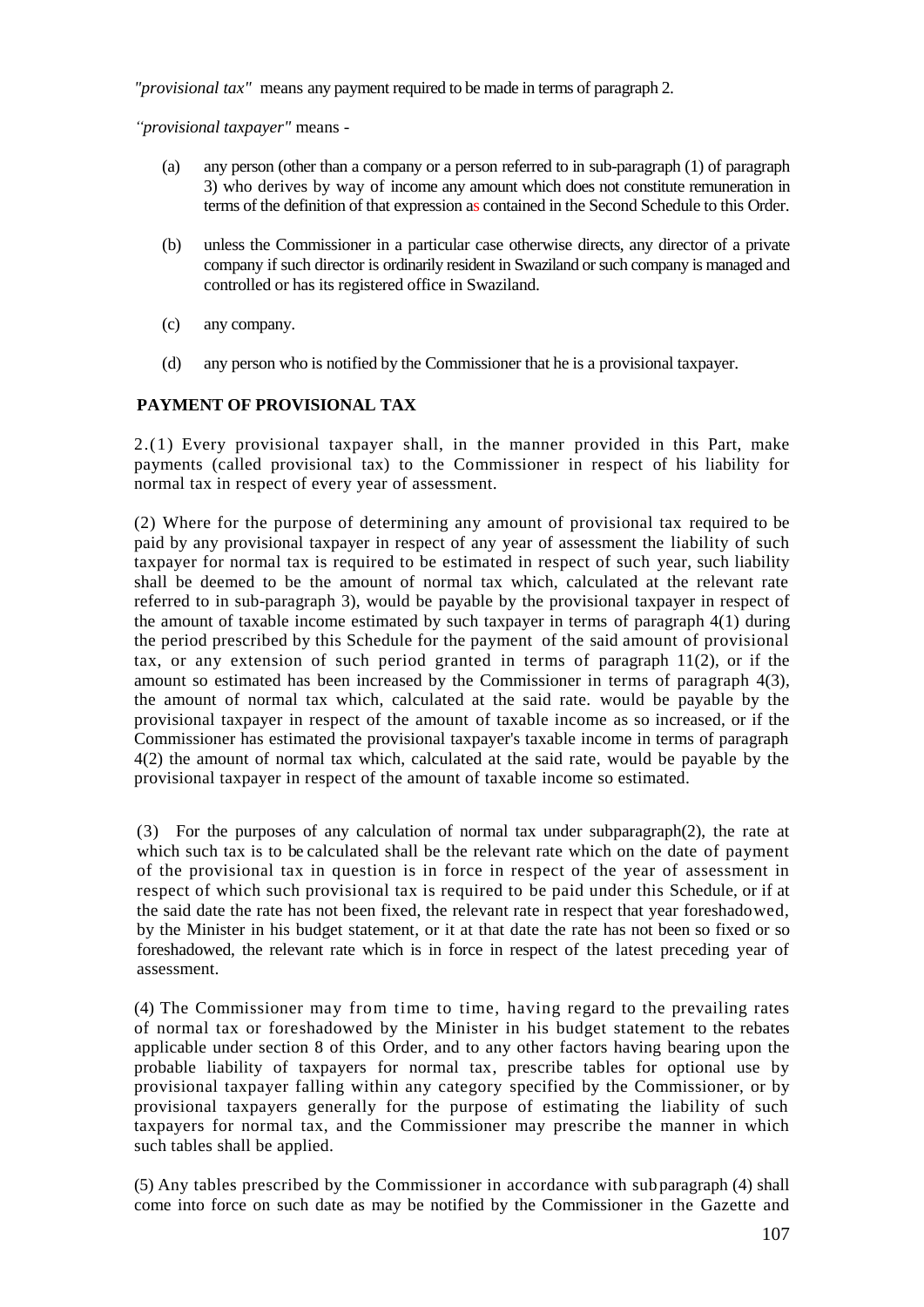shall remain in force until withdrawn by the Commissioner.

(6) Sub-paragraph (2) and (3) shall not apply where the liability of a provisional tax payer for normal tax is estimated in accordance with any tables prescribed for his use under subparagraph (4) and not withdrawn under sub-paragraph (5).

### **EXEMPTIONS**

3. There shall be exempt from payment of provisional tax in respect of any period in respect of which provisional tax would, but for this item, be payable; any person (other than a company or a director of a private company) who satisfies the Commissioner that apart from any taxable income which he may derive by way of remuneration, as defined in the Second Schedule to this Order, he will not during that period derive any taxable income in excess of one thousand emalangeni.

# **ESTIMATES OF TAXABLE INCOME TO BE MADE BY PROVISIONAL TAXPAYERS**

4. (1)(a) Every provisional taxpayer (other than a company) shall, during every period within which provisional tax is or may be payable by him as provided in this Part, or any extension of such period granted in terms of paragraph 11(2), submit to the Commissioner, in such form as the Commissioner may prescribe, an estimate of the total taxable income which will be derived by the taxpayer in respect of the year of assessment in respect of which provisional tax is or may be payable by him.

(b) Every company which is a provisional taxpayer shall, during every period within which provisional tax is or may be payable by it as provided in this Part or any extension of such period granted in terms of paragraph 11(2), submit to the Commissioner, in such form as the Commissioner may prescribe, estimates of the total taxable income which will be derived by the Company in respect of its financial year.

(c) The amount of any estimate so submitted by a provisional taxpayer (other than a company) during the period referred to in paragraph  $7(1)(a)$  or  $8(1)$  any extension of such period granted in terms of paragraph 11(2), or by a company (as a provisional taxpayer) during the period referred to in paragraph  $9(a)(i)$  or any extension of such period granted in terms of paragraph 11(2), shall, unless the Commissioner, having regard to the circumstances of the case, agrees to accept an estimate of a lower amount, not be less than the basic amount applicable to the estimate in question, as contemplated in item (d).

(d) The basic amount applicable to any estimate submitted by a provisional taxpayer under this paragraph shall, for the purposes of this paragraph and paragraph 5, be deemed to be in respect of:

- (i) an estimate submitted by a provisional taxpayer (other than a company) under item (a), the taxable income of the taxpayer, as assessed by the Commissioner, for the latest preceding year of assessment in relation to such estimate; or
- (ii) as respects an estimate submitted by company under item (b), the taxable income of the company as assessed by the Commissioner, for the latest preceding year of assessment in relation to such an estimate.

(e) For the purposes of item (d), the latest preceding year of assessment in relation to any estimate under this paragraph shall be deemed to be the latest of the years of assessment-

(i) preceding the year of assessment in respect of which the estimate is made; and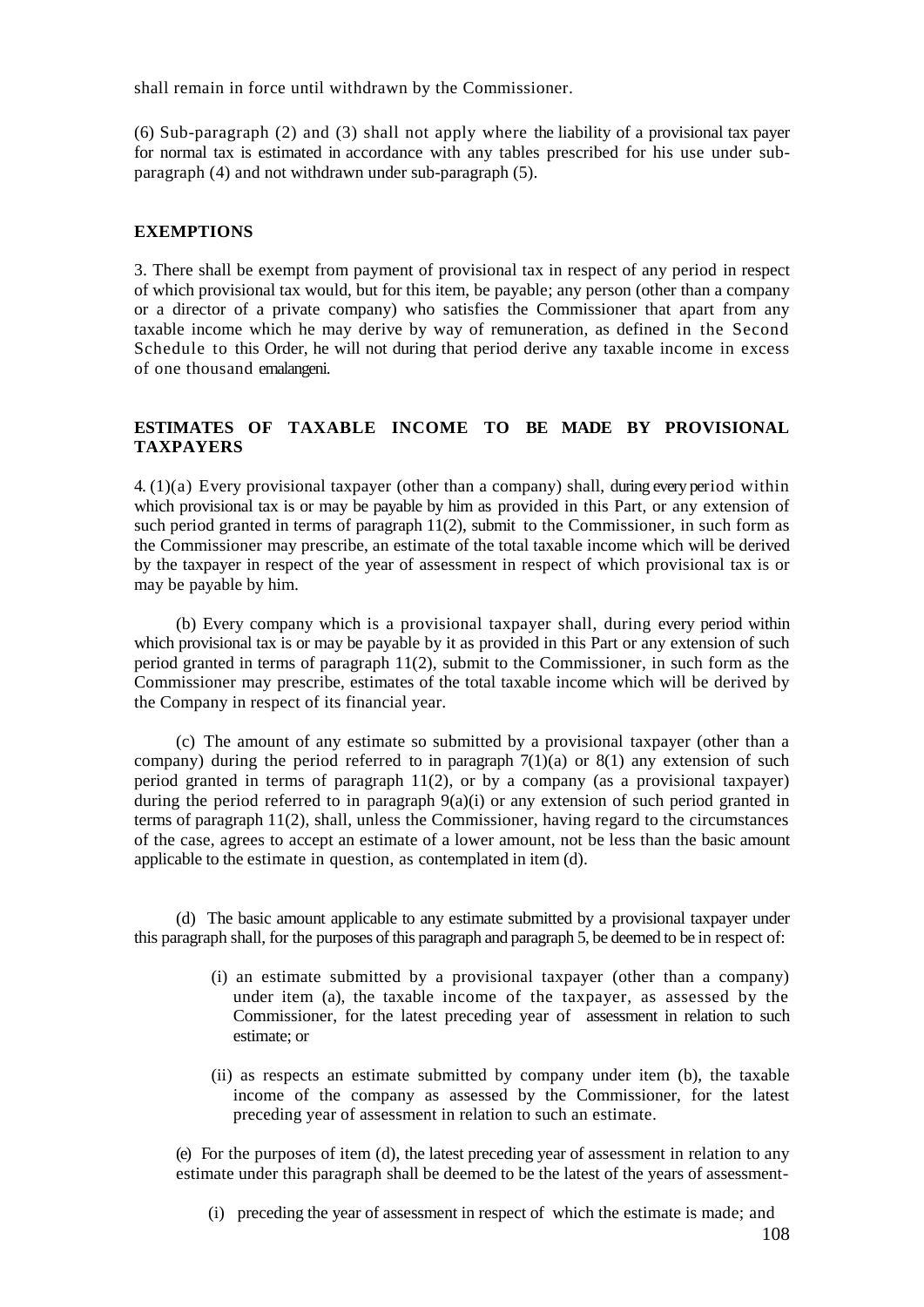(ii) in respect of which a notice of assessment relevant to the estimate has been issued by the Commissioner not less than twenty-one days before the date on which this estimate has been submitted to the Commissioner.

(2) If any provisional taxpayer fails to submit any estimate as required by sub-paragraph (1), the Commissioner may estimate the taxable income which is required to be estimated, and such estimate shall be final and conclusive.

(3) The Commissioner may call upon any provisional taxpayer to justify any estimate made by him in terms of sub-paragraph (1), or to furnish particulars of his income and expenditure of any other particulars that may be required and, if the Commissioner is dissatisfied with the said estimate he may increase the amount thereof to such an amount as he considers reasonable, and the estimate as increased shall be final and conclusive

(4) Any estimate made by the Commissioner under sub-paragraph (2) or (3) shall be deemed to take effect in respect of the relevant period within which the provisional taxpayer is required to make any payment of provisional tax in terms of this Part, or within any extension of such period granted in terms of paragraph 11(2).

## **ADDITIONAL TAX IN THE EVENT OF TAXABLE INCOME BEING UNDER-ESTIMATED**

5. (1) If the final or last estimate of his taxable income made in terms of paragraph  $4(1)(a)$ or (b) by a provisional taxpayer in respect of any year of assessment discloses an estimated amount of taxable income which is less than ninety percent of the amount of the actual taxable income in respect of which the estimate was made, as finally determined for that year under this Order, and which is also less than the basic amount applicable to the estimate in question, as contemplated in paragraph  $4(1)(d)$ , the taxpayer shall, subject to sub-paragraph  $(2)$ ,  $(3)$  and  $(4)$  be required to pay to the Commissioner, in addition to the normal tax chargeable in respect his taxable income for such year of assessment, an amount by way of additional tax equal to twenty percent of the difference between the amount of normal tax as calculated in respect of the amount of the taxable income as so disclosed and the lesser of the following amounts namely, -

(a) the amount of normal tax calculated, at the rates applicable in respect of the said year of assessment in, respect of a taxable income equal to ninety percent of the said actual taxable income; and

(b) The amount of normal tax calculated in respect of a taxable income equal to the said basic amount, at the rate applicable in respect of that year.

(2) Where the Commissioner is satisfied that the amount of any estimate referred to in sub-paragraph (1) was not deliberately or negligently understated and was calculated with due regard to the factors having a bearing thereon, the Commissioner may in his discretion remit the additional tax or part thereof.

( 3) Sub- p a r a g r a p h (1) of this paragraph shall not apply in relation to any final or last estimate referred to in that sub-paragraph if the Commissioner has under the provisions of paragraph 4(3) increased such final or last estimat e.

(4) Any decision of the Commissioner in the exercise of his discretion under subparagraph (2) shall be subject to objection and appeal.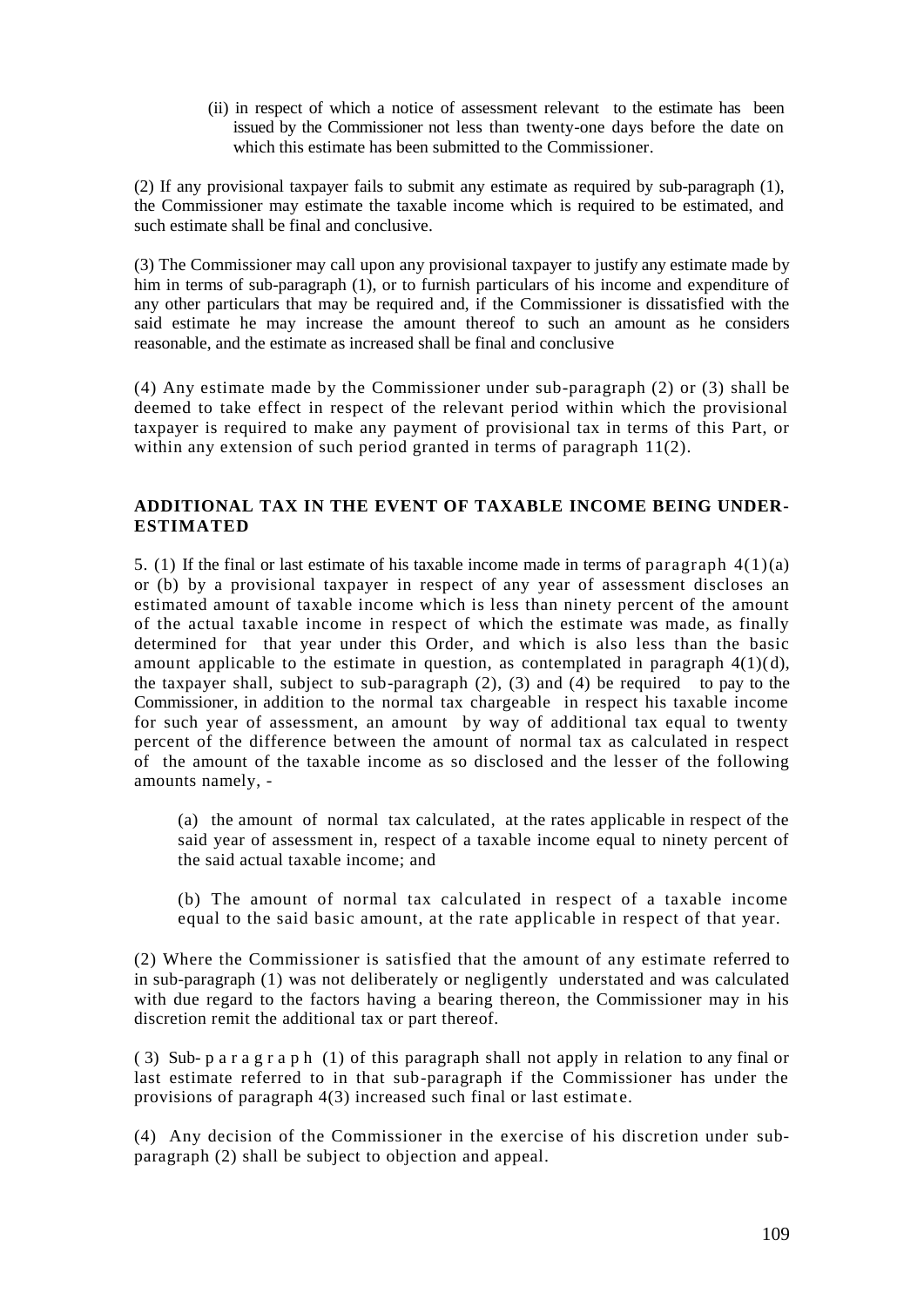## **ADDITIONAL TAX IN THE EVENT OF FAILURE TO SUBMIT AN ESTIMATE OF TAXABLE INCOME TIMEOUSLY**

6. (1) Subject to sub-paragraphs (2) and (3), where any provisional taxpayer is liable for the payment of normal tax in respect of any amount of taxable income derived by him during any year of assessment and he has not on or before the last day of that year or, if the period for the final or last payment of provisional tax by him in respect of such taxable income has under paragraph 11(2), been extended to a date later than the end of such year, on or before such date, submitted to the Commissioner an estimate of such taxable income as required by paragraph 4(1), the taxpayer shall, unless the Commissioner has estimated the said taxable income under paragraph 4(2), be required to pay to the Commissioner, in addition to the normal tax chargeable in respect of such taxable income, an amount by way of additional tax equal to twenty per cent of the amount by which the normal tax payable by him in respect of such taxable income exceeds the sum of any amounts of provisional tax paid by him in respect of such taxable income within any period allowed for the payment of such provisional tax under this part or within any extension of such period under paragraph  $11(2)$  and any amounts of employees tax deducted or withheld from his remuneration by his employer during such year. (Amended A. 7/1992)

(2) The Commissioner may, if he is satisfied that the provisional taxpayer's failure to submit such an estimate timeously was not due to an intent to evade or postpone the payment of provisional tax or normal tax, waive or remit the whole or any part of the additional tax imposed under sub-paragraph (1).

(3) Any decision of the Commissioner in the exercise of his discretion under sub-paragraph (2) shall be subject to objection and appeal.

## **PAYMENTS OF PROVISIONAL TAX BY PROVISIONAL TAXPAYERS (OTHER THAN COMPANIES), WHOSE INCOME IS NOT NORMALLY DERIVED WHOLLY OR MAINLY FROM FARMING**

7. (1) Subject to sub-paragraph (2), provisional tax shall be paid by every provisional taxpayer (other than a company) in the following manner, namely -

(a) within the period of six months, reckoned from the commencement of the year of assessment in question, one half of an amount equal to the total estimated liability of such taxpayer (as determined in accordance with paragraph 2) for normal tax in respect of that year, less the total amount of any employee's tax deducted by the taxpayer's employer from the taxpayer's remuneration during such period, and

(b) not later than the last day of the year of assessment in question, an amount equal to the total estimated liability of such taxpayer (as finally determined in accordance with paragraph 2) for normal tax in respect of that year, less the sum of any employees' tax deducted by the taxpayer's employer from the taxpayer's remuneration during such year and the amount paid in terms of item (a).

(2) If the Commissioner has in terms of the proviso to Section 33(13) of this Order agreed to accept accounts from any provisional taxpayer in respect of any year of assessment drawn to a date falling to a date before or after the end of such year, the period referred to in item (a) of sub-paragraph (1) shall, notwithstanding that sub-paragraph, be reckoned from such date as the Commissioner upon application of the taxpayer and having regard to the circumstances of the case may approve, and in such case the last day of such year of assessment shall for the purposes of item (b) of that sub-paragraph be deemed to be the day preceding the first anniversary of the said date.

(3) This paragraph shall not apply in the case of any provisional taxpayer in respect of whom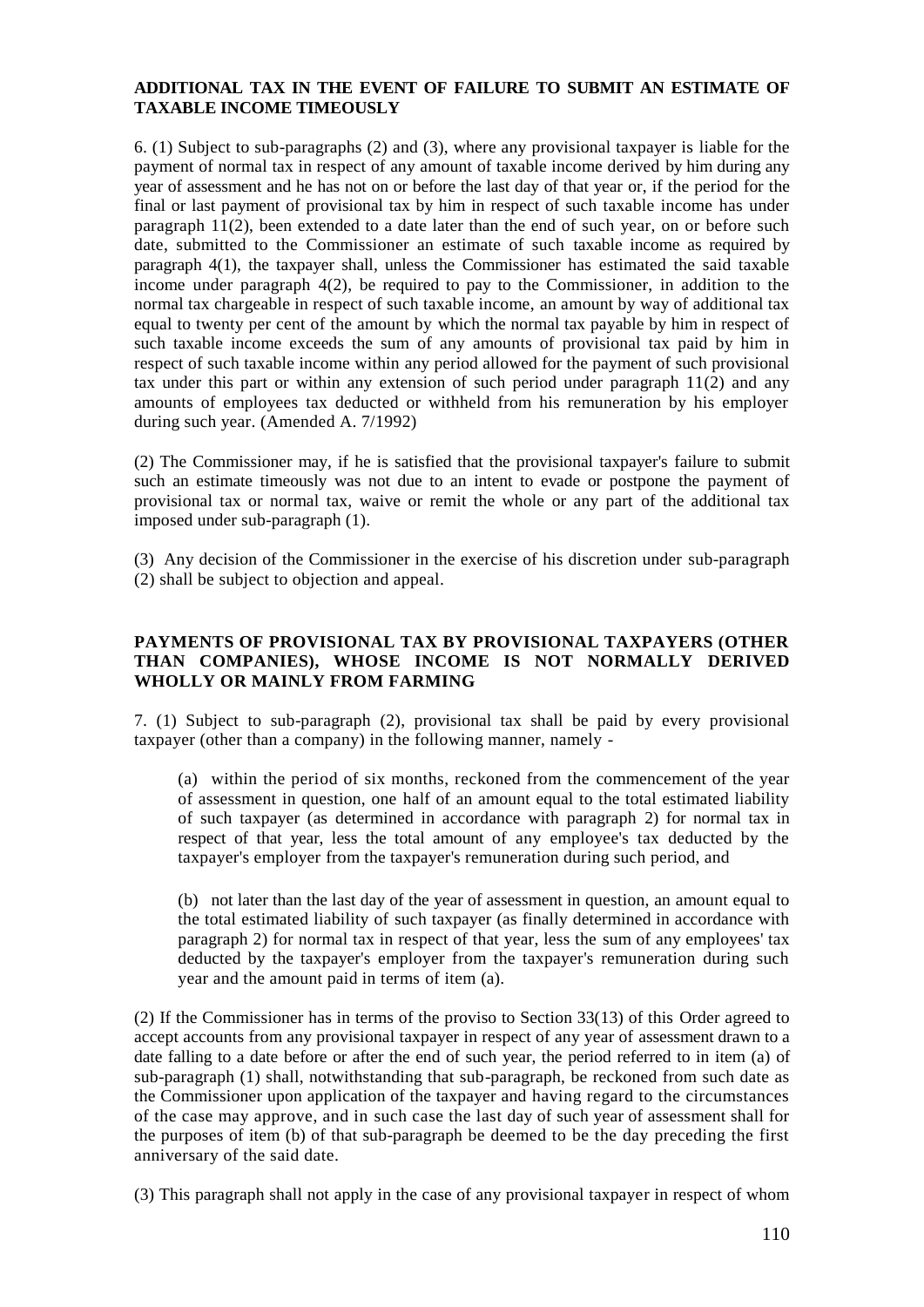the Commissioner has under item (a) of paragraph 12 directed that paragraph 8 shall apply.

## **PAYMENT OF PROVISIONAL TAX BY PROVISIONAL TAXPAYERS (OTHER THAN COMPANIES) WHOSE INCOMES IS NORMALLY DERIVED WHOLLY OR MAINLY FROM FARMING**

8. (1) Every provisional taxpayer (other than a company) whose income is normally derived wholly or mainly from farming and in respect of whom the Commissioner has directed that this paragraph shall apply, shall, not later than the last year of assessment in question, pay by way of provisional tax an amount equal to the total estimated liability of such taxpayer (determined under paragraph 2) for normal tax in respect of that year, less the sum of the amounts of any employees' tax deducted by the taxpayer's employer from the taxpayer's remuneration during that year.

(2) If the Commissioner has in terms of the proviso to Section 33(13) of this Order agreed to accept from any provisional taxpayer referred to in sub-paragraph (1) in respect of any year of assessment drawn to a date falling before or after the end of such year, the Commissioner may upon the application of the taxpayer direct that the last day of such year of assessment shall for the purposes of sub-paragraph (1) be deemed to be such day as the Commissioner having regard to the circumstances of the case fixes.

# **PROVISIONAL TAX PAYMENTS BY COMPANIES**

9. Provisional tax shall be paid by every company which is a provisional taxpayer in respect of the liability of the company for normal tax on taxable income in the following manner -

(i) within six months of the commencement of the financial year in question, one half of an amount equal to the total estimated liability of such company (as determined under paragraph 2) for normal tax in respect of that year on taxable income so derived: and

(ii) not later than the last day of the financial year in question, an amount equal to the total estimated liability of such company (as determined under paragraph 2) for normal tax in respect of that year on taxable income so derived, less the amount paid in terms of subparagraph (1) of this paragraph;

(iii) within the period ending six months after the last day of that year, an amount equal to the total estimated liability of such company (as finally so determined) for normal tax in respect of that year less the sum of the amounts paid under subparagraphs (i) and (ii). (Added A. 6/1994)

## **PHASING-IN OF PROVISIONAL PAYMENTS**

9A.(1) Notwithstanding paragraphs 7 and 9, the provisional tax by provisional taxpayers (other than farmers) payable -

(i) during the year ended thirtieth June 1986 shall be at the rate of one-tenth of the estimated liability as calculated under paragraph 2 for the first payment due under paragraphs 7(1)(a) and at the rate of one-tenth of the estimated liability as calculated aforesaid for the second payment due under paragraphs  $7(1)(b)$  and  $9(ii)$ ; and

(ii) during the year ended thirtieth June 1987, shall be at the rate of one-fifth of the estimated liability, as calculated under paragraph 2 for the first payment due under paragraph  $7(1)(a)$  and  $9(i)$  and at the rate of one-fifth of the estimated liability, as calculated aforesaid for the second payment due under paragraphs  $7(1)(b)$  and  $9(ii)$ ; and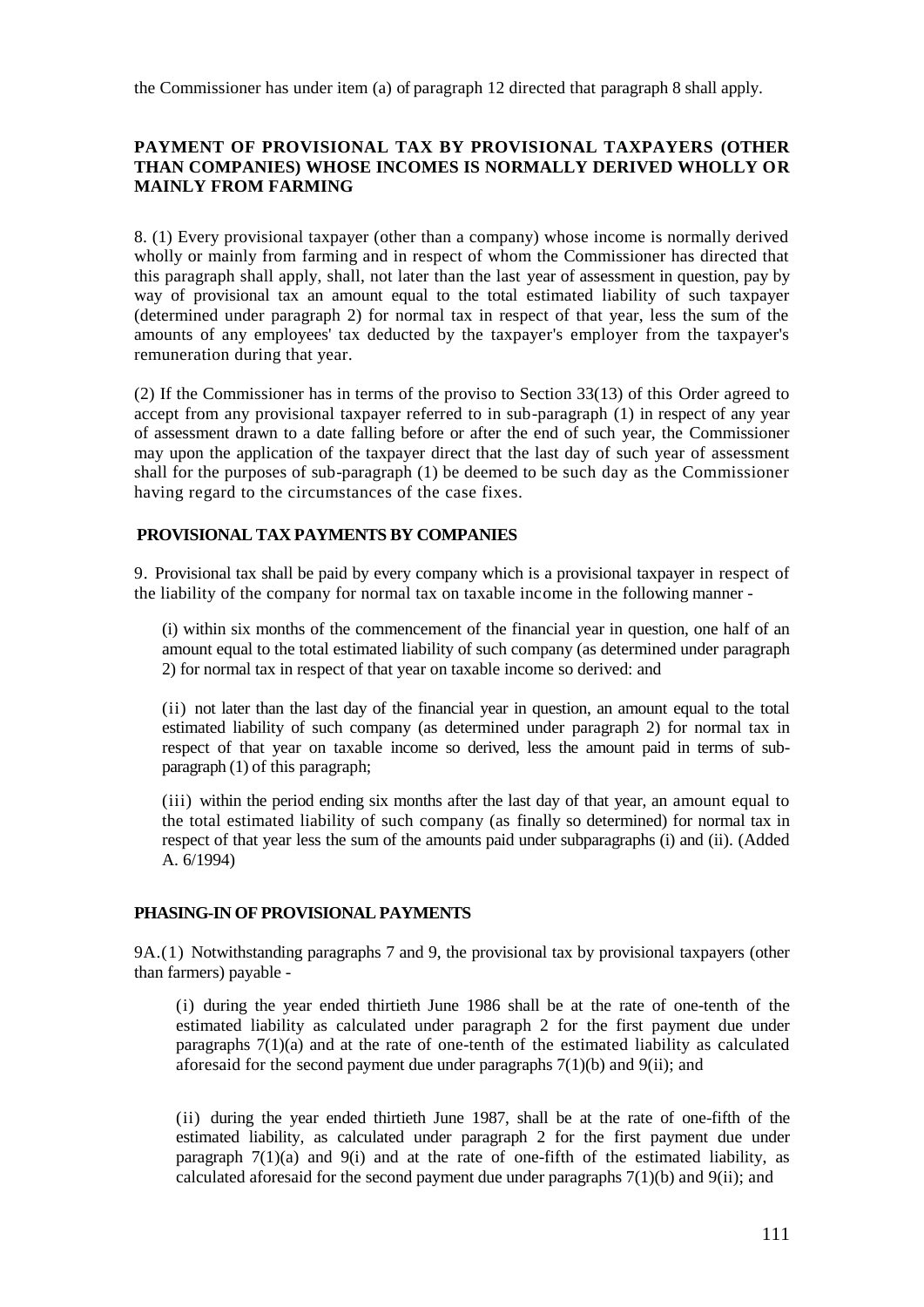(iii) during the year ended thirtieth June 1988, shall be at the rate of three-tenths of the estimated liability, as calculated under paragraph 2 for the first payment due under paragraphs  $7(1)(a)$  and  $9(i)$ , and at the rate of three-tenths of the estimated liability, as calculated aforesaid for the second payment due under paragraphs 7(1)(b) and 9(ii); and

(iv) during the year ended thirtieth June 1989, shall be at the rate of two fifths of the estimated liability, as calculated under paragraph 2 for the first payment due under paragraphs  $7(1)(a)$  and  $9(i)$ , and at the rate of two-fifths of the estimated liability, as calculated aforesaid for the second payment due under paragraphs 7(1)(b) and 9(ii).

(2) Notwithstanding paragraph 8, the payment of provisional tax by provisional taxpayers (other than companies) whose income is normally derived wholly or mainly from farming operations, payable

(i) during the year ended thirtieth June 1986 shall be at the rate of one-fifth of the estimated liability of the taxable income, as calculated under paragraph 4, for the payment due under paragraph 8(l); and

(ii) during the year ended thirtieth June 1987, shall be at the rate of two-fifths of the estimated liability of the taxable income as calculated under paragraph 4, for the payment due under paragraph 8(l); and

(iii) during the year ended thirtieth June 1988, shall be at the rate of three-fifths of the estimated liability of the taxable income, as calculated under paragraph 4, for the payment due under paragraph 8(1); and

(iv) during the year ended thirtieth June 1989, shall be at the rate of four-fifths of the estimated liability of the taxable income, as calculated under paragraph 4, for the payment due under paragraph 8(1).

(Amended A. 6/1987.)

### **COMMISSIONER'S DISCRETION**

10. The Commissioner may absolve any provisional taxpayer from making payment of any amount of provisional tax payable in terms of paragraph  $7(1)$  (a) or paragraph 8 or  $9(i)$ , if he is satisfied that the taxable income which may be derived by a taxpayer for the year of assessment in question cannot be estimated on the facts available at the time when payment of the amount in question has to be made.

### **EXTENSION OF TIME FOR PAYMENT OF PROVISIONAL TAX**

11. (1) If after the end of any period within which provisional tax is payable in terms of this Schedule, the Commissioner has under paragraph 4(3) increased the amount of any estimate of taxable income submitted by any provisional taxpayer during such period, any additional provisional tax payable as a result of the Commissioner having made such increase shall, notwithstanding paragraphs 7, 8 and 9 be payable within such period as the Commissioner may determine.

(2) The Commissioner may, having regard to the circumstances of the case, extend the period within which any amount of provisional tax is to be paid, or may agree to accept payment of any such amount in equal or varying amounts.

### **CERTAIN MATTERS TO BE DECIDED BY THE COMMISSIONER**

12. The Commissioner's decision or direction in regard to the following matters shall be final and conclusive, namely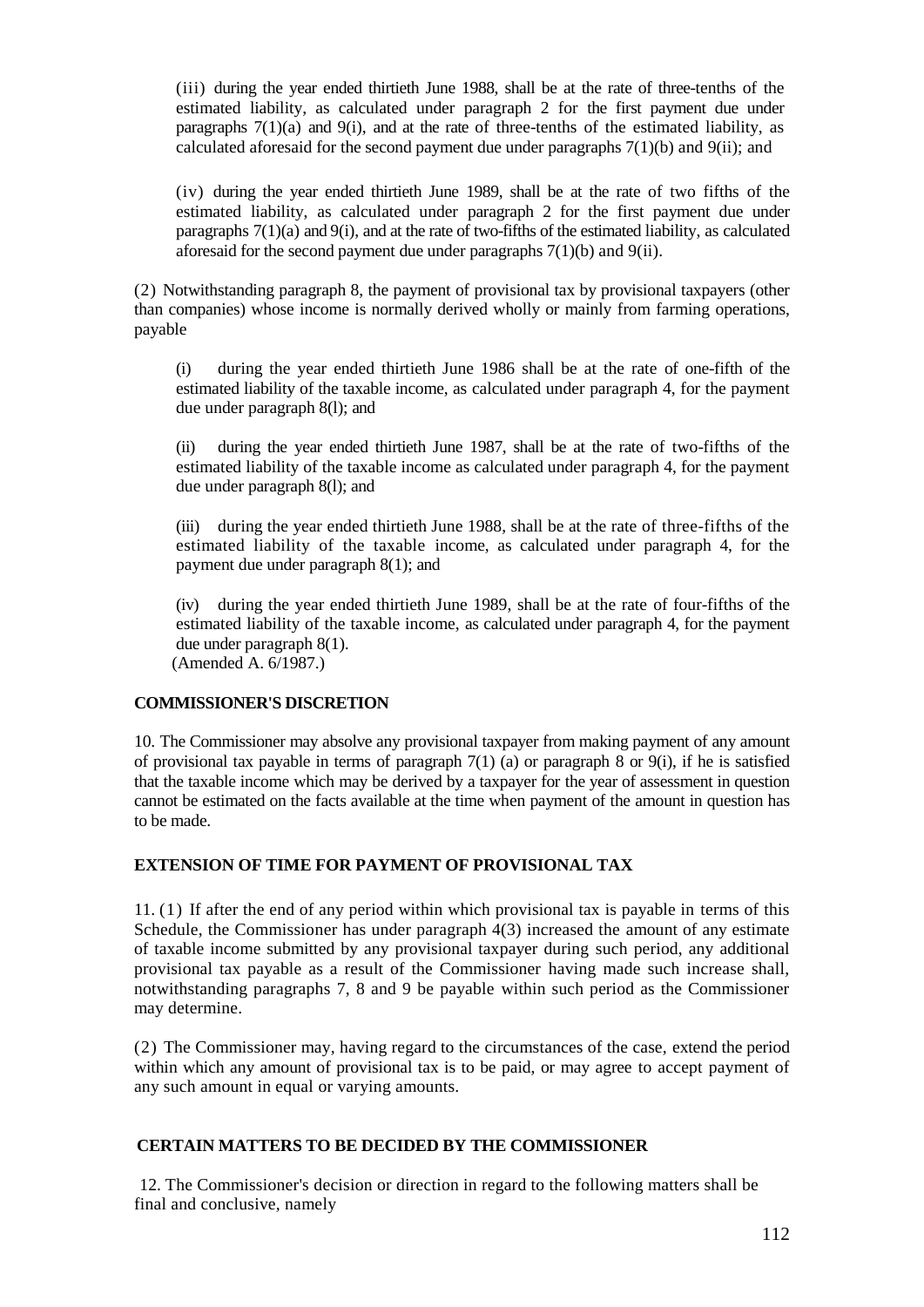(a) the question whether any provisional taxpayer (other than a company) should from time to time pay provisional tax in the manner provided in paragraphs 7 or 8;

(b) the question as to what amount of provisional tax should for the purposes of paragraph 7 or 8 be payable by any spouse whose return is separately assessed in terms of section 36(2) of this Order.

#### **PENALTY ON LATE PAYMENTS OF PROVISIONAL TAX**

13. (1) If any provisional taxpayer fails to pay any amount of provisional tax for which he is liable within the period allowed for payment thereof in terms paragraphs 7, 8. 9, or 11(l) or within such extended time the Commissioner may allow in terms of paragraph 11(2) he shall, in addition to any other penalty or charge incurred by him under this Order, pay to the Commissioner a penalty equal to twenty per cent of the amount not paid. (Amended A. 7/1992)

(2) The Commissioner may, if he is satisfied that the provisional taxpayer's failure to pay the amount of provisional tax was not due to an intent to evade or postpone payment of the tax, or otherwise evade or postpone payment of the tax, or otherwise evade his obligations under this Order, waive or remit the whole or any part of the penalty imposed under sub-paragraph (1).

## **SET OFF OF PROVISIONAL TAX AGAINST TAX LIABILITY OF PERSONS**

14. (1) There shall be set off against the liability of the taxpayer in respect of any normal tax due under this Order by the taxpayer, during any year of assessment, the amounts of provisional tax paid by the taxpayer, and,

(a) if, in the case of any provisional taxpayer, the said amount of provisional tax exceeds the total liability for the said taxes, the Commissioner shall not be required to make any refund of the excess amount (or any portion thereof) standing to the taxpayer's credit, unless the Commissioner is satisfied, having regard to the circumstances of the case, that a refund of such excess amount (or a portion thereof) is warranted, and any amount (after the deduction of such excess amount refunded to the taxpayer) standing to the taxpayer's credit shall be setoff against the taxpayer's liability for normal tax for which he is subsequently assessed by the Commissioner or may be set off in whole or in part against any amount of provisional tax which the taxpayer is required to pay under this Schedule; and

(b) if, in the case of any taxpayer, the taxpayer's total liability for the aforesaid taxes exceed the sum of the said amounts of provisional tax, the amount of the excess shall be payable by the taxpayer to the Commissioner.

(2) Sub-paragraph (1) shall not be construed as requiring any amount of provisional tax paid in respect of any year of assessment to be set off against any liability of the taxpayer before the taxpayer's liability to normal tax in respect of that year is determined by the Commissioner or, where such last mentioned liability has not been determined by the Commissioner, before the expiration of the period determined by the Commissioner.

(3) If the commissioner, purporting to act under this paragraph, pays to any person by way of refund any amount which was not properly payable to that person under those provisions or which was in excess of the amount due to such person by way of refund under those provisions, such amount or the excess, as the case may be, shall forthwith be repaid by the person concerned to the Commissioner and shall be recoverable by the Commissioner under this Order as if it were tax.

#### **REFUND PROCEDURE COMPLIANCE**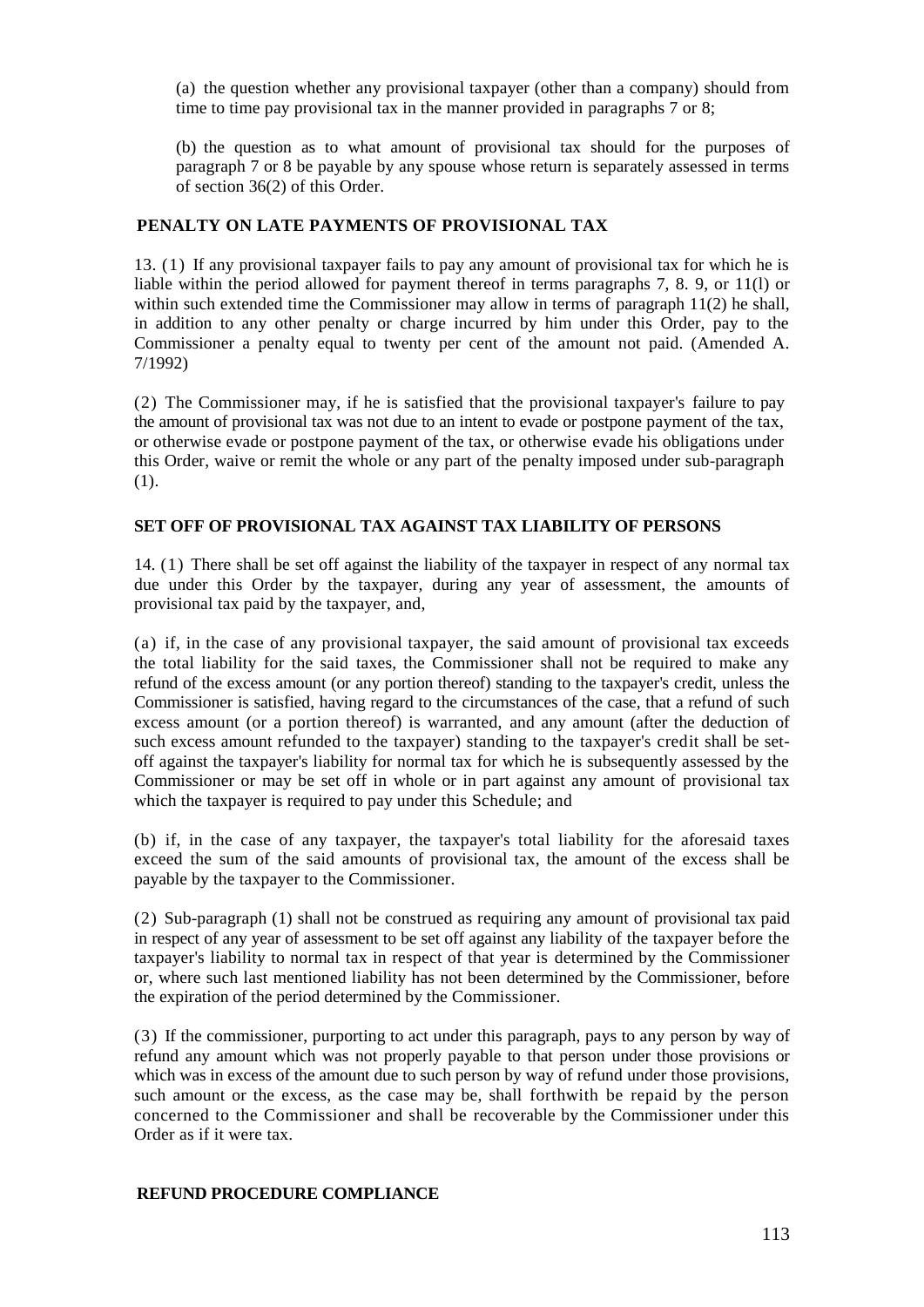15. No refund of provisional tax shall be made to the taxpayer concerned otherwise than as provided for in paragraph 14.

### **OFFENCES**

16. Any person who fails to submit to the Commissioner any estimate of his taxable income as required under paragraph 4 shall be guilty of an offence and liable on conviction to a fine not exceeding ten thousand emalangeni or to imprisonment for a period not exceeding twelve months, or both. (Amended A. 7/1992; A. 7/2007)

### **RECOVERY OF PROVISIONAL TAX**

17. Any amount of provisional tax, penalty or additional tax payable in terms of this Schedule, and any amount of interest payable in terms of section 58A of this Order shall, when it becomes due or is payable, be a debt due to the Government and may be recovered by the Commissioner in the manner prescribed in section 61 of this Order.

#### "**FIFTH SCHEDULE**

## **TAXATION OF INCOME DERIVED FROM INSURANCE BUSINESS (Section 7)**

1. The taxable income of a taxpayer for year of assessment arising from carrying on insurance business is determined according to the following formula –

## **A - B**

Where –

- **A** is the gross income derived by the taxpayer for the year of assessment in carrying on insurance business in Swaziland as determined under paragraph 2; and
- **B** is the total deductions allowed for the year of assessment in the production of income referred to in **A** as determined under paragraph 3.
- 2. The gross income derived by a taxpayer for a year of assessment in carrying on insurance business in Swaziland is the sum of –
	- (a) premiums (including premiums on reinsurance) derived by the taxpayer during the year of assessment in carrying on such business of the insurance of any risk; and
	- (b) any other income or gains derived by the taxpayer during the year of assessment in carrying on such business; and
	- (c) the amount of any allowance deducted in the previous year of assessment under sub-paragraphs  $3(d)$ , (e), (f), and (g).
- 3. The total deductions allowed for a year of assessment in the production of income from insurance business is the sum of –
	- (a) the total amount of the liability incurred by the taxpayer during the year of assessment in respect of premiums on reinsurance; and
	- (b) the total amount of the liability incurred by the taxpayer during the year of assessment in respect of any claims relating to that business, less the value of